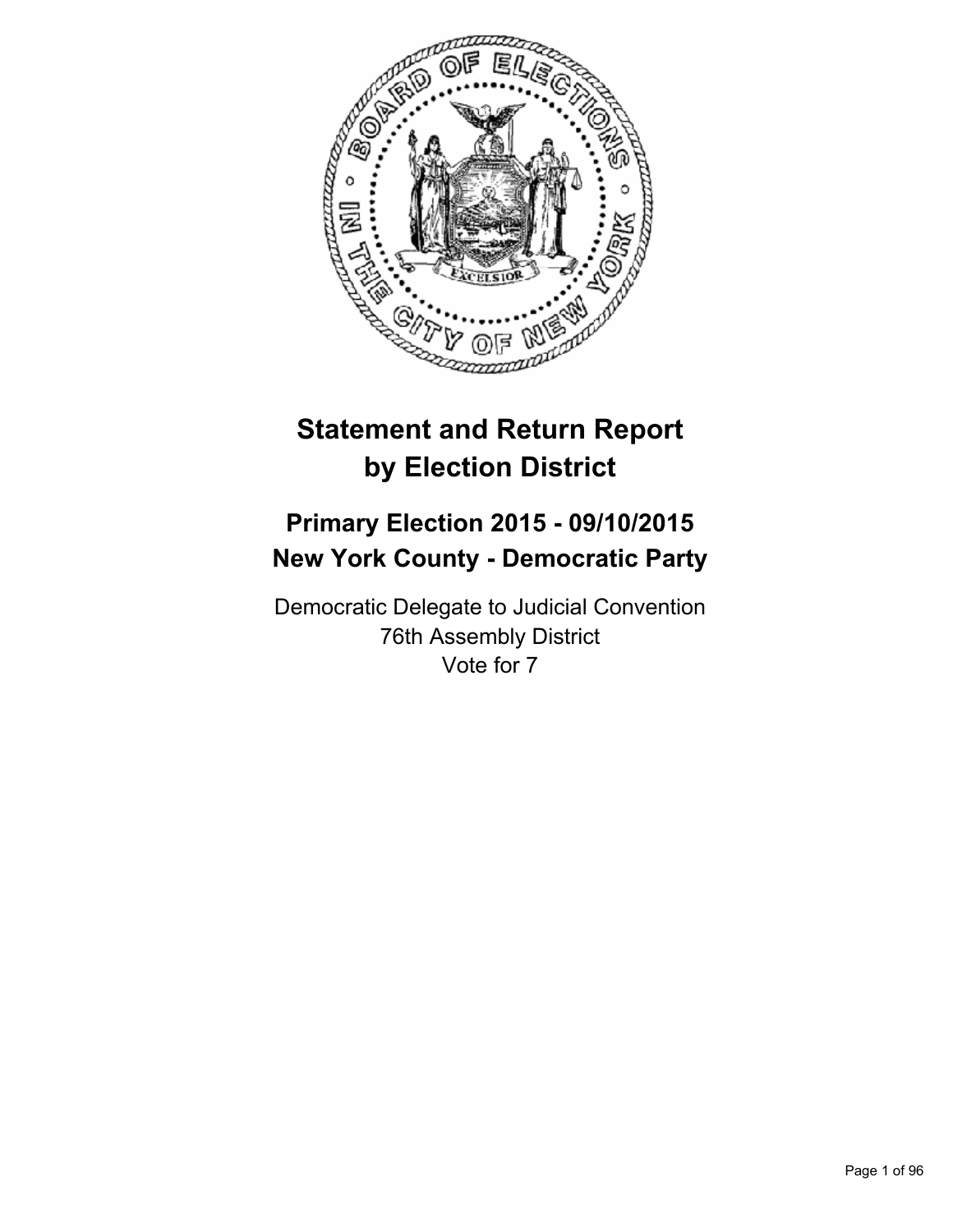

| PUBLIC COUNTER                                           | 8                |
|----------------------------------------------------------|------------------|
| ABSENTEE/MILITARY                                        | $\mathbf{1}$     |
| <b>AFFIDAVIT</b>                                         | $\mathbf 0$      |
| <b>Total Ballots</b>                                     | 9                |
| Less - Inapplicable Federal/Special Presidential Ballots | 0                |
| <b>Total Applicable Ballots</b>                          | 9                |
| <b>MICAH Z. KELLNER</b>                                  | 4                |
| <b>BETSY FEIST</b>                                       | $\overline{2}$   |
| PAULINE DANA-BASHIAN                                     | $\mathbf 2$      |
| <b>BARBARA RUDDER</b>                                    | $\overline{2}$   |
| <b>ARLENE S. KAYATT</b>                                  | $\overline{2}$   |
| STEVEN S. GOLDBERG                                       | 6                |
| MARGARET O. KORTE                                        | $\overline{c}$   |
| DEVIN D. GOULD                                           | 3                |
| SUSAN J. HOCHBERG                                        | 4                |
| <b>LYNNE C. FEIBELMANN</b>                               | $\boldsymbol{2}$ |
| <b>FRANK WILKINSON</b>                                   | $\overline{2}$   |
| KIM M. MOSCARITOLO                                       | 3                |
| <b>MIKE DILLON</b>                                       | 3                |
| ABRAHAM H. SALCEDO                                       | 3                |
| <b>RUTH C. HALBERG</b>                                   | 4                |
| <b>SHEILA FINE</b>                                       | 3                |
| <b>ELLEN RAVENEL</b>                                     | $\overline{2}$   |
| <b>IRMA GODLIN</b>                                       | $\overline{2}$   |
| <b>JILL EISNER</b>                                       | 4                |
| <b>JOHN HALEBIAN</b>                                     | 4                |
| <b>JONATHAN PIEL</b>                                     | 3                |
| <b>Total Votes</b>                                       | 62               |
| Unrecorded                                               | 1                |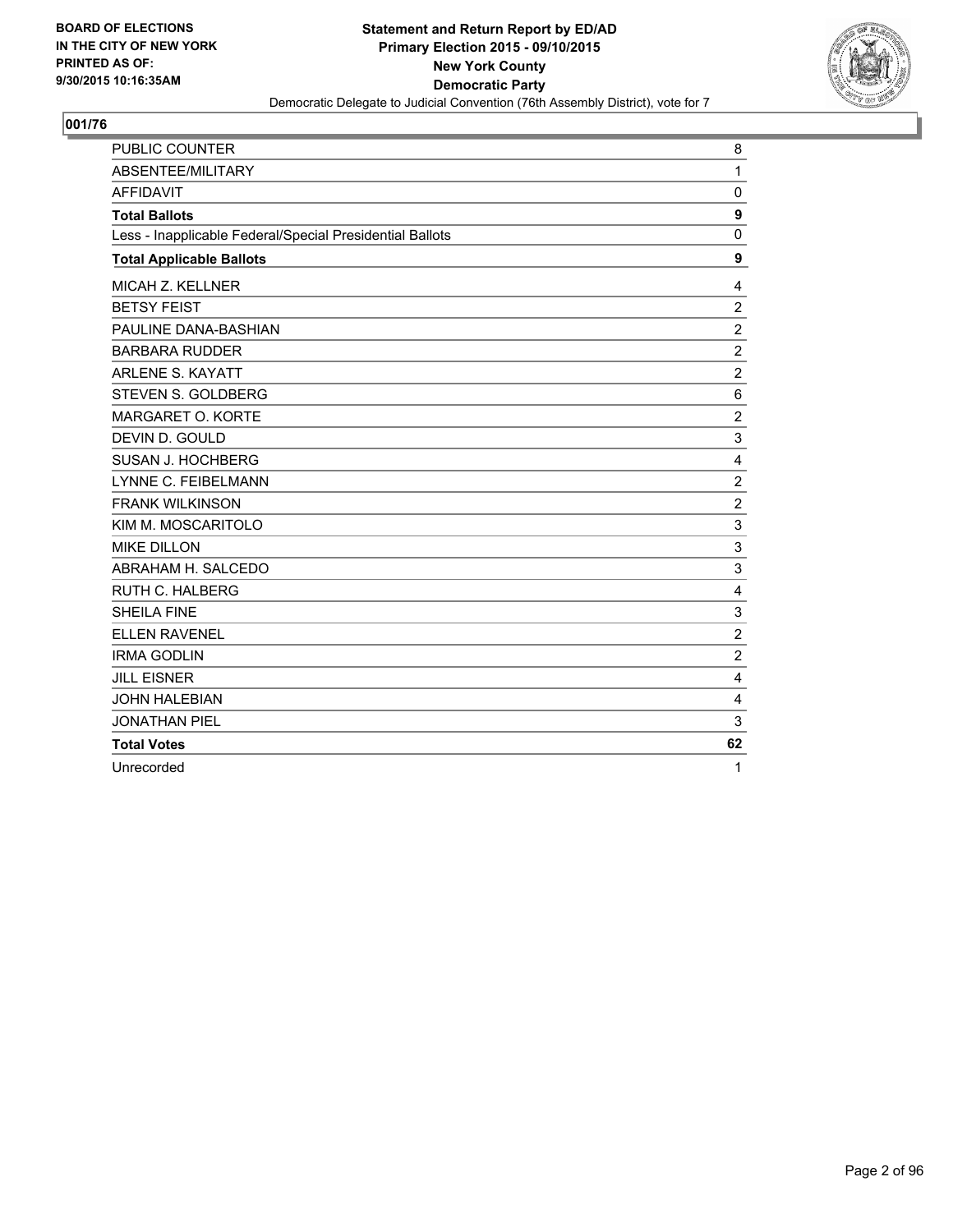

| <b>PUBLIC COUNTER</b>                                    | 26             |
|----------------------------------------------------------|----------------|
| <b>ABSENTEE/MILITARY</b>                                 | $\overline{2}$ |
| <b>AFFIDAVIT</b>                                         | $\Omega$       |
| <b>Total Ballots</b>                                     | 28             |
| Less - Inapplicable Federal/Special Presidential Ballots | 0              |
| <b>Total Applicable Ballots</b>                          | 28             |
| <b>MICAH Z. KELLNER</b>                                  | 11             |
| <b>BETSY FEIST</b>                                       | 13             |
| PAULINE DANA-BASHIAN                                     | $\overline{7}$ |
| <b>BARBARA RUDDER</b>                                    | 12             |
| <b>ARLENE S. KAYATT</b>                                  | $\overline{7}$ |
| STEVEN S. GOLDBERG                                       | 12             |
| MARGARET O. KORTE                                        | 9              |
| DEVIN D. GOULD                                           | 2              |
| SUSAN J. HOCHBERG                                        | 6              |
| LYNNE C. FEIBELMANN                                      | 5              |
| <b>FRANK WILKINSON</b>                                   | $\overline{2}$ |
| KIM M. MOSCARITOLO                                       | 1              |
| <b>MIKE DILLON</b>                                       | 9              |
| ABRAHAM H. SALCEDO                                       | 1              |
| <b>RUTH C. HALBERG</b>                                   | 9              |
| <b>SHEILA FINE</b>                                       | $\overline{4}$ |
| <b>ELLEN RAVENEL</b>                                     | 8              |
| <b>IRMA GODLIN</b>                                       | 5              |
| <b>JILL EISNER</b>                                       | 12             |
| <b>JOHN HALEBIAN</b>                                     | 9              |
| <b>JONATHAN PIEL</b>                                     | 8              |
| <b>Total Votes</b>                                       | 152            |
| Unrecorded                                               | 44             |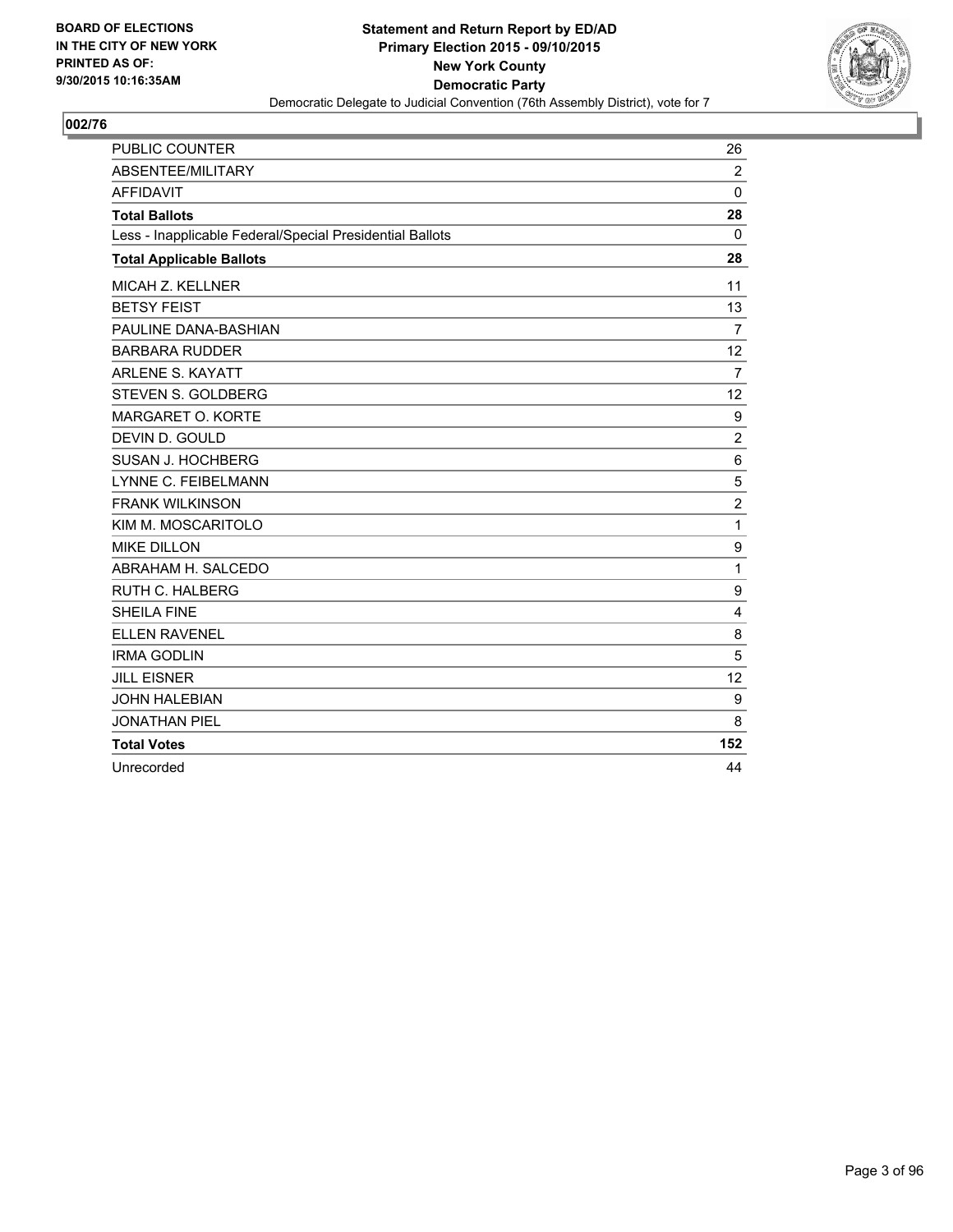

| <b>PUBLIC COUNTER</b>                                    | 10             |
|----------------------------------------------------------|----------------|
| <b>ABSENTEE/MILITARY</b>                                 | 3              |
| <b>AFFIDAVIT</b>                                         | 0              |
| <b>Total Ballots</b>                                     | 13             |
| Less - Inapplicable Federal/Special Presidential Ballots | 0              |
| <b>Total Applicable Ballots</b>                          | 13             |
| <b>MICAH Z. KELLNER</b>                                  | 4              |
| <b>BETSY FEIST</b>                                       | $\overline{2}$ |
| PAULINE DANA-BASHIAN                                     | $\overline{2}$ |
| <b>BARBARA RUDDER</b>                                    | $\overline{2}$ |
| <b>ARLENE S. KAYATT</b>                                  | $\overline{2}$ |
| STEVEN S. GOLDBERG                                       | 6              |
| MARGARET O. KORTE                                        | 1              |
| DEVIN D. GOULD                                           | 4              |
| SUSAN J. HOCHBERG                                        | $\overline{2}$ |
| <b>LYNNE C. FEIBELMANN</b>                               | 3              |
| <b>FRANK WILKINSON</b>                                   | 4              |
| KIM M. MOSCARITOLO                                       | 4              |
| <b>MIKE DILLON</b>                                       | 5              |
| ABRAHAM H. SALCEDO                                       | $\overline{4}$ |
| <b>RUTH C. HALBERG</b>                                   | 4              |
| <b>SHEILA FINE</b>                                       | 5              |
| <b>ELLEN RAVENEL</b>                                     | 6              |
| <b>IRMA GODLIN</b>                                       | 4              |
| <b>JILL EISNER</b>                                       | 5              |
| <b>JOHN HALEBIAN</b>                                     | 5              |
| <b>JONATHAN PIEL</b>                                     | 4              |
| <b>Total Votes</b>                                       | 78             |
| Unrecorded                                               | 13             |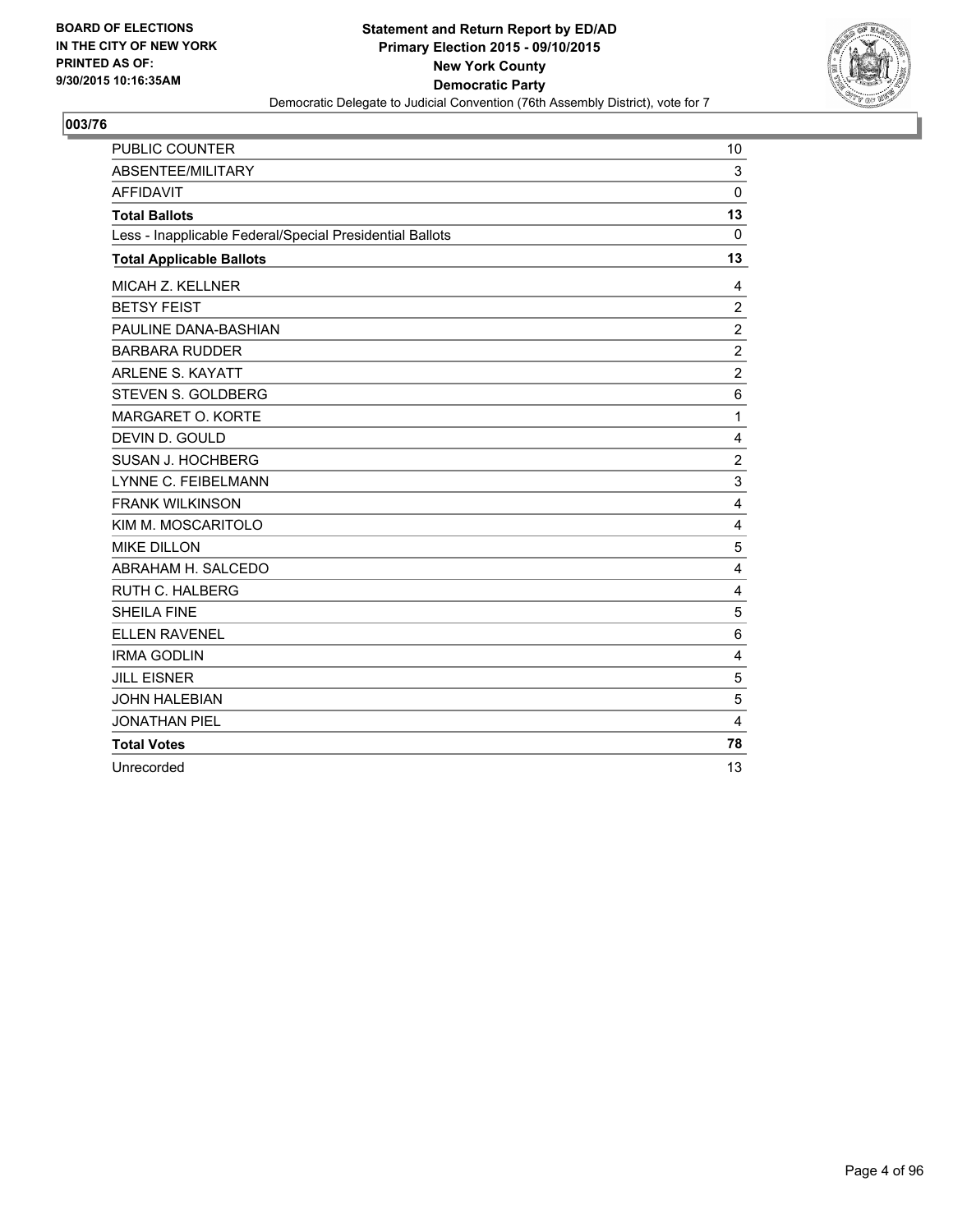

| <b>PUBLIC COUNTER</b>                                    | 11             |
|----------------------------------------------------------|----------------|
| ABSENTEE/MILITARY                                        | $\overline{2}$ |
| <b>AFFIDAVIT</b>                                         | $\Omega$       |
| <b>Total Ballots</b>                                     | 13             |
| Less - Inapplicable Federal/Special Presidential Ballots | 0              |
| <b>Total Applicable Ballots</b>                          | 13             |
| MICAH Z. KELLNER                                         | 5              |
| <b>BETSY FEIST</b>                                       | 6              |
| PAULINE DANA-BASHIAN                                     | 5              |
| <b>BARBARA RUDDER</b>                                    | 10             |
| <b>ARLENE S. KAYATT</b>                                  | 4              |
| STEVEN S. GOLDBERG                                       | 6              |
| MARGARET O. KORTE                                        | 4              |
| DEVIN D. GOULD                                           | 1              |
| SUSAN J. HOCHBERG                                        | 5              |
| <b>LYNNE C. FEIBELMANN</b>                               | $\overline{c}$ |
| <b>FRANK WILKINSON</b>                                   | 1              |
| KIM M. MOSCARITOLO                                       | 1              |
| <b>MIKE DILLON</b>                                       | 3              |
| ABRAHAM H. SALCEDO                                       | 1              |
| <b>RUTH C. HALBERG</b>                                   | 3              |
| <b>SHEILA FINE</b>                                       | $\overline{2}$ |
| <b>ELLEN RAVENEL</b>                                     | $\Omega$       |
| <b>IRMA GODLIN</b>                                       | 0              |
| <b>JILL EISNER</b>                                       | $\overline{4}$ |
| <b>JOHN HALEBIAN</b>                                     | $\mathbf 0$    |
| <b>JONATHAN PIEL</b>                                     | 1              |
| <b>Total Votes</b>                                       | 64             |
| Unrecorded                                               | 27             |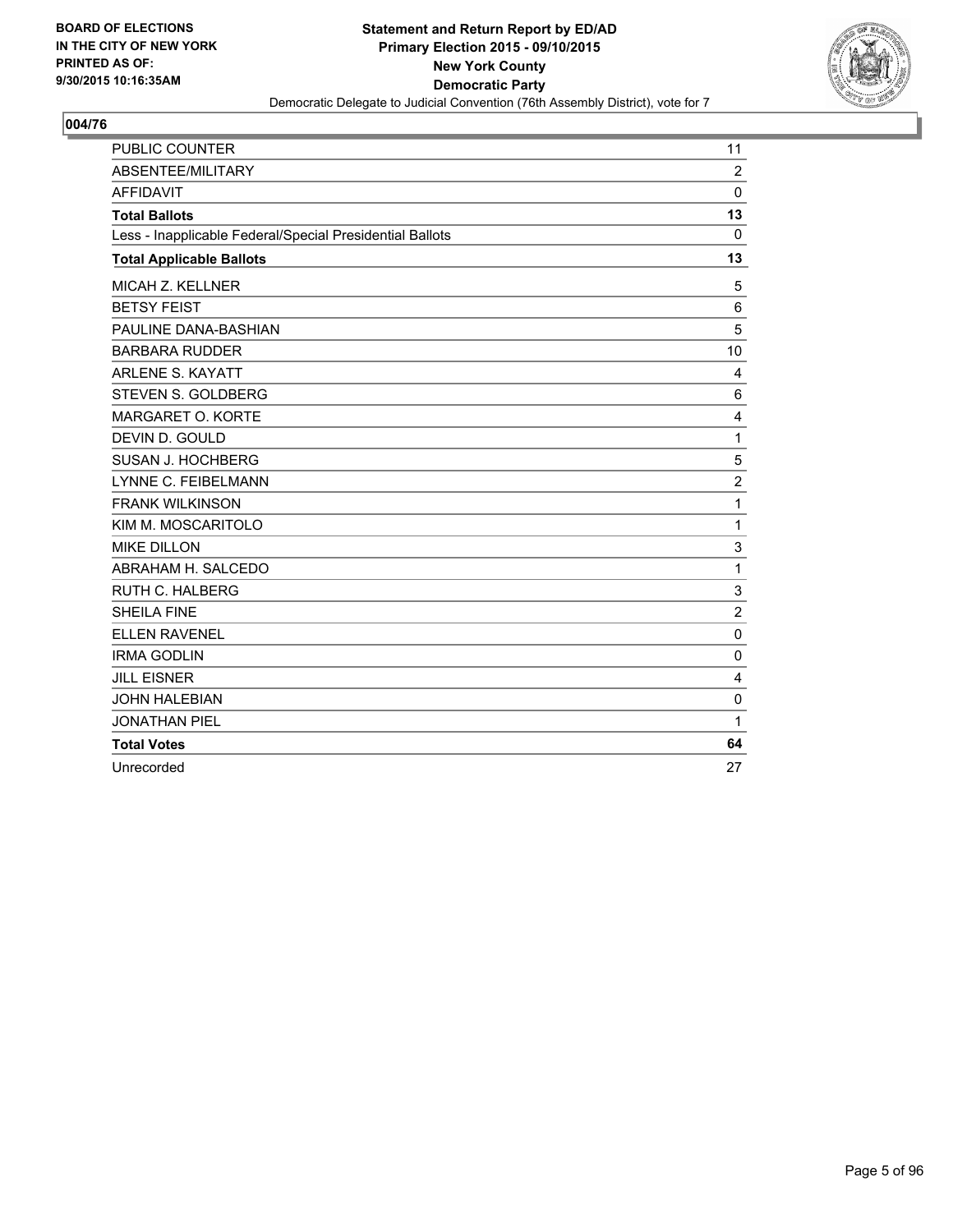

| <b>PUBLIC COUNTER</b>                                    | 12             |
|----------------------------------------------------------|----------------|
| <b>ABSENTEE/MILITARY</b>                                 | $\Omega$       |
| <b>AFFIDAVIT</b>                                         | 0              |
| <b>Total Ballots</b>                                     | 12             |
| Less - Inapplicable Federal/Special Presidential Ballots | $\mathbf{0}$   |
| <b>Total Applicable Ballots</b>                          | 12             |
| <b>MICAH Z. KELLNER</b>                                  | $\overline{2}$ |
| <b>BETSY FEIST</b>                                       | $\overline{2}$ |
| PAULINE DANA-BASHIAN                                     | 1              |
| <b>BARBARA RUDDER</b>                                    | 1              |
| <b>ARLENE S. KAYATT</b>                                  | 1              |
| STEVEN S. GOLDBERG                                       | 1              |
| MARGARET O. KORTE                                        | 1              |
| DEVIN D. GOULD                                           | 4              |
| SUSAN J. HOCHBERG                                        | 5              |
| <b>LYNNE C. FEIBELMANN</b>                               | $\overline{4}$ |
| <b>FRANK WILKINSON</b>                                   | 4              |
| KIM M. MOSCARITOLO                                       | $\overline{4}$ |
| <b>MIKE DILLON</b>                                       | $\overline{7}$ |
| ABRAHAM H. SALCEDO                                       | 4              |
| <b>RUTH C. HALBERG</b>                                   | 3              |
| <b>SHEILA FINE</b>                                       | 3              |
| <b>ELLEN RAVENEL</b>                                     | 3              |
| <b>IRMA GODLIN</b>                                       | 3              |
| <b>JILL EISNER</b>                                       | $\overline{4}$ |
| <b>JOHN HALEBIAN</b>                                     | $\overline{4}$ |
| <b>JONATHAN PIEL</b>                                     | $\overline{2}$ |
| <b>Total Votes</b>                                       | 63             |
| Unrecorded                                               | 21             |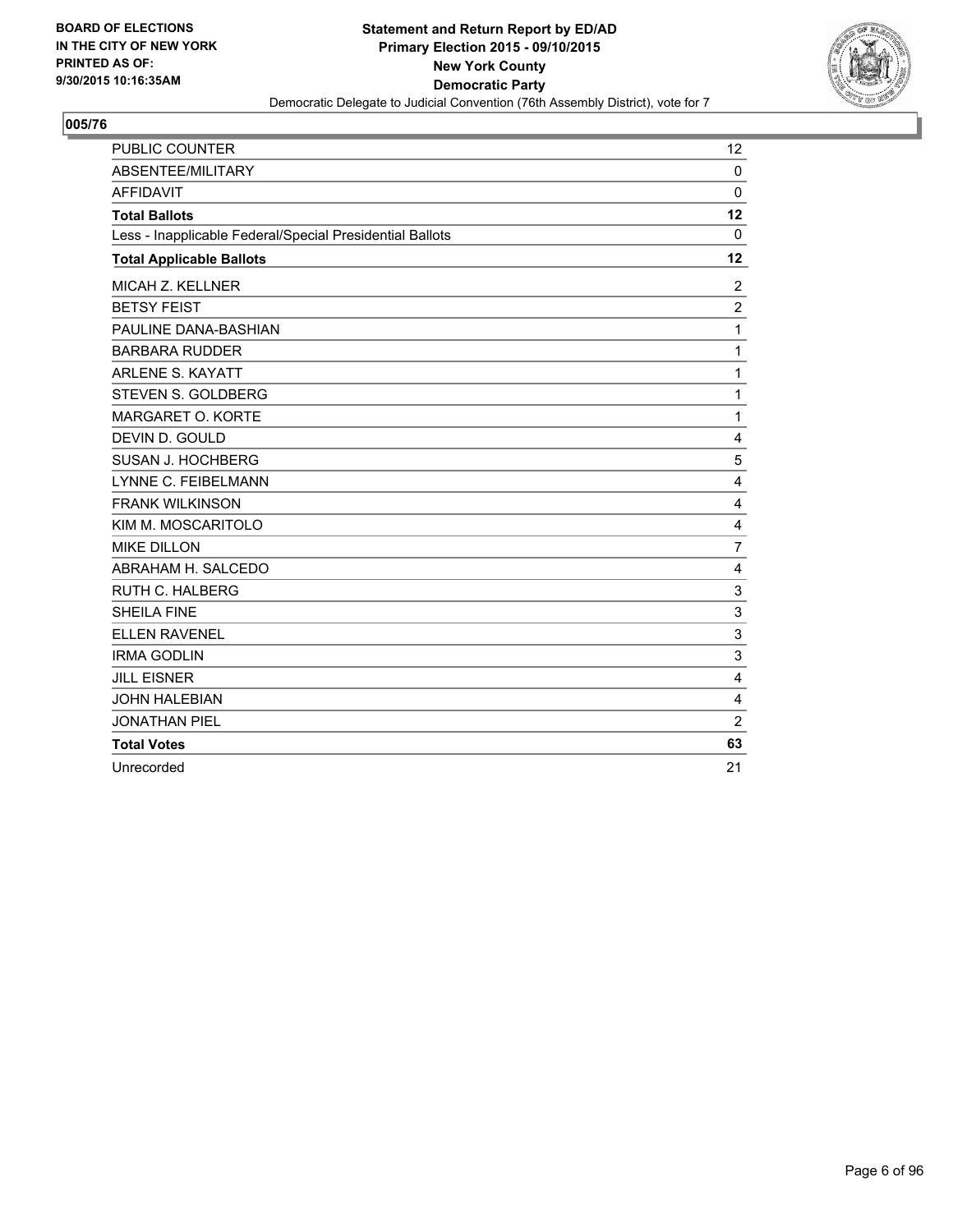

| <b>PUBLIC COUNTER</b>                                    | 10             |
|----------------------------------------------------------|----------------|
| ABSENTEE/MILITARY                                        | $\mathbf 0$    |
| <b>AFFIDAVIT</b>                                         | $\Omega$       |
| <b>Total Ballots</b>                                     | 10             |
| Less - Inapplicable Federal/Special Presidential Ballots | 0              |
| <b>Total Applicable Ballots</b>                          | 10             |
| MICAH Z. KELLNER                                         | 3              |
| <b>BETSY FEIST</b>                                       | 0              |
| PAULINE DANA-BASHIAN                                     | 1              |
| <b>BARBARA RUDDER</b>                                    | 2              |
| <b>ARLENE S. KAYATT</b>                                  | $\mathbf 0$    |
| STEVEN S. GOLDBERG                                       | $\overline{2}$ |
| MARGARET O. KORTE                                        | 0              |
| DEVIN D. GOULD                                           | $\overline{2}$ |
| SUSAN J. HOCHBERG                                        | 3              |
| <b>LYNNE C. FEIBELMANN</b>                               | $\overline{2}$ |
| <b>FRANK WILKINSON</b>                                   | $\overline{2}$ |
| KIM M. MOSCARITOLO                                       | $\overline{2}$ |
| <b>MIKE DILLON</b>                                       | $\overline{2}$ |
| ABRAHAM H. SALCEDO                                       | $\overline{c}$ |
| <b>RUTH C. HALBERG</b>                                   | 6              |
| <b>SHEILA FINE</b>                                       | 4              |
| <b>ELLEN RAVENEL</b>                                     | 4              |
| <b>IRMA GODLIN</b>                                       | 4              |
| <b>JILL EISNER</b>                                       | 6              |
| <b>JOHN HALEBIAN</b>                                     | 6              |
| <b>JONATHAN PIEL</b>                                     | 5              |
| <b>Total Votes</b>                                       | 58             |
| Unrecorded                                               | 12             |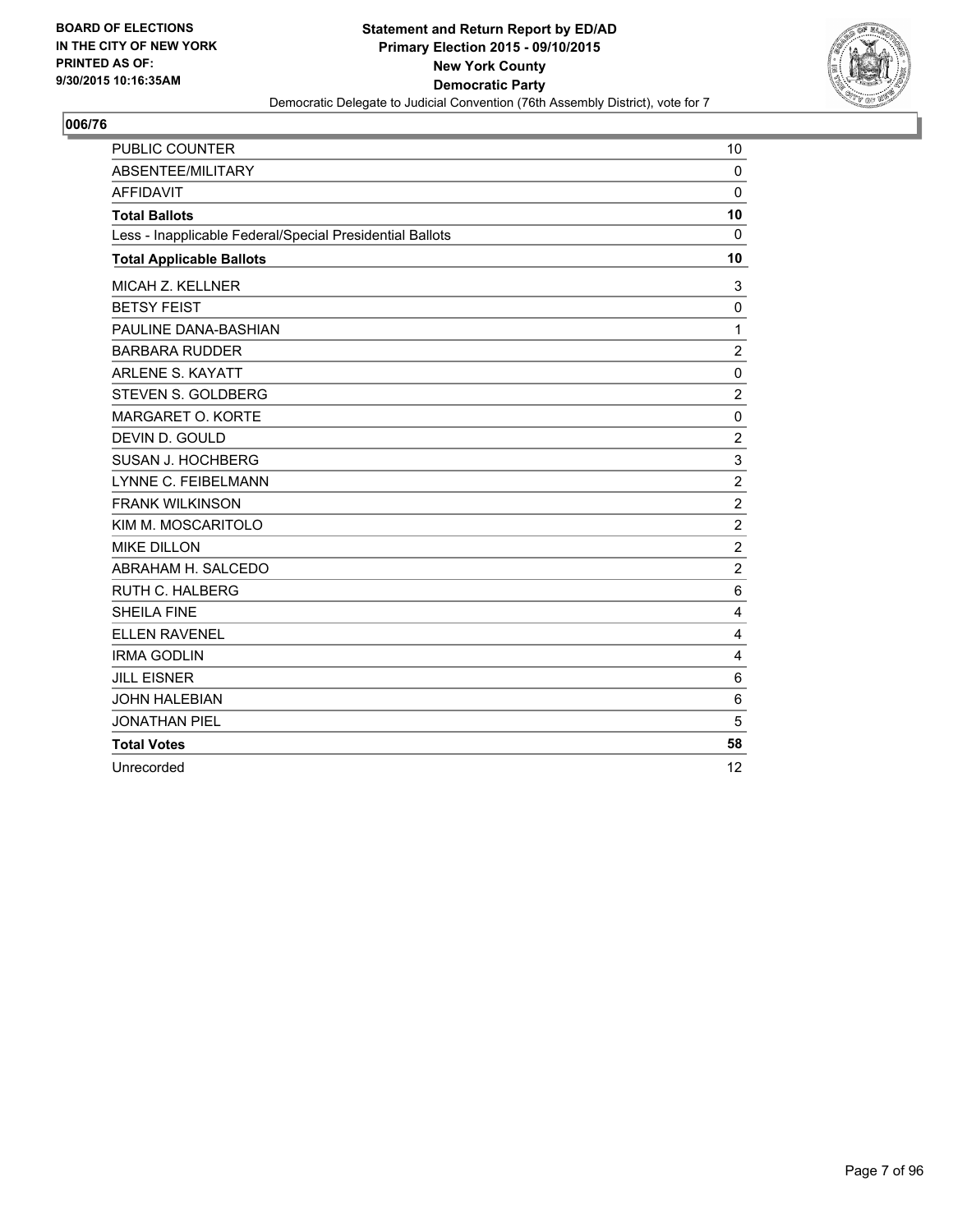

| <b>PUBLIC COUNTER</b>                                    | 21             |
|----------------------------------------------------------|----------------|
| ABSENTEE/MILITARY                                        | $\mathbf{1}$   |
| <b>AFFIDAVIT</b>                                         | 0              |
| <b>Total Ballots</b>                                     | 22             |
| Less - Inapplicable Federal/Special Presidential Ballots | 0              |
| <b>Total Applicable Ballots</b>                          | 22             |
| MICAH Z. KELLNER                                         | 6              |
| <b>BETSY FEIST</b>                                       | $\overline{4}$ |
| PAULINE DANA-BASHIAN                                     | 3              |
| <b>BARBARA RUDDER</b>                                    | 9              |
| <b>ARLENE S. KAYATT</b>                                  | $\overline{c}$ |
| STEVEN S. GOLDBERG                                       | 4              |
| MARGARET O. KORTE                                        | 3              |
| DEVIN D. GOULD                                           | 6              |
| SUSAN J. HOCHBERG                                        | 6              |
| LYNNE C. FEIBELMANN                                      | 5              |
| <b>FRANK WILKINSON</b>                                   | 4              |
| KIM M. MOSCARITOLO                                       | 6              |
| <b>MIKE DILLON</b>                                       | 14             |
| ABRAHAM H. SALCEDO                                       | 6              |
| <b>RUTH C. HALBERG</b>                                   | 6              |
| <b>SHEILA FINE</b>                                       | 5              |
| <b>ELLEN RAVENEL</b>                                     | 5              |
| <b>IRMA GODLIN</b>                                       | 3              |
| <b>JILL EISNER</b>                                       | 9              |
| <b>JOHN HALEBIAN</b>                                     | 8              |
| <b>JONATHAN PIEL</b>                                     | 5              |
| <b>Total Votes</b>                                       | 119            |
| Unrecorded                                               | 35             |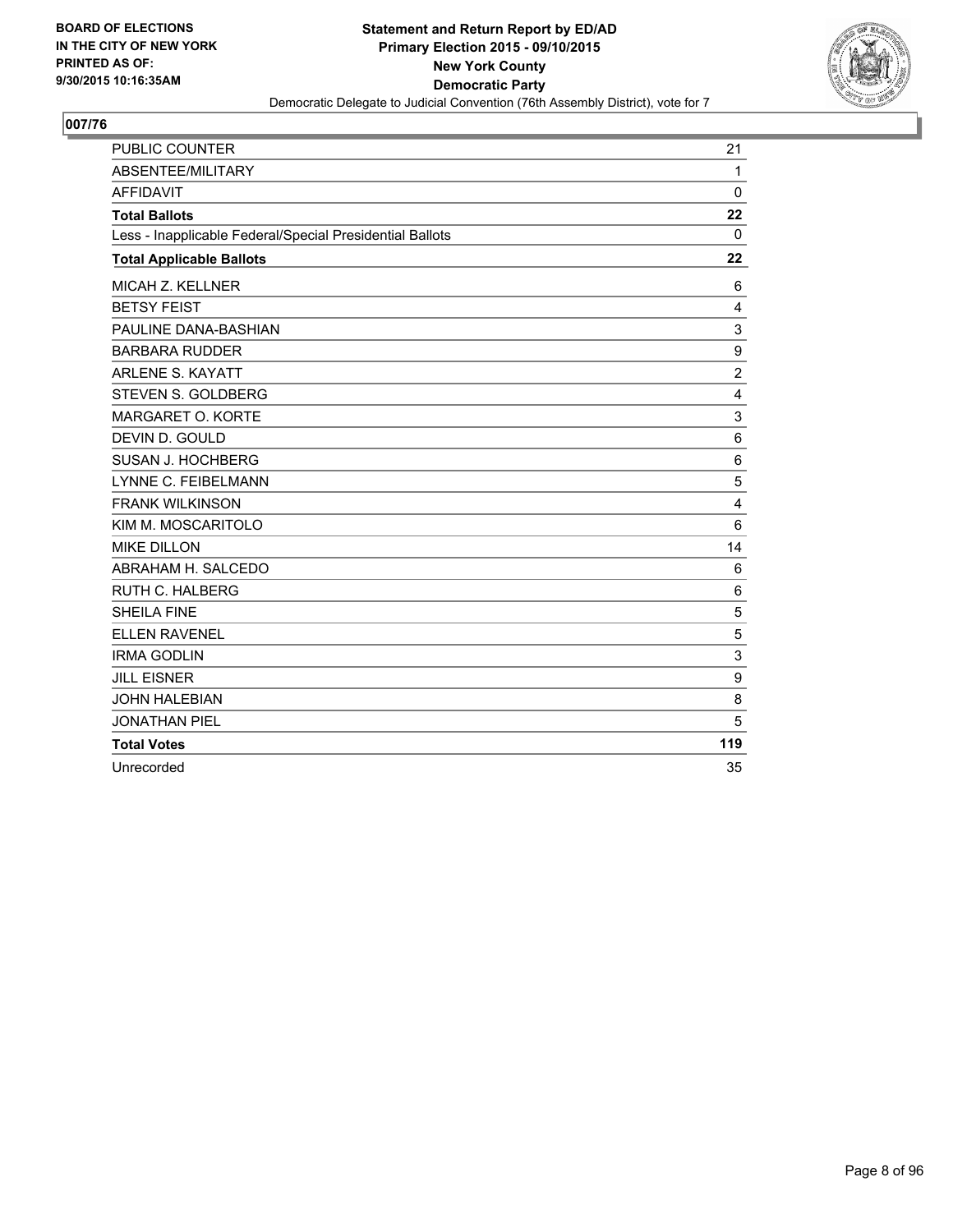

| <b>PUBLIC COUNTER</b>                                    | 3              |
|----------------------------------------------------------|----------------|
| ABSENTEE/MILITARY                                        | $\mathbf{1}$   |
| <b>AFFIDAVIT</b>                                         | 0              |
| <b>Total Ballots</b>                                     | 4              |
| Less - Inapplicable Federal/Special Presidential Ballots | 0              |
| <b>Total Applicable Ballots</b>                          | 4              |
| MICAH Z. KELLNER                                         | 2              |
| <b>BETSY FEIST</b>                                       | 1              |
| PAULINE DANA-BASHIAN                                     | 1              |
| <b>BARBARA RUDDER</b>                                    | 1              |
| <b>ARLENE S. KAYATT</b>                                  | $\overline{c}$ |
| <b>STEVEN S. GOLDBERG</b>                                | 1              |
| MARGARET O. KORTE                                        | 1              |
| DEVIN D. GOULD                                           | $\mathbf 0$    |
| SUSAN J. HOCHBERG                                        | $\mathbf 0$    |
| LYNNE C. FEIBELMANN                                      | $\mathbf 0$    |
| <b>FRANK WILKINSON</b>                                   | 1              |
| KIM M. MOSCARITOLO                                       | $\overline{c}$ |
| <b>MIKE DILLON</b>                                       | 1              |
| ABRAHAM H. SALCEDO                                       | 0              |
| <b>RUTH C. HALBERG</b>                                   | 0              |
| <b>SHEILA FINE</b>                                       | 0              |
| <b>ELLEN RAVENEL</b>                                     | $\Omega$       |
| <b>IRMA GODLIN</b>                                       | 0              |
| <b>JILL EISNER</b>                                       | 2              |
| <b>JOHN HALEBIAN</b>                                     | 1              |
| <b>JONATHAN PIEL</b>                                     | 1              |
| <b>Total Votes</b>                                       | 17             |
| Unrecorded                                               | 11             |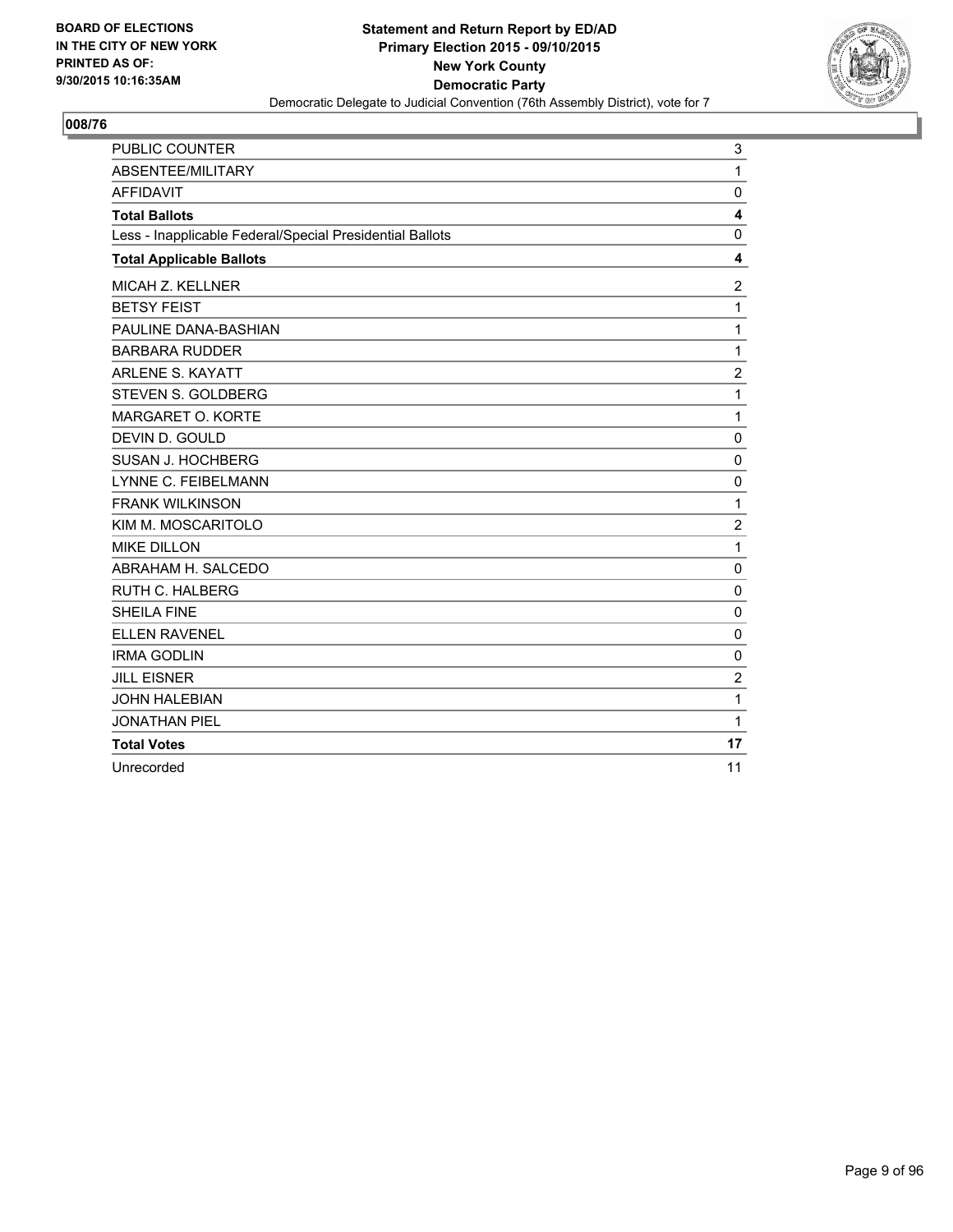

| <b>PUBLIC COUNTER</b>                                    | 17             |
|----------------------------------------------------------|----------------|
| ABSENTEE/MILITARY                                        | 2              |
| <b>AFFIDAVIT</b>                                         | 0              |
| <b>Total Ballots</b>                                     | 19             |
| Less - Inapplicable Federal/Special Presidential Ballots | 0              |
| <b>Total Applicable Ballots</b>                          | 19             |
| <b>MICAH Z. KELLNER</b>                                  | 7              |
| <b>BETSY FEIST</b>                                       | 3              |
| PAULINE DANA-BASHIAN                                     | $\overline{2}$ |
| <b>BARBARA RUDDER</b>                                    | $\,6$          |
| <b>ARLENE S. KAYATT</b>                                  | $\overline{2}$ |
| STEVEN S. GOLDBERG                                       | 4              |
| MARGARET O. KORTE                                        | $\overline{2}$ |
| DEVIN D. GOULD                                           | 4              |
| SUSAN J. HOCHBERG                                        | 10             |
| LYNNE C. FEIBELMANN                                      | 7              |
| <b>FRANK WILKINSON</b>                                   | 6              |
| KIM M. MOSCARITOLO                                       | 5              |
| <b>MIKE DILLON</b>                                       | 6              |
| ABRAHAM H. SALCEDO                                       | 4              |
| <b>RUTH C. HALBERG</b>                                   | 8              |
| <b>SHEILA FINE</b>                                       | $\overline{7}$ |
| <b>ELLEN RAVENEL</b>                                     | 6              |
| <b>IRMA GODLIN</b>                                       | 6              |
| <b>JILL EISNER</b>                                       | 11             |
| <b>JOHN HALEBIAN</b>                                     | $\overline{7}$ |
| <b>JONATHAN PIEL</b>                                     | 6              |
| <b>Total Votes</b>                                       | 119            |
| Unrecorded                                               | 14             |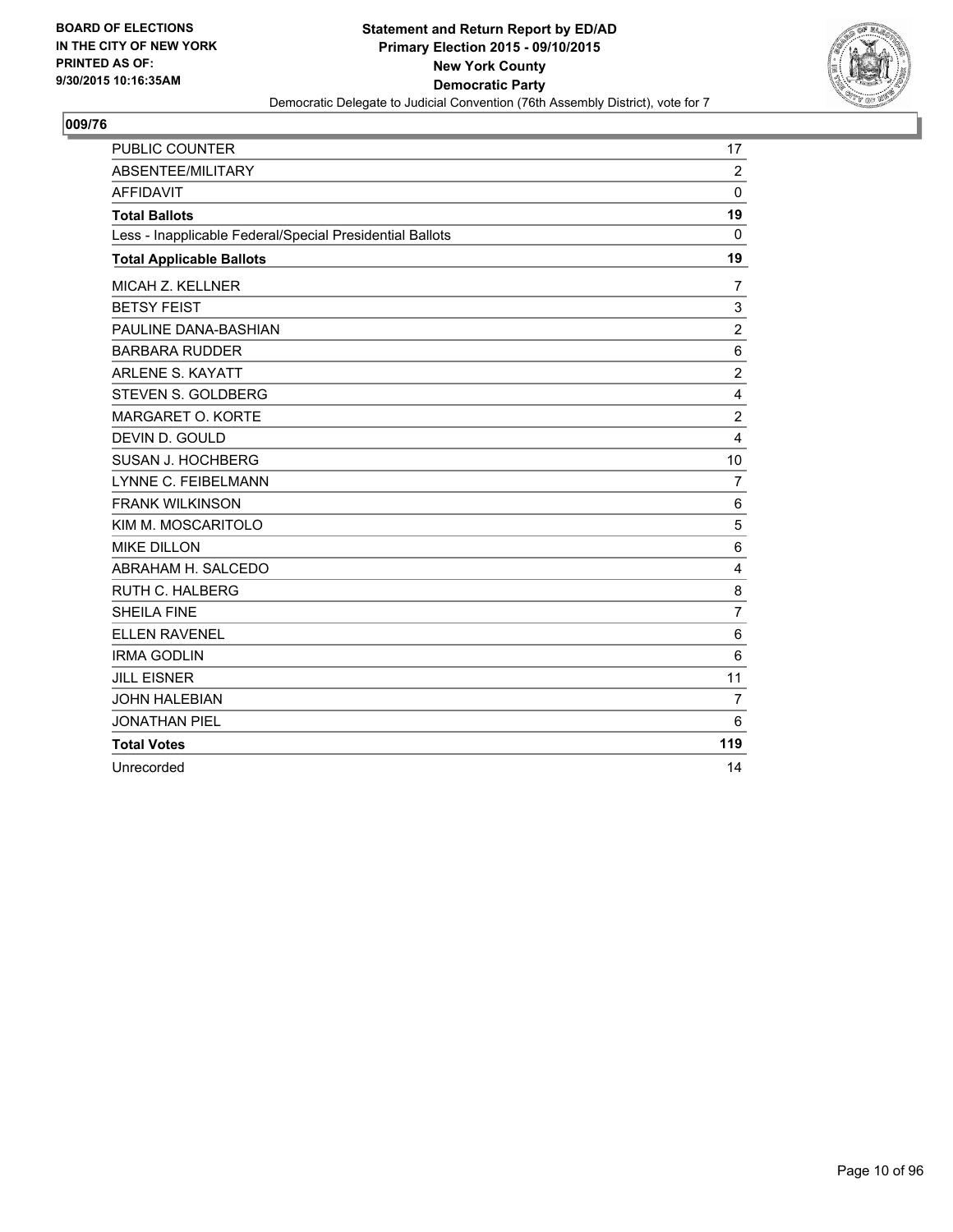

| <b>PUBLIC COUNTER</b>                                    | 19             |
|----------------------------------------------------------|----------------|
| <b>ABSENTEE/MILITARY</b>                                 | $\mathbf{1}$   |
| <b>AFFIDAVIT</b>                                         | $\Omega$       |
| <b>Total Ballots</b>                                     | 20             |
| Less - Inapplicable Federal/Special Presidential Ballots | 0              |
| <b>Total Applicable Ballots</b>                          | 20             |
| <b>MICAH Z. KELLNER</b>                                  | 7              |
| <b>BETSY FEIST</b>                                       | 4              |
| PAULINE DANA-BASHIAN                                     | $\,6$          |
| <b>BARBARA RUDDER</b>                                    | $\overline{7}$ |
| <b>ARLENE S. KAYATT</b>                                  | 3              |
| STEVEN S. GOLDBERG                                       | 5              |
| MARGARET O. KORTE                                        | 4              |
| DEVIN D. GOULD                                           | 5              |
| SUSAN J. HOCHBERG                                        | 6              |
| LYNNE C. FEIBELMANN                                      | 4              |
| <b>FRANK WILKINSON</b>                                   | $\overline{4}$ |
| KIM M. MOSCARITOLO                                       | 5              |
| <b>MIKE DILLON</b>                                       | 4              |
| ABRAHAM H. SALCEDO                                       | 3              |
| <b>RUTH C. HALBERG</b>                                   | 4              |
| <b>SHEILA FINE</b>                                       | $\overline{4}$ |
| <b>ELLEN RAVENEL</b>                                     | 5              |
| <b>IRMA GODLIN</b>                                       | 3              |
| <b>JILL EISNER</b>                                       | 6              |
| <b>JOHN HALEBIAN</b>                                     | 8              |
| <b>JONATHAN PIEL</b>                                     | 4              |
| <b>Total Votes</b>                                       | 101            |
| Unrecorded                                               | 39             |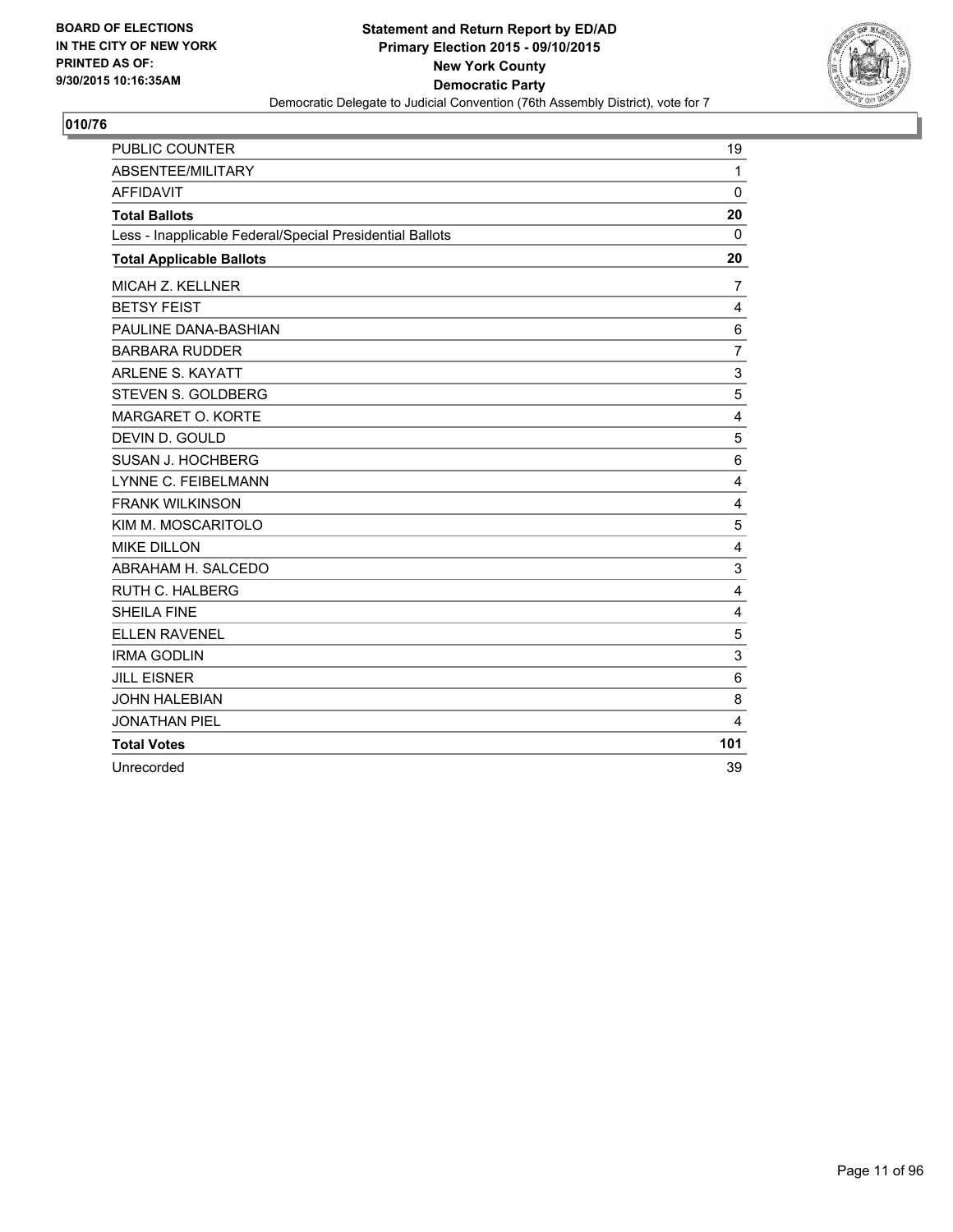

| <b>PUBLIC COUNTER</b>                                    | 7                |
|----------------------------------------------------------|------------------|
| <b>ABSENTEE/MILITARY</b>                                 | $\overline{2}$   |
| <b>AFFIDAVIT</b>                                         | 0                |
| <b>Total Ballots</b>                                     | $\boldsymbol{9}$ |
| Less - Inapplicable Federal/Special Presidential Ballots | 0                |
| <b>Total Applicable Ballots</b>                          | $\boldsymbol{9}$ |
| <b>MICAH Z. KELLNER</b>                                  | 2                |
| <b>BETSY FEIST</b>                                       | 4                |
| PAULINE DANA-BASHIAN                                     | 1                |
| <b>BARBARA RUDDER</b>                                    | 3                |
| <b>ARLENE S. KAYATT</b>                                  | $\overline{2}$   |
| STEVEN S. GOLDBERG                                       | $\overline{2}$   |
| MARGARET O. KORTE                                        | $\overline{c}$   |
| DEVIN D. GOULD                                           | 3                |
| SUSAN J. HOCHBERG                                        | 3                |
| LYNNE C. FEIBELMANN                                      | 1                |
| <b>FRANK WILKINSON</b>                                   | 1                |
| KIM M. MOSCARITOLO                                       | $\overline{c}$   |
| <b>MIKE DILLON</b>                                       | 0                |
| ABRAHAM H. SALCEDO                                       | $\overline{c}$   |
| <b>RUTH C. HALBERG</b>                                   | 4                |
| <b>SHEILA FINE</b>                                       | 4                |
| <b>ELLEN RAVENEL</b>                                     | $\mathbf 0$      |
| <b>IRMA GODLIN</b>                                       | 4                |
| <b>JILL EISNER</b>                                       | 3                |
| <b>JOHN HALEBIAN</b>                                     | $\overline{4}$   |
| <b>JONATHAN PIEL</b>                                     | 1                |
| <b>Total Votes</b>                                       | 48               |
| Unrecorded                                               | 15               |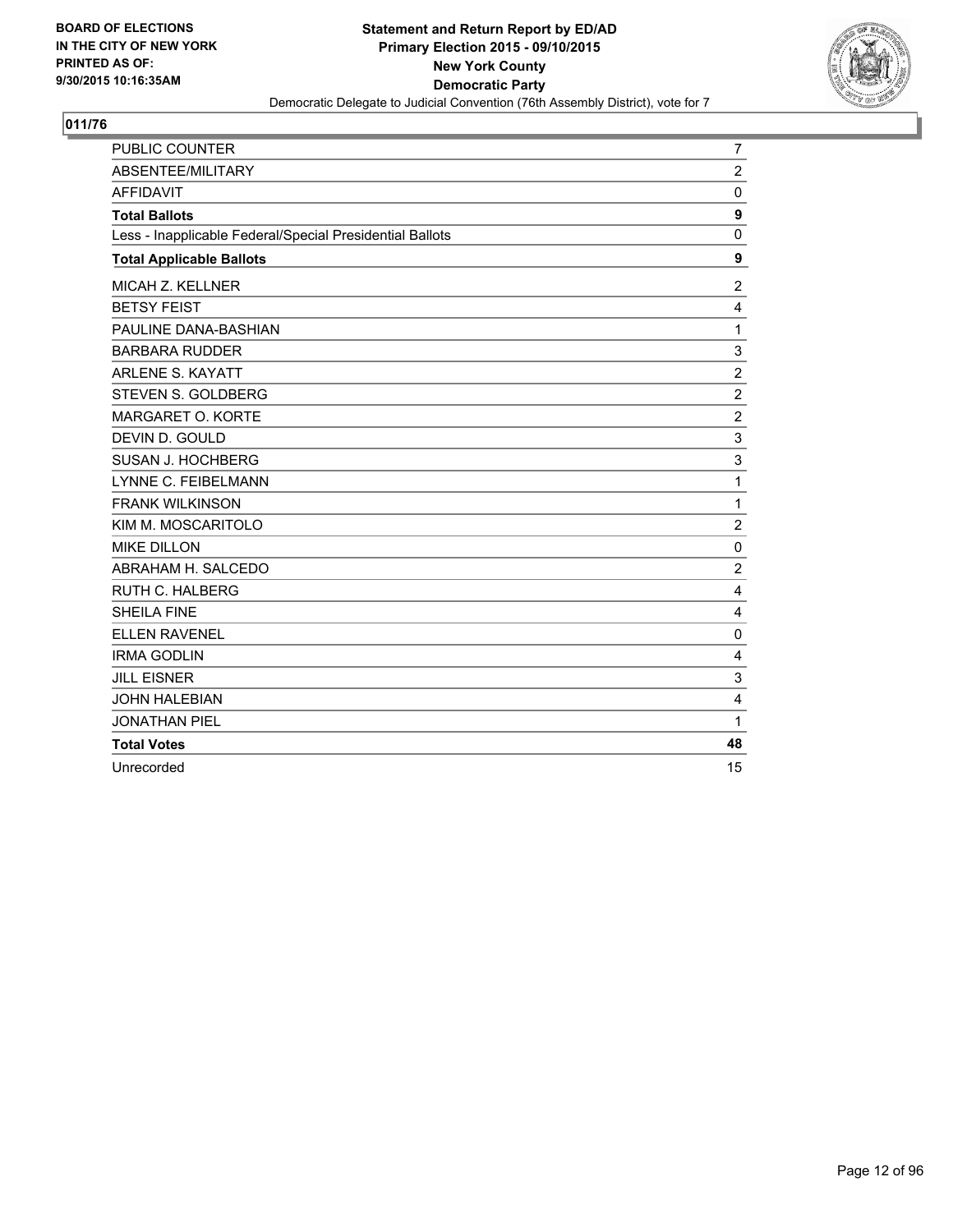

| <b>PUBLIC COUNTER</b>                                    | 14             |
|----------------------------------------------------------|----------------|
| <b>ABSENTEE/MILITARY</b>                                 | $\mathbf{1}$   |
| <b>AFFIDAVIT</b>                                         | 0              |
| <b>Total Ballots</b>                                     | 15             |
| Less - Inapplicable Federal/Special Presidential Ballots | $\mathbf{0}$   |
| <b>Total Applicable Ballots</b>                          | 15             |
| <b>MICAH Z. KELLNER</b>                                  | 7              |
| <b>BETSY FEIST</b>                                       | 3              |
| PAULINE DANA-BASHIAN                                     | 4              |
| <b>BARBARA RUDDER</b>                                    | $\overline{7}$ |
| <b>ARLENE S. KAYATT</b>                                  | 3              |
| STEVEN S. GOLDBERG                                       | 8              |
| MARGARET O. KORTE                                        | $\overline{c}$ |
| DEVIN D. GOULD                                           | 4              |
| SUSAN J. HOCHBERG                                        | 6              |
| <b>LYNNE C. FEIBELMANN</b>                               | 5              |
| <b>FRANK WILKINSON</b>                                   | 3              |
| KIM M. MOSCARITOLO                                       | $6\phantom{1}$ |
| <b>MIKE DILLON</b>                                       | 4              |
| ABRAHAM H. SALCEDO                                       | 3              |
| <b>RUTH C. HALBERG</b>                                   | 6              |
| <b>SHEILA FINE</b>                                       | 5              |
| <b>ELLEN RAVENEL</b>                                     | 3              |
| <b>IRMA GODLIN</b>                                       | 3              |
| <b>JILL EISNER</b>                                       | $\overline{7}$ |
| <b>JOHN HALEBIAN</b>                                     | 5              |
| <b>JONATHAN PIEL</b>                                     | 3              |
| <b>Total Votes</b>                                       | 97             |
| Unrecorded                                               | 8              |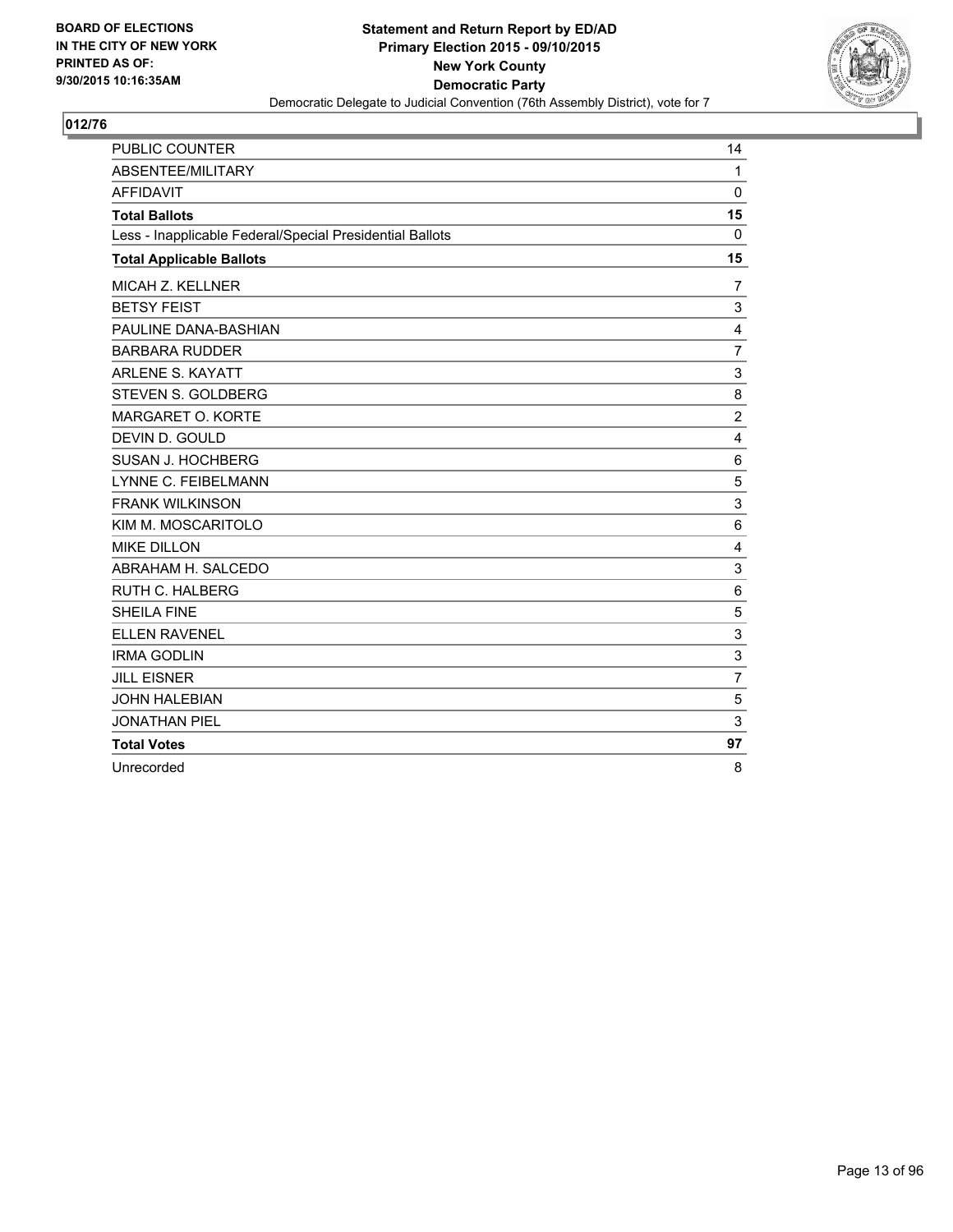

| <b>PUBLIC COUNTER</b>                                    | 15             |
|----------------------------------------------------------|----------------|
| ABSENTEE/MILITARY                                        | 3              |
| <b>AFFIDAVIT</b>                                         | 0              |
| <b>Total Ballots</b>                                     | 18             |
| Less - Inapplicable Federal/Special Presidential Ballots | 0              |
| <b>Total Applicable Ballots</b>                          | 18             |
| <b>MICAH Z. KELLNER</b>                                  | 8              |
| <b>BETSY FEIST</b>                                       | 3              |
| PAULINE DANA-BASHIAN                                     | 3              |
| <b>BARBARA RUDDER</b>                                    | 8              |
| <b>ARLENE S. KAYATT</b>                                  | $\overline{2}$ |
| STEVEN S. GOLDBERG                                       | 13             |
| MARGARET O. KORTE                                        | 1              |
| DEVIN D. GOULD                                           | $\overline{2}$ |
| <b>SUSAN J. HOCHBERG</b>                                 | 10             |
| LYNNE C. FEIBELMANN                                      | 4              |
| <b>FRANK WILKINSON</b>                                   | 3              |
| KIM M. MOSCARITOLO                                       | 5              |
| <b>MIKE DILLON</b>                                       | 9              |
| ABRAHAM H. SALCEDO                                       | $\overline{2}$ |
| <b>RUTH C. HALBERG</b>                                   | 5              |
| <b>SHEILA FINE</b>                                       | 4              |
| <b>ELLEN RAVENEL</b>                                     | 1              |
| <b>IRMA GODLIN</b>                                       | 3              |
| <b>JILL EISNER</b>                                       | 10             |
| <b>JOHN HALEBIAN</b>                                     | 6              |
| <b>JONATHAN PIEL</b>                                     | $\overline{2}$ |
| <b>Total Votes</b>                                       | 104            |
| Unrecorded                                               | 22             |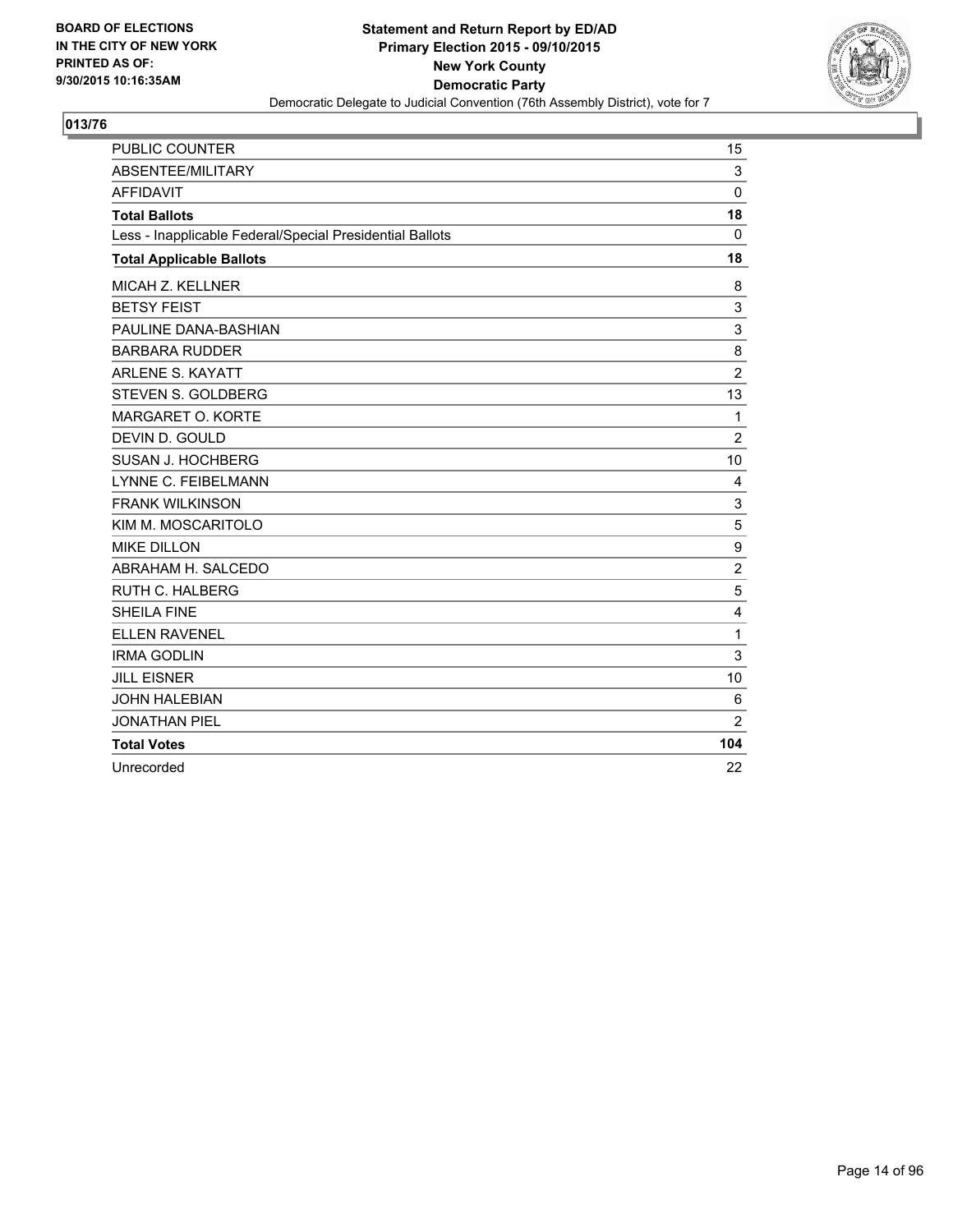

| <b>PUBLIC COUNTER</b>                                    | 11             |
|----------------------------------------------------------|----------------|
| ABSENTEE/MILITARY                                        | $\Omega$       |
| <b>AFFIDAVIT</b>                                         | 1              |
| <b>Total Ballots</b>                                     | 12             |
| Less - Inapplicable Federal/Special Presidential Ballots | 0              |
| <b>Total Applicable Ballots</b>                          | 12             |
| <b>MICAH Z. KELLNER</b>                                  | 6              |
| <b>BETSY FEIST</b>                                       | 4              |
| PAULINE DANA-BASHIAN                                     | 1              |
| <b>BARBARA RUDDER</b>                                    | 3              |
| <b>ARLENE S. KAYATT</b>                                  | 1              |
| STEVEN S. GOLDBERG                                       | 6              |
| MARGARET O. KORTE                                        | 3              |
| DEVIN D. GOULD                                           | 3              |
| SUSAN J. HOCHBERG                                        | 3              |
| LYNNE C. FEIBELMANN                                      | $\overline{2}$ |
| <b>FRANK WILKINSON</b>                                   | 1              |
| KIM M. MOSCARITOLO                                       | 5              |
| <b>MIKE DILLON</b>                                       | 4              |
| ABRAHAM H. SALCEDO                                       | 1              |
| <b>RUTH C. HALBERG</b>                                   | $\overline{7}$ |
| <b>SHEILA FINE</b>                                       | $\overline{4}$ |
| <b>ELLEN RAVENEL</b>                                     | $\overline{2}$ |
| <b>IRMA GODLIN</b>                                       | $\overline{2}$ |
| <b>JILL EISNER</b>                                       | 8              |
| <b>JOHN HALEBIAN</b>                                     | 8              |
| <b>JONATHAN PIEL</b>                                     | 3              |
| <b>Total Votes</b>                                       | 77             |
| Unrecorded                                               | $\overline{7}$ |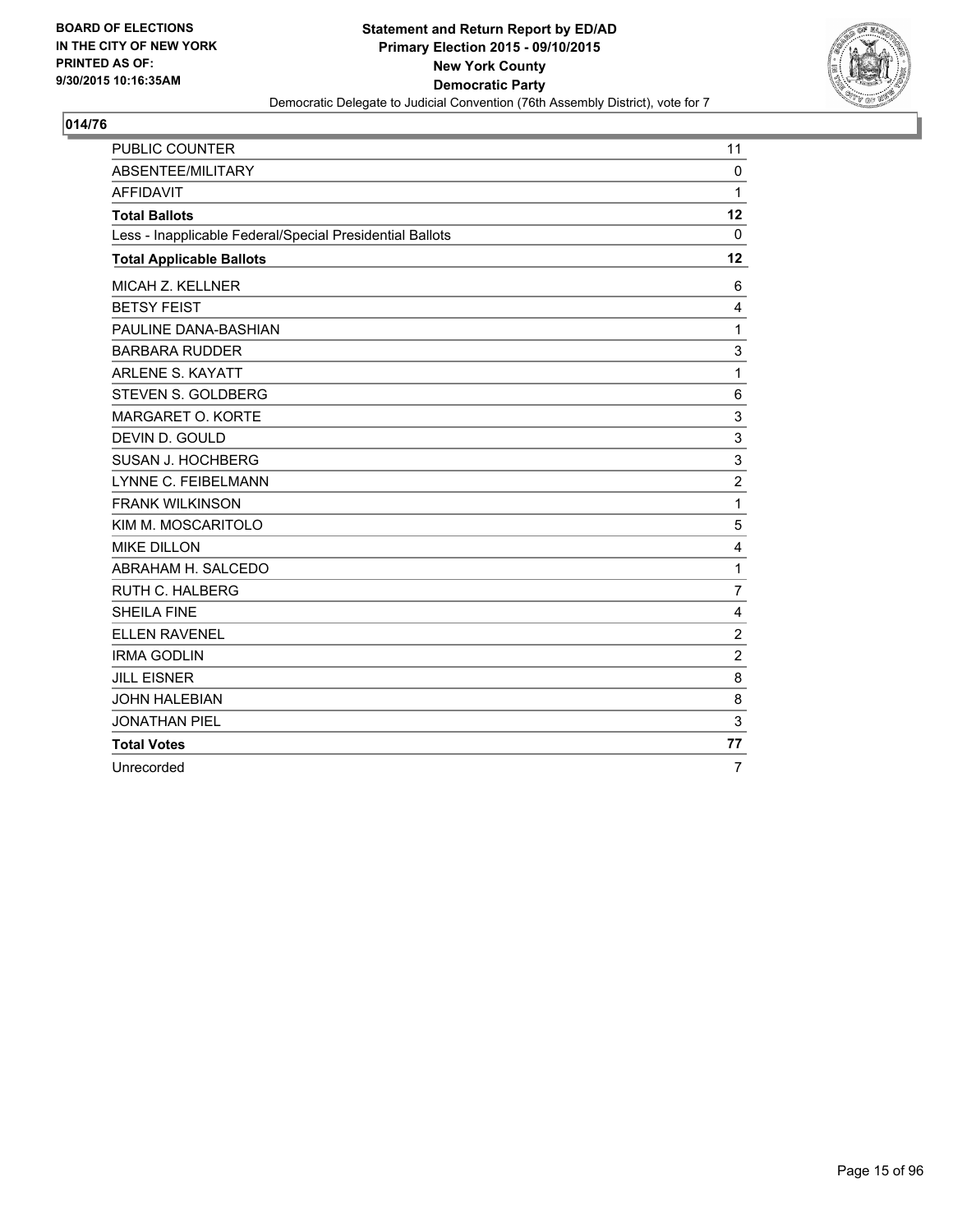

| <b>PUBLIC COUNTER</b>                                    | 6              |
|----------------------------------------------------------|----------------|
| ABSENTEE/MILITARY                                        | $\Omega$       |
| <b>AFFIDAVIT</b>                                         | $\mathbf 0$    |
| <b>Total Ballots</b>                                     | 6              |
| Less - Inapplicable Federal/Special Presidential Ballots | 0              |
| <b>Total Applicable Ballots</b>                          | 6              |
| <b>MICAH Z. KELLNER</b>                                  | 2              |
| <b>BETSY FEIST</b>                                       | 1              |
| PAULINE DANA-BASHIAN                                     | 0              |
| <b>BARBARA RUDDER</b>                                    | $\overline{2}$ |
| <b>ARLENE S. KAYATT</b>                                  | $\overline{2}$ |
| STEVEN S. GOLDBERG                                       | 1              |
| MARGARET O. KORTE                                        | 1              |
| DEVIN D. GOULD                                           | 0              |
| SUSAN J. HOCHBERG                                        | $\overline{2}$ |
| LYNNE C. FEIBELMANN                                      | $\overline{2}$ |
| <b>FRANK WILKINSON</b>                                   | 1              |
| KIM M. MOSCARITOLO                                       | $\overline{2}$ |
| <b>MIKE DILLON</b>                                       | 1              |
| ABRAHAM H. SALCEDO                                       | $\Omega$       |
| <b>RUTH C. HALBERG</b>                                   | 4              |
| <b>SHEILA FINE</b>                                       | 3              |
| <b>ELLEN RAVENEL</b>                                     | $\overline{2}$ |
| <b>IRMA GODLIN</b>                                       | $\overline{c}$ |
| <b>JILL EISNER</b>                                       | 3              |
| <b>JOHN HALEBIAN</b>                                     | $\overline{2}$ |
| <b>JONATHAN PIEL</b>                                     | 4              |
| <b>Total Votes</b>                                       | 37             |
| Unrecorded                                               | 5              |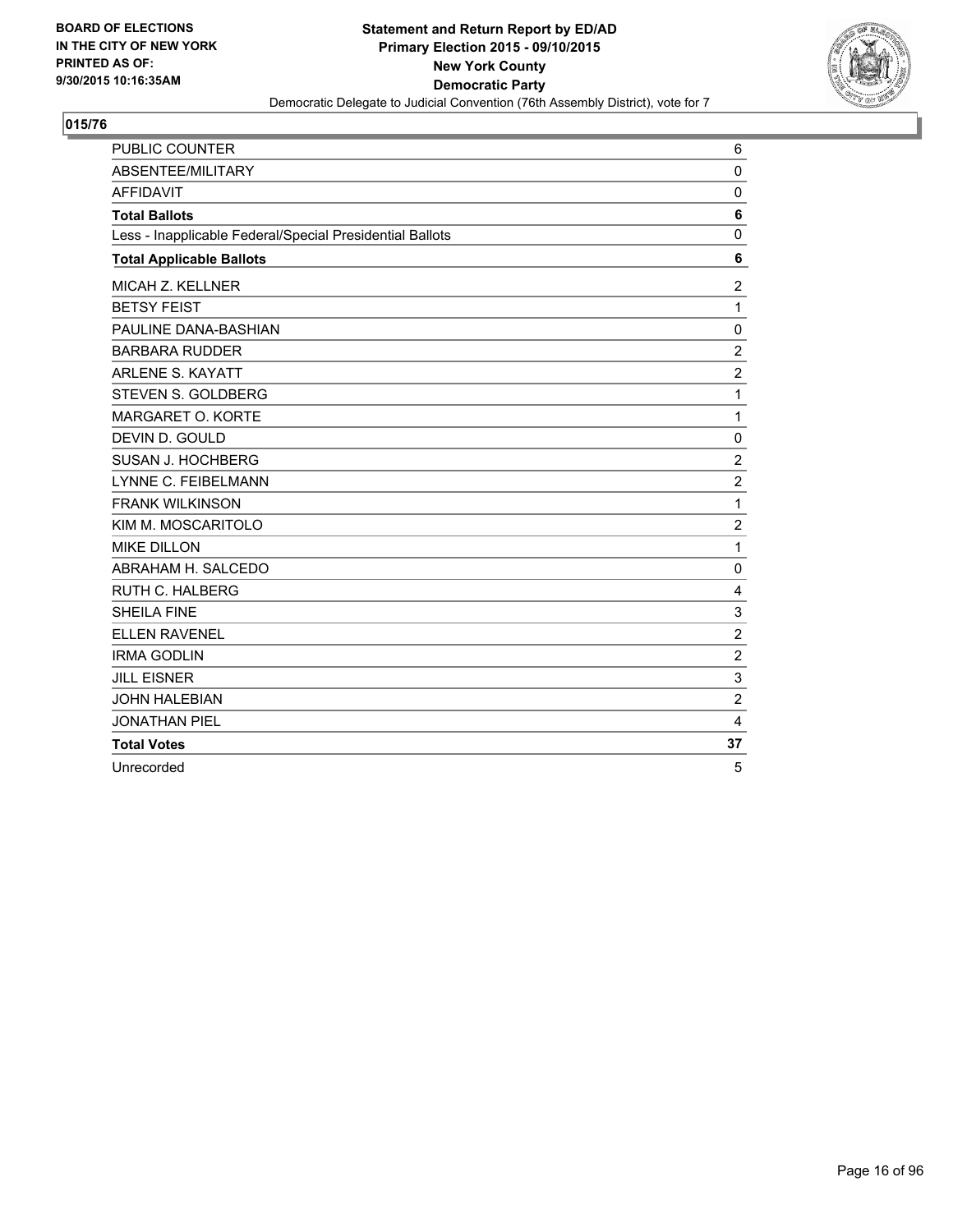

| <b>PUBLIC COUNTER</b>                                    | 29             |
|----------------------------------------------------------|----------------|
| ABSENTEE/MILITARY                                        | $\Omega$       |
| <b>AFFIDAVIT</b>                                         | $\mathbf{0}$   |
| <b>Total Ballots</b>                                     | 29             |
| Less - Inapplicable Federal/Special Presidential Ballots | 0              |
| <b>Total Applicable Ballots</b>                          | 29             |
| MICAH Z. KELLNER                                         | 9              |
| <b>BETSY FEIST</b>                                       | 4              |
| PAULINE DANA-BASHIAN                                     | 6              |
| <b>BARBARA RUDDER</b>                                    | 11             |
| <b>ARLENE S. KAYATT</b>                                  | $\overline{4}$ |
| STEVEN S. GOLDBERG                                       | $\overline{7}$ |
| MARGARET O. KORTE                                        | 6              |
| DEVIN D. GOULD                                           | 6              |
| SUSAN J. HOCHBERG                                        | 11             |
| <b>LYNNE C. FEIBELMANN</b>                               | 9              |
| <b>FRANK WILKINSON</b>                                   | $\overline{7}$ |
| KIM M. MOSCARITOLO                                       | 9              |
| <b>MIKE DILLON</b>                                       | 10             |
| ABRAHAM H. SALCEDO                                       | $\overline{7}$ |
| <b>RUTH C. HALBERG</b>                                   | 12             |
| <b>SHEILA FINE</b>                                       | 15             |
| <b>ELLEN RAVENEL</b>                                     | 8              |
| <b>IRMA GODLIN</b>                                       | 8              |
| <b>JILL EISNER</b>                                       | 17             |
| <b>JOHN HALEBIAN</b>                                     | 15             |
| <b>JONATHAN PIEL</b>                                     | 10             |
| <b>Total Votes</b>                                       | 191            |
| Unrecorded                                               | 12             |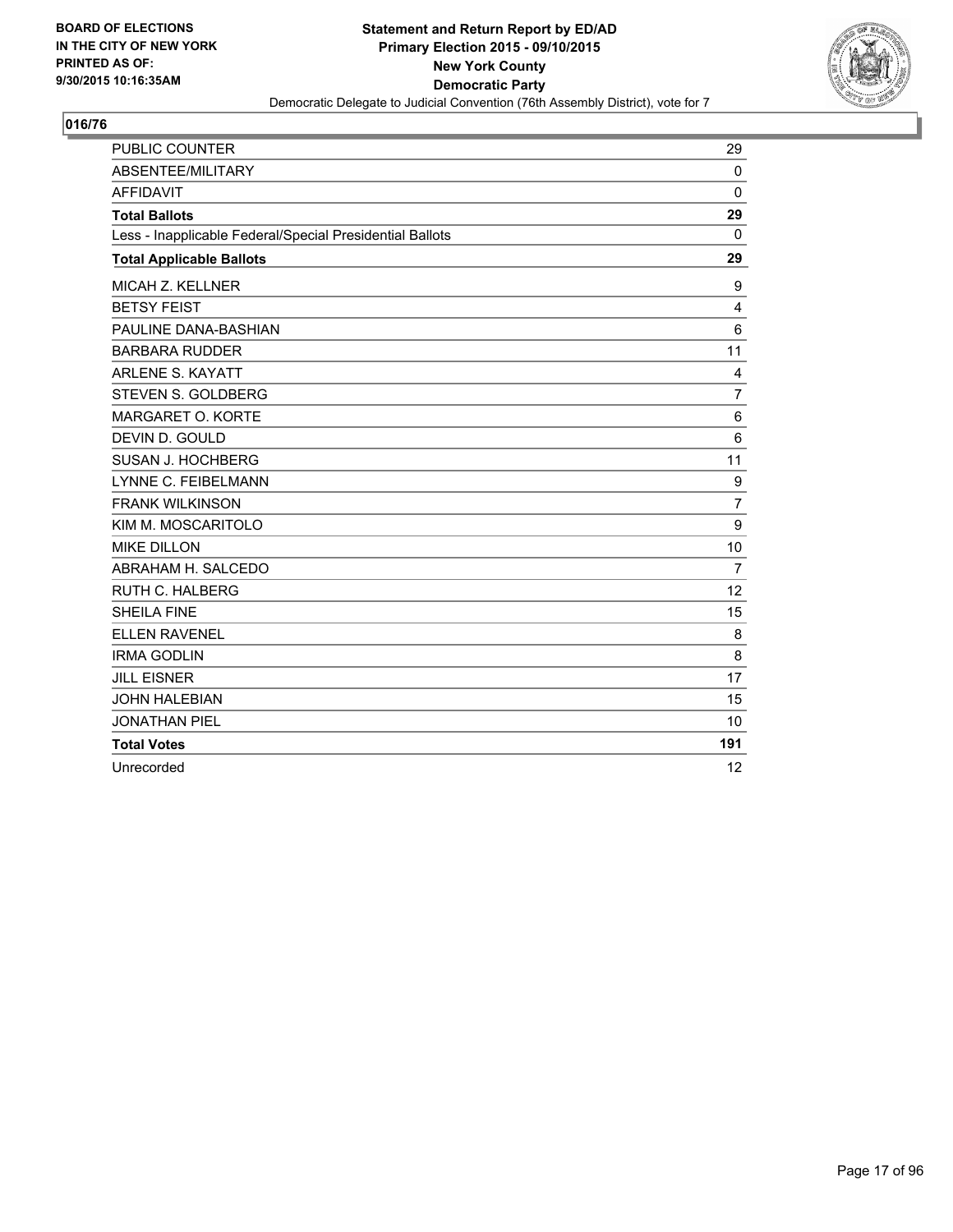

| <b>PUBLIC COUNTER</b>                                    | 36             |
|----------------------------------------------------------|----------------|
| <b>ABSENTEE/MILITARY</b>                                 | $\mathbf{0}$   |
| <b>AFFIDAVIT</b>                                         | 1              |
| <b>Total Ballots</b>                                     | 37             |
| Less - Inapplicable Federal/Special Presidential Ballots | $\mathbf{0}$   |
| <b>Total Applicable Ballots</b>                          | 37             |
| <b>MICAH Z. KELLNER</b>                                  | 13             |
| <b>BETSY FEIST</b>                                       | 12             |
| PAULINE DANA-BASHIAN                                     | 4              |
| <b>BARBARA RUDDER</b>                                    | 16             |
| <b>ARLENE S. KAYATT</b>                                  | 9              |
| STEVEN S. GOLDBERG                                       | 13             |
| MARGARET O. KORTE                                        | 6              |
| DEVIN D. GOULD                                           | 6              |
| SUSAN J. HOCHBERG                                        | 9              |
| <b>LYNNE C. FEIBELMANN</b>                               | 3              |
| <b>FRANK WILKINSON</b>                                   | 5              |
| KIM M. MOSCARITOLO                                       | 4              |
| <b>MIKE DILLON</b>                                       | 12             |
| ABRAHAM H. SALCEDO                                       | 3              |
| RUTH C. HALBERG                                          | 9              |
| <b>SHEILA FINE</b>                                       | $\overline{7}$ |
| <b>ELLEN RAVENEL</b>                                     | $\overline{7}$ |
| <b>IRMA GODLIN</b>                                       | 8              |
| <b>JILL EISNER</b>                                       | 16             |
| <b>JOHN HALEBIAN</b>                                     | 11             |
| <b>JONATHAN PIEL</b>                                     | 5              |
| <b>Total Votes</b>                                       | 178            |
| Unrecorded                                               | 81             |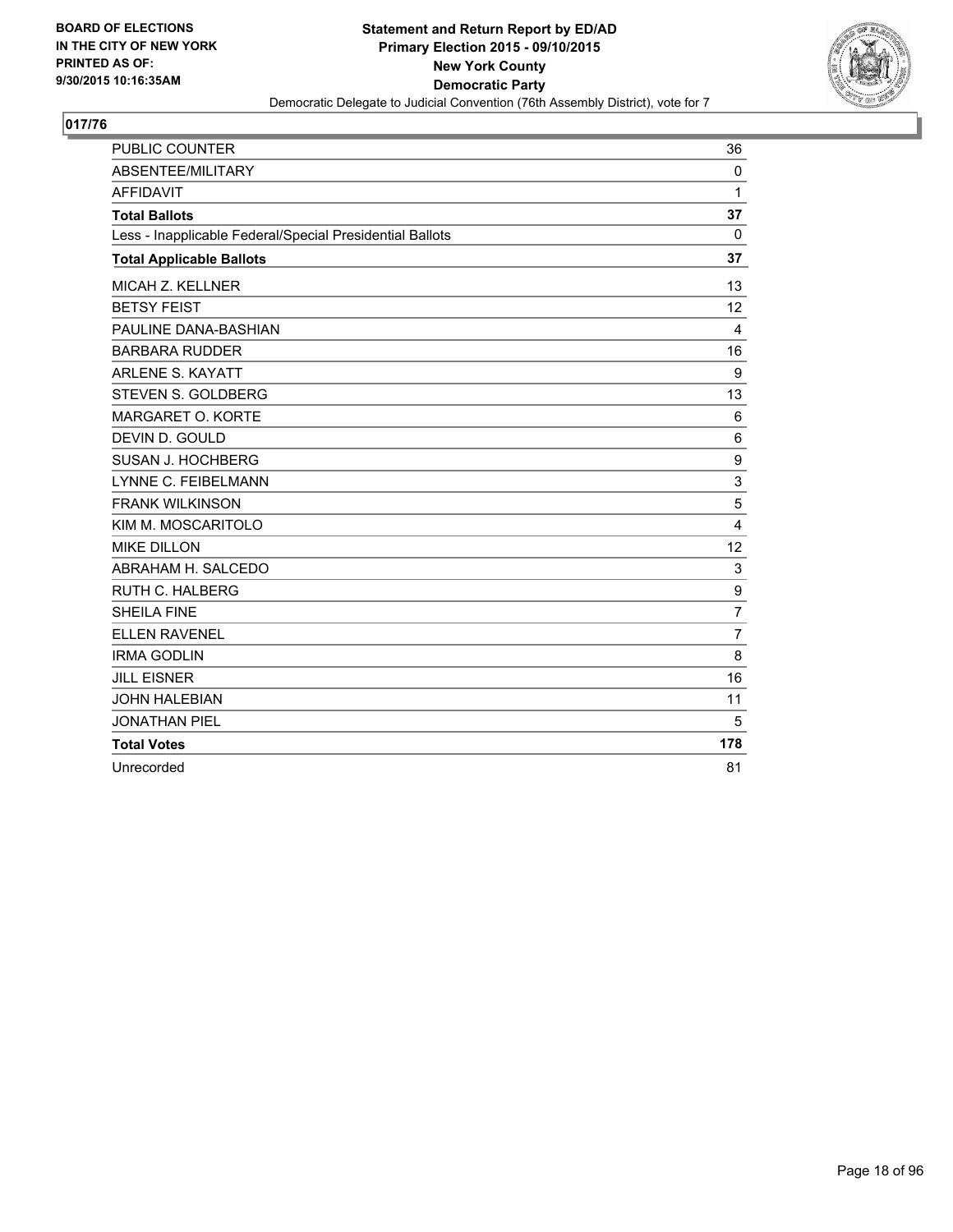

| <b>PUBLIC COUNTER</b>                                    | $\overline{7}$ |
|----------------------------------------------------------|----------------|
| <b>ABSENTEE/MILITARY</b>                                 | $\Omega$       |
| <b>AFFIDAVIT</b>                                         | $\mathbf 0$    |
| <b>Total Ballots</b>                                     | $\overline{7}$ |
| Less - Inapplicable Federal/Special Presidential Ballots | $\Omega$       |
| <b>Total Applicable Ballots</b>                          | $\overline{7}$ |
| MICAH Z. KELLNER                                         | 2              |
| <b>BETSY FEIST</b>                                       | $\overline{2}$ |
| PAULINE DANA-BASHIAN                                     | $\overline{2}$ |
| <b>BARBARA RUDDER</b>                                    | $\overline{2}$ |
| <b>ARLENE S. KAYATT</b>                                  | $\overline{2}$ |
| STEVEN S. GOLDBERG                                       | $\overline{2}$ |
| MARGARET O. KORTE                                        | $\overline{2}$ |
| DEVIN D. GOULD                                           | $\mathbf 0$    |
| SUSAN J. HOCHBERG                                        | $\Omega$       |
| LYNNE C. FEIBELMANN                                      | 1              |
| <b>FRANK WILKINSON</b>                                   | $\overline{c}$ |
| KIM M. MOSCARITOLO                                       | $\mathbf 0$    |
| <b>MIKE DILLON</b>                                       | 1              |
| ABRAHAM H. SALCEDO                                       | 1              |
| <b>RUTH C. HALBERG</b>                                   | 3              |
| <b>SHEILA FINE</b>                                       | 4              |
| <b>ELLEN RAVENEL</b>                                     | 4              |
| <b>IRMA GODLIN</b>                                       | 3              |
| <b>JILL EISNER</b>                                       | $\overline{4}$ |
| <b>JOHN HALEBIAN</b>                                     | 4              |
| <b>JONATHAN PIEL</b>                                     | 4              |
| <b>Total Votes</b>                                       | 45             |
| Unrecorded                                               | 4              |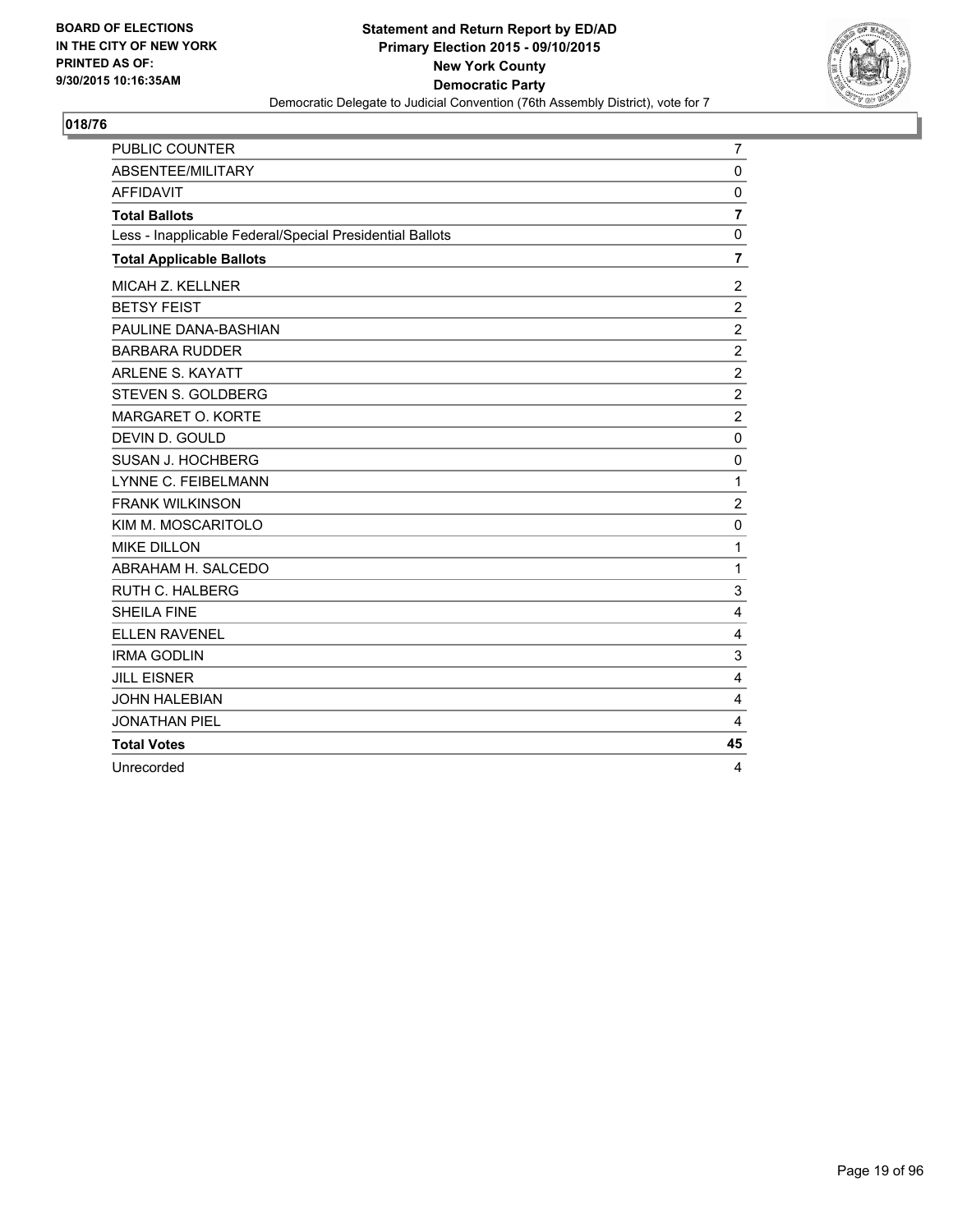

| <b>PUBLIC COUNTER</b>                                    | 16             |
|----------------------------------------------------------|----------------|
| ABSENTEE/MILITARY                                        | 6              |
| <b>AFFIDAVIT</b>                                         | $\Omega$       |
| <b>Total Ballots</b>                                     | 22             |
| Less - Inapplicable Federal/Special Presidential Ballots | 0              |
| <b>Total Applicable Ballots</b>                          | 22             |
| MICAH Z. KELLNER                                         | 7              |
| <b>BETSY FEIST</b>                                       | $\overline{2}$ |
| PAULINE DANA-BASHIAN                                     | $\overline{2}$ |
| <b>BARBARA RUDDER</b>                                    | 9              |
| <b>ARLENE S. KAYATT</b>                                  | $\overline{2}$ |
| STEVEN S. GOLDBERG                                       | $\overline{7}$ |
| MARGARET O. KORTE                                        | $\overline{2}$ |
| DEVIN D. GOULD                                           | $\overline{2}$ |
| SUSAN J. HOCHBERG                                        | 8              |
| <b>LYNNE C. FEIBELMANN</b>                               | 3              |
| <b>FRANK WILKINSON</b>                                   | $\overline{2}$ |
| KIM M. MOSCARITOLO                                       | 4              |
| <b>MIKE DILLON</b>                                       | 6              |
| ABRAHAM H. SALCEDO                                       | $\mathbf 0$    |
| <b>RUTH C. HALBERG</b>                                   | 8              |
| <b>SHEILA FINE</b>                                       | 14             |
| <b>ELLEN RAVENEL</b>                                     | 8              |
| <b>IRMA GODLIN</b>                                       | $\overline{7}$ |
| <b>JILL EISNER</b>                                       | 16             |
| <b>JOHN HALEBIAN</b>                                     | 14             |
| <b>JONATHAN PIEL</b>                                     | 9              |
| <b>Total Votes</b>                                       | 132            |
| Unrecorded                                               | 22             |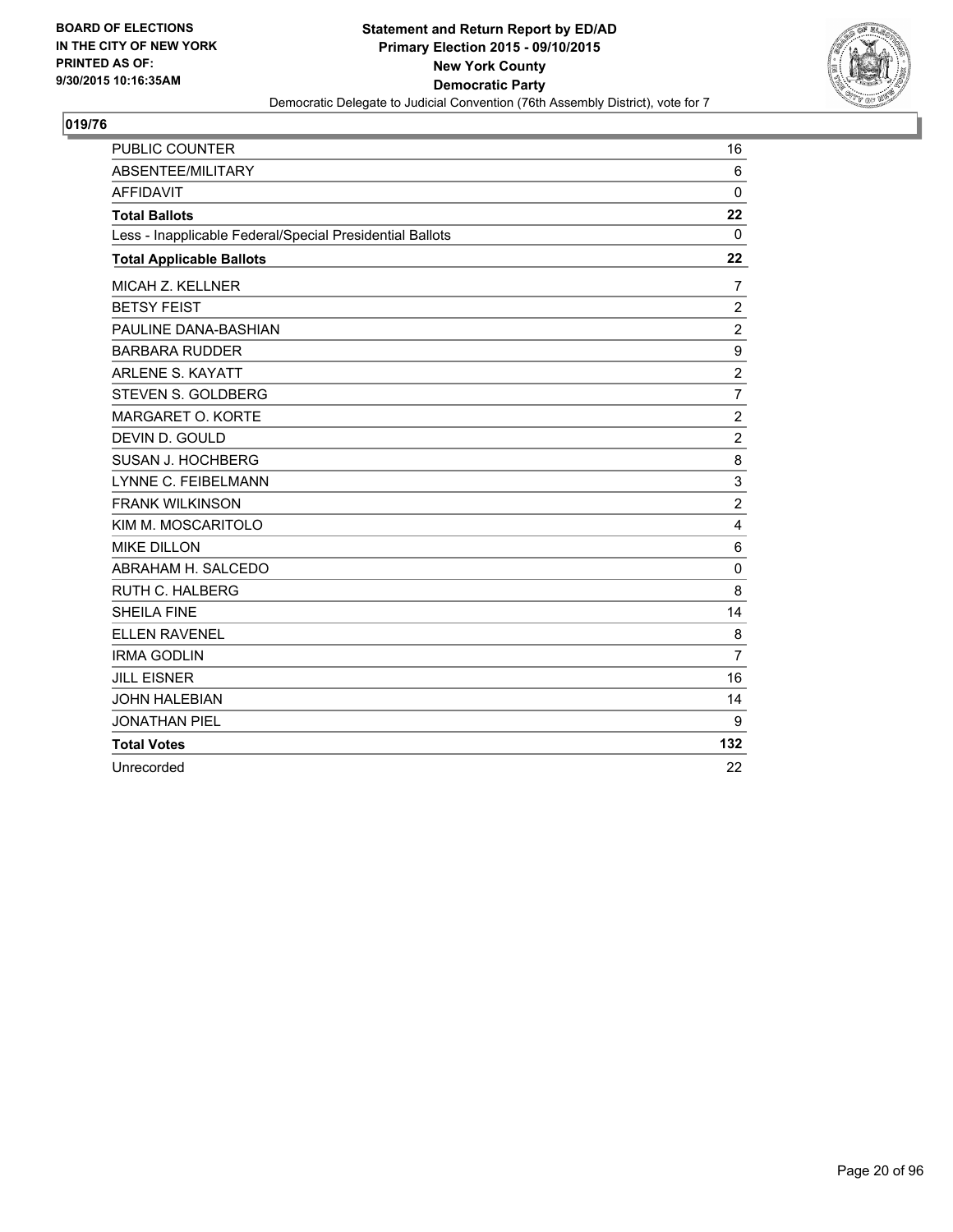

| <b>PUBLIC COUNTER</b>                                    | 17               |
|----------------------------------------------------------|------------------|
| <b>ABSENTEE/MILITARY</b>                                 | 9                |
| <b>AFFIDAVIT</b>                                         | $\mathbf 0$      |
| <b>Total Ballots</b>                                     | 26               |
| Less - Inapplicable Federal/Special Presidential Ballots | 0                |
| <b>Total Applicable Ballots</b>                          | 26               |
| <b>MICAH Z. KELLNER</b>                                  | 8                |
| <b>BETSY FEIST</b>                                       | $\,6$            |
| PAULINE DANA-BASHIAN                                     | 5                |
| <b>BARBARA RUDDER</b>                                    | 9                |
| <b>ARLENE S. KAYATT</b>                                  | 6                |
| STEVEN S. GOLDBERG                                       | 9                |
| MARGARET O. KORTE                                        | 8                |
| DEVIN D. GOULD                                           | $\overline{4}$   |
| SUSAN J. HOCHBERG                                        | 6                |
| LYNNE C. FEIBELMANN                                      | $\overline{4}$   |
| <b>FRANK WILKINSON</b>                                   | 6                |
| KIM M. MOSCARITOLO                                       | $\overline{4}$   |
| <b>MIKE DILLON</b>                                       | $\overline{7}$   |
| ABRAHAM H. SALCEDO                                       | 4                |
| <b>RUTH C. HALBERG</b>                                   | 6                |
| <b>SHEILA FINE</b>                                       | $\overline{4}$   |
| <b>ELLEN RAVENEL</b>                                     | $\,6$            |
| <b>IRMA GODLIN</b>                                       | 6                |
| <b>JILL EISNER</b>                                       | $\boldsymbol{9}$ |
| <b>JOHN HALEBIAN</b>                                     | 8                |
| <b>JONATHAN PIEL</b>                                     | 6                |
| <b>Total Votes</b>                                       | 131              |
| Unrecorded                                               | 51               |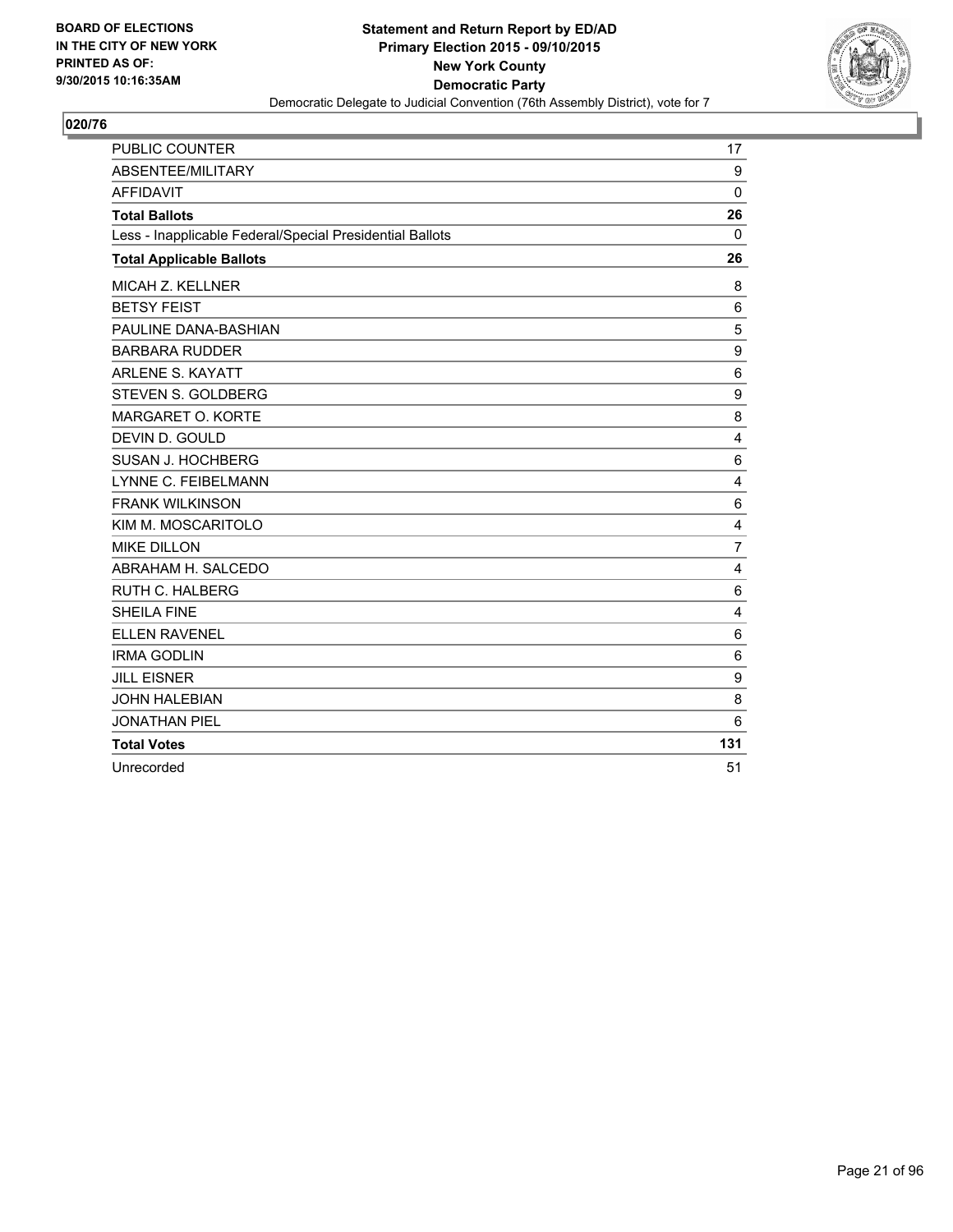

| <b>PUBLIC COUNTER</b>                                    | 25             |
|----------------------------------------------------------|----------------|
| <b>ABSENTEE/MILITARY</b>                                 | 3              |
| <b>AFFIDAVIT</b>                                         | 0              |
| <b>Total Ballots</b>                                     | 28             |
| Less - Inapplicable Federal/Special Presidential Ballots | 0              |
| <b>Total Applicable Ballots</b>                          | 28             |
| <b>MICAH Z. KELLNER</b>                                  | 11             |
| <b>BETSY FEIST</b>                                       | 10             |
| PAULINE DANA-BASHIAN                                     | $\overline{2}$ |
| <b>BARBARA RUDDER</b>                                    | 9              |
| <b>ARLENE S. KAYATT</b>                                  | 1              |
| STEVEN S. GOLDBERG                                       | $\overline{7}$ |
| MARGARET O. KORTE                                        | 3              |
| DEVIN D. GOULD                                           | 3              |
| SUSAN J. HOCHBERG                                        | 9              |
| <b>LYNNE C. FEIBELMANN</b>                               | 6              |
| <b>FRANK WILKINSON</b>                                   | 3              |
| KIM M. MOSCARITOLO                                       | 3              |
| <b>MIKE DILLON</b>                                       | 8              |
| ABRAHAM H. SALCEDO                                       | $\overline{2}$ |
| <b>RUTH C. HALBERG</b>                                   | 10             |
| <b>SHEILA FINE</b>                                       | 8              |
| <b>ELLEN RAVENEL</b>                                     | 6              |
| <b>IRMA GODLIN</b>                                       | 3              |
| <b>JILL EISNER</b>                                       | 16             |
| <b>JOHN HALEBIAN</b>                                     | 11             |
| <b>JONATHAN PIEL</b>                                     | 6              |
| <b>Total Votes</b>                                       | 137            |
| Unrecorded                                               | 59             |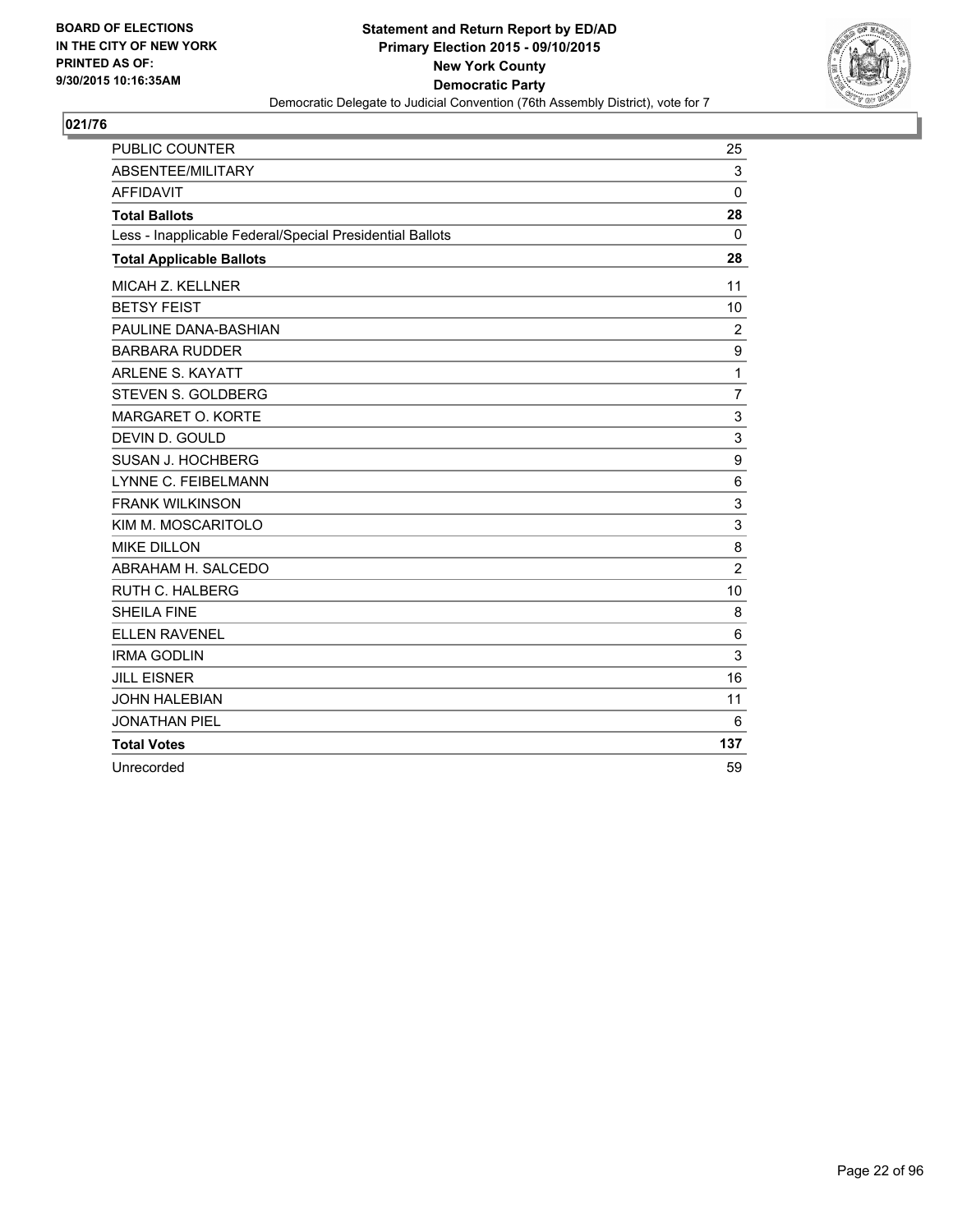

| <b>PUBLIC COUNTER</b>                                    | 11               |
|----------------------------------------------------------|------------------|
| ABSENTEE/MILITARY                                        | $\mathbf{1}$     |
| <b>AFFIDAVIT</b>                                         | 0                |
| <b>Total Ballots</b>                                     | 12               |
| Less - Inapplicable Federal/Special Presidential Ballots | $\mathbf{0}$     |
| <b>Total Applicable Ballots</b>                          | 12               |
| <b>MICAH Z. KELLNER</b>                                  | 8                |
| <b>BETSY FEIST</b>                                       | 5                |
| PAULINE DANA-BASHIAN                                     | 3                |
| <b>BARBARA RUDDER</b>                                    | $\overline{7}$   |
| <b>ARLENE S. KAYATT</b>                                  | 3                |
| STEVEN S. GOLDBERG                                       | 6                |
| MARGARET O. KORTE                                        | 4                |
| DEVIN D. GOULD                                           | $\overline{c}$   |
| SUSAN J. HOCHBERG                                        | 4                |
| LYNNE C. FEIBELMANN                                      | $\boldsymbol{2}$ |
| <b>FRANK WILKINSON</b>                                   | $\overline{2}$   |
| KIM M. MOSCARITOLO                                       | $\boldsymbol{2}$ |
| <b>MIKE DILLON</b>                                       | 3                |
| ABRAHAM H. SALCEDO                                       | 1                |
| <b>RUTH C. HALBERG</b>                                   | $\overline{2}$   |
| <b>SHEILA FINE</b>                                       | $\overline{2}$   |
| <b>ELLEN RAVENEL</b>                                     | 1                |
| <b>IRMA GODLIN</b>                                       | $\mathbf{1}$     |
| <b>JILL EISNER</b>                                       | 6                |
| <b>JOHN HALEBIAN</b>                                     | 5                |
| <b>JONATHAN PIEL</b>                                     | 3                |
| <b>Total Votes</b>                                       | 72               |
| Unrecorded                                               | 12               |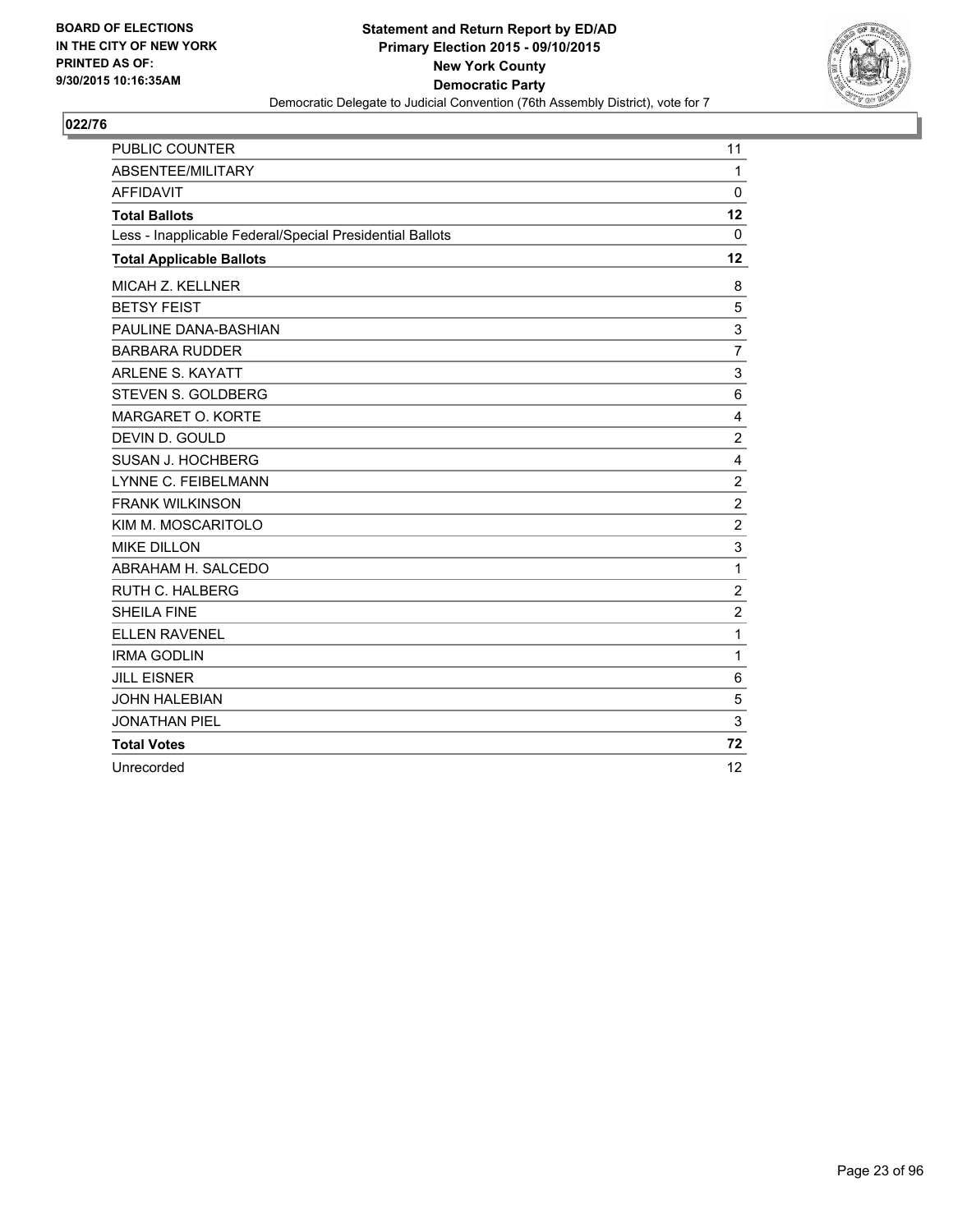

| PUBLIC COUNTER                                           | 4                       |
|----------------------------------------------------------|-------------------------|
| ABSENTEE/MILITARY                                        | $\mathbf 0$             |
| <b>AFFIDAVIT</b>                                         | $\mathbf 0$             |
| <b>Total Ballots</b>                                     | $\overline{\mathbf{4}}$ |
| Less - Inapplicable Federal/Special Presidential Ballots | $\mathbf{0}$            |
| <b>Total Applicable Ballots</b>                          | 4                       |
| <b>MICAH Z. KELLNER</b>                                  | 1                       |
| <b>BETSY FEIST</b>                                       | 1                       |
| PAULINE DANA-BASHIAN                                     | $\mathbf{1}$            |
| <b>BARBARA RUDDER</b>                                    | 1                       |
| <b>ARLENE S. KAYATT</b>                                  | 1                       |
| STEVEN S. GOLDBERG                                       | $\mathbf 1$             |
| MARGARET O. KORTE                                        | $\mathbf 1$             |
| DEVIN D. GOULD                                           | $\mathbf 0$             |
| SUSAN J. HOCHBERG                                        | 0                       |
| <b>LYNNE C. FEIBELMANN</b>                               | $\mathbf 0$             |
| <b>FRANK WILKINSON</b>                                   | $\mathbf 0$             |
| KIM M. MOSCARITOLO                                       | $\mathbf 0$             |
| <b>MIKE DILLON</b>                                       | $\mathbf 0$             |
| ABRAHAM H. SALCEDO                                       | $\mathbf 0$             |
| <b>RUTH C. HALBERG</b>                                   | 3                       |
| <b>SHEILA FINE</b>                                       | 3                       |
| <b>ELLEN RAVENEL</b>                                     | 3                       |
| <b>IRMA GODLIN</b>                                       | 3                       |
| <b>JILL EISNER</b>                                       | 3                       |
| <b>JOHN HALEBIAN</b>                                     | 3                       |
| <b>JONATHAN PIEL</b>                                     | 3                       |
| <b>Total Votes</b>                                       | 28                      |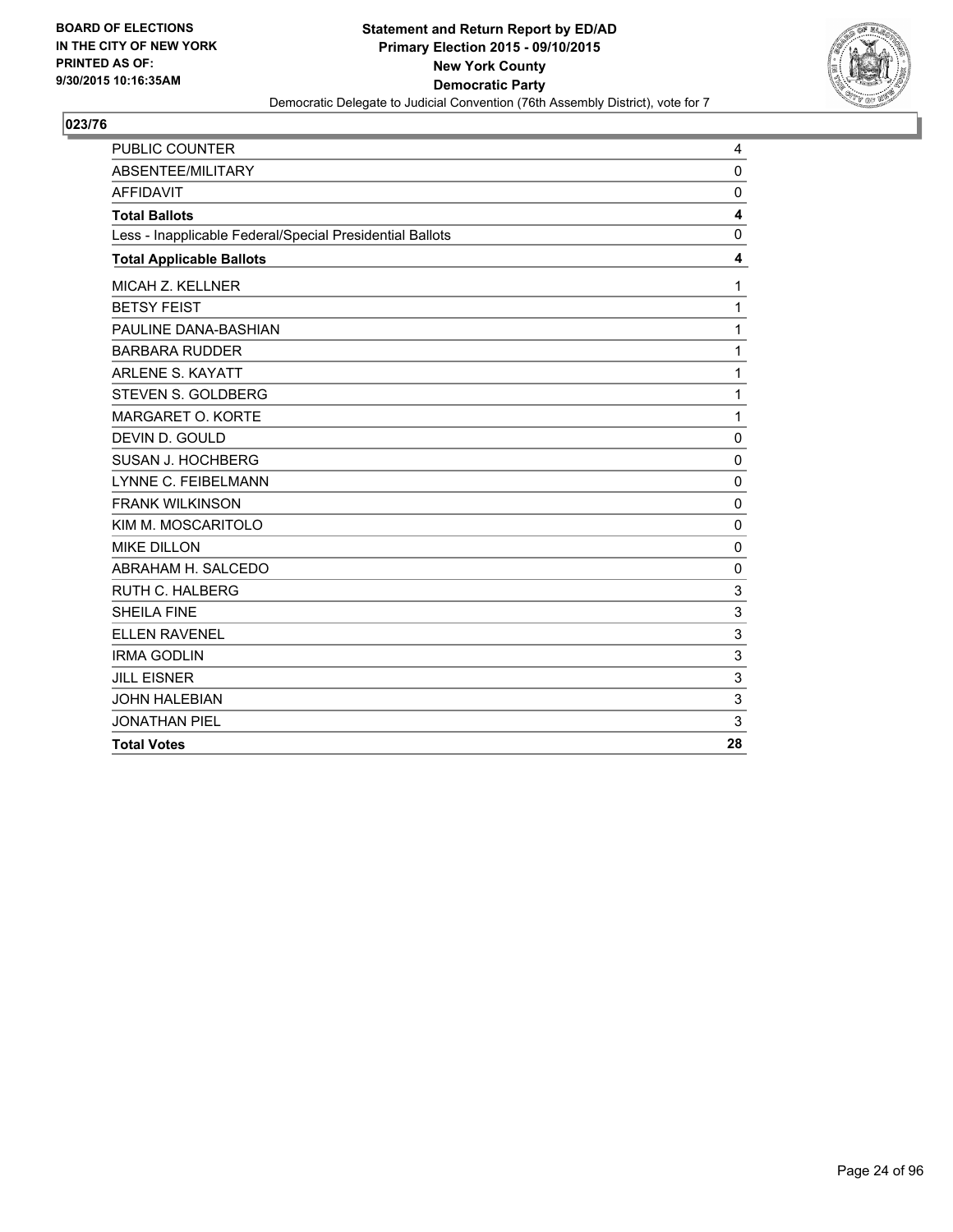

| <b>PUBLIC COUNTER</b>                                    | 6              |
|----------------------------------------------------------|----------------|
| ABSENTEE/MILITARY                                        | $\overline{2}$ |
| <b>AFFIDAVIT</b>                                         | $\Omega$       |
| <b>Total Ballots</b>                                     | 8              |
| Less - Inapplicable Federal/Special Presidential Ballots | 0              |
| <b>Total Applicable Ballots</b>                          | 8              |
| <b>MICAH Z. KELLNER</b>                                  | 4              |
| <b>BETSY FEIST</b>                                       | 1              |
| PAULINE DANA-BASHIAN                                     | 1              |
| <b>BARBARA RUDDER</b>                                    | 1              |
| <b>ARLENE S. KAYATT</b>                                  | 1              |
| STEVEN S. GOLDBERG                                       | $\overline{2}$ |
| <b>MARGARET O. KORTE</b>                                 | 1              |
| DEVIN D. GOULD                                           | 0              |
| SUSAN J. HOCHBERG                                        | $\mathbf 0$    |
| LYNNE C. FEIBELMANN                                      | $\mathbf 0$    |
| <b>FRANK WILKINSON</b>                                   | $\mathbf 0$    |
| KIM M. MOSCARITOLO                                       | 0              |
| <b>MIKE DILLON</b>                                       | $\mathbf 0$    |
| ABRAHAM H. SALCEDO                                       | 0              |
| <b>RUTH C. HALBERG</b>                                   | 5              |
| <b>SHEILA FINE</b>                                       | 5              |
| <b>ELLEN RAVENEL</b>                                     | 5              |
| <b>IRMA GODLIN</b>                                       | 4              |
| <b>JILL EISNER</b>                                       | 5              |
| <b>JOHN HALEBIAN</b>                                     | 5              |
| <b>JONATHAN PIEL</b>                                     | $\overline{4}$ |
| <b>Total Votes</b>                                       | 44             |
| Unrecorded                                               | 12             |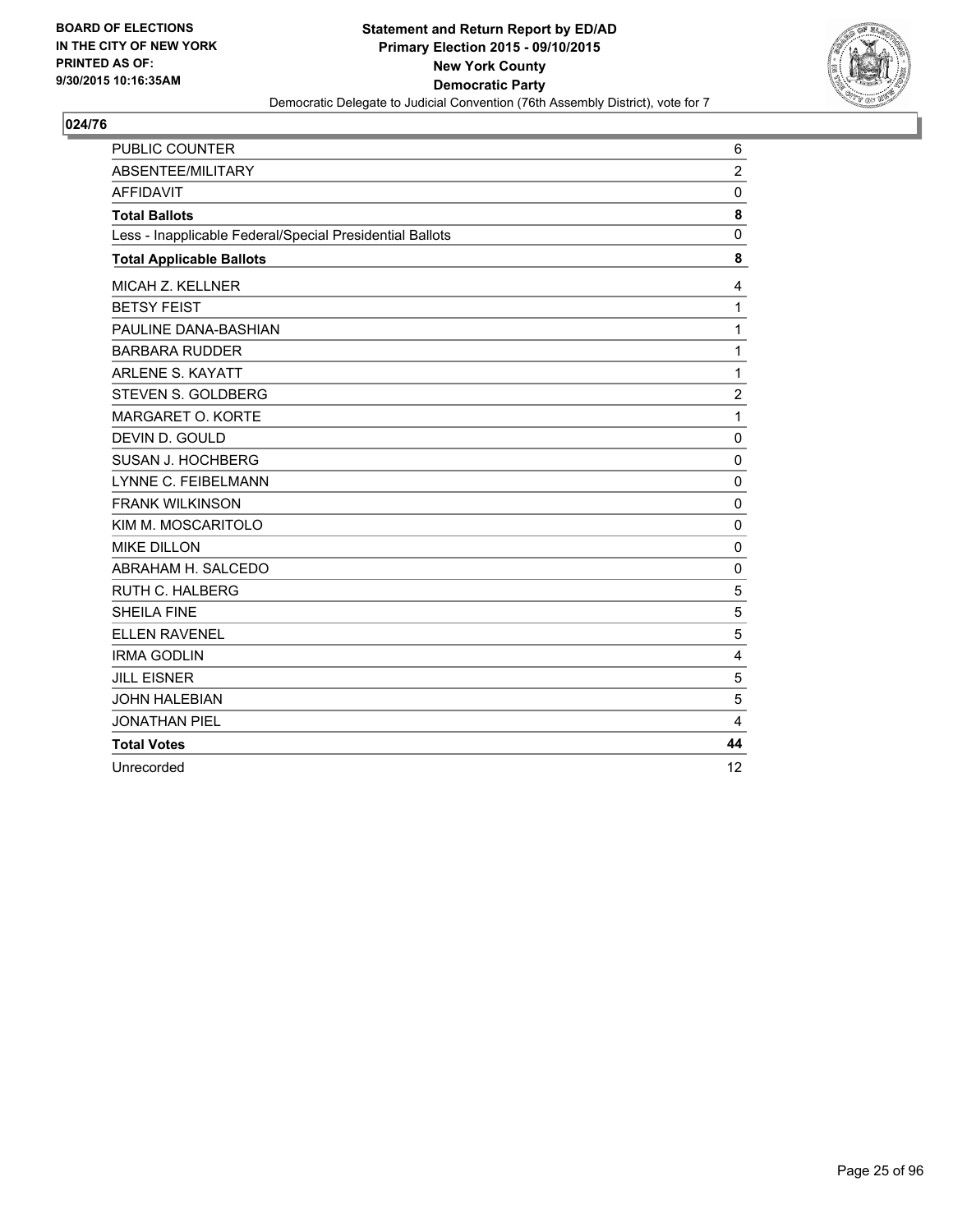

| <b>PUBLIC COUNTER</b>                                    | 22             |
|----------------------------------------------------------|----------------|
| ABSENTEE/MILITARY                                        | 3              |
| <b>AFFIDAVIT</b>                                         | $\Omega$       |
| <b>Total Ballots</b>                                     | 25             |
| Less - Inapplicable Federal/Special Presidential Ballots | 0              |
| <b>Total Applicable Ballots</b>                          | 25             |
| MICAH Z. KELLNER                                         | 9              |
| <b>BETSY FEIST</b>                                       | 5              |
| PAULINE DANA-BASHIAN                                     | $\overline{4}$ |
| <b>BARBARA RUDDER</b>                                    | 13             |
| <b>ARLENE S. KAYATT</b>                                  | 5              |
| STEVEN S. GOLDBERG                                       | 8              |
| <b>MARGARET O. KORTE</b>                                 | $\mathsf 3$    |
| DEVIN D. GOULD                                           | 5              |
| SUSAN J. HOCHBERG                                        | 10             |
| <b>LYNNE C. FEIBELMANN</b>                               | 8              |
| <b>FRANK WILKINSON</b>                                   | 6              |
| KIM M. MOSCARITOLO                                       | 5              |
| <b>MIKE DILLON</b>                                       | 15             |
| ABRAHAM H. SALCEDO                                       | 5              |
| <b>RUTH C. HALBERG</b>                                   | 6              |
| <b>SHEILA FINE</b>                                       | 5              |
| <b>ELLEN RAVENEL</b>                                     | 6              |
| <b>IRMA GODLIN</b>                                       | 3              |
| <b>JILL EISNER</b>                                       | 10             |
| <b>JOHN HALEBIAN</b>                                     | 11             |
| <b>JONATHAN PIEL</b>                                     | 4              |
| <b>Total Votes</b>                                       | 146            |
| Unrecorded                                               | 29             |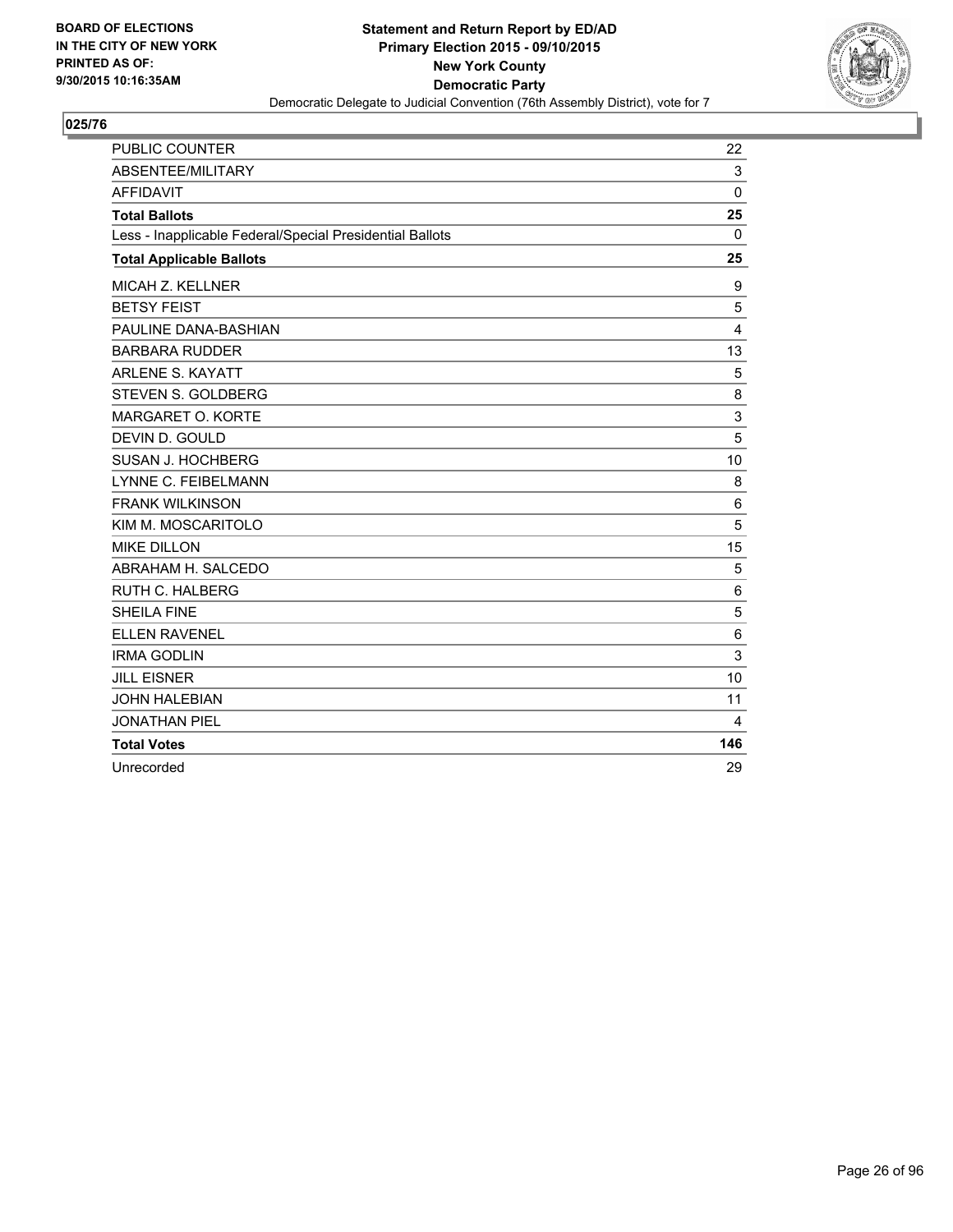

| <b>PUBLIC COUNTER</b>                                    | 19             |
|----------------------------------------------------------|----------------|
| ABSENTEE/MILITARY                                        | $\overline{2}$ |
| <b>AFFIDAVIT</b>                                         | $\Omega$       |
| <b>Total Ballots</b>                                     | 21             |
| Less - Inapplicable Federal/Special Presidential Ballots | 0              |
| <b>Total Applicable Ballots</b>                          | 21             |
| MICAH Z. KELLNER                                         | 10             |
| <b>BETSY FEIST</b>                                       | 5              |
| PAULINE DANA-BASHIAN                                     | 5              |
| <b>BARBARA RUDDER</b>                                    | $\overline{7}$ |
| <b>ARLENE S. KAYATT</b>                                  | $\overline{2}$ |
| STEVEN S. GOLDBERG                                       | $\overline{7}$ |
| <b>MARGARET O. KORTE</b>                                 | 3              |
| DEVIN D. GOULD                                           | 4              |
| SUSAN J. HOCHBERG                                        | 4              |
| <b>LYNNE C. FEIBELMANN</b>                               | 6              |
| <b>FRANK WILKINSON</b>                                   | 3              |
| KIM M. MOSCARITOLO                                       | 4              |
| <b>MIKE DILLON</b>                                       | $\overline{7}$ |
| ABRAHAM H. SALCEDO                                       | 3              |
| <b>RUTH C. HALBERG</b>                                   | 6              |
| <b>SHEILA FINE</b>                                       | 6              |
| <b>ELLEN RAVENEL</b>                                     | 6              |
| <b>IRMA GODLIN</b>                                       | 4              |
| <b>JILL EISNER</b>                                       | 14             |
| <b>JOHN HALEBIAN</b>                                     | 8              |
| <b>JONATHAN PIEL</b>                                     | $\overline{7}$ |
| <b>Total Votes</b>                                       | 121            |
| Unrecorded                                               | 26             |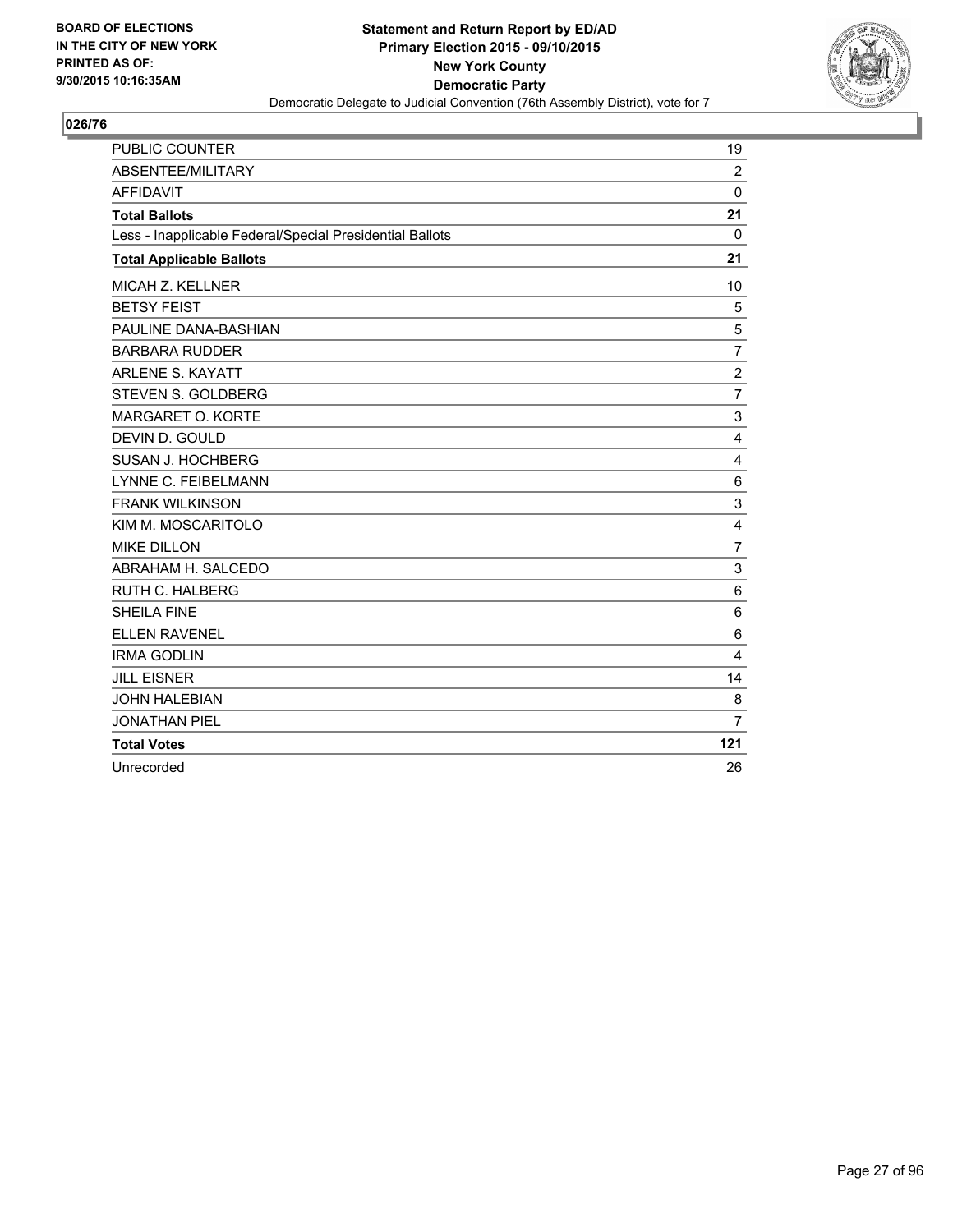

| <b>PUBLIC COUNTER</b>                                    | 15             |
|----------------------------------------------------------|----------------|
| <b>ABSENTEE/MILITARY</b>                                 | 2              |
| <b>AFFIDAVIT</b>                                         | 0              |
| <b>Total Ballots</b>                                     | 17             |
| Less - Inapplicable Federal/Special Presidential Ballots | $\mathbf{0}$   |
| <b>Total Applicable Ballots</b>                          | 17             |
| <b>MICAH Z. KELLNER</b>                                  | 8              |
| <b>BETSY FEIST</b>                                       | 8              |
| PAULINE DANA-BASHIAN                                     | $\overline{4}$ |
| <b>BARBARA RUDDER</b>                                    | 6              |
| <b>ARLENE S. KAYATT</b>                                  | 5              |
| STEVEN S. GOLDBERG                                       | 6              |
| <b>MARGARET O. KORTE</b>                                 | 6              |
| DEVIN D. GOULD                                           | $\overline{2}$ |
| SUSAN J. HOCHBERG                                        | 1              |
| <b>LYNNE C. FEIBELMANN</b>                               | $\overline{c}$ |
| <b>FRANK WILKINSON</b>                                   | 1              |
| KIM M. MOSCARITOLO                                       | 3              |
| <b>MIKE DILLON</b>                                       | 4              |
| ABRAHAM H. SALCEDO                                       | $\overline{2}$ |
| <b>RUTH C. HALBERG</b>                                   | 5              |
| <b>SHEILA FINE</b>                                       | 8              |
| <b>ELLEN RAVENEL</b>                                     | 5              |
| <b>IRMA GODLIN</b>                                       | 6              |
| <b>JILL EISNER</b>                                       | $\overline{7}$ |
| <b>JOHN HALEBIAN</b>                                     | 5              |
| <b>JONATHAN PIEL</b>                                     | 8              |
| <b>Total Votes</b>                                       | 102            |
| Unrecorded                                               | 17             |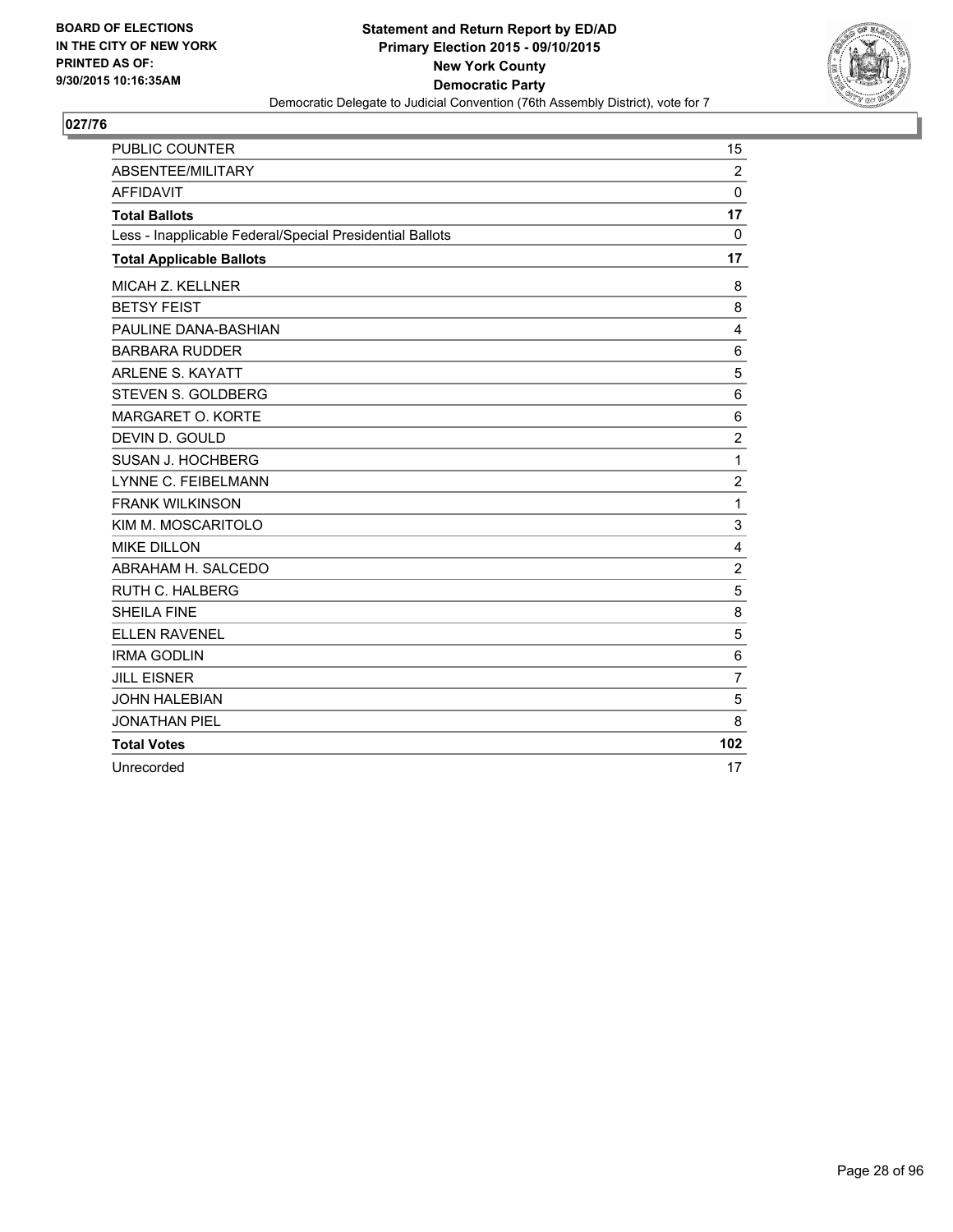

| <b>PUBLIC COUNTER</b>                                    | 17             |
|----------------------------------------------------------|----------------|
| ABSENTEE/MILITARY                                        | $\Omega$       |
| <b>AFFIDAVIT</b>                                         | 0              |
| <b>Total Ballots</b>                                     | 17             |
| Less - Inapplicable Federal/Special Presidential Ballots | $\mathbf{0}$   |
| <b>Total Applicable Ballots</b>                          | 17             |
| <b>MICAH Z. KELLNER</b>                                  | 5              |
| <b>BETSY FEIST</b>                                       | 4              |
| PAULINE DANA-BASHIAN                                     | 4              |
| <b>BARBARA RUDDER</b>                                    | 6              |
| <b>ARLENE S. KAYATT</b>                                  | 3              |
| STEVEN S. GOLDBERG                                       | 8              |
| <b>MARGARET O. KORTE</b>                                 | 3              |
| DEVIN D. GOULD                                           | $\overline{2}$ |
| SUSAN J. HOCHBERG                                        | 3              |
| <b>LYNNE C. FEIBELMANN</b>                               | 1              |
| <b>FRANK WILKINSON</b>                                   | 3              |
| KIM M. MOSCARITOLO                                       | 3              |
| <b>MIKE DILLON</b>                                       | 4              |
| ABRAHAM H. SALCEDO                                       | $\overline{2}$ |
| <b>RUTH C. HALBERG</b>                                   | 8              |
| <b>SHEILA FINE</b>                                       | 5              |
| <b>ELLEN RAVENEL</b>                                     | 6              |
| <b>IRMA GODLIN</b>                                       | $\overline{7}$ |
| <b>JILL EISNER</b>                                       | $\overline{7}$ |
| <b>JOHN HALEBIAN</b>                                     | 6              |
| <b>JONATHAN PIEL</b>                                     | 5              |
| <b>Total Votes</b>                                       | 95             |
| Unrecorded                                               | 24             |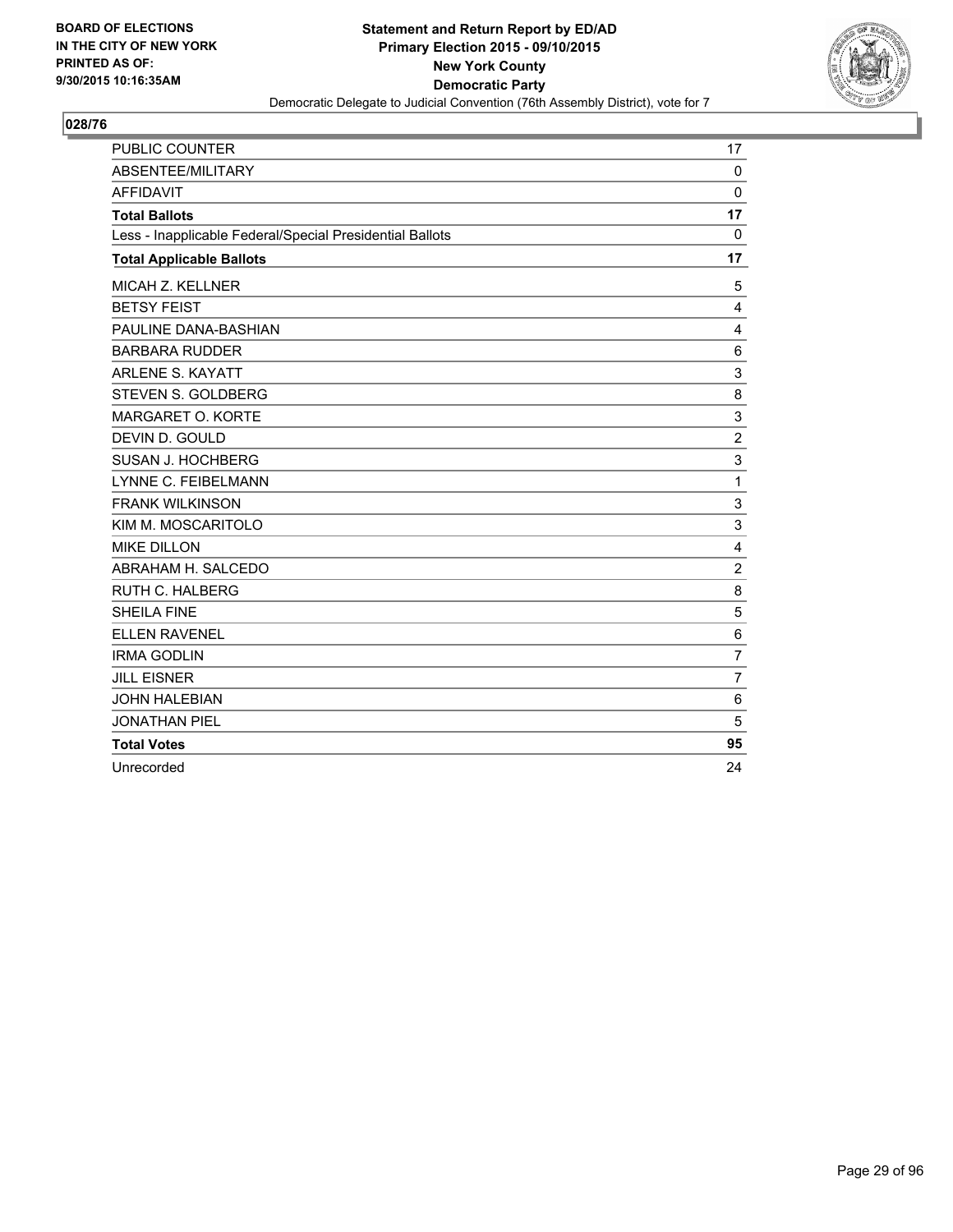

| <b>PUBLIC COUNTER</b>                                    | 9              |
|----------------------------------------------------------|----------------|
| ABSENTEE/MILITARY                                        | $\mathbf{1}$   |
| <b>AFFIDAVIT</b>                                         | $\mathbf 0$    |
| <b>Total Ballots</b>                                     | 10             |
| Less - Inapplicable Federal/Special Presidential Ballots | 0              |
| <b>Total Applicable Ballots</b>                          | 10             |
| <b>MICAH Z. KELLNER</b>                                  | 1              |
| <b>BETSY FEIST</b>                                       | 3              |
| PAULINE DANA-BASHIAN                                     | 1              |
| <b>BARBARA RUDDER</b>                                    | 4              |
| <b>ARLENE S. KAYATT</b>                                  | $\overline{2}$ |
| STEVEN S. GOLDBERG                                       | 1              |
| MARGARET O. KORTE                                        | 1              |
| DEVIN D. GOULD                                           | $\overline{c}$ |
| SUSAN J. HOCHBERG                                        | 3              |
| LYNNE C. FEIBELMANN                                      | $\overline{2}$ |
| <b>FRANK WILKINSON</b>                                   | 1              |
| KIM M. MOSCARITOLO                                       | $\overline{2}$ |
| <b>MIKE DILLON</b>                                       | 1              |
| ABRAHAM H. SALCEDO                                       | $\overline{2}$ |
| <b>RUTH C. HALBERG</b>                                   | 6              |
| <b>SHEILA FINE</b>                                       | 6              |
| <b>ELLEN RAVENEL</b>                                     | 4              |
| <b>IRMA GODLIN</b>                                       | 6              |
| <b>JILL EISNER</b>                                       | 6              |
| <b>JOHN HALEBIAN</b>                                     | 5              |
| <b>JONATHAN PIEL</b>                                     | 4              |
| <b>Total Votes</b>                                       | 63             |
| Unrecorded                                               | $\overline{7}$ |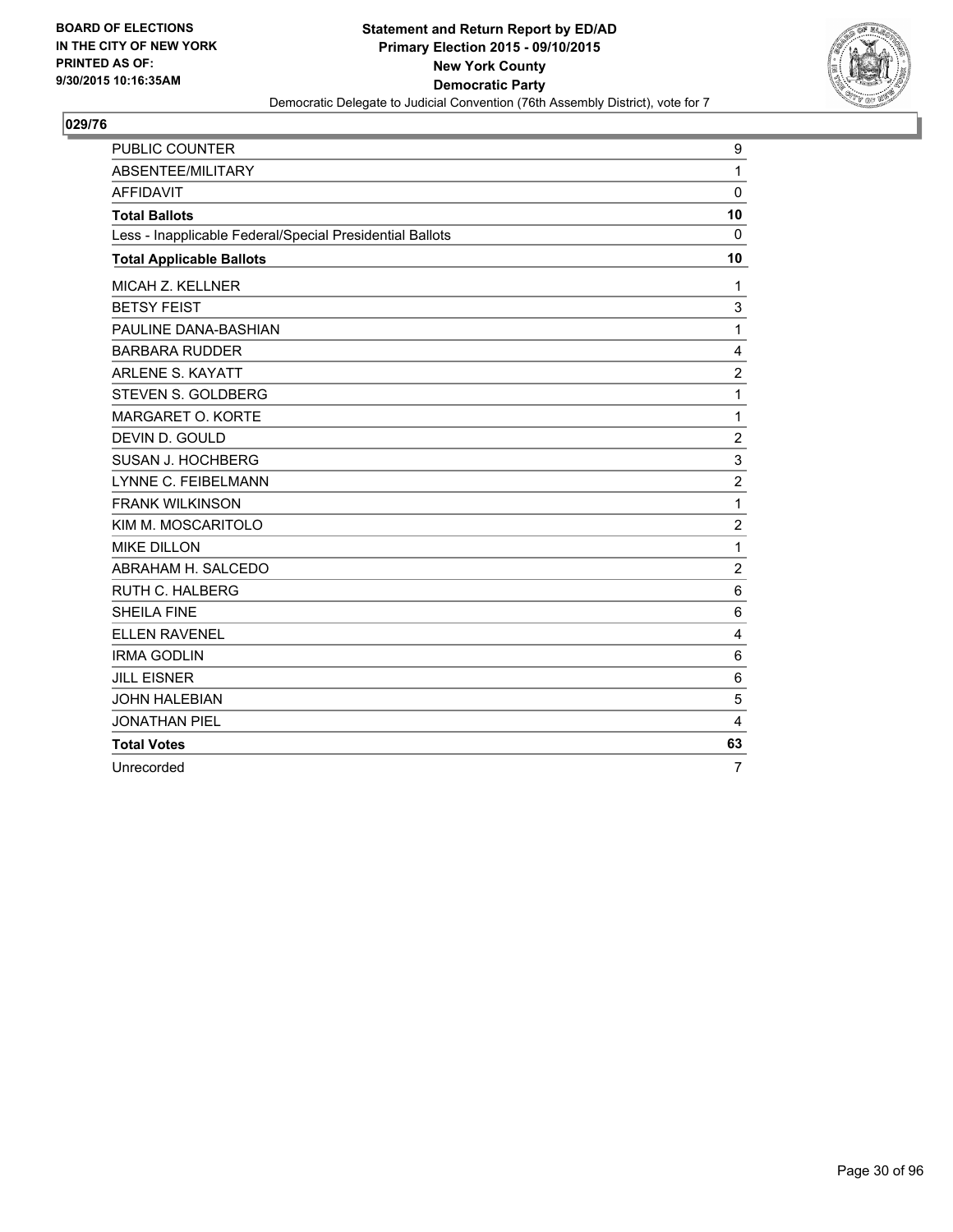

| PUBLIC COUNTER                                           | 9              |
|----------------------------------------------------------|----------------|
| ABSENTEE/MILITARY                                        | $\mathbf 0$    |
| <b>AFFIDAVIT</b>                                         | 0              |
| <b>Total Ballots</b>                                     | 9              |
| Less - Inapplicable Federal/Special Presidential Ballots | 0              |
| <b>Total Applicable Ballots</b>                          | 9              |
| MICAH Z. KELLNER                                         | 3              |
| <b>BETSY FEIST</b>                                       | 5              |
| PAULINE DANA-BASHIAN                                     | 4              |
| <b>BARBARA RUDDER</b>                                    | 5              |
| <b>ARLENE S. KAYATT</b>                                  | $\overline{2}$ |
| <b>STEVEN S. GOLDBERG</b>                                | 4              |
| MARGARET O. KORTE                                        | 4              |
| DEVIN D. GOULD                                           | $\overline{2}$ |
| SUSAN J. HOCHBERG                                        | 3              |
| LYNNE C. FEIBELMANN                                      | $\overline{2}$ |
| <b>FRANK WILKINSON</b>                                   | 3              |
| KIM M. MOSCARITOLO                                       | $\overline{2}$ |
| <b>MIKE DILLON</b>                                       | 4              |
| ABRAHAM H. SALCEDO                                       | $\overline{2}$ |
| <b>RUTH C. HALBERG</b>                                   | $\overline{2}$ |
| <b>SHEILA FINE</b>                                       | $\mathbf 0$    |
| <b>ELLEN RAVENEL</b>                                     | $\overline{2}$ |
| <b>IRMA GODLIN</b>                                       | 0              |
| <b>JILL EISNER</b>                                       | 3              |
| <b>JOHN HALEBIAN</b>                                     | $\overline{2}$ |
| <b>JONATHAN PIEL</b>                                     | 3              |
| <b>Total Votes</b>                                       | 57             |
| Unrecorded                                               | 6              |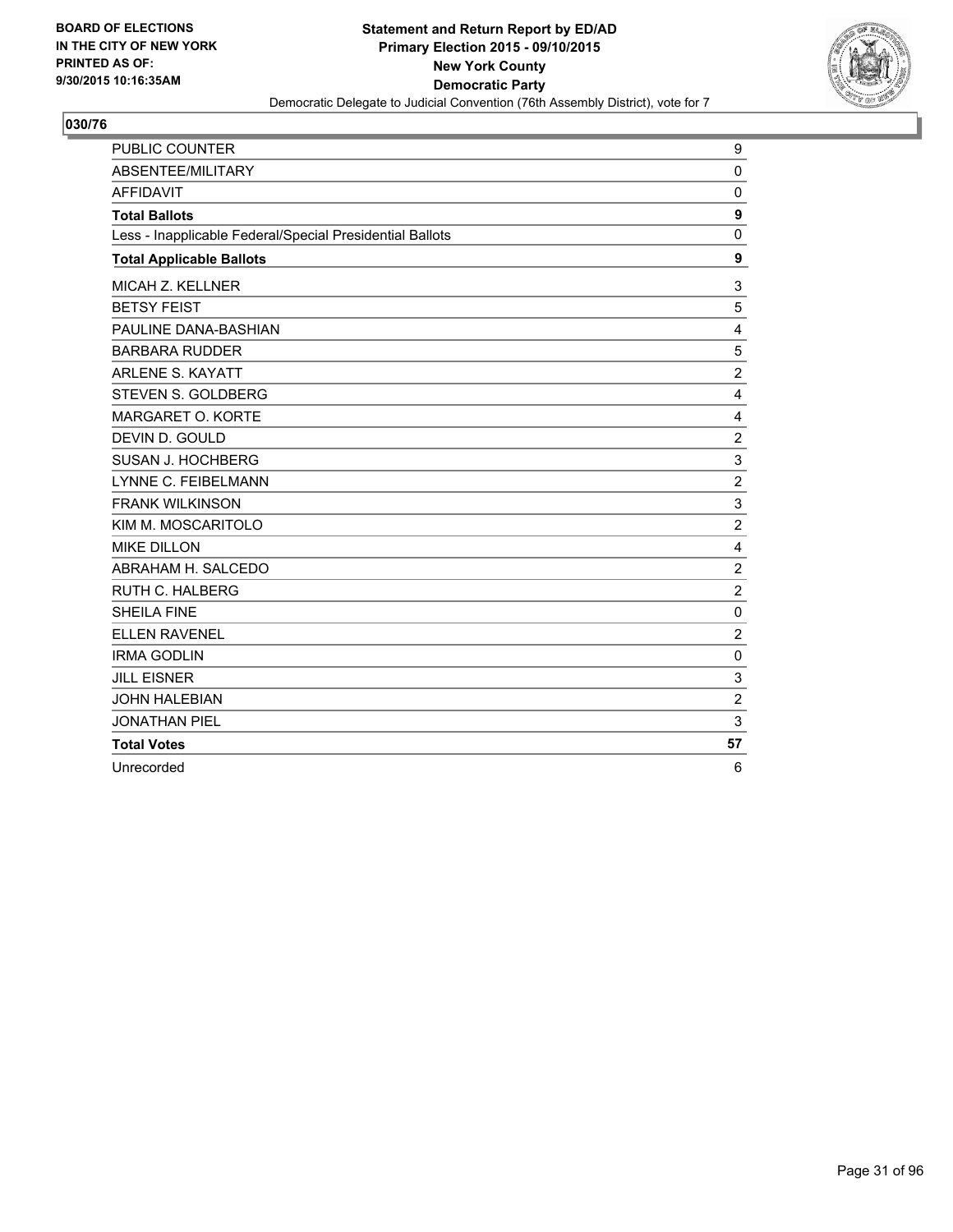

| <b>PUBLIC COUNTER</b>                                    | 11             |
|----------------------------------------------------------|----------------|
| ABSENTEE/MILITARY                                        | 1              |
| <b>AFFIDAVIT</b>                                         | 0              |
| <b>Total Ballots</b>                                     | 12             |
| Less - Inapplicable Federal/Special Presidential Ballots | 0              |
| <b>Total Applicable Ballots</b>                          | 12             |
| MICAH Z. KELLNER                                         | 3              |
| <b>BETSY FEIST</b>                                       | 1              |
| PAULINE DANA-BASHIAN                                     | $\overline{c}$ |
| <b>BARBARA RUDDER</b>                                    | 4              |
| <b>ARLENE S. KAYATT</b>                                  | $\overline{c}$ |
| STEVEN S. GOLDBERG                                       | 3              |
| <b>MARGARET O. KORTE</b>                                 | 1              |
| DEVIN D. GOULD                                           | $\mathbf{1}$   |
| SUSAN J. HOCHBERG                                        | 1              |
| LYNNE C. FEIBELMANN                                      | $\overline{2}$ |
| <b>FRANK WILKINSON</b>                                   | 1              |
| KIM M. MOSCARITOLO                                       | 3              |
| <b>MIKE DILLON</b>                                       | 3              |
| ABRAHAM H. SALCEDO                                       | $\mathbf{1}$   |
| <b>RUTH C. HALBERG</b>                                   | 5              |
| <b>SHEILA FINE</b>                                       | 4              |
| <b>ELLEN RAVENEL</b>                                     | 4              |
| <b>IRMA GODLIN</b>                                       | 3              |
| JILL EISNER                                              | 6              |
| JOHN HALEBIAN                                            | 6              |
| <b>JONATHAN PIEL</b>                                     | 5              |
| DAN QUART (WRITE-IN)                                     | 1              |
| DAVID MENEGON (WRITE-IN)                                 | 1              |
| DON MCIVER (WRITE-IN)                                    | 1              |
| JILL EISNER (WRITE-IN)                                   | $\mathbf 1$    |
| MATT BONDY (WRITE-IN)                                    | $\mathbf{1}$   |
| NICO MINERVA (WRITE-IN)                                  | 1              |
| RITA POPPER (WRITE-IN)                                   | 1              |
| <b>Total Votes</b>                                       | 68             |
| Unrecorded                                               | 16             |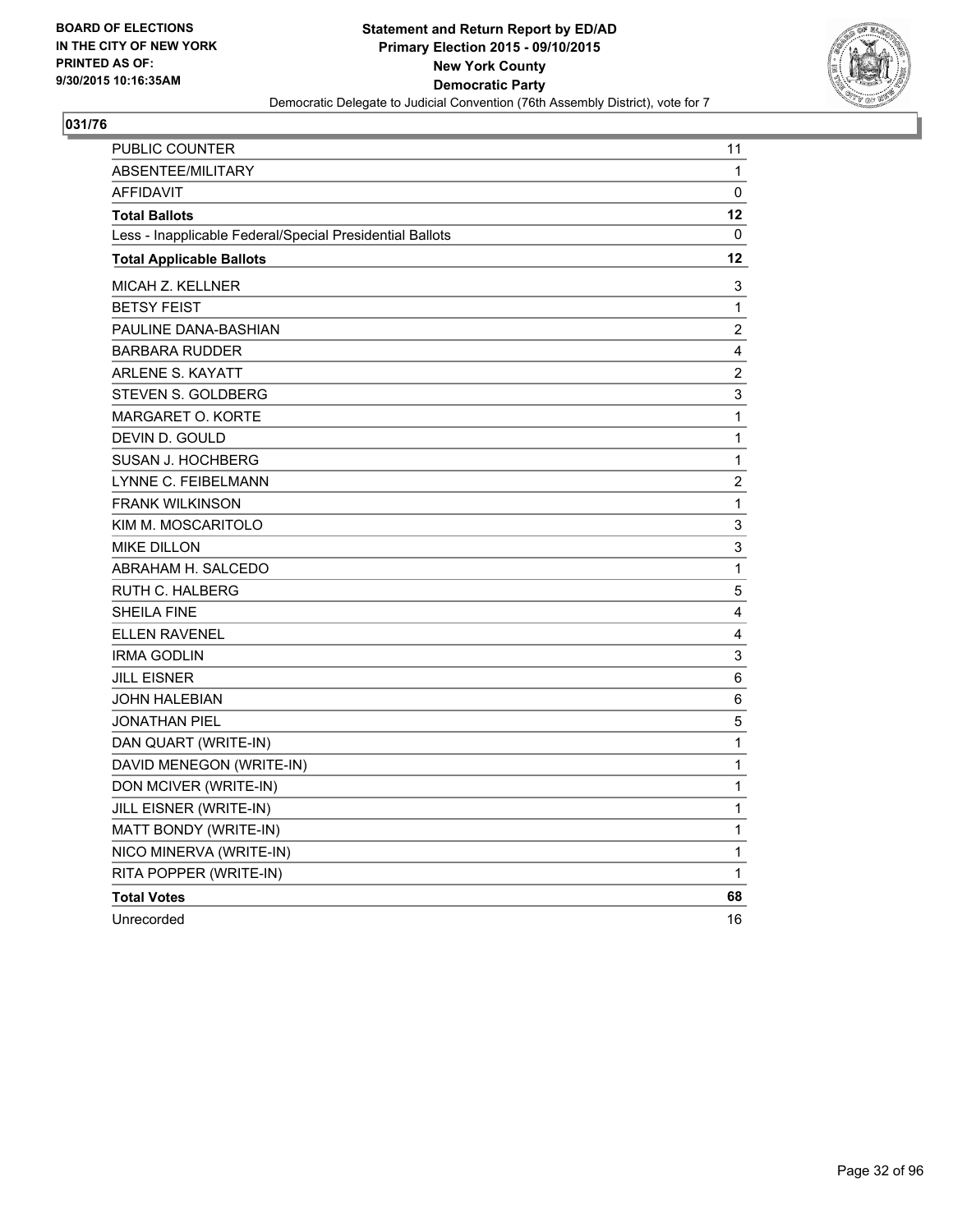

| <b>PUBLIC COUNTER</b>                                    | 24             |
|----------------------------------------------------------|----------------|
| ABSENTEE/MILITARY                                        | $\Omega$       |
| <b>AFFIDAVIT</b>                                         | 0              |
| <b>Total Ballots</b>                                     | 24             |
| Less - Inapplicable Federal/Special Presidential Ballots | 0              |
| <b>Total Applicable Ballots</b>                          | 24             |
| <b>MICAH Z. KELLNER</b>                                  | 8              |
| <b>BETSY FEIST</b>                                       | $\overline{7}$ |
| PAULINE DANA-BASHIAN                                     | 4              |
| <b>BARBARA RUDDER</b>                                    | 9              |
| <b>ARLENE S. KAYATT</b>                                  | $\overline{7}$ |
| STEVEN S. GOLDBERG                                       | 5              |
| MARGARET O. KORTE                                        | 6              |
| DEVIN D. GOULD                                           | $\mathbf{1}$   |
| SUSAN J. HOCHBERG                                        | 4              |
| LYNNE C. FEIBELMANN                                      | $\mathbf{1}$   |
| <b>FRANK WILKINSON</b>                                   | $\mathbf{1}$   |
| KIM M. MOSCARITOLO                                       | $\mathbf 2$    |
| <b>MIKE DILLON</b>                                       | $\overline{2}$ |
| ABRAHAM H. SALCEDO                                       | 1              |
| <b>RUTH C. HALBERG</b>                                   | 15             |
| <b>SHEILA FINE</b>                                       | 13             |
| <b>ELLEN RAVENEL</b>                                     | 13             |
| <b>IRMA GODLIN</b>                                       | 13             |
| <b>JILL EISNER</b>                                       | 16             |
| <b>JOHN HALEBIAN</b>                                     | 16             |
| <b>JONATHAN PIEL</b>                                     | 13             |
| <b>Total Votes</b>                                       | 157            |
| Unrecorded                                               | 11             |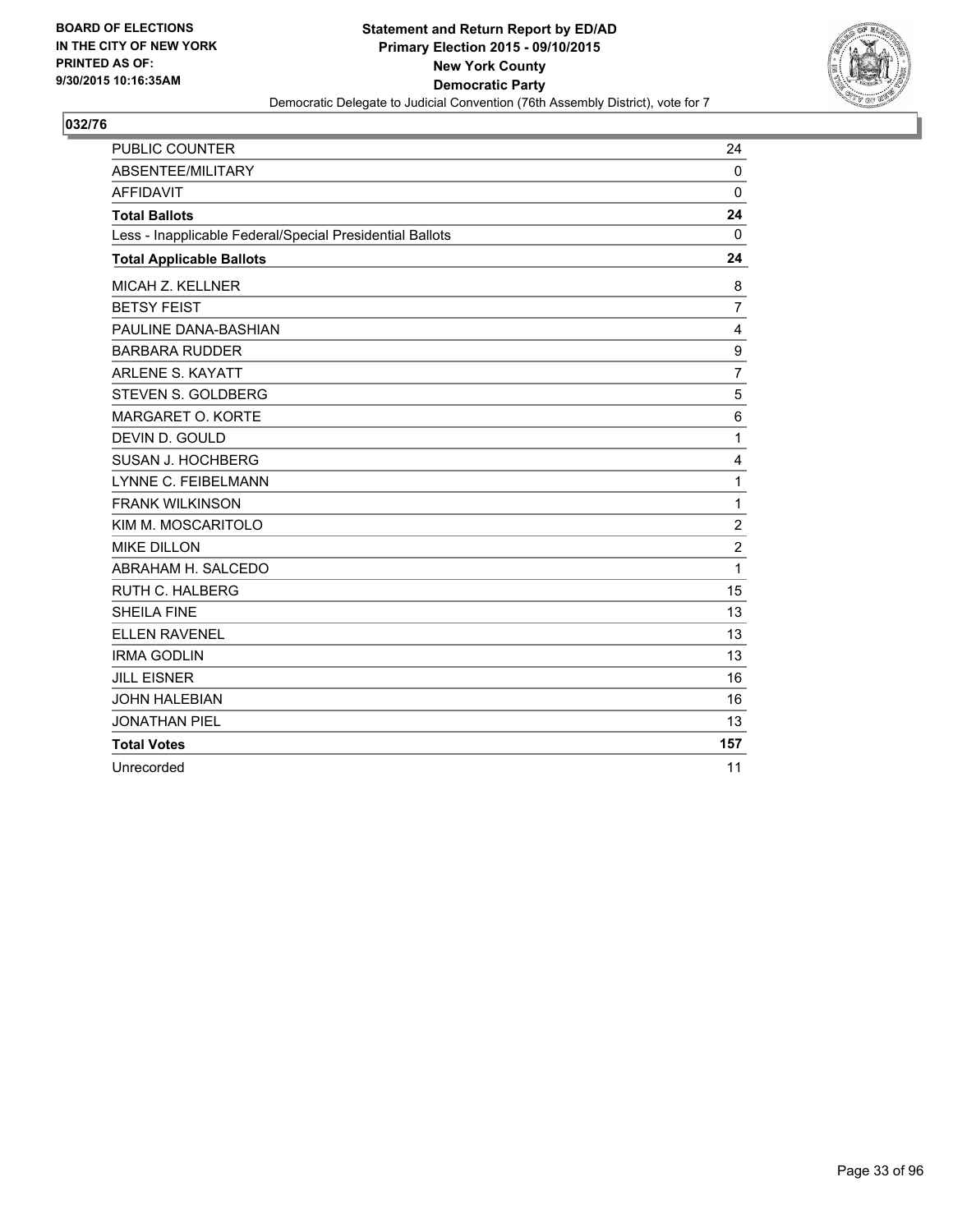

| <b>PUBLIC COUNTER</b>                                    | 19             |
|----------------------------------------------------------|----------------|
| <b>ABSENTEE/MILITARY</b>                                 | $\Omega$       |
| <b>AFFIDAVIT</b>                                         | 0              |
| <b>Total Ballots</b>                                     | 19             |
| Less - Inapplicable Federal/Special Presidential Ballots | 0              |
| <b>Total Applicable Ballots</b>                          | 19             |
| <b>MICAH Z. KELLNER</b>                                  | 7              |
| <b>BETSY FEIST</b>                                       | $\overline{7}$ |
| PAULINE DANA-BASHIAN                                     | 6              |
| <b>BARBARA RUDDER</b>                                    | $\overline{7}$ |
| <b>ARLENE S. KAYATT</b>                                  | 6              |
| STEVEN S. GOLDBERG                                       | $\overline{7}$ |
| <b>MARGARET O. KORTE</b>                                 | 5              |
| DEVIN D. GOULD                                           | $\overline{2}$ |
| SUSAN J. HOCHBERG                                        | $\overline{c}$ |
| <b>LYNNE C. FEIBELMANN</b>                               | $\overline{2}$ |
| <b>FRANK WILKINSON</b>                                   | $\overline{2}$ |
| KIM M. MOSCARITOLO                                       | 3              |
| <b>MIKE DILLON</b>                                       | $\overline{2}$ |
| ABRAHAM H. SALCEDO                                       | $\overline{2}$ |
| <b>RUTH C. HALBERG</b>                                   | 9              |
| <b>SHEILA FINE</b>                                       | 9              |
| <b>ELLEN RAVENEL</b>                                     | 8              |
| <b>IRMA GODLIN</b>                                       | 8              |
| <b>JILL EISNER</b>                                       | 10             |
| <b>JOHN HALEBIAN</b>                                     | 9              |
| <b>JONATHAN PIEL</b>                                     | 8              |
| <b>Total Votes</b>                                       | 121            |
| Unrecorded                                               | 12             |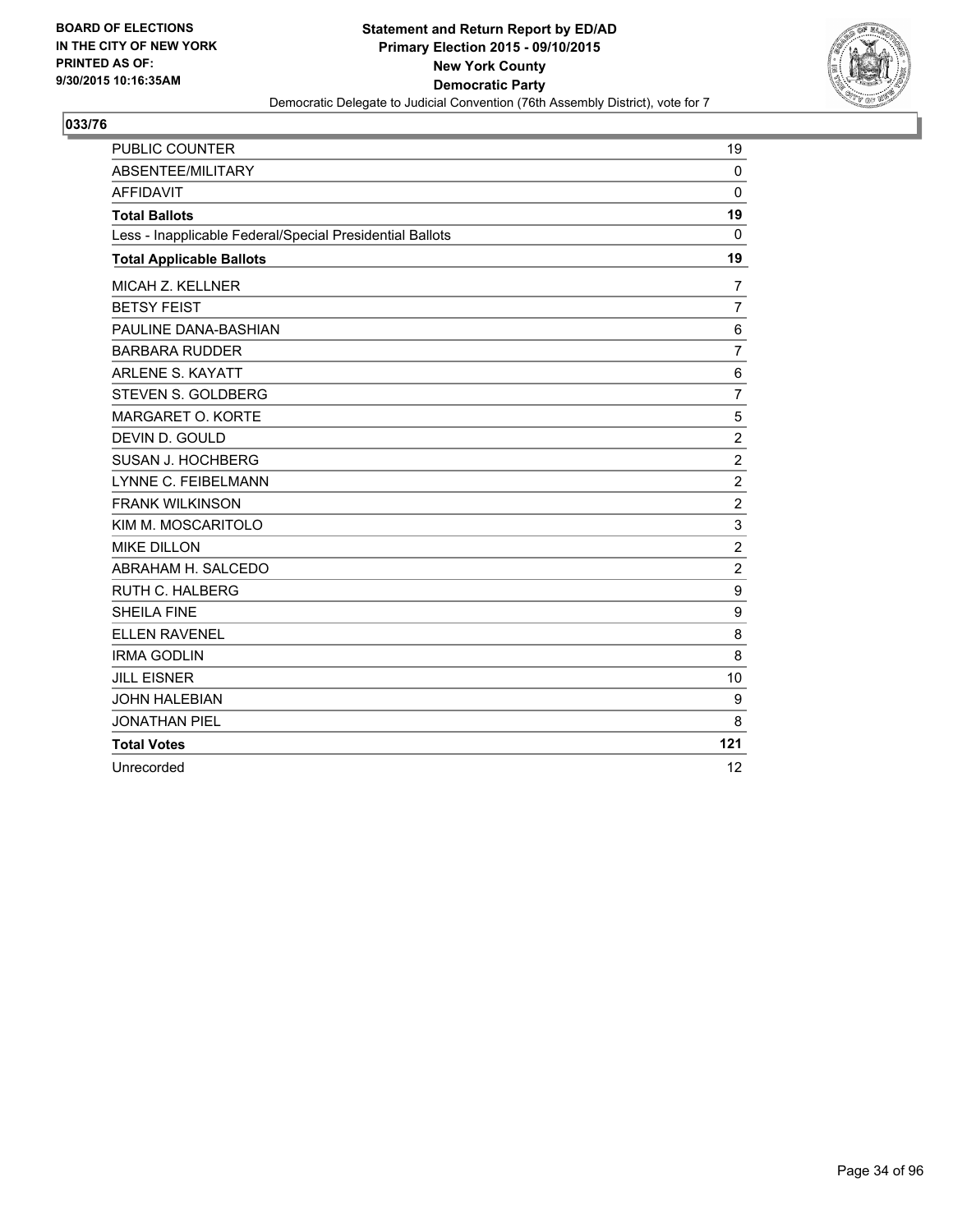

| <b>PUBLIC COUNTER</b>                                    | 25             |
|----------------------------------------------------------|----------------|
| ABSENTEE/MILITARY                                        | 0              |
| <b>AFFIDAVIT</b>                                         | $\Omega$       |
| <b>Total Ballots</b>                                     | 25             |
| Less - Inapplicable Federal/Special Presidential Ballots | 0              |
| <b>Total Applicable Ballots</b>                          | 25             |
| MICAH Z. KELLNER                                         | 4              |
| <b>BETSY FEIST</b>                                       | $\overline{c}$ |
| PAULINE DANA-BASHIAN                                     | 4              |
| <b>BARBARA RUDDER</b>                                    | 6              |
| <b>ARLENE S. KAYATT</b>                                  | 3              |
| STEVEN S. GOLDBERG                                       | 4              |
| <b>MARGARET O. KORTE</b>                                 | $\overline{2}$ |
| DEVIN D. GOULD                                           | 1              |
| SUSAN J. HOCHBERG                                        | $\overline{7}$ |
| <b>LYNNE C. FEIBELMANN</b>                               | 1              |
| <b>FRANK WILKINSON</b>                                   | 3              |
| KIM M. MOSCARITOLO                                       | 3              |
| <b>MIKE DILLON</b>                                       | 4              |
| ABRAHAM H. SALCEDO                                       | $\overline{4}$ |
| <b>RUTH C. HALBERG</b>                                   | 17             |
| <b>SHEILA FINE</b>                                       | 13             |
| <b>ELLEN RAVENEL</b>                                     | 12             |
| <b>IRMA GODLIN</b>                                       | 13             |
| <b>JILL EISNER</b>                                       | 20             |
| <b>JOHN HALEBIAN</b>                                     | 15             |
| <b>JONATHAN PIEL</b>                                     | 15             |
| <b>Total Votes</b>                                       | 153            |
| Unrecorded                                               | 22             |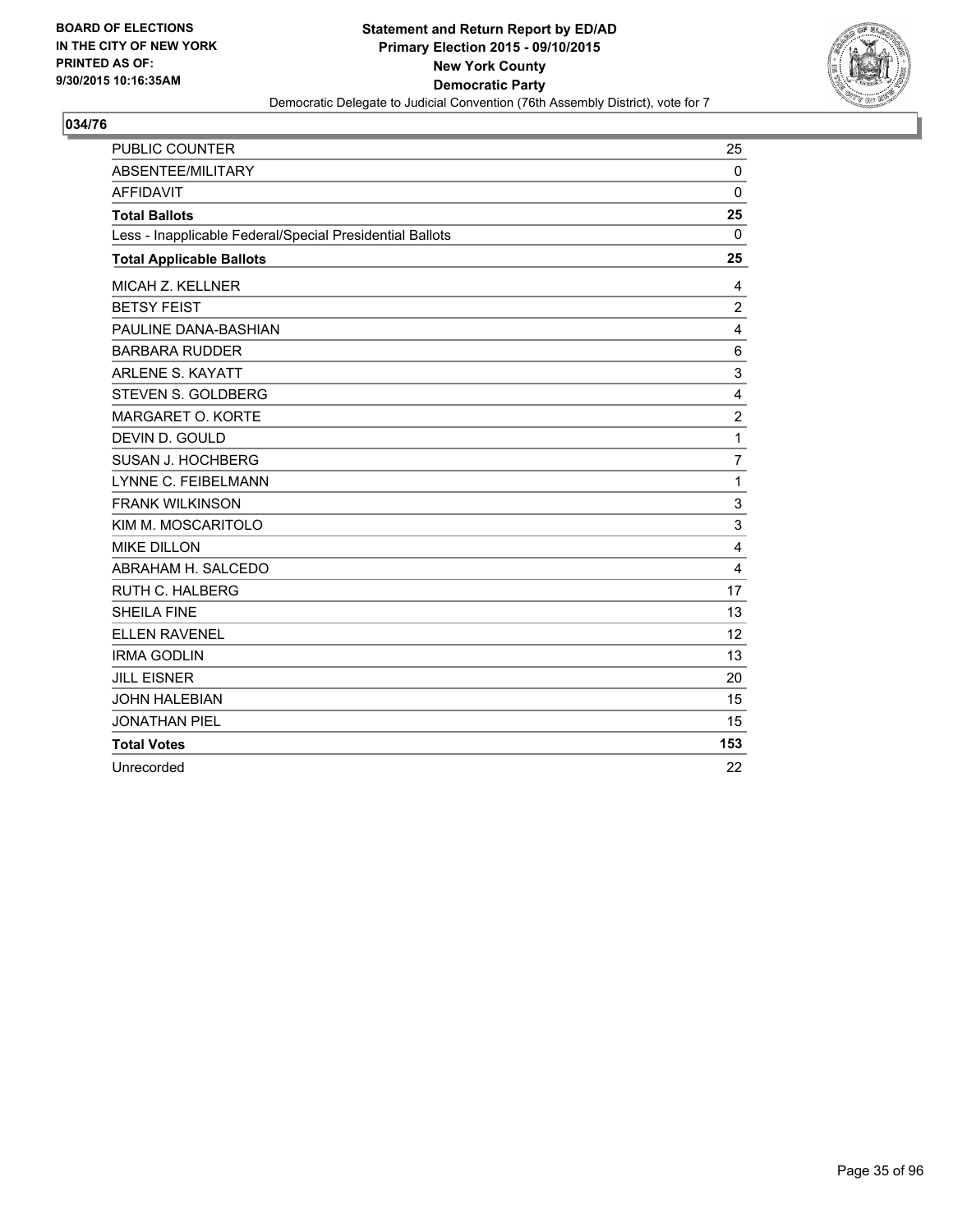

| <b>PUBLIC COUNTER</b>                                    | 42             |
|----------------------------------------------------------|----------------|
| ABSENTEE/MILITARY                                        | $\overline{2}$ |
| <b>AFFIDAVIT</b>                                         | $\Omega$       |
| <b>Total Ballots</b>                                     | 44             |
| Less - Inapplicable Federal/Special Presidential Ballots | 0              |
| <b>Total Applicable Ballots</b>                          | 44             |
| <b>MICAH Z. KELLNER</b>                                  | 10             |
| <b>BETSY FEIST</b>                                       | 13             |
| PAULINE DANA-BASHIAN                                     | 9              |
| <b>BARBARA RUDDER</b>                                    | 13             |
| <b>ARLENE S. KAYATT</b>                                  | 9              |
| STEVEN S. GOLDBERG                                       | 12             |
| MARGARET O. KORTE                                        | $\overline{7}$ |
| DEVIN D. GOULD                                           | 13             |
| SUSAN J. HOCHBERG                                        | 16             |
| <b>LYNNE C. FEIBELMANN</b>                               | 13             |
| <b>FRANK WILKINSON</b>                                   | 11             |
| KIM M. MOSCARITOLO                                       | 16             |
| <b>MIKE DILLON</b>                                       | 17             |
| ABRAHAM H. SALCEDO                                       | 10             |
| RUTH C. HALBERG                                          | 17             |
| <b>SHEILA FINE</b>                                       | 17             |
| <b>ELLEN RAVENEL</b>                                     | 15             |
| <b>IRMA GODLIN</b>                                       | 16             |
| <b>JILL EISNER</b>                                       | 21             |
| <b>JOHN HALEBIAN</b>                                     | 15             |
| <b>JONATHAN PIEL</b>                                     | 13             |
| <b>Total Votes</b>                                       | 283            |
| Unrecorded                                               | 25             |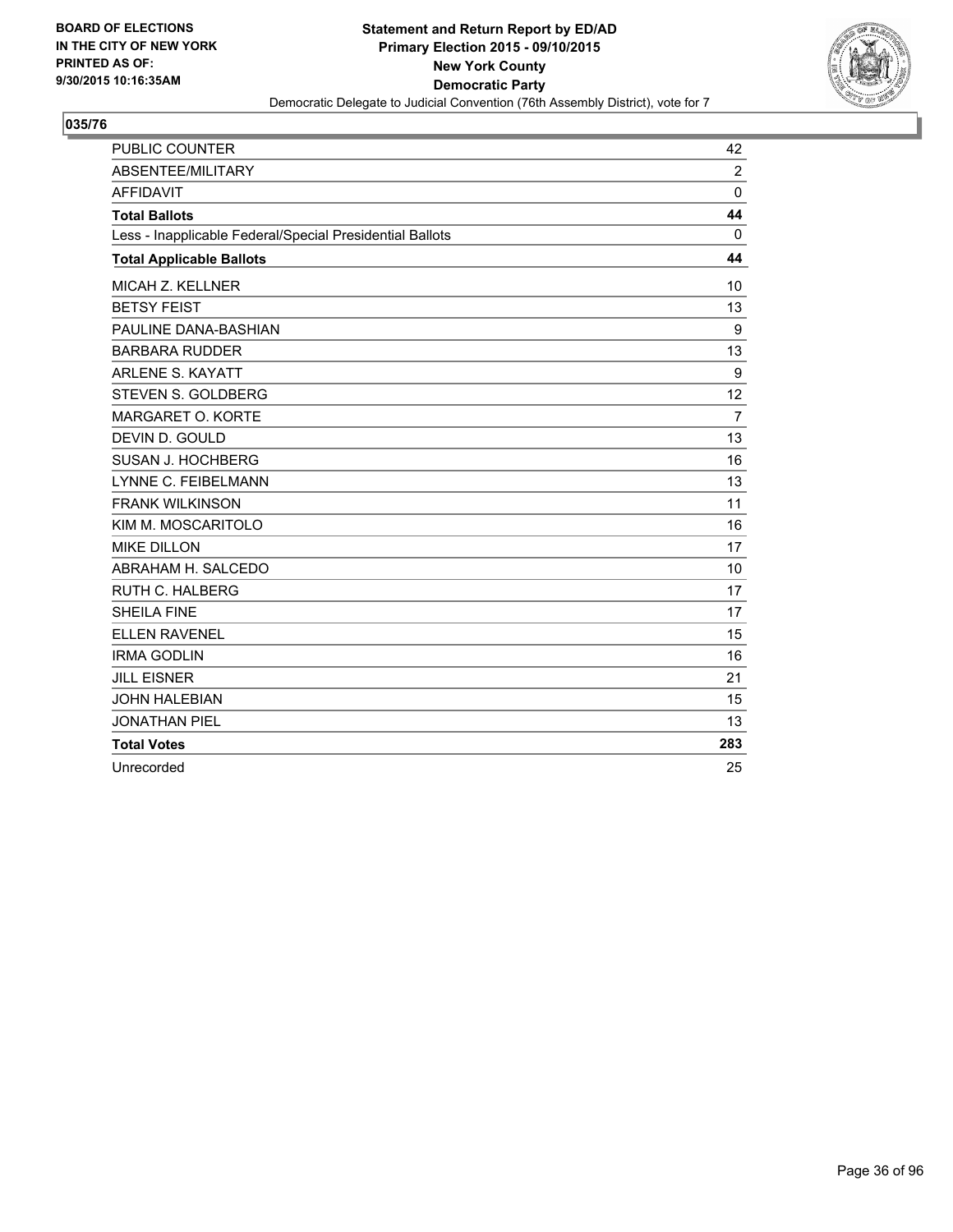

| <b>PUBLIC COUNTER</b>                                    | 10             |
|----------------------------------------------------------|----------------|
| ABSENTEE/MILITARY                                        | $\Omega$       |
| <b>AFFIDAVIT</b>                                         | 1              |
| <b>Total Ballots</b>                                     | 11             |
| Less - Inapplicable Federal/Special Presidential Ballots | $\Omega$       |
| <b>Total Applicable Ballots</b>                          | 11             |
| <b>MICAH Z. KELLNER</b>                                  | $\overline{7}$ |
| <b>BETSY FEIST</b>                                       | $\overline{7}$ |
| PAULINE DANA-BASHIAN                                     | 5              |
| <b>BARBARA RUDDER</b>                                    | $\overline{7}$ |
| <b>ARLENE S. KAYATT</b>                                  | 5              |
| STEVEN S. GOLDBERG                                       | 6              |
| MARGARET O. KORTE                                        | $\overline{7}$ |
| DEVIN D. GOULD                                           | 1              |
| SUSAN J. HOCHBERG                                        | $\overline{2}$ |
| LYNNE C. FEIBELMANN                                      | $\overline{2}$ |
| <b>FRANK WILKINSON</b>                                   | 3              |
| KIM M. MOSCARITOLO                                       | 4              |
| <b>MIKE DILLON</b>                                       | 3              |
| ABRAHAM H. SALCEDO                                       | $\overline{2}$ |
| <b>RUTH C. HALBERG</b>                                   | $\overline{2}$ |
| <b>SHEILA FINE</b>                                       | $\overline{2}$ |
| <b>ELLEN RAVENEL</b>                                     | $\overline{c}$ |
| <b>IRMA GODLIN</b>                                       | $\overline{2}$ |
| <b>JILL EISNER</b>                                       | $\overline{2}$ |
| <b>JOHN HALEBIAN</b>                                     | 3              |
| <b>JONATHAN PIEL</b>                                     | 3              |
| <b>Total Votes</b>                                       | 77             |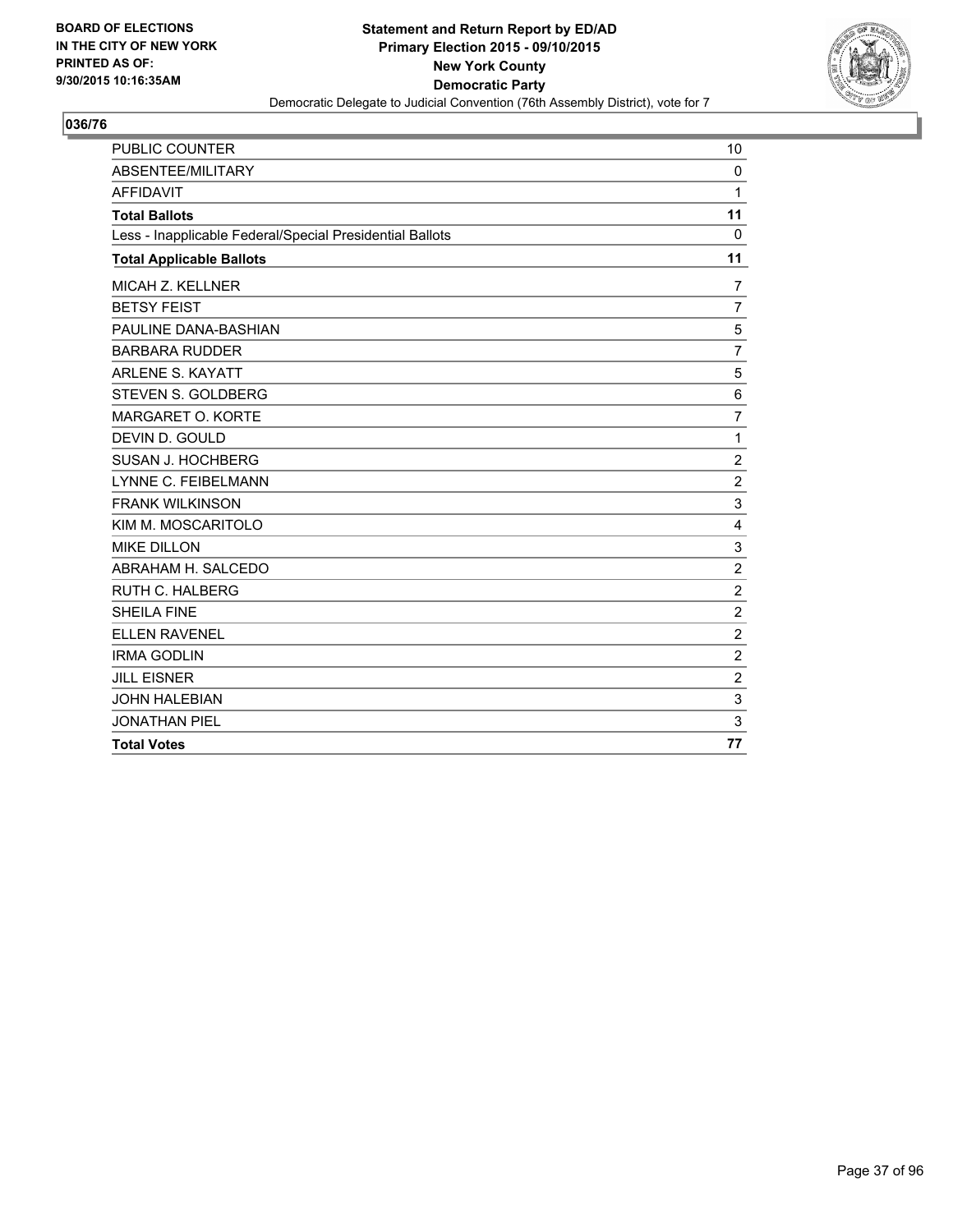

| <b>PUBLIC COUNTER</b>                                    | 13             |
|----------------------------------------------------------|----------------|
| ABSENTEE/MILITARY                                        | $\mathbf{0}$   |
| <b>AFFIDAVIT</b>                                         | $\Omega$       |
| <b>Total Ballots</b>                                     | 13             |
| Less - Inapplicable Federal/Special Presidential Ballots | 0              |
| <b>Total Applicable Ballots</b>                          | 13             |
| MICAH Z. KELLNER                                         | 4              |
| <b>BETSY FEIST</b>                                       | $\mathsf 3$    |
| PAULINE DANA-BASHIAN                                     | $\overline{2}$ |
| <b>BARBARA RUDDER</b>                                    | 4              |
| <b>ARLENE S. KAYATT</b>                                  | $\overline{2}$ |
| STEVEN S. GOLDBERG                                       | 3              |
| <b>MARGARET O. KORTE</b>                                 | $\overline{2}$ |
| DEVIN D. GOULD                                           | 0              |
| SUSAN J. HOCHBERG                                        | 3              |
| LYNNE C. FEIBELMANN                                      | $\overline{2}$ |
| <b>FRANK WILKINSON</b>                                   | $\mathbf 0$    |
| KIM M. MOSCARITOLO                                       | 1              |
| <b>MIKE DILLON</b>                                       | 3              |
| ABRAHAM H. SALCEDO                                       | $\mathbf 0$    |
| <b>RUTH C. HALBERG</b>                                   | 8              |
| <b>SHEILA FINE</b>                                       | 9              |
| <b>ELLEN RAVENEL</b>                                     | 8              |
| <b>IRMA GODLIN</b>                                       | 8              |
| <b>JILL EISNER</b>                                       | 9              |
| <b>JOHN HALEBIAN</b>                                     | 6              |
| <b>JONATHAN PIEL</b>                                     | $\overline{7}$ |
| <b>Total Votes</b>                                       | 84             |
| Unrecorded                                               | $\overline{7}$ |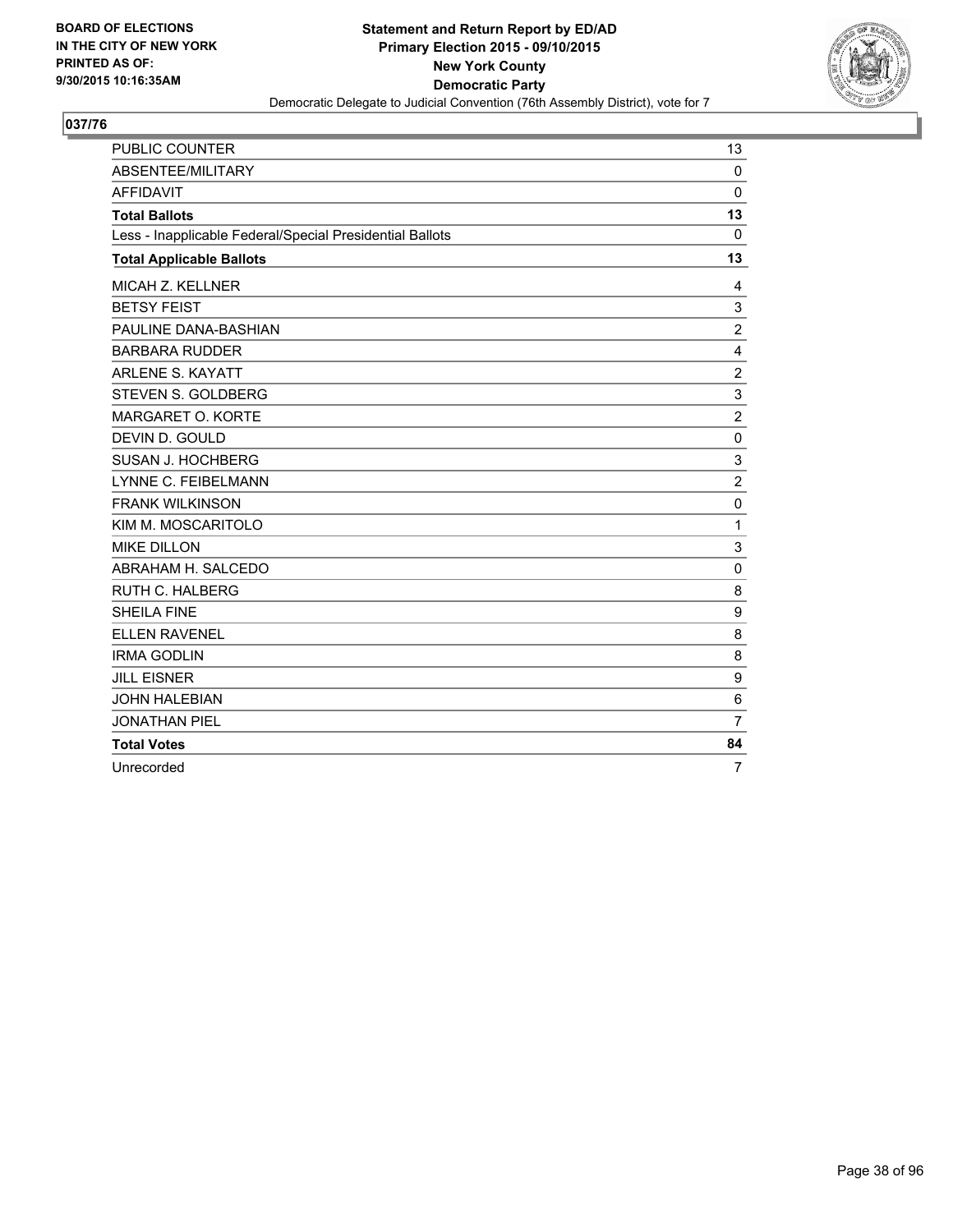

| <b>PUBLIC COUNTER</b>                                    | 14             |
|----------------------------------------------------------|----------------|
| ABSENTEE/MILITARY                                        | 3              |
| <b>AFFIDAVIT</b>                                         | $\mathbf{0}$   |
| <b>Total Ballots</b>                                     | 17             |
| Less - Inapplicable Federal/Special Presidential Ballots | $\mathbf{0}$   |
| <b>Total Applicable Ballots</b>                          | 17             |
| <b>MICAH Z. KELLNER</b>                                  | 6              |
| <b>BETSY FEIST</b>                                       | 3              |
| PAULINE DANA-BASHIAN                                     | 3              |
| <b>BARBARA RUDDER</b>                                    | 5              |
| <b>ARLENE S. KAYATT</b>                                  | $\overline{7}$ |
| STEVEN S. GOLDBERG                                       | 6              |
| MARGARET O. KORTE                                        | 3              |
| DEVIN D. GOULD                                           | 0              |
| SUSAN J. HOCHBERG                                        | $\overline{2}$ |
| LYNNE C. FEIBELMANN                                      | 1              |
| <b>FRANK WILKINSON</b>                                   | $\Omega$       |
| KIM M. MOSCARITOLO                                       | $\overline{c}$ |
| <b>MIKE DILLON</b>                                       | 3              |
| ABRAHAM H. SALCEDO                                       | 1              |
| <b>RUTH C. HALBERG</b>                                   | 9              |
| <b>SHEILA FINE</b>                                       | 8              |
| <b>ELLEN RAVENEL</b>                                     | 6              |
| <b>IRMA GODLIN</b>                                       | $\overline{7}$ |
| <b>JILL EISNER</b>                                       | 9              |
| <b>JOHN HALEBIAN</b>                                     | 11             |
| <b>JONATHAN PIEL</b>                                     | 8              |
| <b>Total Votes</b>                                       | 100            |
| Unrecorded                                               | 19             |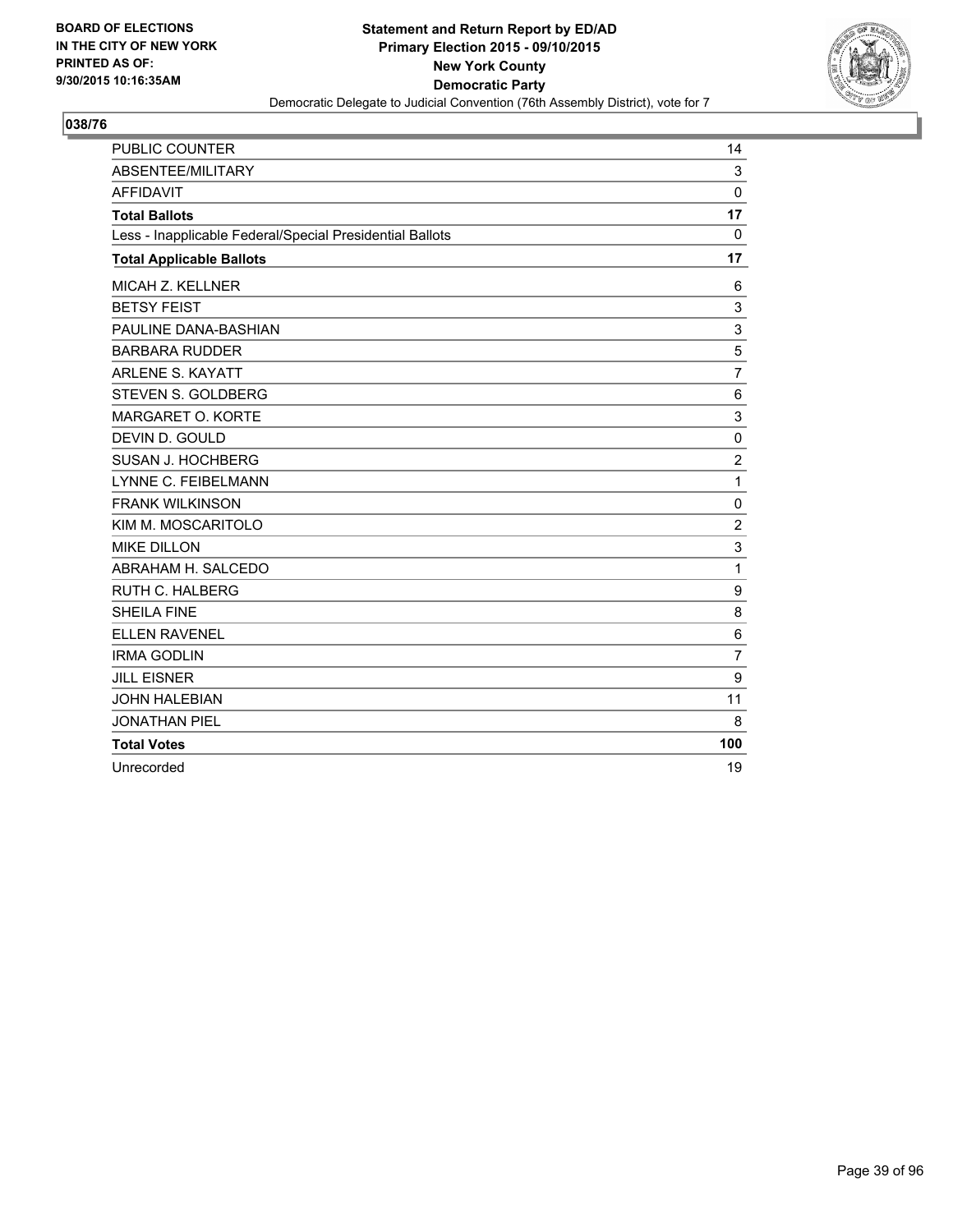

| <b>PUBLIC COUNTER</b>                                    | 8              |
|----------------------------------------------------------|----------------|
| ABSENTEE/MILITARY                                        | $\mathbf{1}$   |
| <b>AFFIDAVIT</b>                                         | $\mathbf 0$    |
| <b>Total Ballots</b>                                     | 9              |
| Less - Inapplicable Federal/Special Presidential Ballots | $\mathbf 0$    |
| <b>Total Applicable Ballots</b>                          | 9              |
| MICAH Z. KELLNER                                         | $\mathbf{1}$   |
| <b>BETSY FEIST</b>                                       | 2              |
| PAULINE DANA-BASHIAN                                     | $\mathbf{1}$   |
| <b>BARBARA RUDDER</b>                                    | $\overline{2}$ |
| <b>ARLENE S. KAYATT</b>                                  | 1              |
| STEVEN S. GOLDBERG                                       | 2              |
| MARGARET O. KORTE                                        | 1              |
| DEVIN D. GOULD                                           | 3              |
| SUSAN J. HOCHBERG                                        | 3              |
| <b>LYNNE C. FEIBELMANN</b>                               | 4              |
| <b>FRANK WILKINSON</b>                                   | 3              |
| KIM M. MOSCARITOLO                                       | 4              |
| <b>MIKE DILLON</b>                                       | 3              |
| ABRAHAM H. SALCEDO                                       | 3              |
| <b>RUTH C. HALBERG</b>                                   | 4              |
| <b>SHEILA FINE</b>                                       | 3              |
| <b>ELLEN RAVENEL</b>                                     | 3              |
| <b>IRMA GODLIN</b>                                       | 3              |
| <b>JILL EISNER</b>                                       | 4              |
| <b>JOHN HALEBIAN</b>                                     | 3              |
| <b>JONATHAN PIEL</b>                                     | 3              |
| <b>Total Votes</b>                                       | 56             |
| Unrecorded                                               | $\overline{7}$ |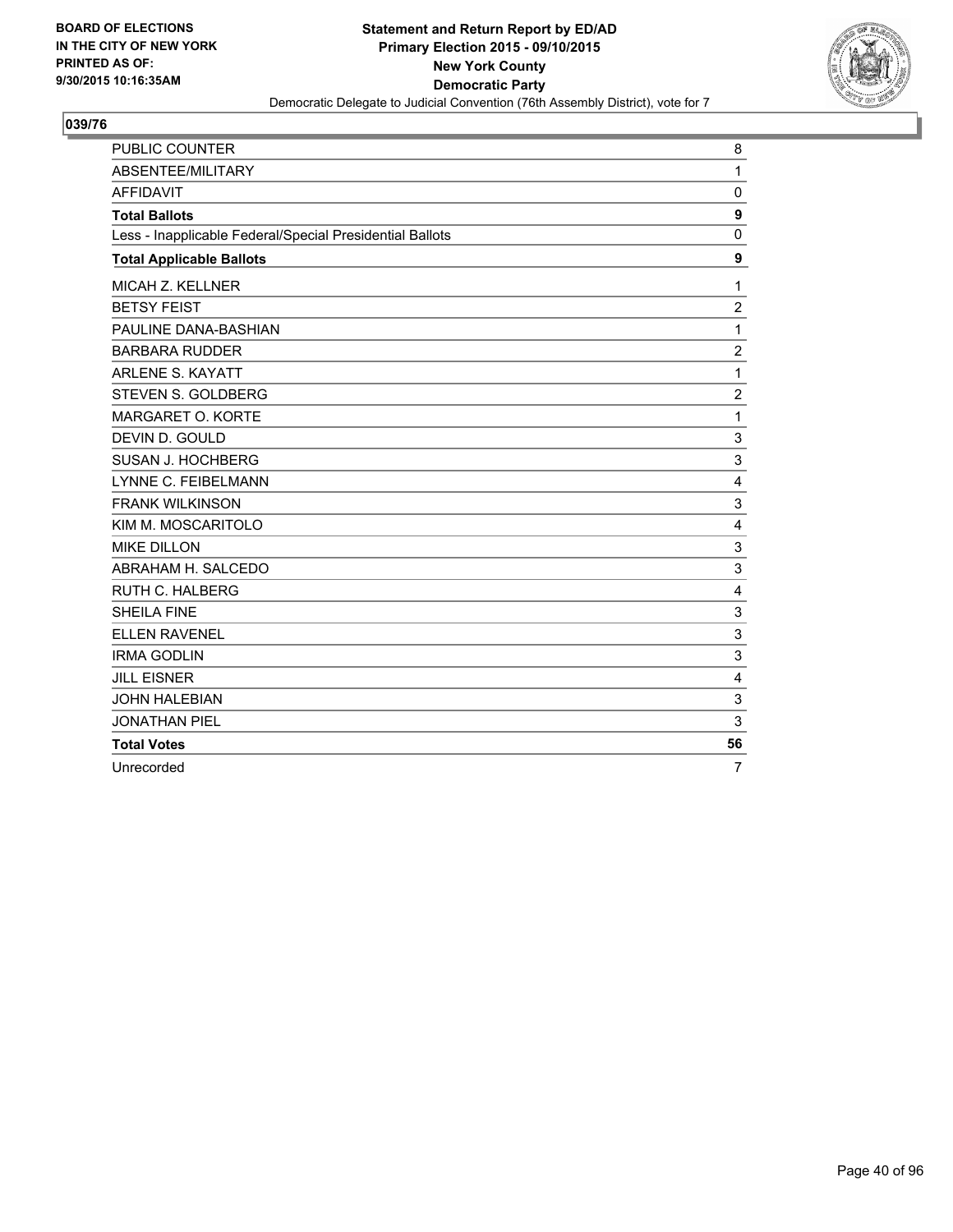

| <b>PUBLIC COUNTER</b>                                    | 23             |
|----------------------------------------------------------|----------------|
| ABSENTEE/MILITARY                                        | $\mathbf{1}$   |
| <b>AFFIDAVIT</b>                                         | $\Omega$       |
| <b>Total Ballots</b>                                     | 24             |
| Less - Inapplicable Federal/Special Presidential Ballots | 0              |
| <b>Total Applicable Ballots</b>                          | 24             |
| MICAH Z. KELLNER                                         | 10             |
| <b>BETSY FEIST</b>                                       | $\overline{7}$ |
| PAULINE DANA-BASHIAN                                     | 8              |
| <b>BARBARA RUDDER</b>                                    | 6              |
| <b>ARLENE S. KAYATT</b>                                  | $\overline{4}$ |
| STEVEN S. GOLDBERG                                       | 6              |
| MARGARET O. KORTE                                        | 4              |
| DEVIN D. GOULD                                           | 6              |
| SUSAN J. HOCHBERG                                        | 10             |
| <b>LYNNE C. FEIBELMANN</b>                               | $\overline{7}$ |
| <b>FRANK WILKINSON</b>                                   | 9              |
| KIM M. MOSCARITOLO                                       | 10             |
| <b>MIKE DILLON</b>                                       | 6              |
| ABRAHAM H. SALCEDO                                       | 6              |
| <b>RUTH C. HALBERG</b>                                   | 5              |
| <b>SHEILA FINE</b>                                       | 6              |
| <b>ELLEN RAVENEL</b>                                     | 4              |
| <b>IRMA GODLIN</b>                                       | $\overline{2}$ |
| <b>JILL EISNER</b>                                       | 5              |
| <b>JOHN HALEBIAN</b>                                     | 3              |
| <b>JONATHAN PIEL</b>                                     | 5              |
| <b>Total Votes</b>                                       | 129            |
| Unrecorded                                               | 39             |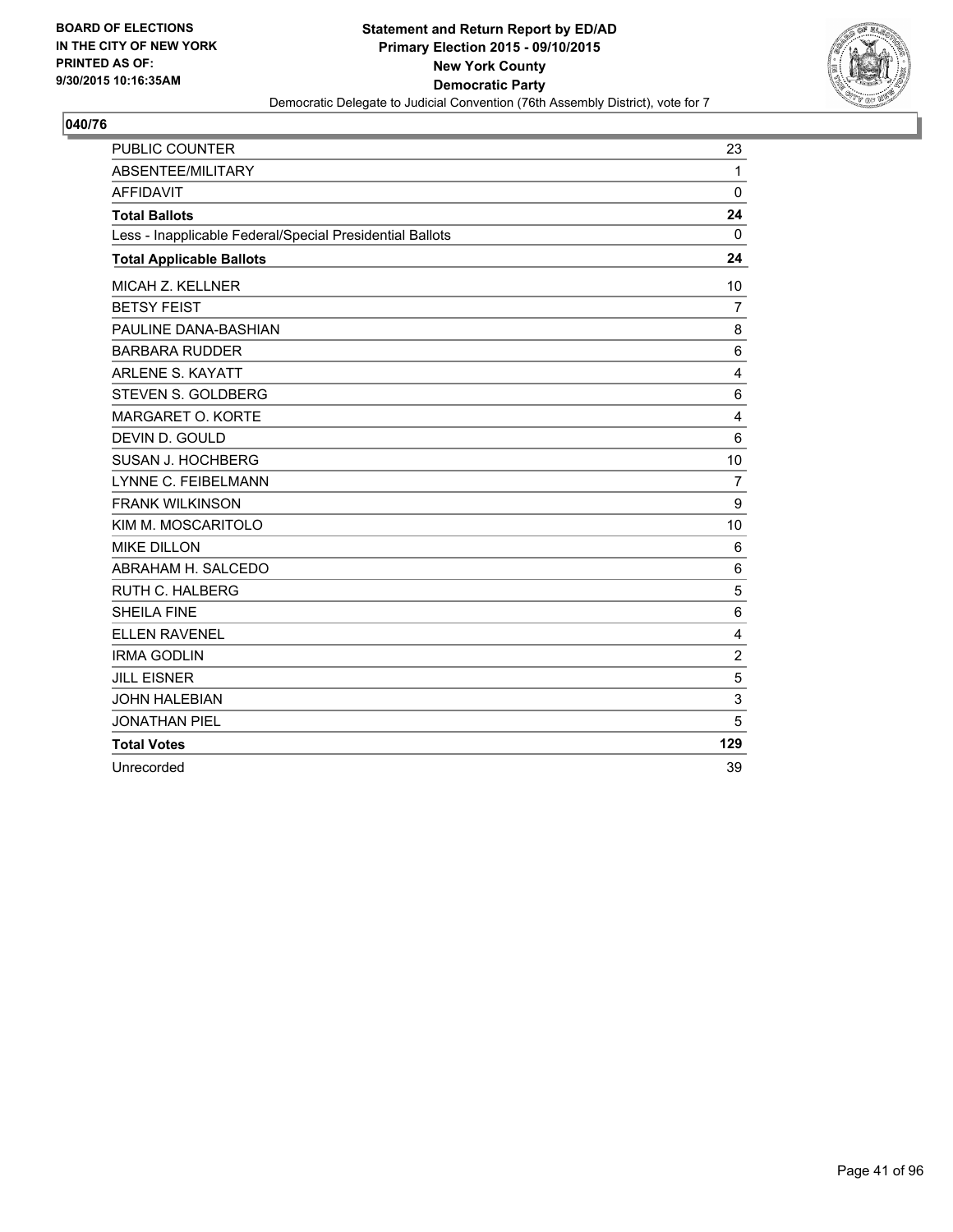

| <b>PUBLIC COUNTER</b>                                    | 19               |
|----------------------------------------------------------|------------------|
| ABSENTEE/MILITARY                                        | 1                |
| <b>AFFIDAVIT</b>                                         | $\mathbf 0$      |
| <b>Total Ballots</b>                                     | 20               |
| Less - Inapplicable Federal/Special Presidential Ballots | 0                |
| <b>Total Applicable Ballots</b>                          | 20               |
| MICAH Z. KELLNER                                         | 3                |
| <b>BETSY FEIST</b>                                       | 6                |
| PAULINE DANA-BASHIAN                                     | 4                |
| <b>BARBARA RUDDER</b>                                    | $\overline{7}$   |
| <b>ARLENE S. KAYATT</b>                                  | 4                |
| <b>STEVEN S. GOLDBERG</b>                                | 6                |
| <b>MARGARET O. KORTE</b>                                 | $\overline{7}$   |
| DEVIN D. GOULD                                           | 5                |
| SUSAN J. HOCHBERG                                        | 10               |
| LYNNE C. FEIBELMANN                                      | 5                |
| <b>FRANK WILKINSON</b>                                   | 5                |
| KIM M. MOSCARITOLO                                       | 8                |
| <b>MIKE DILLON</b>                                       | 10               |
| ABRAHAM H. SALCEDO                                       | 5                |
| <b>RUTH C. HALBERG</b>                                   | 3                |
| <b>SHEILA FINE</b>                                       | $\mathbf 1$      |
| <b>ELLEN RAVENEL</b>                                     | $\boldsymbol{2}$ |
| <b>IRMA GODLIN</b>                                       | 0                |
| <b>JILL EISNER</b>                                       | 5                |
| <b>JOHN HALEBIAN</b>                                     | 4                |
| <b>JONATHAN PIEL</b>                                     | 4                |
| MARK HELFGOTT (WRITE-IN)                                 | $\mathbf{1}$     |
| <b>Total Votes</b>                                       | 105              |
| Unrecorded                                               | 35               |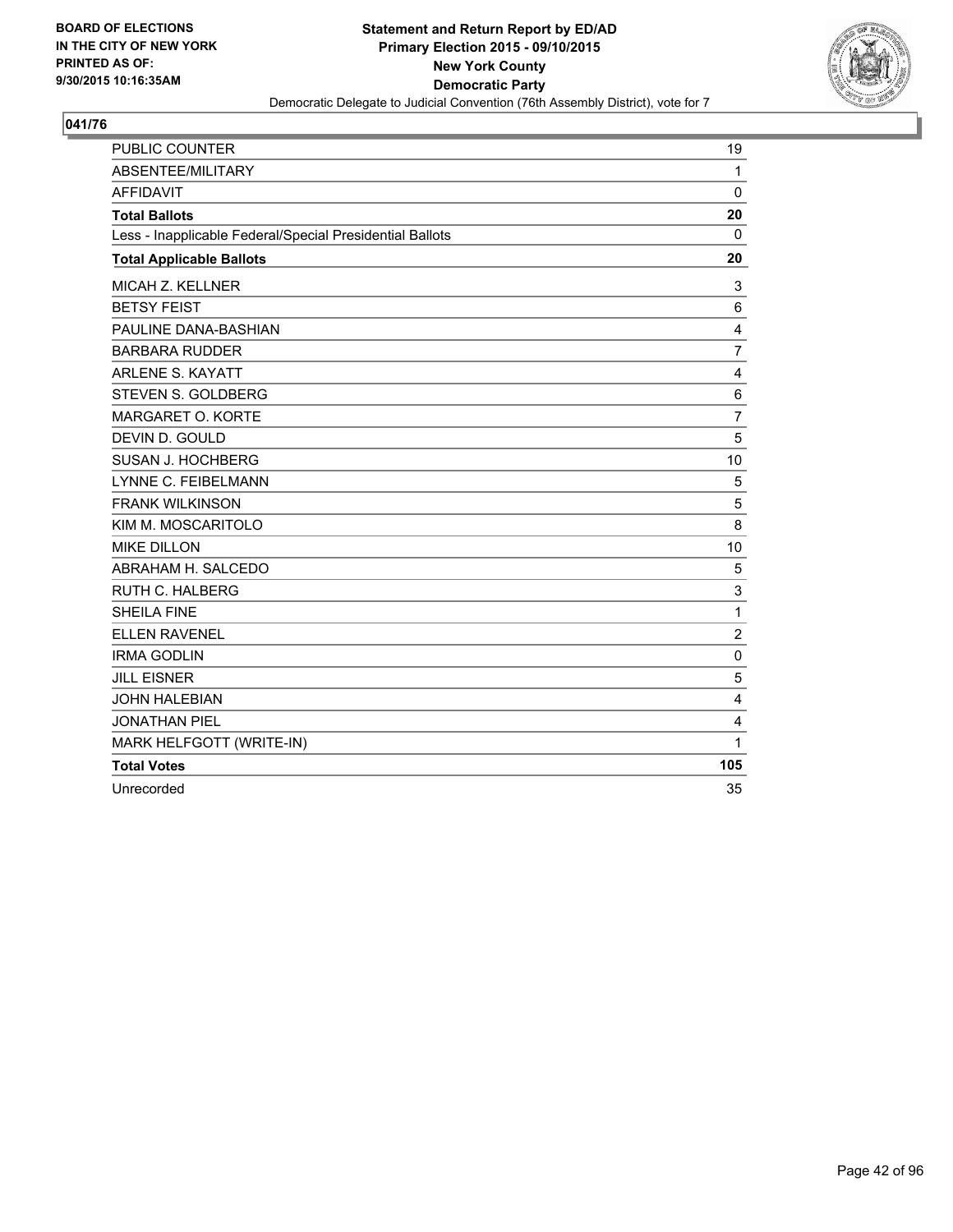

| <b>PUBLIC COUNTER</b>                                    | 32             |
|----------------------------------------------------------|----------------|
| <b>ABSENTEE/MILITARY</b>                                 | $\Omega$       |
| <b>AFFIDAVIT</b>                                         | 0              |
| <b>Total Ballots</b>                                     | 32             |
| Less - Inapplicable Federal/Special Presidential Ballots | 0              |
| <b>Total Applicable Ballots</b>                          | 32             |
| <b>MICAH Z. KELLNER</b>                                  | 14             |
| <b>BETSY FEIST</b>                                       | 14             |
| PAULINE DANA-BASHIAN                                     | 15             |
| <b>BARBARA RUDDER</b>                                    | 11             |
| <b>ARLENE S. KAYATT</b>                                  | 11             |
| STEVEN S. GOLDBERG                                       | 13             |
| MARGARET O. KORTE                                        | 8              |
| DEVIN D. GOULD                                           | 3              |
| SUSAN J. HOCHBERG                                        | 11             |
| <b>LYNNE C. FEIBELMANN</b>                               | $\overline{7}$ |
| <b>FRANK WILKINSON</b>                                   | 6              |
| KIM M. MOSCARITOLO                                       | $\overline{7}$ |
| <b>MIKE DILLON</b>                                       | 4              |
| ABRAHAM H. SALCEDO                                       | 3              |
| <b>RUTH C. HALBERG</b>                                   | 12             |
| <b>SHEILA FINE</b>                                       | 11             |
| <b>ELLEN RAVENEL</b>                                     | 9              |
| <b>IRMA GODLIN</b>                                       | 8              |
| <b>JILL EISNER</b>                                       | 12             |
| <b>JOHN HALEBIAN</b>                                     | 12             |
| <b>JONATHAN PIEL</b>                                     | 7              |
| <b>Total Votes</b>                                       | 198            |
| Unrecorded                                               | 26             |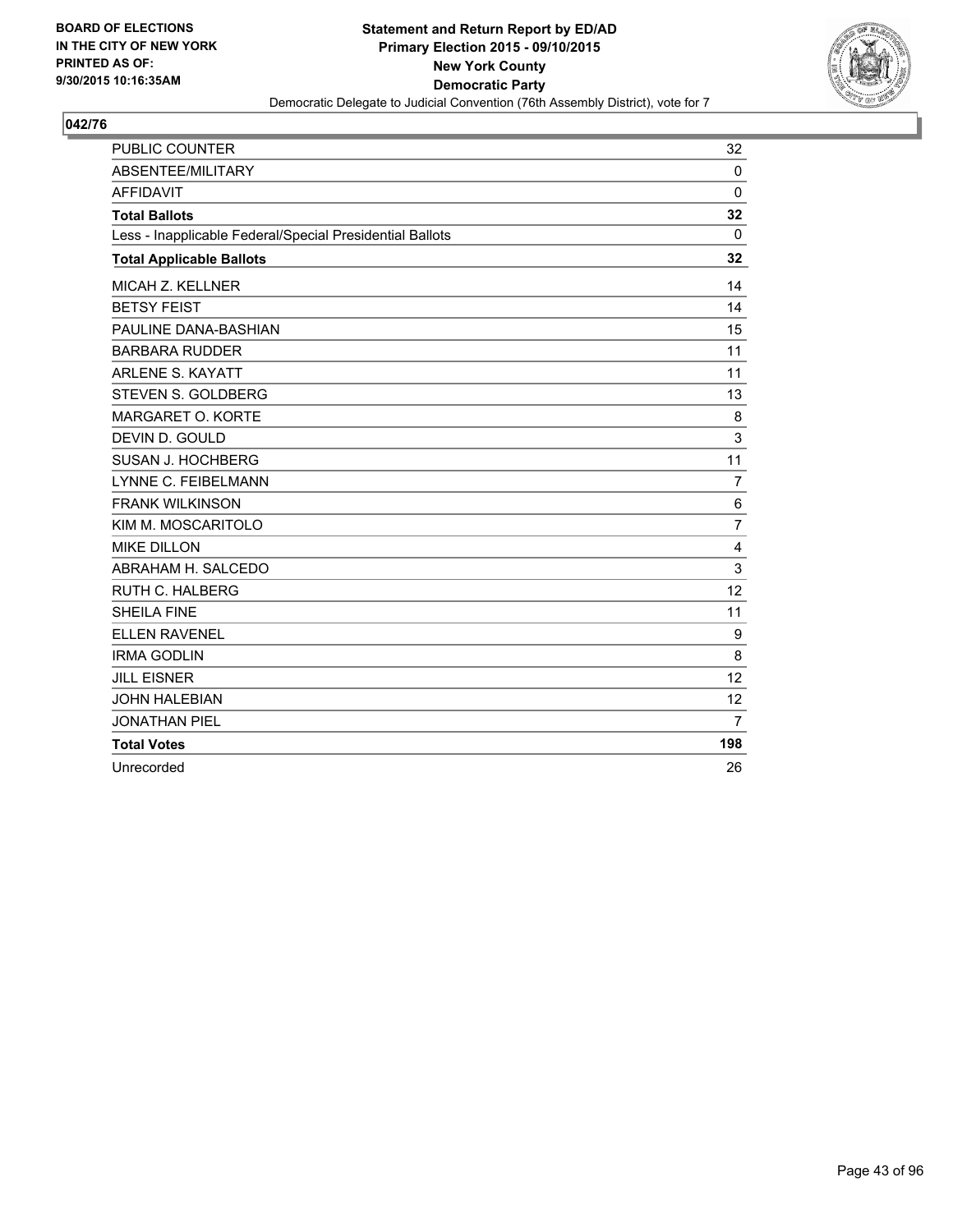

| <b>PUBLIC COUNTER</b>                                    | 23             |
|----------------------------------------------------------|----------------|
| ABSENTEE/MILITARY                                        | $\mathbf 0$    |
| <b>AFFIDAVIT</b>                                         | $\overline{2}$ |
| <b>Total Ballots</b>                                     | 25             |
| Less - Inapplicable Federal/Special Presidential Ballots | 0              |
| <b>Total Applicable Ballots</b>                          | 25             |
| <b>MICAH Z. KELLNER</b>                                  | 7              |
| <b>BETSY FEIST</b>                                       | 5              |
| PAULINE DANA-BASHIAN                                     | $\overline{7}$ |
| <b>BARBARA RUDDER</b>                                    | 6              |
| <b>ARLENE S. KAYATT</b>                                  | 5              |
| <b>STEVEN S. GOLDBERG</b>                                | 5              |
| MARGARET O. KORTE                                        | $\overline{7}$ |
| DEVIN D. GOULD                                           | 3              |
| SUSAN J. HOCHBERG                                        | 5              |
| LYNNE C. FEIBELMANN                                      | 6              |
| <b>FRANK WILKINSON</b>                                   | 6              |
| KIM M. MOSCARITOLO                                       | $\overline{7}$ |
| <b>MIKE DILLON</b>                                       | 5              |
| ABRAHAM H. SALCEDO                                       | 5              |
| RUTH C. HALBERG                                          | 9              |
| <b>SHEILA FINE</b>                                       | $\overline{7}$ |
| <b>ELLEN RAVENEL</b>                                     | 8              |
| <b>IRMA GODLIN</b>                                       | $\overline{7}$ |
| <b>JILL EISNER</b>                                       | $\overline{7}$ |
| <b>JOHN HALEBIAN</b>                                     | 8              |
| <b>JONATHAN PIEL</b>                                     | 7              |
| <b>Total Votes</b>                                       | 132            |
| Unrecorded                                               | 43             |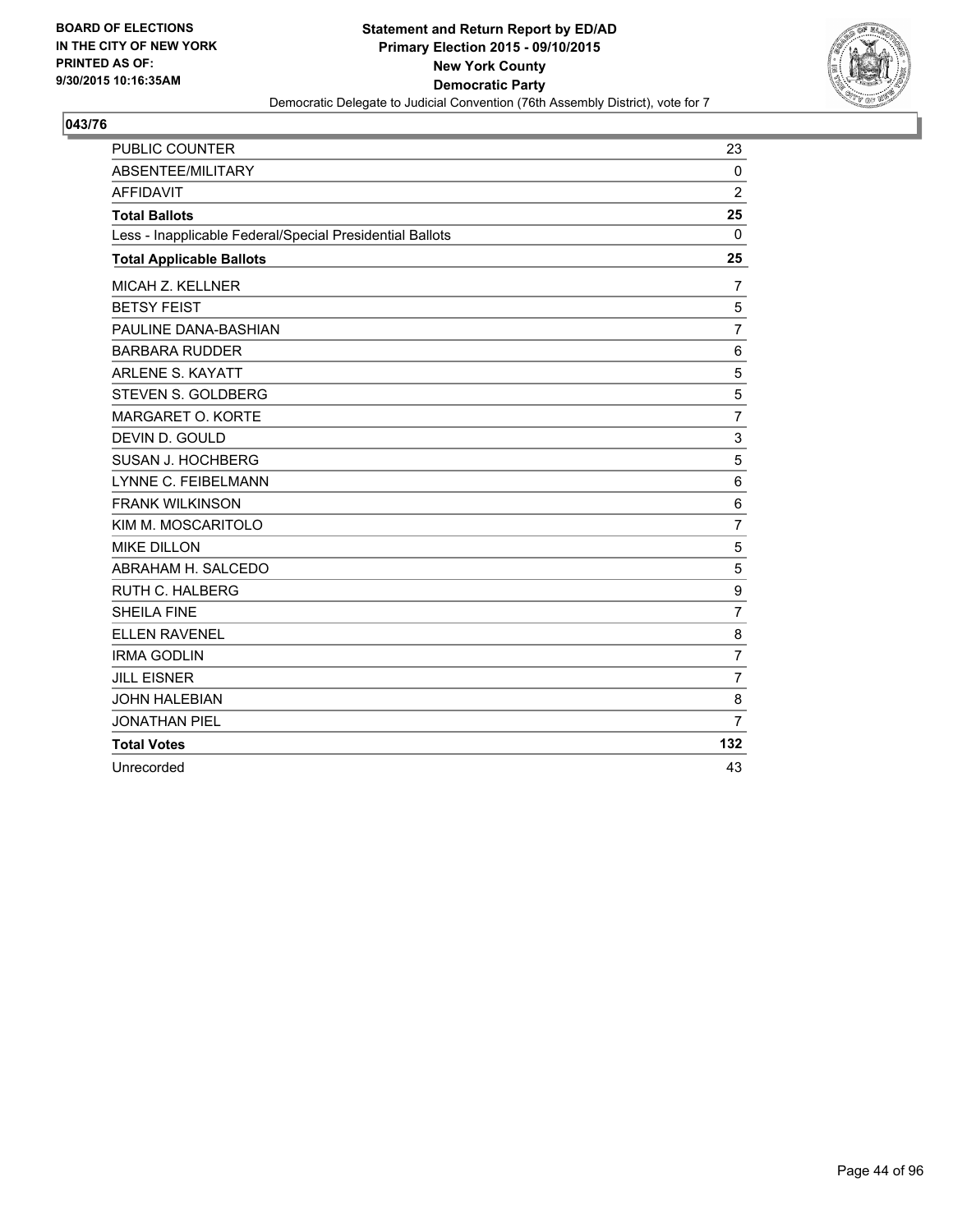

| <b>PUBLIC COUNTER</b>                                    | 19             |
|----------------------------------------------------------|----------------|
| <b>ABSENTEE/MILITARY</b>                                 | $\Omega$       |
| <b>AFFIDAVIT</b>                                         | $\mathbf 0$    |
| <b>Total Ballots</b>                                     | 19             |
| Less - Inapplicable Federal/Special Presidential Ballots | 0              |
| <b>Total Applicable Ballots</b>                          | 19             |
| <b>MICAH Z. KELLNER</b>                                  | 5              |
| <b>BETSY FEIST</b>                                       | 8              |
| PAULINE DANA-BASHIAN                                     | 9              |
| <b>BARBARA RUDDER</b>                                    | 5              |
| <b>ARLENE S. KAYATT</b>                                  | $\overline{7}$ |
| STEVEN S. GOLDBERG                                       | $\overline{7}$ |
| MARGARET O. KORTE                                        | $\overline{7}$ |
| DEVIN D. GOULD                                           | 8              |
| SUSAN J. HOCHBERG                                        | 9              |
| LYNNE C. FEIBELMANN                                      | 5              |
| <b>FRANK WILKINSON</b>                                   | 5              |
| KIM M. MOSCARITOLO                                       | 6              |
| <b>MIKE DILLON</b>                                       | $\overline{7}$ |
| ABRAHAM H. SALCEDO                                       | $\overline{7}$ |
| <b>RUTH C. HALBERG</b>                                   | 5              |
| <b>SHEILA FINE</b>                                       | 3              |
| <b>ELLEN RAVENEL</b>                                     | 3              |
| <b>IRMA GODLIN</b>                                       | 3              |
| <b>JILL EISNER</b>                                       | $\overline{7}$ |
| <b>JOHN HALEBIAN</b>                                     | 4              |
| <b>JONATHAN PIEL</b>                                     | 5              |
| <b>Total Votes</b>                                       | 125            |
| Unrecorded                                               | 8              |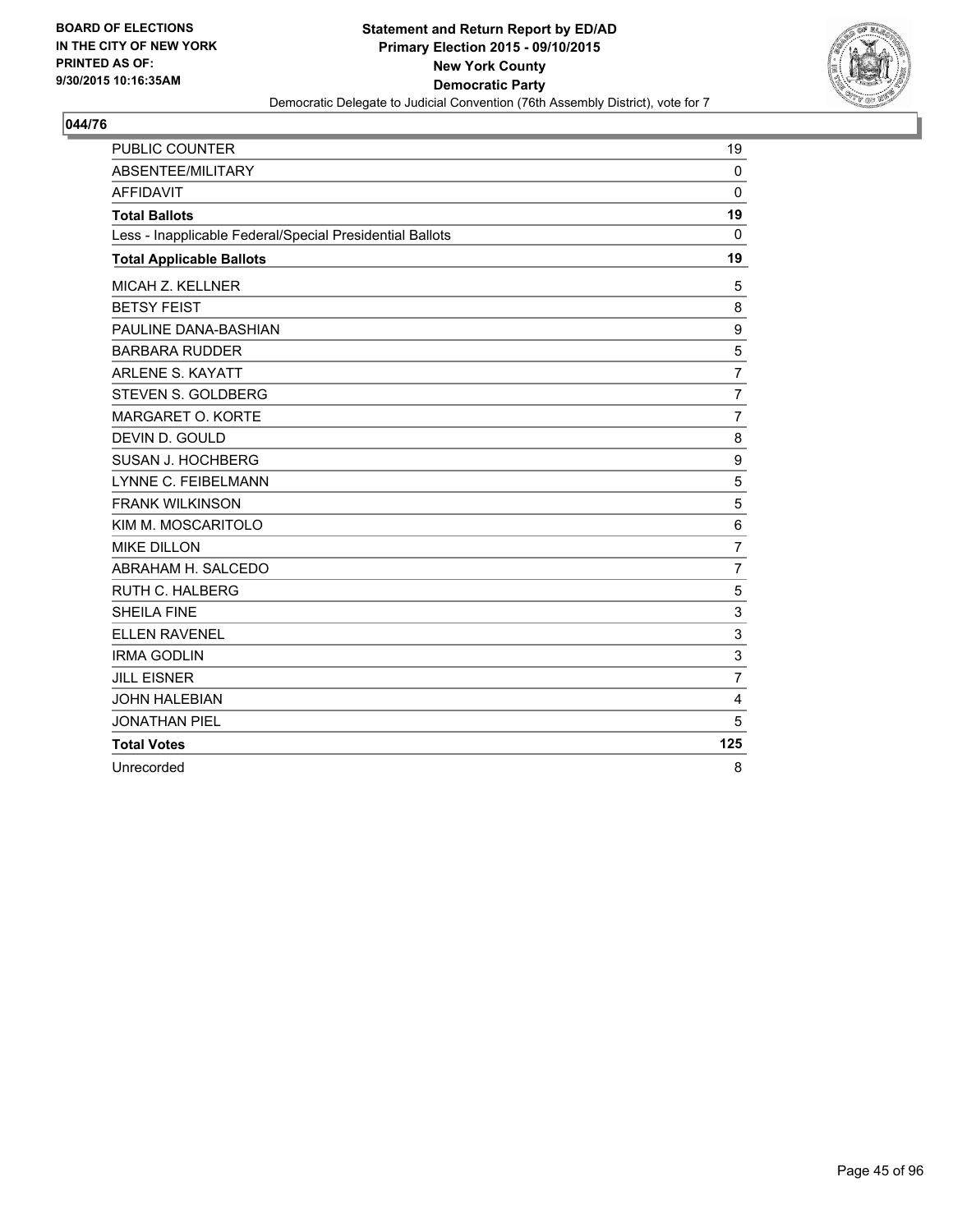

| <b>PUBLIC COUNTER</b>                                    | 11             |
|----------------------------------------------------------|----------------|
| ABSENTEE/MILITARY                                        | $\mathbf 0$    |
| <b>AFFIDAVIT</b>                                         | 0              |
| <b>Total Ballots</b>                                     | 11             |
| Less - Inapplicable Federal/Special Presidential Ballots | 0              |
| <b>Total Applicable Ballots</b>                          | 11             |
| <b>MICAH Z. KELLNER</b>                                  | 5              |
| <b>BETSY FEIST</b>                                       | $\overline{2}$ |
| PAULINE DANA-BASHIAN                                     | 3              |
| <b>BARBARA RUDDER</b>                                    | $\overline{2}$ |
| <b>ARLENE S. KAYATT</b>                                  | $\overline{2}$ |
| STEVEN S. GOLDBERG                                       | 3              |
| MARGARET O. KORTE                                        | $\overline{2}$ |
| DEVIN D. GOULD                                           | 3              |
| SUSAN J. HOCHBERG                                        | 4              |
| LYNNE C. FEIBELMANN                                      | 3              |
| <b>FRANK WILKINSON</b>                                   | 4              |
| KIM M. MOSCARITOLO                                       | 4              |
| <b>MIKE DILLON</b>                                       | 5              |
| ABRAHAM H. SALCEDO                                       | 3              |
| <b>RUTH C. HALBERG</b>                                   | $\overline{2}$ |
| <b>SHEILA FINE</b>                                       | $\overline{2}$ |
| <b>ELLEN RAVENEL</b>                                     | 1              |
| <b>IRMA GODLIN</b>                                       | 1              |
| <b>JILL EISNER</b>                                       | 1              |
| <b>JOHN HALEBIAN</b>                                     | 1              |
| <b>JONATHAN PIEL</b>                                     | 1              |
| <b>Total Votes</b>                                       | 54             |
| Unrecorded                                               | 23             |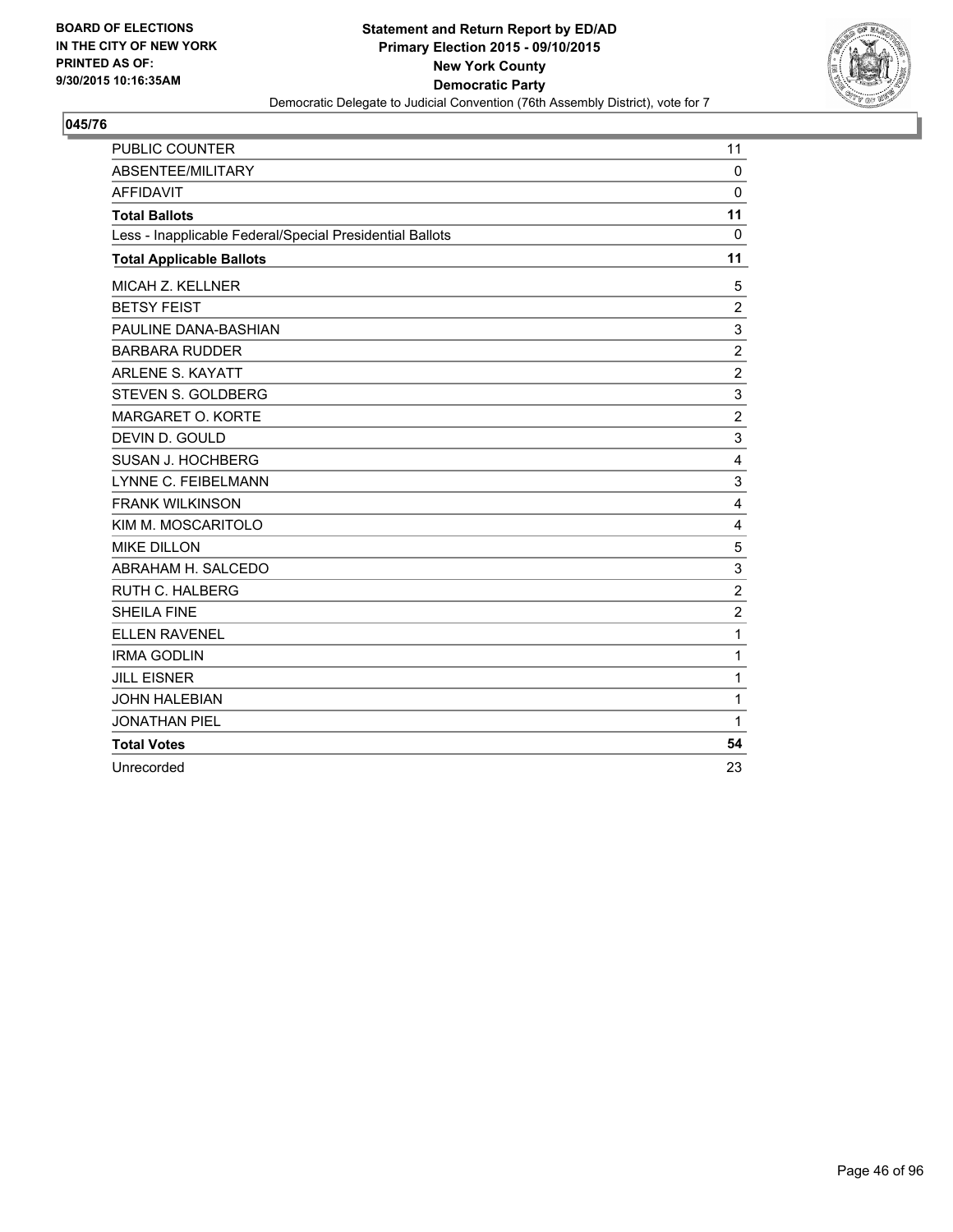

| <b>PUBLIC COUNTER</b>                                    | 25             |
|----------------------------------------------------------|----------------|
| ABSENTEE/MILITARY                                        | 3              |
| <b>AFFIDAVIT</b>                                         | $\mathbf{0}$   |
| <b>Total Ballots</b>                                     | 28             |
| Less - Inapplicable Federal/Special Presidential Ballots | 0              |
| <b>Total Applicable Ballots</b>                          | 28             |
| <b>MICAH Z. KELLNER</b>                                  | 11             |
| <b>BETSY FEIST</b>                                       | 9              |
| PAULINE DANA-BASHIAN                                     | 8              |
| <b>BARBARA RUDDER</b>                                    | 9              |
| <b>ARLENE S. KAYATT</b>                                  | 8              |
| STEVEN S. GOLDBERG                                       | 10             |
| MARGARET O. KORTE                                        | 9              |
| DEVIN D. GOULD                                           | 7              |
| SUSAN J. HOCHBERG                                        | 6              |
| LYNNE C. FEIBELMANN                                      | 6              |
| <b>FRANK WILKINSON</b>                                   | $\overline{7}$ |
| KIM M. MOSCARITOLO                                       | 9              |
| <b>MIKE DILLON</b>                                       | $\overline{7}$ |
| ABRAHAM H. SALCEDO                                       | 6              |
| <b>RUTH C. HALBERG</b>                                   | 6              |
| <b>SHEILA FINE</b>                                       | 6              |
| <b>ELLEN RAVENEL</b>                                     | 5              |
| <b>IRMA GODLIN</b>                                       | 6              |
| <b>JILL EISNER</b>                                       | 8              |
| <b>JOHN HALEBIAN</b>                                     | 6              |
| <b>JONATHAN PIEL</b>                                     | 4              |
| <b>Total Votes</b>                                       | 153            |
| Unrecorded                                               | 43             |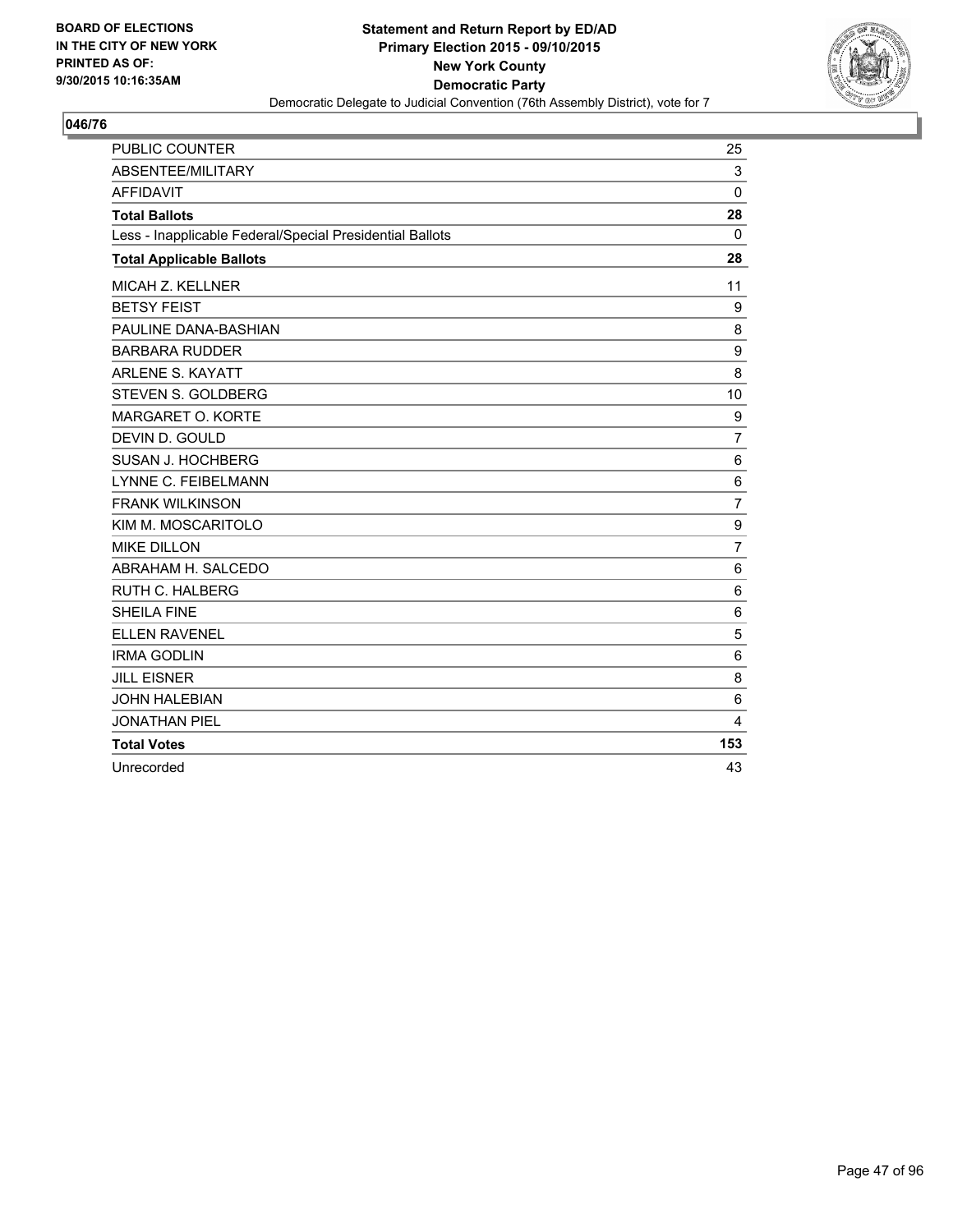

| <b>PUBLIC COUNTER</b>                                    | 8                       |
|----------------------------------------------------------|-------------------------|
| ABSENTEE/MILITARY                                        | $\mathbf{1}$            |
| <b>AFFIDAVIT</b>                                         | 0                       |
| <b>Total Ballots</b>                                     | $\boldsymbol{9}$        |
| Less - Inapplicable Federal/Special Presidential Ballots | 0                       |
| <b>Total Applicable Ballots</b>                          | 9                       |
| MICAH Z. KELLNER                                         | $\overline{2}$          |
| <b>BETSY FEIST</b>                                       | $\overline{\mathbf{c}}$ |
| PAULINE DANA-BASHIAN                                     | 4                       |
| <b>BARBARA RUDDER</b>                                    | 2                       |
| <b>ARLENE S. KAYATT</b>                                  | $\overline{2}$          |
| <b>STEVEN S. GOLDBERG</b>                                | $\overline{2}$          |
| MARGARET O. KORTE                                        | 4                       |
| DEVIN D. GOULD                                           | $\mathbf{1}$            |
| SUSAN J. HOCHBERG                                        | 4                       |
| LYNNE C. FEIBELMANN                                      | $\mathbf{1}$            |
| <b>FRANK WILKINSON</b>                                   | 4                       |
| KIM M. MOSCARITOLO                                       | 6                       |
| <b>MIKE DILLON</b>                                       | 3                       |
| ABRAHAM H. SALCEDO                                       | $\overline{2}$          |
| <b>RUTH C. HALBERG</b>                                   | $\overline{2}$          |
| <b>SHEILA FINE</b>                                       | $\overline{c}$          |
| <b>ELLEN RAVENEL</b>                                     | 3                       |
| <b>IRMA GODLIN</b>                                       | 0                       |
| <b>JILL EISNER</b>                                       | 3                       |
| <b>JOHN HALEBIAN</b>                                     | $\overline{2}$          |
| <b>JONATHAN PIEL</b>                                     | $\mathbf{1}$            |
| <b>Total Votes</b>                                       | 52                      |
| Unrecorded                                               | 11                      |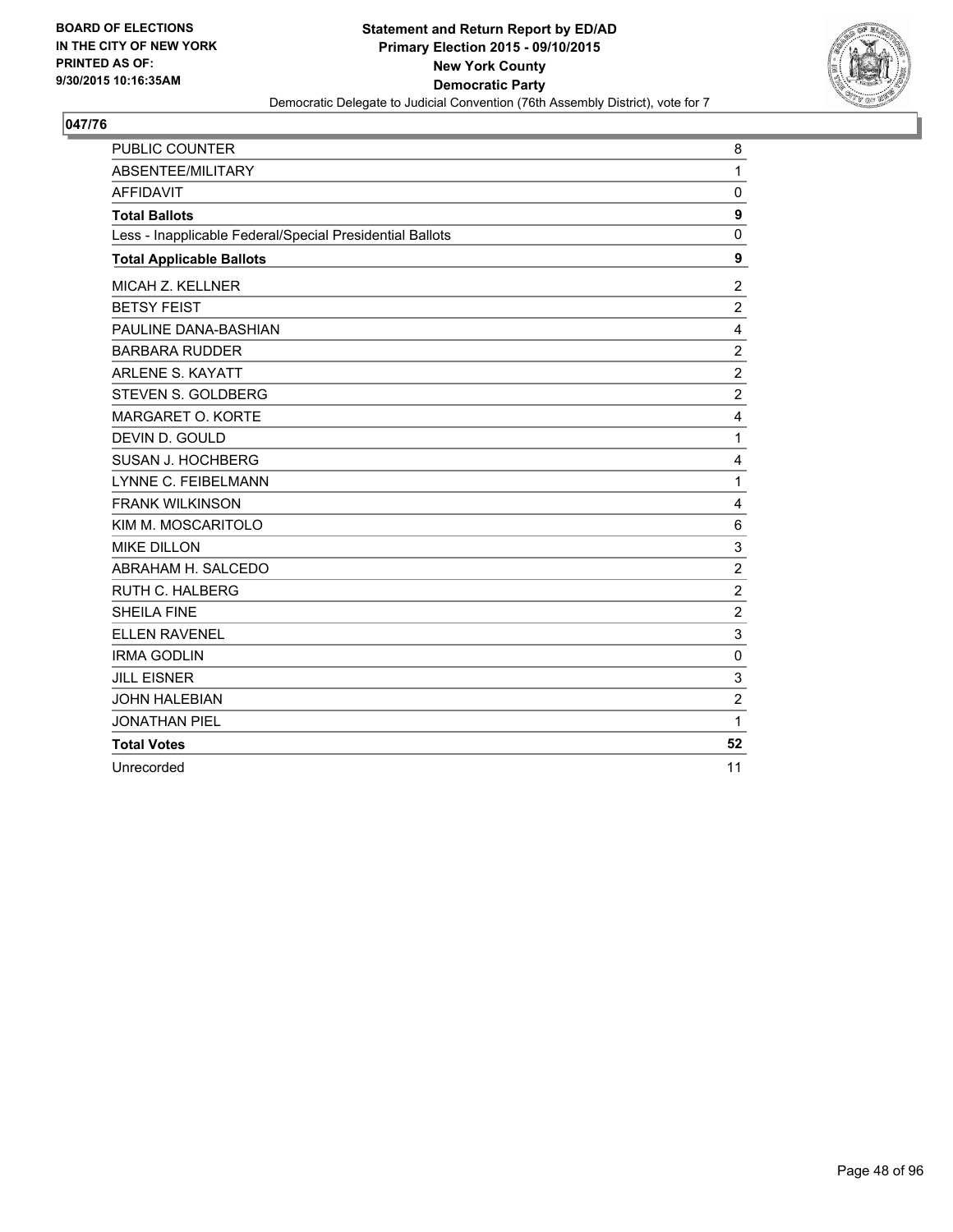

| <b>PUBLIC COUNTER</b>                                    | 11               |
|----------------------------------------------------------|------------------|
| ABSENTEE/MILITARY                                        | 0                |
| <b>AFFIDAVIT</b>                                         | $\mathbf 0$      |
| <b>Total Ballots</b>                                     | 11               |
| Less - Inapplicable Federal/Special Presidential Ballots | 0                |
| <b>Total Applicable Ballots</b>                          | 11               |
| MICAH Z. KELLNER                                         | 6                |
| <b>BETSY FEIST</b>                                       | 5                |
| PAULINE DANA-BASHIAN                                     | 5                |
| <b>BARBARA RUDDER</b>                                    | 5                |
| <b>ARLENE S. KAYATT</b>                                  | 4                |
| <b>STEVEN S. GOLDBERG</b>                                | 5                |
| MARGARET O. KORTE                                        | 4                |
| DEVIN D. GOULD                                           | $\mathbf 1$      |
| SUSAN J. HOCHBERG                                        | $\overline{2}$   |
| LYNNE C. FEIBELMANN                                      | $\overline{2}$   |
| <b>FRANK WILKINSON</b>                                   | $\overline{2}$   |
| KIM M. MOSCARITOLO                                       | $\mathbf 1$      |
| <b>MIKE DILLON</b>                                       | $\overline{2}$   |
| ABRAHAM H. SALCEDO                                       | $\overline{2}$   |
| <b>RUTH C. HALBERG</b>                                   | $\overline{2}$   |
| <b>SHEILA FINE</b>                                       | 1                |
| <b>ELLEN RAVENEL</b>                                     | 1                |
| <b>IRMA GODLIN</b>                                       | $\mathbf 2$      |
| <b>JILL EISNER</b>                                       | 1                |
| <b>JOHN HALEBIAN</b>                                     | $\overline{2}$   |
| <b>JONATHAN PIEL</b>                                     | $\boldsymbol{2}$ |
| TODD L. MORRIS (WRITE-IN)                                | 1                |
| <b>Total Votes</b>                                       | 58               |
| Unrecorded                                               | 19               |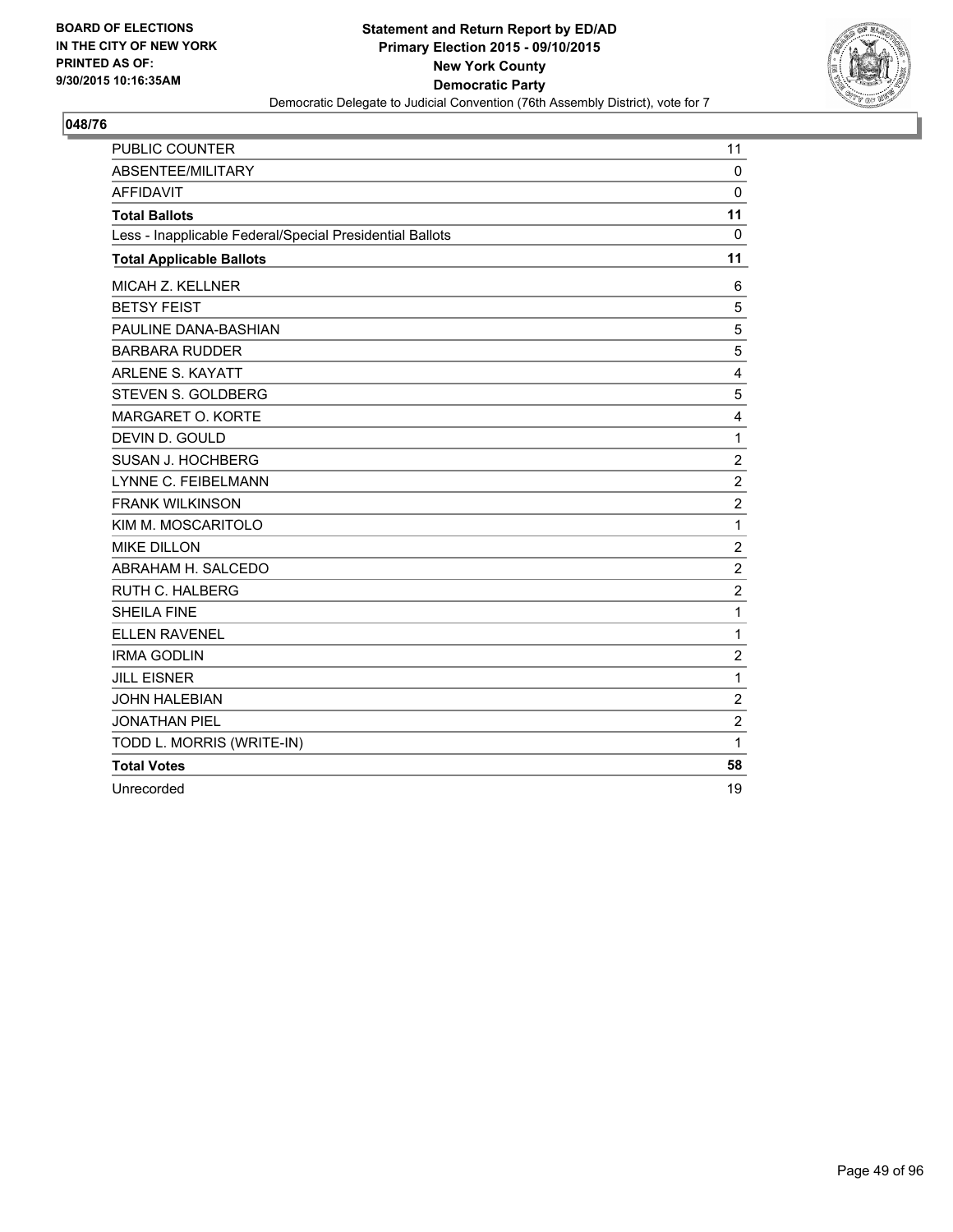

| <b>PUBLIC COUNTER</b>                                    | 17             |
|----------------------------------------------------------|----------------|
| <b>ABSENTEE/MILITARY</b>                                 | $\Omega$       |
| <b>AFFIDAVIT</b>                                         | 0              |
| <b>Total Ballots</b>                                     | 17             |
| Less - Inapplicable Federal/Special Presidential Ballots | $\mathbf{0}$   |
| <b>Total Applicable Ballots</b>                          | 17             |
| <b>MICAH Z. KELLNER</b>                                  | 8              |
| <b>BETSY FEIST</b>                                       | 6              |
| PAULINE DANA-BASHIAN                                     | 9              |
| <b>BARBARA RUDDER</b>                                    | 8              |
| <b>ARLENE S. KAYATT</b>                                  | 6              |
| STEVEN S. GOLDBERG                                       | $\overline{7}$ |
| MARGARET O. KORTE                                        | 5              |
| DEVIN D. GOULD                                           | $\overline{2}$ |
| SUSAN J. HOCHBERG                                        | 8              |
| LYNNE C. FEIBELMANN                                      | 5              |
| <b>FRANK WILKINSON</b>                                   | 3              |
| KIM M. MOSCARITOLO                                       | 8              |
| <b>MIKE DILLON</b>                                       | $\overline{2}$ |
| ABRAHAM H. SALCEDO                                       | $\overline{2}$ |
| <b>RUTH C. HALBERG</b>                                   | 6              |
| <b>SHEILA FINE</b>                                       | 5              |
| <b>ELLEN RAVENEL</b>                                     | $\overline{c}$ |
| <b>IRMA GODLIN</b>                                       | $\overline{2}$ |
| <b>JILL EISNER</b>                                       | 8              |
| <b>JOHN HALEBIAN</b>                                     | $\overline{2}$ |
| <b>JONATHAN PIEL</b>                                     | $\overline{2}$ |
| <b>Total Votes</b>                                       | 106            |
| Unrecorded                                               | 13             |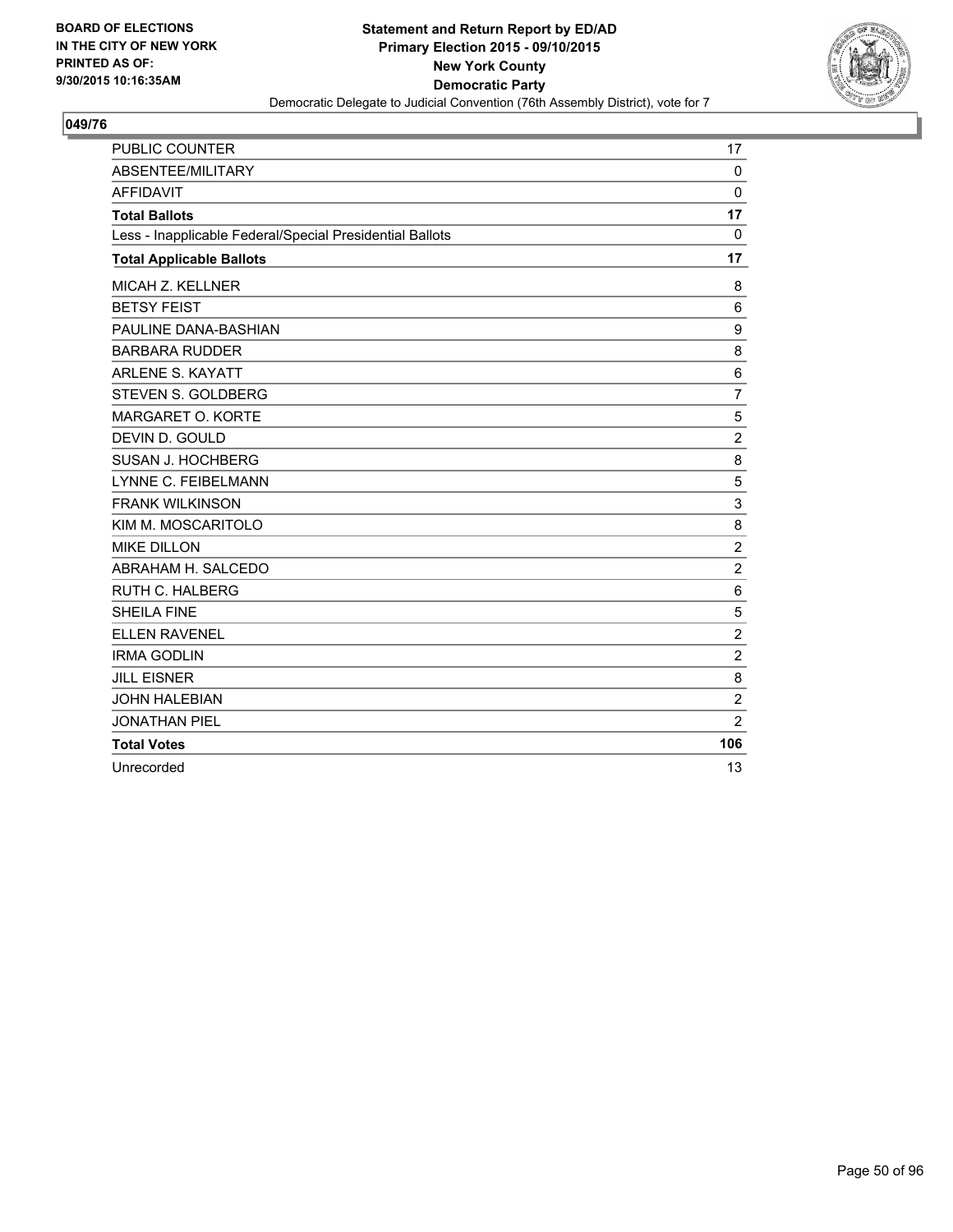

| <b>PUBLIC COUNTER</b>                                    | 26           |
|----------------------------------------------------------|--------------|
| ABSENTEE/MILITARY                                        | $\mathbf{1}$ |
| <b>AFFIDAVIT</b>                                         | 0            |
| <b>Total Ballots</b>                                     | 27           |
| Less - Inapplicable Federal/Special Presidential Ballots | 0            |
| <b>Total Applicable Ballots</b>                          | 27           |
| MICAH Z. KELLNER                                         | 12           |
| <b>BETSY FEIST</b>                                       | 12           |
| PAULINE DANA-BASHIAN                                     | 10           |
| <b>BARBARA RUDDER</b>                                    | 7            |
| <b>ARLENE S. KAYATT</b>                                  | 10           |
| STEVEN S. GOLDBERG                                       | 10           |
| MARGARET O. KORTE                                        | 9            |
| DEVIN D. GOULD                                           | 4            |
| SUSAN J. HOCHBERG                                        | 8            |
| <b>LYNNE C. FEIBELMANN</b>                               | 5            |
| <b>FRANK WILKINSON</b>                                   | 3            |
| KIM M. MOSCARITOLO                                       | 10           |
| <b>MIKE DILLON</b>                                       | 5            |
| ABRAHAM H. SALCEDO                                       | 5            |
| <b>RUTH C. HALBERG</b>                                   | 4            |
| <b>SHEILA FINE</b>                                       | 6            |
| <b>ELLEN RAVENEL</b>                                     | 5            |
| <b>IRMA GODLIN</b>                                       | 3            |
| <b>JILL EISNER</b>                                       | 5            |
| <b>JOHN HALEBIAN</b>                                     | 3            |
| <b>JONATHAN PIEL</b>                                     | 3            |
| <b>Total Votes</b>                                       | 139          |
| Unrecorded                                               | 50           |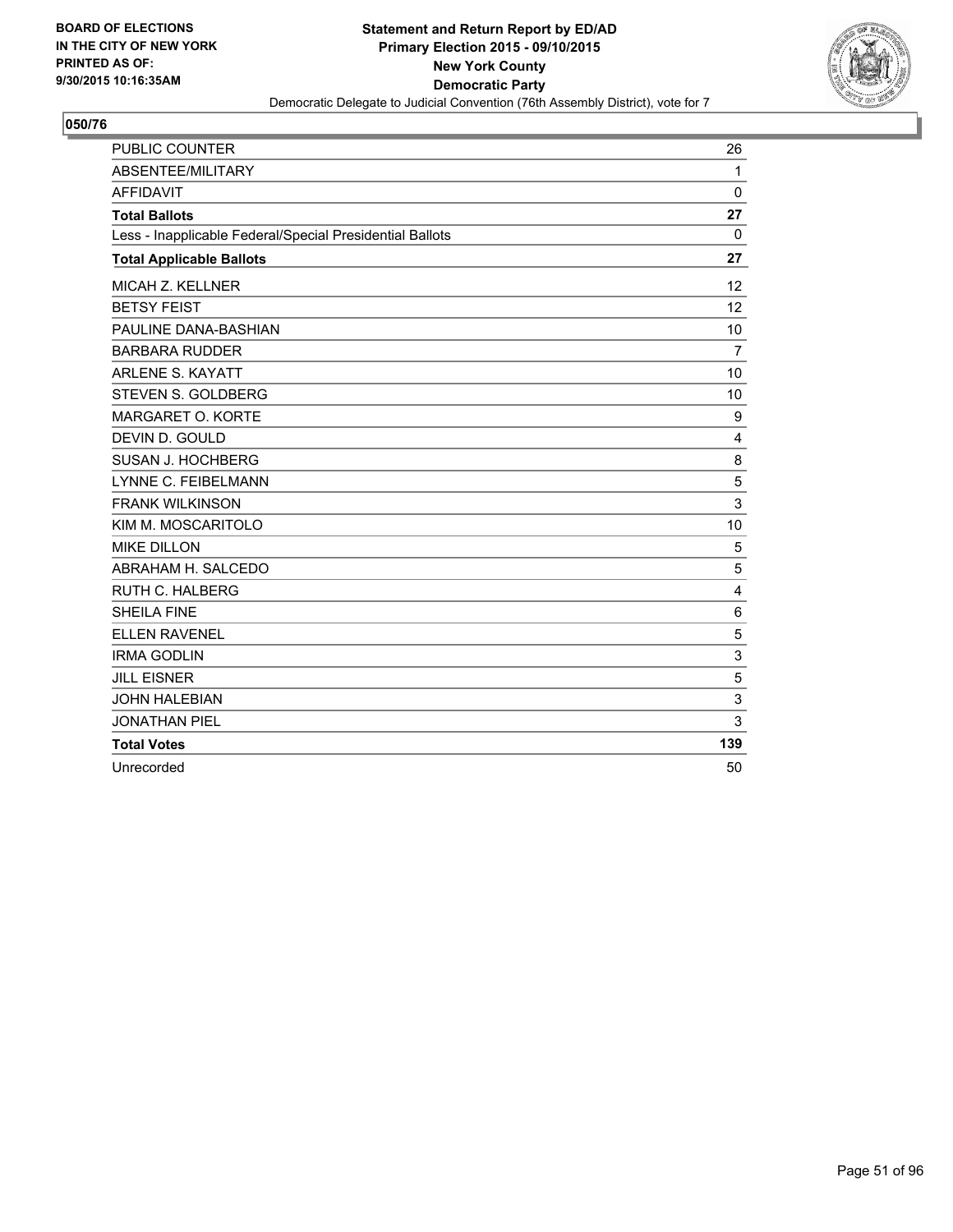

| <b>PUBLIC COUNTER</b>                                    | 18             |
|----------------------------------------------------------|----------------|
| <b>ABSENTEE/MILITARY</b>                                 | $\mathbf{1}$   |
| <b>AFFIDAVIT</b>                                         | 0              |
| <b>Total Ballots</b>                                     | 19             |
| Less - Inapplicable Federal/Special Presidential Ballots | 0              |
| <b>Total Applicable Ballots</b>                          | 19             |
| <b>MICAH Z. KELLNER</b>                                  | 8              |
| <b>BETSY FEIST</b>                                       | 5              |
| PAULINE DANA-BASHIAN                                     | 8              |
| <b>BARBARA RUDDER</b>                                    | 5              |
| <b>ARLENE S. KAYATT</b>                                  | 5              |
| STEVEN S. GOLDBERG                                       | 5              |
| MARGARET O. KORTE                                        | 6              |
| DEVIN D. GOULD                                           | 3              |
| SUSAN J. HOCHBERG                                        | 6              |
| <b>LYNNE C. FEIBELMANN</b>                               | 3              |
| <b>FRANK WILKINSON</b>                                   | 5              |
| KIM M. MOSCARITOLO                                       | 10             |
| <b>MIKE DILLON</b>                                       | 5              |
| ABRAHAM H. SALCEDO                                       | 5              |
| <b>RUTH C. HALBERG</b>                                   | 4              |
| <b>SHEILA FINE</b>                                       | 3              |
| <b>ELLEN RAVENEL</b>                                     | 4              |
| <b>IRMA GODLIN</b>                                       | $\overline{2}$ |
| <b>JILL EISNER</b>                                       | 5              |
| <b>JOHN HALEBIAN</b>                                     | 3              |
| <b>JONATHAN PIEL</b>                                     | 3              |
| <b>Total Votes</b>                                       | 103            |
| Unrecorded                                               | 30             |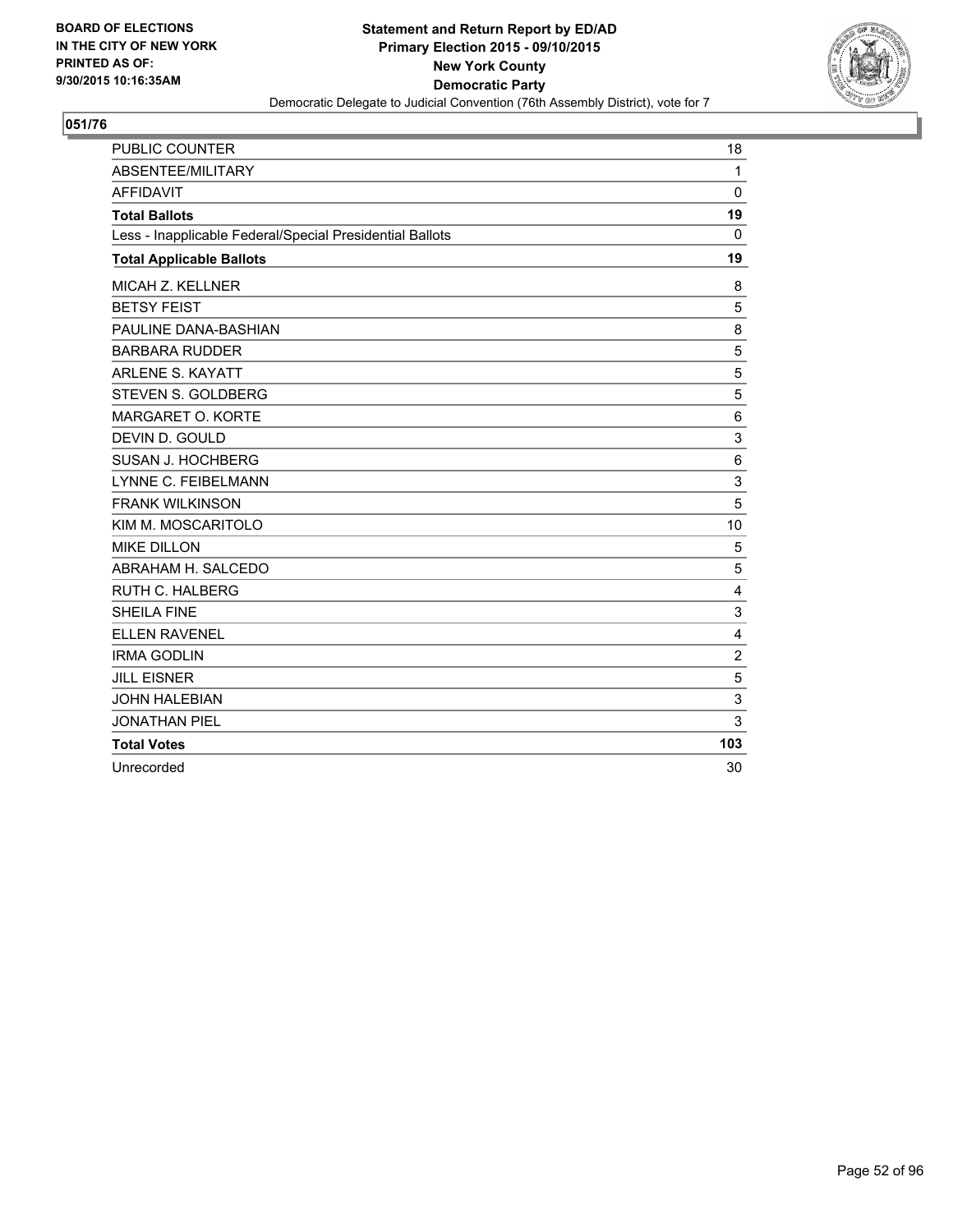

| <b>PUBLIC COUNTER</b>                                    | 15             |
|----------------------------------------------------------|----------------|
| <b>ABSENTEE/MILITARY</b>                                 | $\mathbf{1}$   |
| <b>AFFIDAVIT</b>                                         | 0              |
| <b>Total Ballots</b>                                     | 16             |
| Less - Inapplicable Federal/Special Presidential Ballots | $\mathbf{0}$   |
| <b>Total Applicable Ballots</b>                          | 16             |
| <b>MICAH Z. KELLNER</b>                                  | 5              |
| <b>BETSY FEIST</b>                                       | 5              |
| PAULINE DANA-BASHIAN                                     | 6              |
| <b>BARBARA RUDDER</b>                                    | 5              |
| <b>ARLENE S. KAYATT</b>                                  | 6              |
| STEVEN S. GOLDBERG                                       | $\overline{7}$ |
| MARGARET O. KORTE                                        | 5              |
| DEVIN D. GOULD                                           | 6              |
| SUSAN J. HOCHBERG                                        | 8              |
| <b>LYNNE C. FEIBELMANN</b>                               | 6              |
| <b>FRANK WILKINSON</b>                                   | 5              |
| KIM M. MOSCARITOLO                                       | $\overline{7}$ |
| <b>MIKE DILLON</b>                                       | $\overline{7}$ |
| ABRAHAM H. SALCEDO                                       | $\overline{4}$ |
| <b>RUTH C. HALBERG</b>                                   | 3              |
| <b>SHEILA FINE</b>                                       | $\overline{2}$ |
| <b>ELLEN RAVENEL</b>                                     | 0              |
| <b>IRMA GODLIN</b>                                       | $\overline{2}$ |
| <b>JILL EISNER</b>                                       | 2              |
| <b>JOHN HALEBIAN</b>                                     | $\overline{2}$ |
| <b>JONATHAN PIEL</b>                                     | 4              |
| <b>Total Votes</b>                                       | 97             |
| Unrecorded                                               | 15             |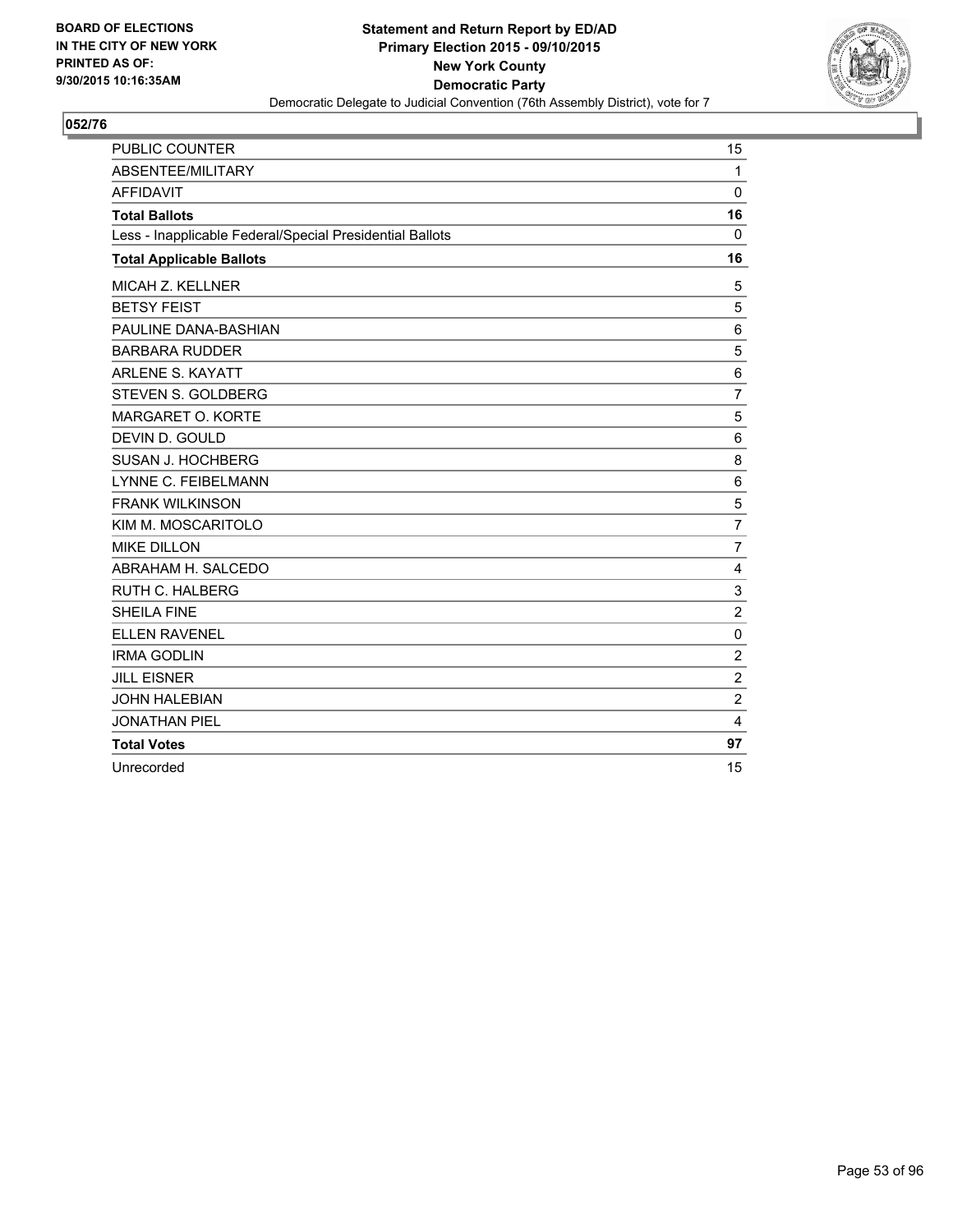

| <b>PUBLIC COUNTER</b>                                    | 12             |
|----------------------------------------------------------|----------------|
| <b>ABSENTEE/MILITARY</b>                                 | $\mathbf{1}$   |
| <b>AFFIDAVIT</b>                                         | 0              |
| <b>Total Ballots</b>                                     | 13             |
| Less - Inapplicable Federal/Special Presidential Ballots | 0              |
| <b>Total Applicable Ballots</b>                          | 13             |
| <b>MICAH Z. KELLNER</b>                                  | 7              |
| <b>BETSY FEIST</b>                                       | $\overline{7}$ |
| PAULINE DANA-BASHIAN                                     | 5              |
| <b>BARBARA RUDDER</b>                                    | $\overline{7}$ |
| <b>ARLENE S. KAYATT</b>                                  | 5              |
| STEVEN S. GOLDBERG                                       | 8              |
| MARGARET O. KORTE                                        | 5              |
| DEVIN D. GOULD                                           | $\overline{2}$ |
| SUSAN J. HOCHBERG                                        | $\overline{2}$ |
| <b>LYNNE C. FEIBELMANN</b>                               | 1              |
| <b>FRANK WILKINSON</b>                                   | 3              |
| KIM M. MOSCARITOLO                                       | 3              |
| <b>MIKE DILLON</b>                                       | $\overline{c}$ |
| ABRAHAM H. SALCEDO                                       | 1              |
| RUTH C. HALBERG                                          | 2              |
| <b>SHEILA FINE</b>                                       | 3              |
| <b>ELLEN RAVENEL</b>                                     | 1              |
| <b>IRMA GODLIN</b>                                       | $\mathbf 0$    |
| <b>JILL EISNER</b>                                       | 3              |
| <b>JOHN HALEBIAN</b>                                     | 1              |
| <b>JONATHAN PIEL</b>                                     | $\mathbf{0}$   |
| <b>Total Votes</b>                                       | 68             |
| Unrecorded                                               | 23             |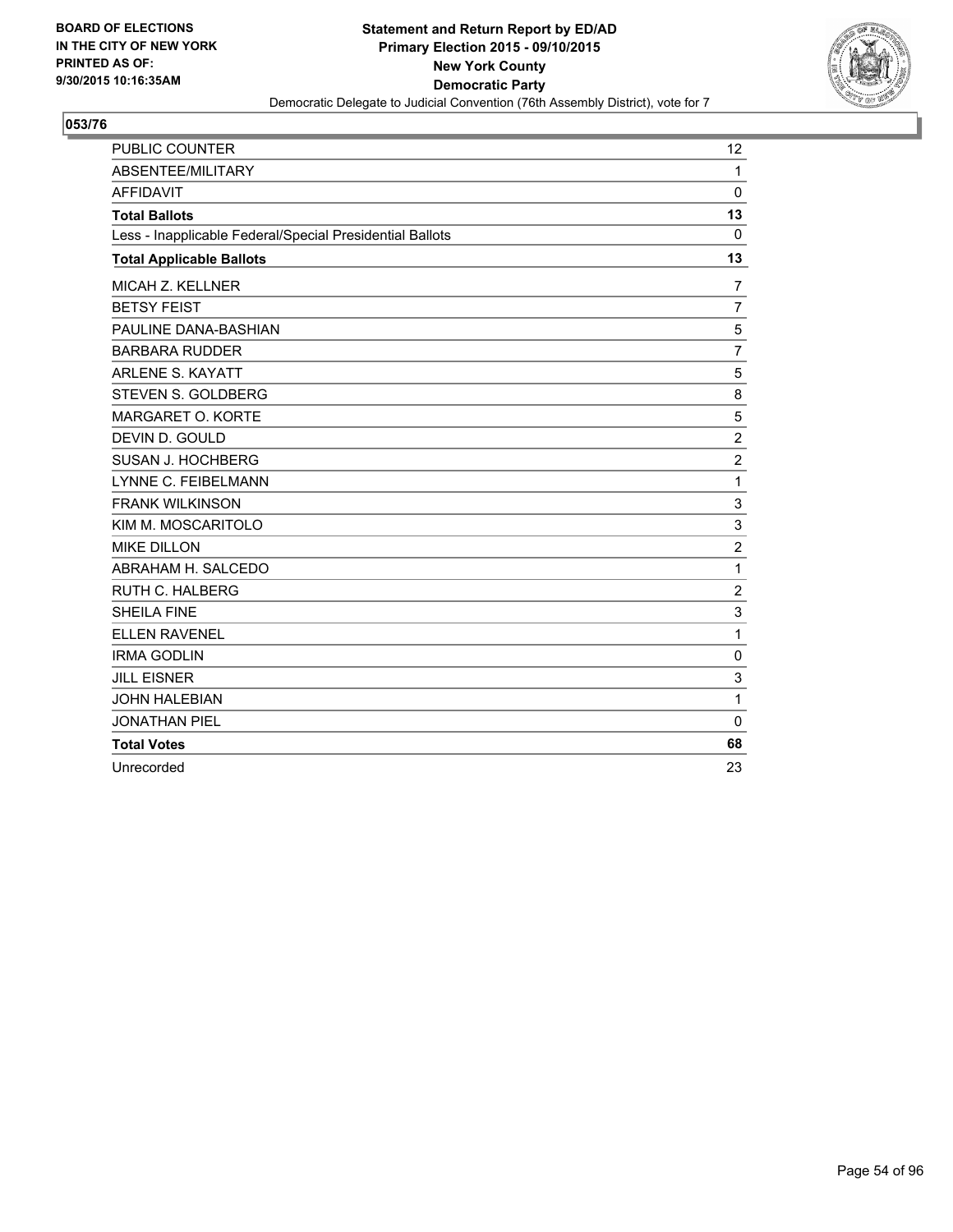

| <b>PUBLIC COUNTER</b>                                    | 11             |
|----------------------------------------------------------|----------------|
| <b>ABSENTEE/MILITARY</b>                                 | 4              |
| <b>AFFIDAVIT</b>                                         | 0              |
| <b>Total Ballots</b>                                     | 15             |
| Less - Inapplicable Federal/Special Presidential Ballots | 0              |
| <b>Total Applicable Ballots</b>                          | 15             |
| <b>MICAH Z. KELLNER</b>                                  | 7              |
| <b>BETSY FEIST</b>                                       | 6              |
| PAULINE DANA-BASHIAN                                     | 6              |
| <b>BARBARA RUDDER</b>                                    | 6              |
| <b>ARLENE S. KAYATT</b>                                  | 7              |
| STEVEN S. GOLDBERG                                       | $\overline{7}$ |
| MARGARET O. KORTE                                        | 5              |
| DEVIN D. GOULD                                           | 4              |
| SUSAN J. HOCHBERG                                        | 4              |
| <b>LYNNE C. FEIBELMANN</b>                               | 3              |
| <b>FRANK WILKINSON</b>                                   | 3              |
| KIM M. MOSCARITOLO                                       | $\overline{7}$ |
| <b>MIKE DILLON</b>                                       | 4              |
| ABRAHAM H. SALCEDO                                       | 3              |
| <b>RUTH C. HALBERG</b>                                   | 4              |
| <b>SHEILA FINE</b>                                       | 4              |
| <b>ELLEN RAVENEL</b>                                     | $\overline{c}$ |
| <b>IRMA GODLIN</b>                                       | $\overline{2}$ |
| <b>JILL EISNER</b>                                       | 5              |
| <b>JOHN HALEBIAN</b>                                     | 3              |
| <b>JONATHAN PIEL</b>                                     | 3              |
| <b>Total Votes</b>                                       | 95             |
| Unrecorded                                               | 10             |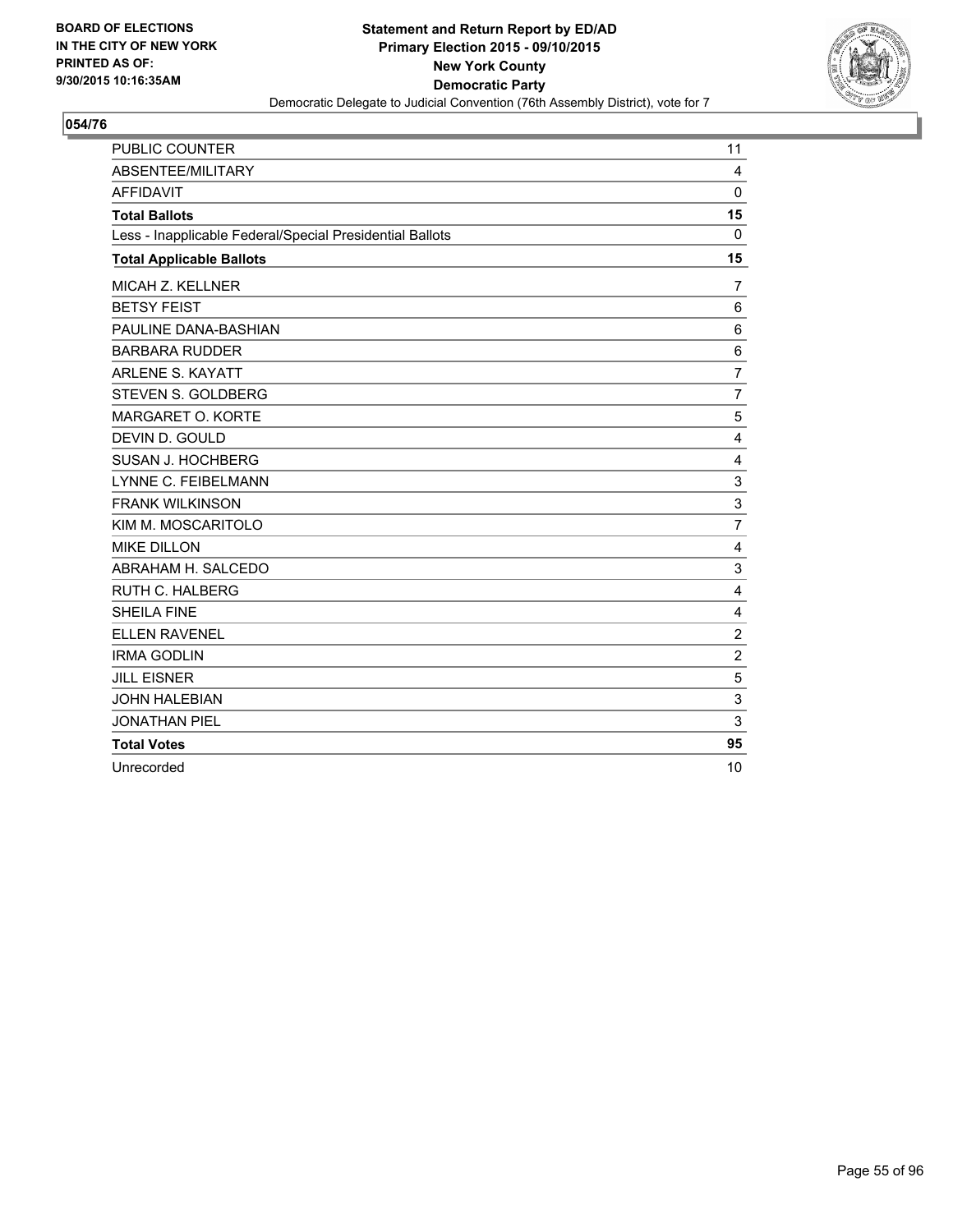

| <b>PUBLIC COUNTER</b>                                    | 38             |
|----------------------------------------------------------|----------------|
| ABSENTEE/MILITARY                                        | 2              |
| <b>AFFIDAVIT</b>                                         | $\Omega$       |
| <b>Total Ballots</b>                                     | 40             |
| Less - Inapplicable Federal/Special Presidential Ballots | 0              |
| <b>Total Applicable Ballots</b>                          | 40             |
| MICAH Z. KELLNER                                         | 17             |
| <b>BETSY FEIST</b>                                       | 15             |
| PAULINE DANA-BASHIAN                                     | 16             |
| <b>BARBARA RUDDER</b>                                    | 16             |
| <b>ARLENE S. KAYATT</b>                                  | 15             |
| STEVEN S. GOLDBERG                                       | 15             |
| MARGARET O. KORTE                                        | 16             |
| DEVIN D. GOULD                                           | $\overline{7}$ |
| SUSAN J. HOCHBERG                                        | 10             |
| LYNNE C. FEIBELMANN                                      | 8              |
| <b>FRANK WILKINSON</b>                                   | $\overline{7}$ |
| KIM M. MOSCARITOLO                                       | 8              |
| <b>MIKE DILLON</b>                                       | 9              |
| ABRAHAM H. SALCEDO                                       | $\overline{7}$ |
| RUTH C. HALBERG                                          | 8              |
| <b>SHEILA FINE</b>                                       | 7              |
| <b>ELLEN RAVENEL</b>                                     | $\overline{7}$ |
| <b>IRMA GODLIN</b>                                       | 5              |
| <b>JILL EISNER</b>                                       | $\overline{7}$ |
| <b>JOHN HALEBIAN</b>                                     | 8              |
| <b>JONATHAN PIEL</b>                                     | 6              |
| <b>Total Votes</b>                                       | 214            |
| Unrecorded                                               | 66             |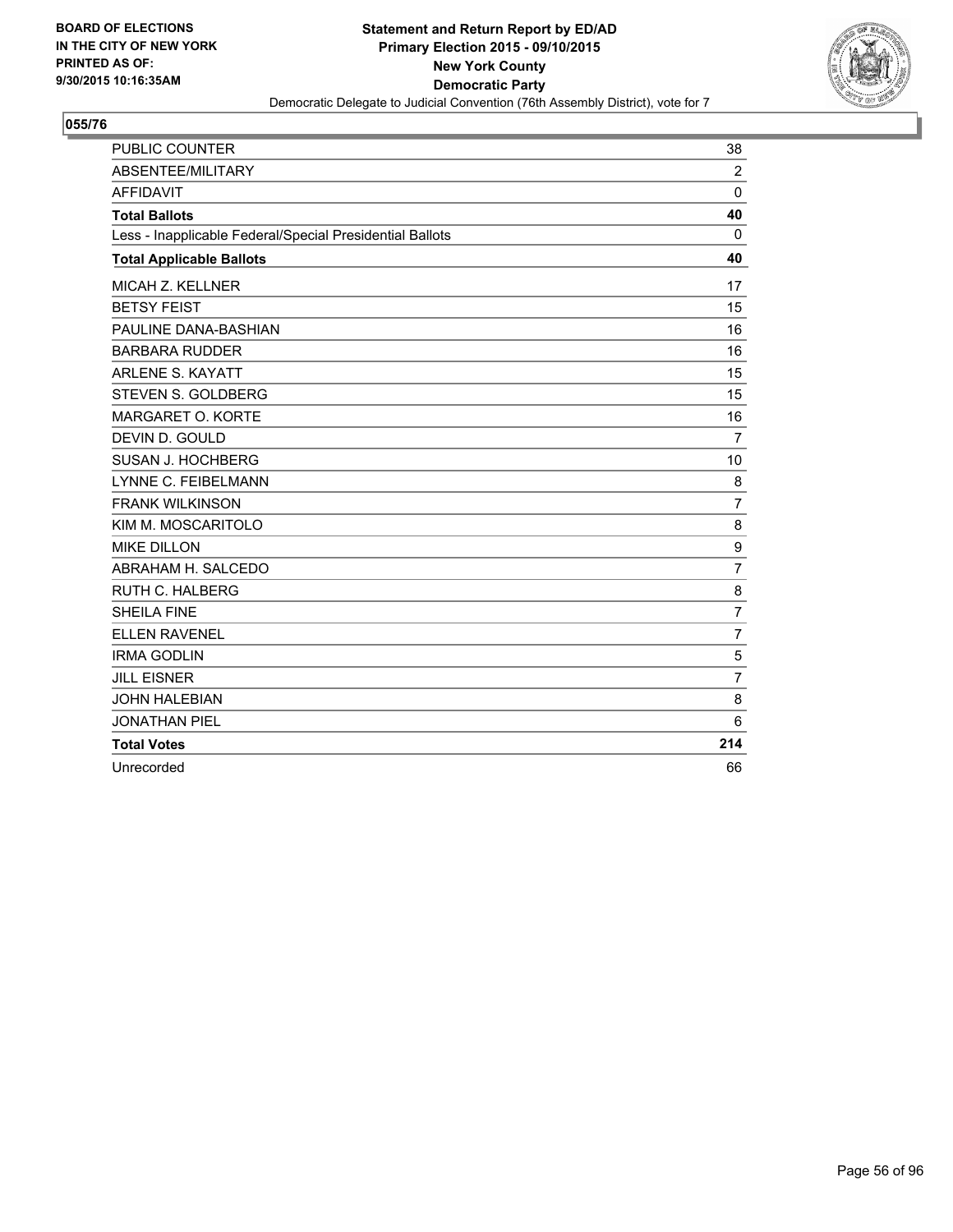

| <b>PUBLIC COUNTER</b>                                    | 5           |
|----------------------------------------------------------|-------------|
| ABSENTEE/MILITARY                                        | $\Omega$    |
| <b>AFFIDAVIT</b>                                         | 0           |
| <b>Total Ballots</b>                                     | 5           |
| Less - Inapplicable Federal/Special Presidential Ballots | $\mathbf 0$ |
| <b>Total Applicable Ballots</b>                          | 5           |
| MICAH Z. KELLNER                                         | 1           |
| <b>BETSY FEIST</b>                                       | $\mathbf 0$ |
| PAULINE DANA-BASHIAN                                     | 1           |
| <b>BARBARA RUDDER</b>                                    | $\mathbf 0$ |
| <b>ARLENE S. KAYATT</b>                                  | $\mathbf 0$ |
| STEVEN S. GOLDBERG                                       | $\mathbf 0$ |
| MARGARET O. KORTE                                        | 0           |
| DEVIN D. GOULD                                           | 3           |
| SUSAN J. HOCHBERG                                        | 4           |
| <b>LYNNE C. FEIBELMANN</b>                               | 3           |
| <b>FRANK WILKINSON</b>                                   | 3           |
| KIM M. MOSCARITOLO                                       | 3           |
| <b>MIKE DILLON</b>                                       | 3           |
| ABRAHAM H. SALCEDO                                       | 3           |
| <b>RUTH C. HALBERG</b>                                   | 1           |
| <b>SHEILA FINE</b>                                       | 0           |
| <b>ELLEN RAVENEL</b>                                     | $\mathbf 0$ |
| <b>IRMA GODLIN</b>                                       | 1           |
| <b>JILL EISNER</b>                                       | 0           |
| <b>JOHN HALEBIAN</b>                                     | $\Omega$    |
| <b>JONATHAN PIEL</b>                                     | $\Omega$    |
| <b>Total Votes</b>                                       | 26          |
| Unrecorded                                               | 9           |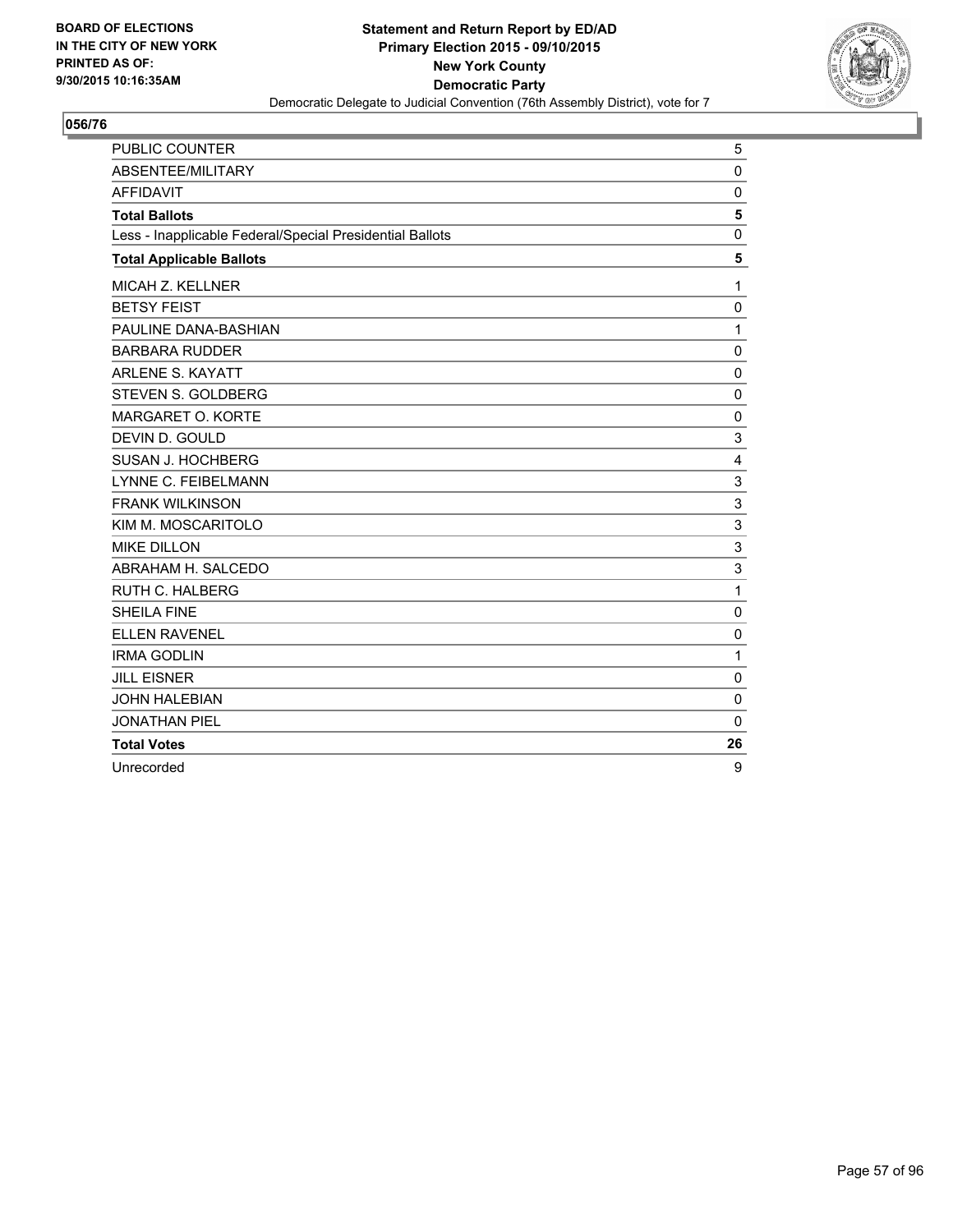

| <b>PUBLIC COUNTER</b>                                    | 14             |
|----------------------------------------------------------|----------------|
| <b>ABSENTEE/MILITARY</b>                                 | $\mathbf{1}$   |
| <b>AFFIDAVIT</b>                                         | 0              |
| <b>Total Ballots</b>                                     | 15             |
| Less - Inapplicable Federal/Special Presidential Ballots | 0              |
| <b>Total Applicable Ballots</b>                          | 15             |
| <b>MICAH Z. KELLNER</b>                                  | 3              |
| <b>BETSY FEIST</b>                                       | 1              |
| PAULINE DANA-BASHIAN                                     | 1              |
| <b>BARBARA RUDDER</b>                                    | 1              |
| <b>ARLENE S. KAYATT</b>                                  | 1              |
| STEVEN S. GOLDBERG                                       | 3              |
| MARGARET O. KORTE                                        | $\overline{2}$ |
| DEVIN D. GOULD                                           | 3              |
| SUSAN J. HOCHBERG                                        | 3              |
| <b>LYNNE C. FEIBELMANN</b>                               | $\overline{2}$ |
| <b>FRANK WILKINSON</b>                                   | 3              |
| KIM M. MOSCARITOLO                                       | $\overline{4}$ |
| <b>MIKE DILLON</b>                                       | $\overline{2}$ |
| ABRAHAM H. SALCEDO                                       | 1              |
| <b>RUTH C. HALBERG</b>                                   | 10             |
| <b>SHEILA FINE</b>                                       | $\overline{7}$ |
| <b>ELLEN RAVENEL</b>                                     | 6              |
| <b>IRMA GODLIN</b>                                       | 6              |
| <b>JILL EISNER</b>                                       | 8              |
| <b>JOHN HALEBIAN</b>                                     | 6              |
| <b>JONATHAN PIEL</b>                                     | 6              |
| <b>Total Votes</b>                                       | 79             |
| Unrecorded                                               | 26             |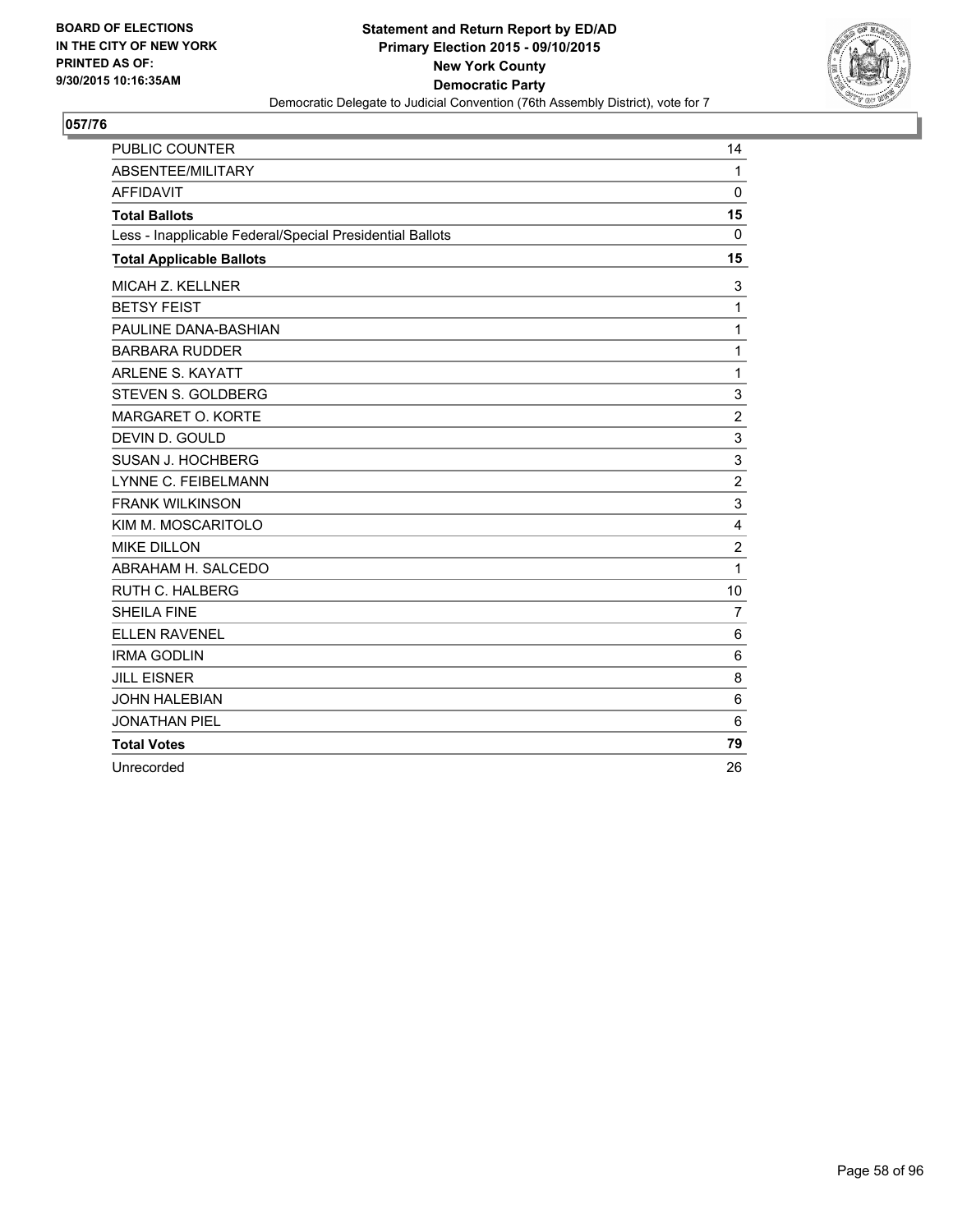

| <b>PUBLIC COUNTER</b>                                    | 25             |
|----------------------------------------------------------|----------------|
| <b>ABSENTEE/MILITARY</b>                                 | $\overline{2}$ |
| <b>AFFIDAVIT</b>                                         | 0              |
| <b>Total Ballots</b>                                     | 27             |
| Less - Inapplicable Federal/Special Presidential Ballots | $\mathbf{0}$   |
| <b>Total Applicable Ballots</b>                          | 27             |
| <b>MICAH Z. KELLNER</b>                                  | 12             |
| <b>BETSY FEIST</b>                                       | 8              |
| PAULINE DANA-BASHIAN                                     | 10             |
| <b>BARBARA RUDDER</b>                                    | 8              |
| <b>ARLENE S. KAYATT</b>                                  | 9              |
| STEVEN S. GOLDBERG                                       | 13             |
| MARGARET O. KORTE                                        | 9              |
| DEVIN D. GOULD                                           | 9              |
| SUSAN J. HOCHBERG                                        | 13             |
| LYNNE C. FEIBELMANN                                      | 9              |
| <b>FRANK WILKINSON</b>                                   | 9              |
| KIM M. MOSCARITOLO                                       | 10             |
| <b>MIKE DILLON</b>                                       | 10             |
| ABRAHAM H. SALCEDO                                       | 8              |
| <b>RUTH C. HALBERG</b>                                   | $\overline{7}$ |
| <b>SHEILA FINE</b>                                       | 6              |
| <b>ELLEN RAVENEL</b>                                     | 4              |
| <b>IRMA GODLIN</b>                                       | $\overline{4}$ |
| <b>JILL EISNER</b>                                       | 8              |
| <b>JOHN HALEBIAN</b>                                     | 4              |
| <b>JONATHAN PIEL</b>                                     | 8              |
| <b>Total Votes</b>                                       | 178            |
| Unrecorded                                               | 11             |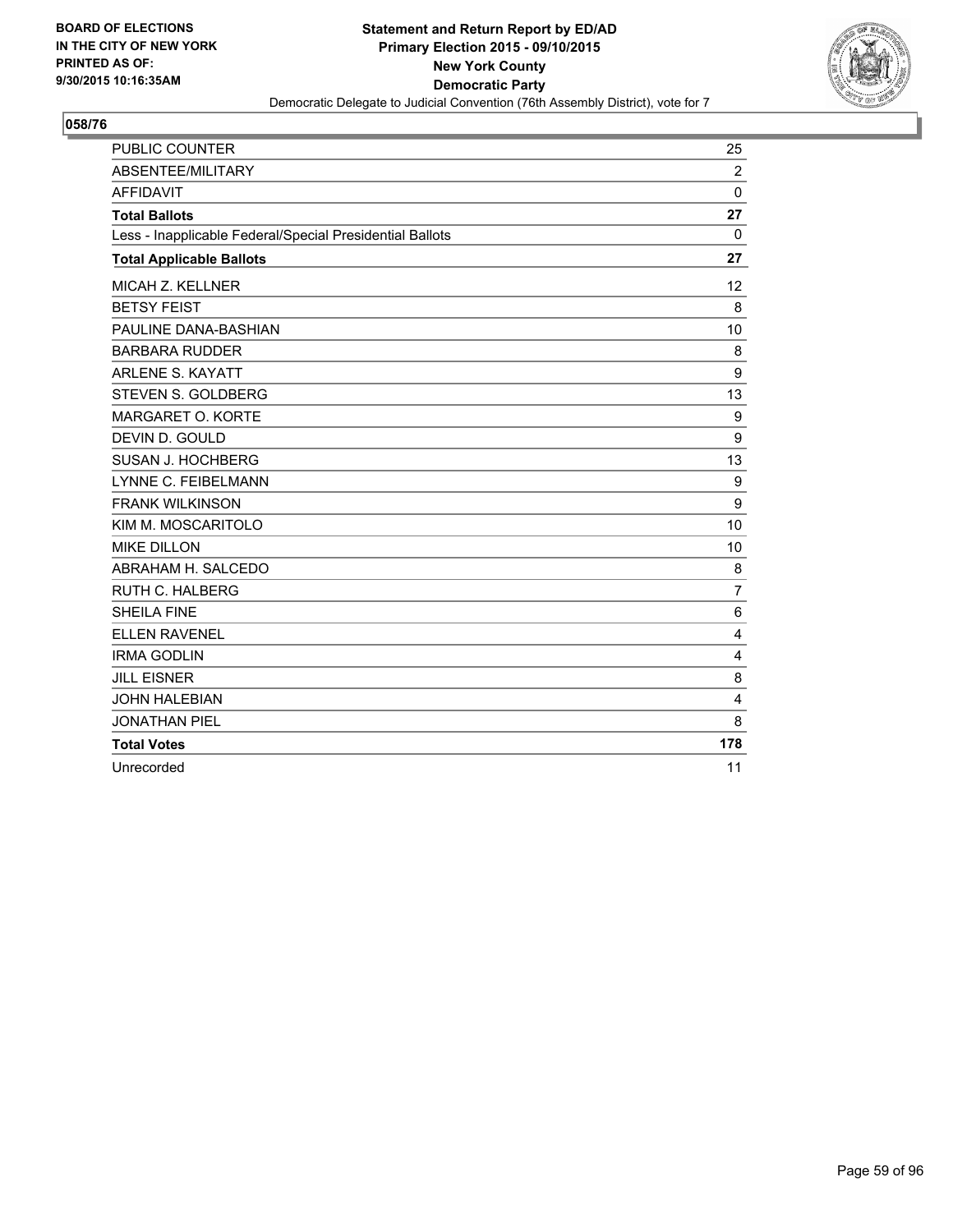

| PUBLIC COUNTER                                           | 25               |
|----------------------------------------------------------|------------------|
| ABSENTEE/MILITARY                                        | 2                |
| <b>AFFIDAVIT</b>                                         | 0                |
| <b>Total Ballots</b>                                     | 27               |
| Less - Inapplicable Federal/Special Presidential Ballots | 0                |
| <b>Total Applicable Ballots</b>                          | 27               |
| MICAH Z. KELLNER                                         | 9                |
| <b>BETSY FEIST</b>                                       | $\boldsymbol{9}$ |
| PAULINE DANA-BASHIAN                                     | $\boldsymbol{9}$ |
| <b>BARBARA RUDDER</b>                                    | $\boldsymbol{9}$ |
| <b>ARLENE S. KAYATT</b>                                  | $\boldsymbol{9}$ |
| STEVEN S. GOLDBERG                                       | $\overline{7}$   |
| <b>MARGARET O. KORTE</b>                                 | 10               |
| DEVIN D. GOULD                                           | $\overline{7}$   |
| SUSAN J. HOCHBERG                                        | 12               |
| LYNNE C. FEIBELMANN                                      | 8                |
| <b>FRANK WILKINSON</b>                                   | 8                |
| KIM M. MOSCARITOLO                                       | 15               |
| <b>MIKE DILLON</b>                                       | $\overline{7}$   |
| ABRAHAM H. SALCEDO                                       | 5                |
| RUTH C. HALBERG                                          | 6                |
| <b>SHEILA FINE</b>                                       | 4                |
| <b>ELLEN RAVENEL</b>                                     | 3                |
| <b>IRMA GODLIN</b>                                       | $\boldsymbol{2}$ |
| JILL EISNER                                              | $\boldsymbol{9}$ |
| JOHN HALEBIAN                                            | 3                |
| <b>JONATHAN PIEL</b>                                     | 4                |
| ANA BELEN GOMEZ FLOR (WRITE-IN)                          | $\mathbf 1$      |
| CANDICE CHATTERPAUL (WRITE-IN)                           | 1                |
| CHRISTOPHER EUBANKS (WRITE-IN)                           | 1                |
| JORDAN SELIG (WRITE-IN)                                  | 1                |
| LAURA MARTINEZ (WRITE-IN)                                | $\mathbf 1$      |
| REBECCA CLABBY (WRITE-IN)                                | 1                |
| RYAN POWERS (WRITE-IN)                                   | 1                |
| <b>Total Votes</b>                                       | 162              |
| Unrecorded                                               | 27               |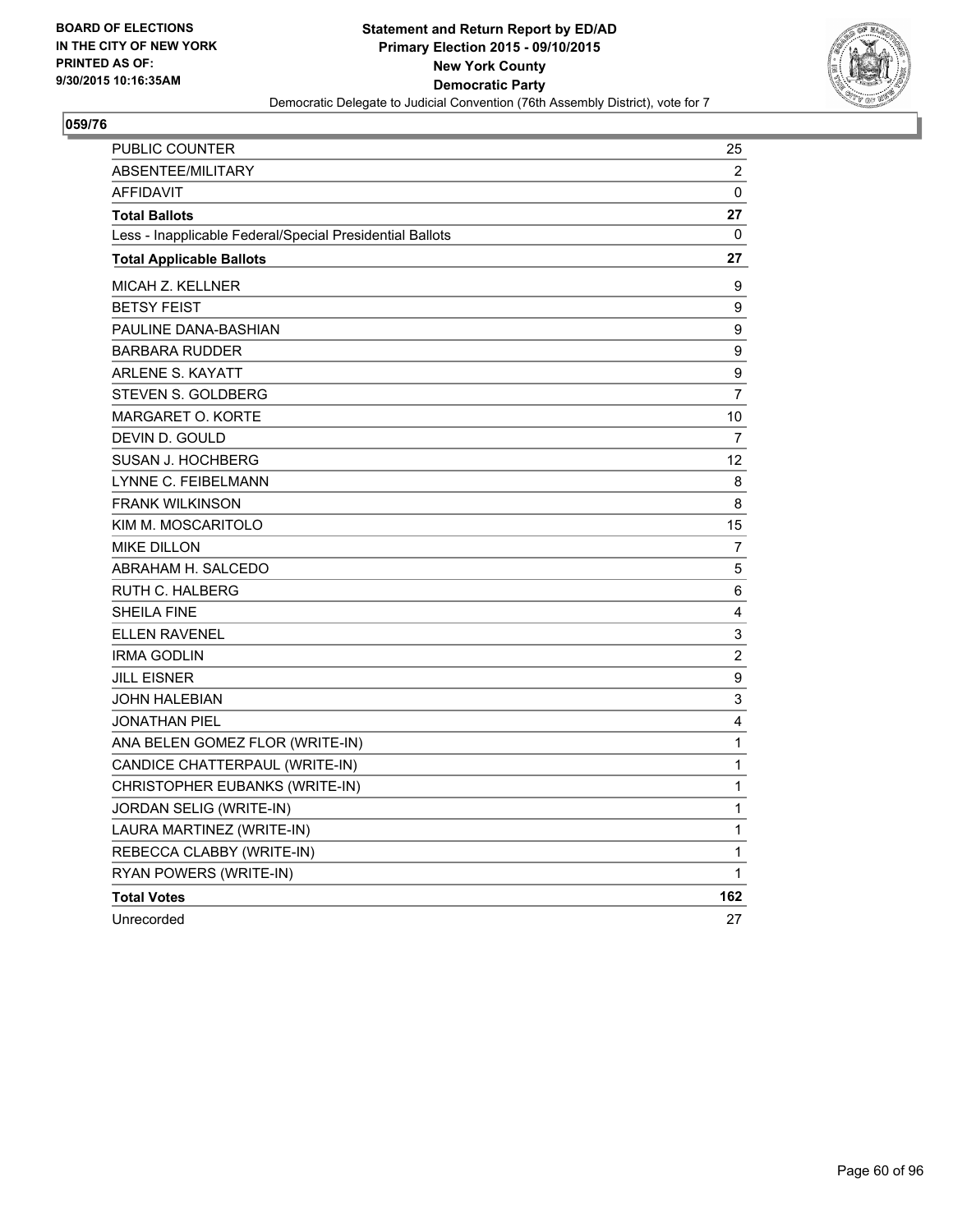

| <b>PUBLIC COUNTER</b>                                    | 16               |
|----------------------------------------------------------|------------------|
| ABSENTEE/MILITARY                                        | $\overline{2}$   |
| <b>AFFIDAVIT</b>                                         | 0                |
| <b>Total Ballots</b>                                     | 18               |
| Less - Inapplicable Federal/Special Presidential Ballots | $\Omega$         |
| <b>Total Applicable Ballots</b>                          | 18               |
| MICAH Z. KELLNER                                         | 15               |
| <b>BETSY FEIST</b>                                       | 11               |
| PAULINE DANA-BASHIAN                                     | 18               |
| <b>BARBARA RUDDER</b>                                    | 10               |
| <b>ARLENE S. KAYATT</b>                                  | 9                |
| STEVEN S. GOLDBERG                                       | 10               |
| MARGARET O. KORTE                                        | 10               |
| DEVIN D. GOULD                                           | 0                |
| <b>SUSAN J. HOCHBERG</b>                                 | 3                |
| LYNNE C. FEIBELMANN                                      | 0                |
| <b>FRANK WILKINSON</b>                                   | 3                |
| KIM M. MOSCARITOLO                                       | $\overline{c}$   |
| <b>MIKE DILLON</b>                                       | $\overline{2}$   |
| ABRAHAM H. SALCEDO                                       | $\mathbf 0$      |
| <b>RUTH C. HALBERG</b>                                   | $\pmb{0}$        |
| <b>SHEILA FINE</b>                                       | $\mathbf 2$      |
| <b>ELLEN RAVENEL</b>                                     | $\boldsymbol{2}$ |
| <b>IRMA GODLIN</b>                                       | $\mathbf{1}$     |
| <b>JILL EISNER</b>                                       | $\overline{c}$   |
| <b>JOHN HALEBIAN</b>                                     | $\overline{c}$   |
| <b>JONATHAN PIEL</b>                                     | $\mathbf{1}$     |
| UNATTRIBUTABLE WRITE-IN (WRITE-IN)                       | $\mathbf{1}$     |
| <b>Total Votes</b>                                       | 104              |
| Unrecorded                                               | 22               |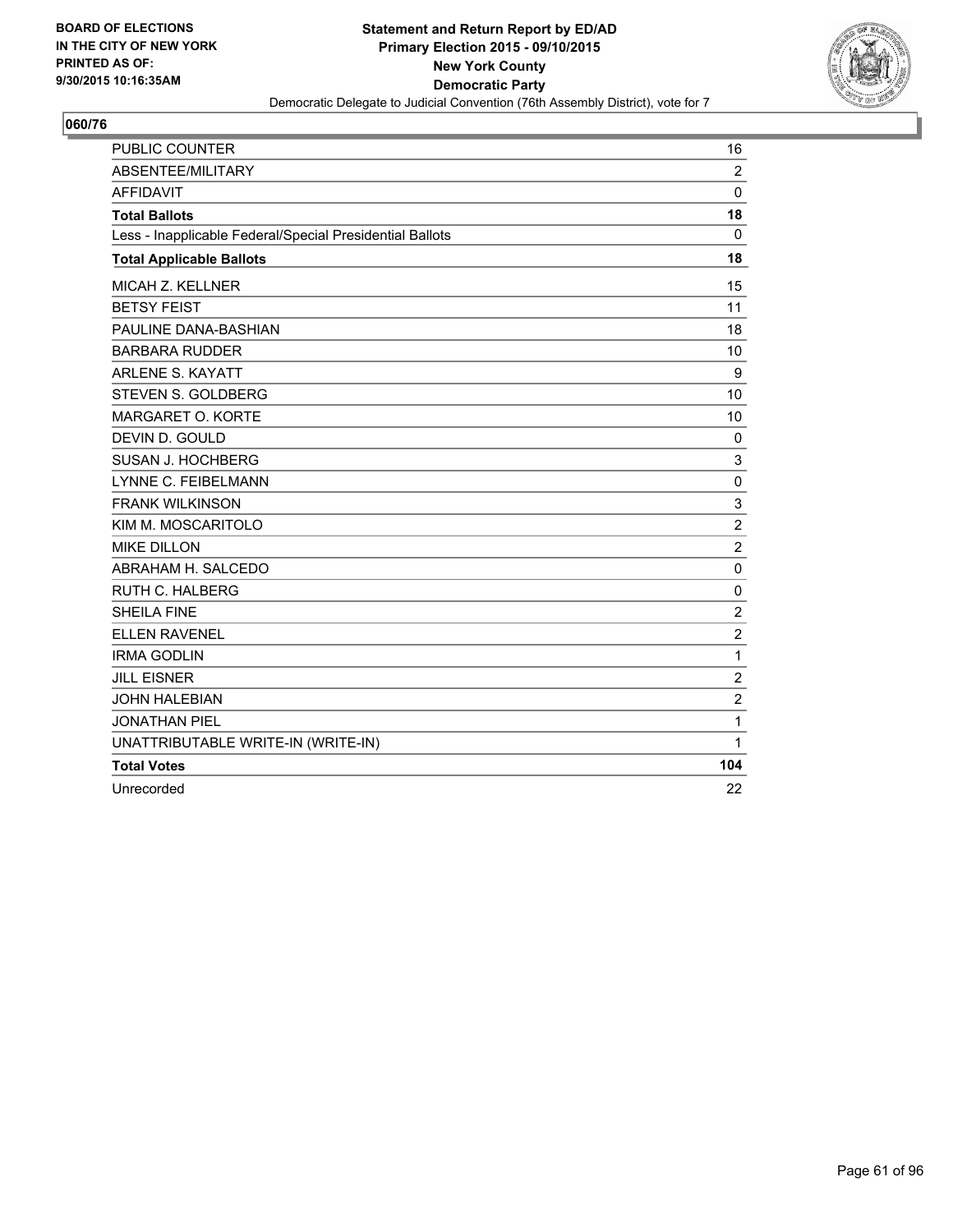

| PUBLIC COUNTER                                           | 9              |
|----------------------------------------------------------|----------------|
| ABSENTEE/MILITARY                                        | $\mathbf{1}$   |
| <b>AFFIDAVIT</b>                                         | $\mathbf 0$    |
| <b>Total Ballots</b>                                     | 10             |
| Less - Inapplicable Federal/Special Presidential Ballots | $\Omega$       |
| <b>Total Applicable Ballots</b>                          | 10             |
| <b>MICAH Z. KELLNER</b>                                  | 6              |
| <b>BETSY FEIST</b>                                       | 4              |
| PAULINE DANA-BASHIAN                                     | 6              |
| <b>BARBARA RUDDER</b>                                    | 4              |
| <b>ARLENE S. KAYATT</b>                                  | 4              |
| STEVEN S. GOLDBERG                                       | 4              |
| MARGARET O. KORTE                                        | 5              |
| DEVIN D. GOULD                                           | $\overline{2}$ |
| SUSAN J. HOCHBERG                                        | $\overline{2}$ |
| LYNNE C. FEIBELMANN                                      | $\overline{2}$ |
| <b>FRANK WILKINSON</b>                                   | 3              |
| KIM M. MOSCARITOLO                                       | 4              |
| <b>MIKE DILLON</b>                                       | $\overline{2}$ |
| ABRAHAM H. SALCEDO                                       | 3              |
| <b>RUTH C. HALBERG</b>                                   | 3              |
| <b>SHEILA FINE</b>                                       | $\overline{2}$ |
| <b>ELLEN RAVENEL</b>                                     | 3              |
| <b>IRMA GODLIN</b>                                       | 3              |
| <b>JILL EISNER</b>                                       | 3              |
| <b>JOHN HALEBIAN</b>                                     | 3              |
| <b>JONATHAN PIEL</b>                                     | $\overline{2}$ |
| <b>Total Votes</b>                                       | 70             |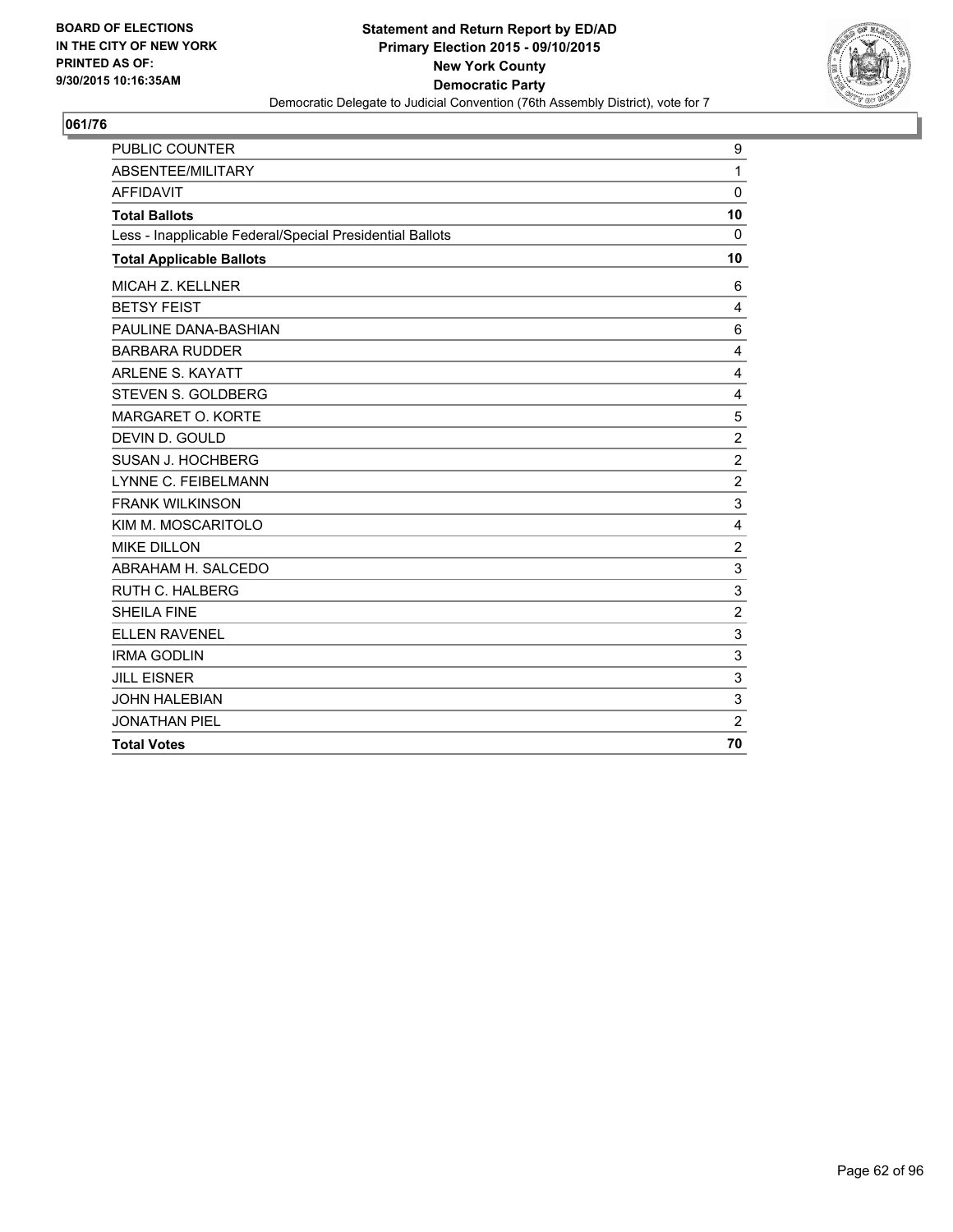

| <b>PUBLIC COUNTER</b>                                    | 16             |
|----------------------------------------------------------|----------------|
| <b>ABSENTEE/MILITARY</b>                                 | 4              |
| <b>AFFIDAVIT</b>                                         | 0              |
| <b>Total Ballots</b>                                     | 20             |
| Less - Inapplicable Federal/Special Presidential Ballots | $\mathbf{0}$   |
| <b>Total Applicable Ballots</b>                          | 20             |
| <b>MICAH Z. KELLNER</b>                                  | 10             |
| <b>BETSY FEIST</b>                                       | 8              |
| PAULINE DANA-BASHIAN                                     | 12             |
| <b>BARBARA RUDDER</b>                                    | 8              |
| <b>ARLENE S. KAYATT</b>                                  | 9              |
| STEVEN S. GOLDBERG                                       | 8              |
| MARGARET O. KORTE                                        | 8              |
| DEVIN D. GOULD                                           | 6              |
| SUSAN J. HOCHBERG                                        | $\overline{7}$ |
| <b>LYNNE C. FEIBELMANN</b>                               | 6              |
| <b>FRANK WILKINSON</b>                                   | 6              |
| KIM M. MOSCARITOLO                                       | 8              |
| <b>MIKE DILLON</b>                                       | 5              |
| ABRAHAM H. SALCEDO                                       | 5              |
| <b>RUTH C. HALBERG</b>                                   | 5              |
| <b>SHEILA FINE</b>                                       | $\overline{2}$ |
| <b>ELLEN RAVENEL</b>                                     | 3              |
| <b>IRMA GODLIN</b>                                       | 3              |
| <b>JILL EISNER</b>                                       | 2              |
| <b>JOHN HALEBIAN</b>                                     | $\overline{2}$ |
| <b>JONATHAN PIEL</b>                                     | $\overline{2}$ |
| <b>Total Votes</b>                                       | 125            |
| Unrecorded                                               | 15             |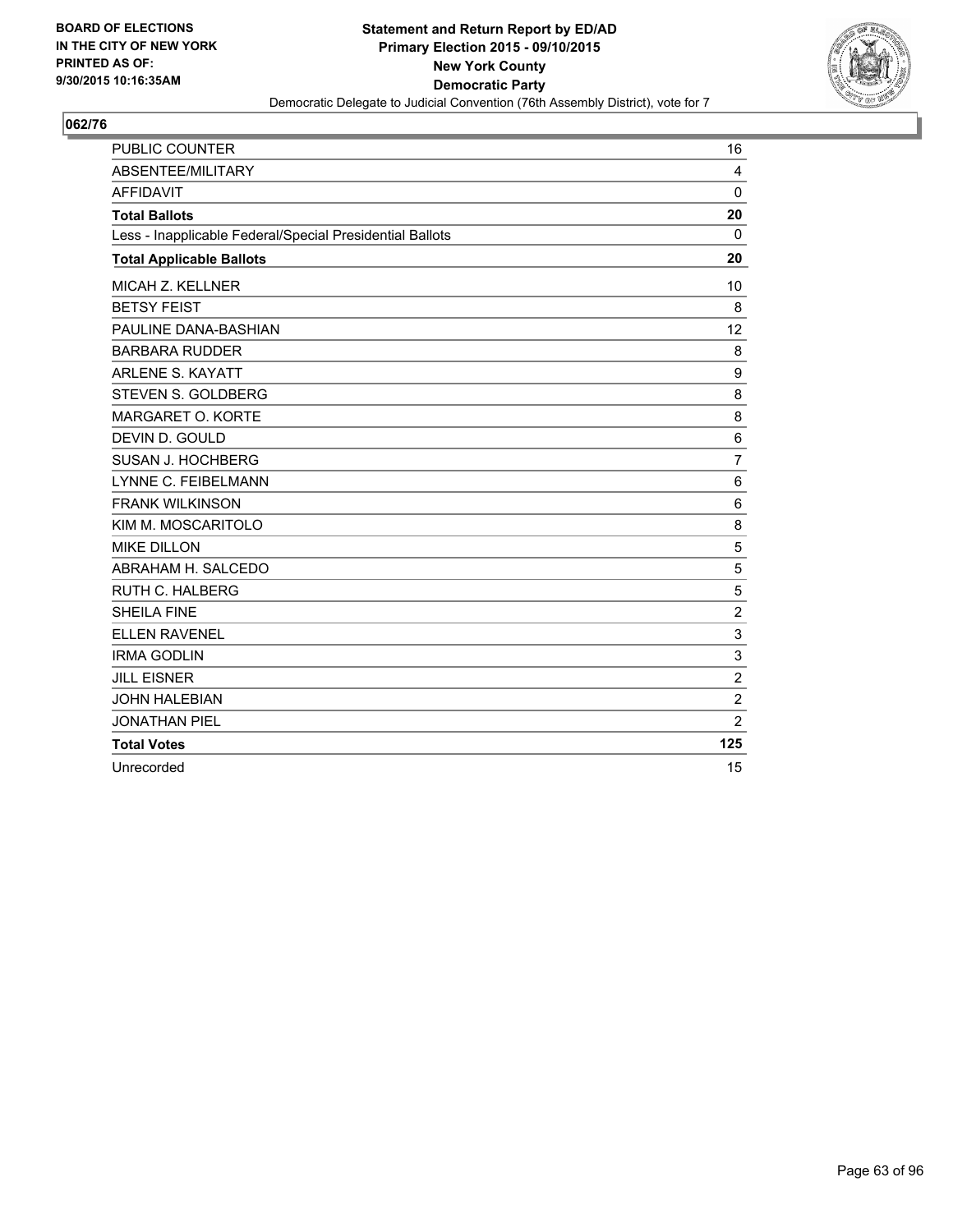

| <b>PUBLIC COUNTER</b>                                    | 18              |
|----------------------------------------------------------|-----------------|
| ABSENTEE/MILITARY                                        | $\overline{2}$  |
| <b>AFFIDAVIT</b>                                         | $\mathbf{0}$    |
| <b>Total Ballots</b>                                     | 20              |
| Less - Inapplicable Federal/Special Presidential Ballots | 0               |
| <b>Total Applicable Ballots</b>                          | 20              |
| MICAH Z. KELLNER                                         | $\overline{7}$  |
| <b>BETSY FEIST</b>                                       | 3               |
| PAULINE DANA-BASHIAN                                     | $6\phantom{1}6$ |
| <b>BARBARA RUDDER</b>                                    | 3               |
| <b>ARLENE S. KAYATT</b>                                  | 4               |
| STEVEN S. GOLDBERG                                       | 5               |
| MARGARET O. KORTE                                        | 3               |
| DEVIN D. GOULD                                           | 8               |
| SUSAN J. HOCHBERG                                        | 9               |
| LYNNE C. FEIBELMANN                                      | $\overline{7}$  |
| <b>FRANK WILKINSON</b>                                   | 9               |
| KIM M. MOSCARITOLO                                       | 11              |
| <b>MIKE DILLON</b>                                       | 9               |
| ABRAHAM H. SALCEDO                                       | $\overline{7}$  |
| <b>RUTH C. HALBERG</b>                                   | $\overline{7}$  |
| <b>SHEILA FINE</b>                                       | 6               |
| <b>ELLEN RAVENEL</b>                                     | 4               |
| <b>IRMA GODLIN</b>                                       | 4               |
| <b>JILL EISNER</b>                                       | 6               |
| <b>JOHN HALEBIAN</b>                                     | 3               |
| <b>JONATHAN PIEL</b>                                     | 4               |
| <b>Total Votes</b>                                       | 125             |
| Unrecorded                                               | 15              |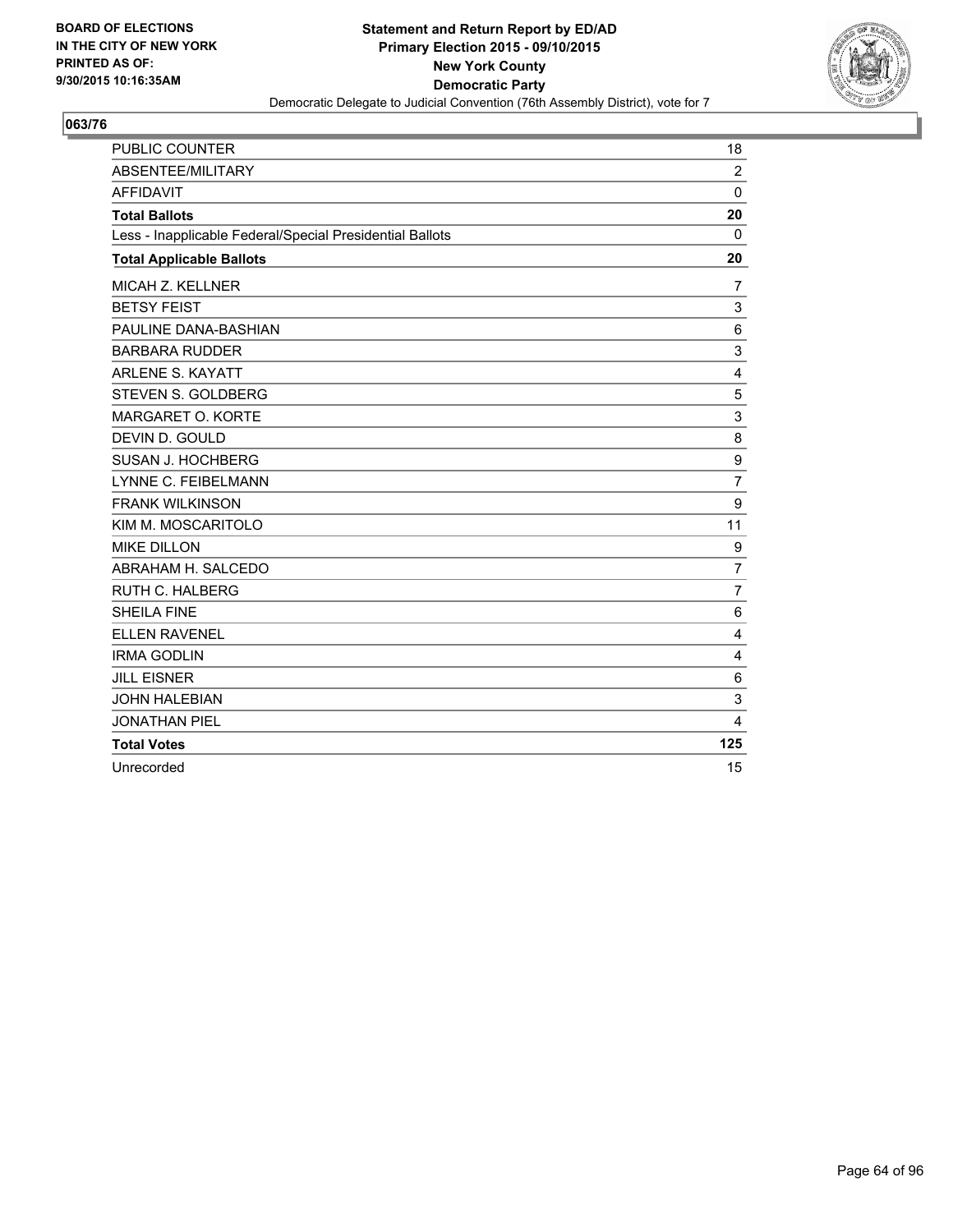

| <b>PUBLIC COUNTER</b>                                    | 15             |
|----------------------------------------------------------|----------------|
| ABSENTEE/MILITARY                                        | $\mathbf{1}$   |
| <b>AFFIDAVIT</b>                                         | $\mathbf 0$    |
| <b>Total Ballots</b>                                     | 16             |
| Less - Inapplicable Federal/Special Presidential Ballots | 0              |
| <b>Total Applicable Ballots</b>                          | 16             |
| MICAH Z. KELLNER                                         | 5              |
| <b>BETSY FEIST</b>                                       | 3              |
| PAULINE DANA-BASHIAN                                     | $\overline{2}$ |
| <b>BARBARA RUDDER</b>                                    | 1              |
| <b>ARLENE S. KAYATT</b>                                  | $\overline{2}$ |
| STEVEN S. GOLDBERG                                       | $\overline{2}$ |
| MARGARET O. KORTE                                        | 1              |
| DEVIN D. GOULD                                           | 5              |
| SUSAN J. HOCHBERG                                        | $\overline{7}$ |
| LYNNE C. FEIBELMANN                                      | 5              |
| <b>FRANK WILKINSON</b>                                   | 5              |
| KIM M. MOSCARITOLO                                       | 9              |
| <b>MIKE DILLON</b>                                       | $\overline{7}$ |
| ABRAHAM H. SALCEDO                                       | 5              |
| RUTH C. HALBERG                                          | $\overline{2}$ |
| <b>SHEILA FINE</b>                                       | 3              |
| <b>ELLEN RAVENEL</b>                                     | 3              |
| <b>IRMA GODLIN</b>                                       | $\overline{2}$ |
| <b>JILL EISNER</b>                                       | 4              |
| <b>JOHN HALEBIAN</b>                                     | 3              |
| <b>JONATHAN PIEL</b>                                     | 3              |
| <b>Total Votes</b>                                       | 79             |
| Unrecorded                                               | 33             |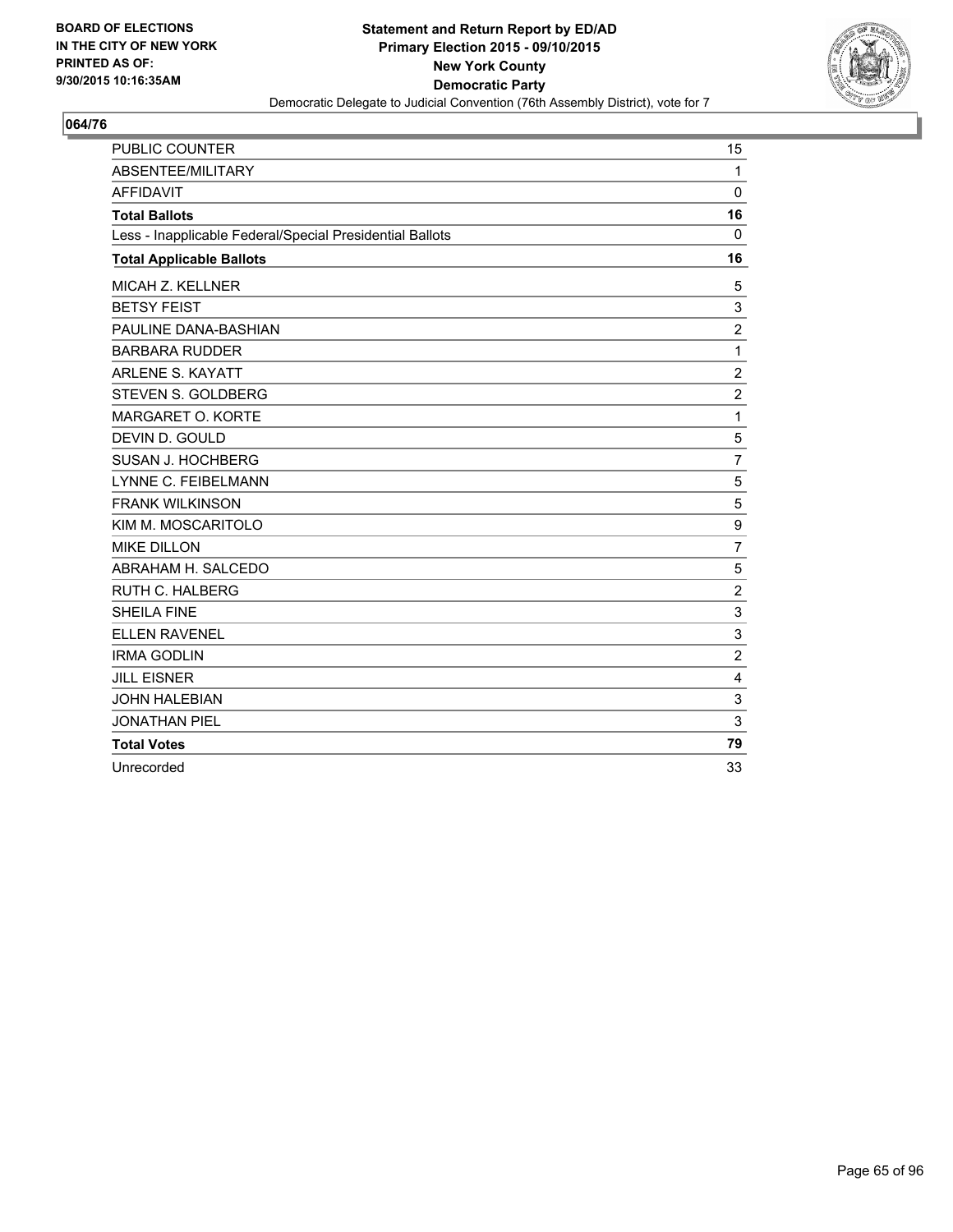

| <b>PUBLIC COUNTER</b>                                    | 37             |
|----------------------------------------------------------|----------------|
| <b>ABSENTEE/MILITARY</b>                                 | $\mathbf{1}$   |
| <b>AFFIDAVIT</b>                                         | $\Omega$       |
| <b>Total Ballots</b>                                     | 38             |
| Less - Inapplicable Federal/Special Presidential Ballots | $\Omega$       |
| <b>Total Applicable Ballots</b>                          | 38             |
| <b>MICAH Z. KELLNER</b>                                  | 20             |
| <b>BETSY FEIST</b>                                       | 13             |
| PAULINE DANA-BASHIAN                                     | 15             |
| <b>BARBARA RUDDER</b>                                    | 9              |
| <b>ARLENE S. KAYATT</b>                                  | 11             |
| STEVEN S. GOLDBERG                                       | 18             |
| MARGARET O. KORTE                                        | 9              |
| DEVIN D. GOULD                                           | $\overline{7}$ |
| SUSAN J. HOCHBERG                                        | 8              |
| LYNNE C. FEIBELMANN                                      | 6              |
| <b>FRANK WILKINSON</b>                                   | 5              |
| KIM M. MOSCARITOLO                                       | 14             |
| <b>MIKE DILLON</b>                                       | 8              |
| ABRAHAM H. SALCEDO                                       | $\overline{7}$ |
| RUTH C. HALBERG                                          | $\overline{7}$ |
| <b>SHEILA FINE</b>                                       | 8              |
| <b>ELLEN RAVENEL</b>                                     | $\,6$          |
| <b>IRMA GODLIN</b>                                       | 3              |
| <b>JILL EISNER</b>                                       | $\,6$          |
| <b>JOHN HALEBIAN</b>                                     | $\overline{7}$ |
| <b>JONATHAN PIEL</b>                                     | 8              |
| <b>Total Votes</b>                                       | 195            |
| Unrecorded                                               | 71             |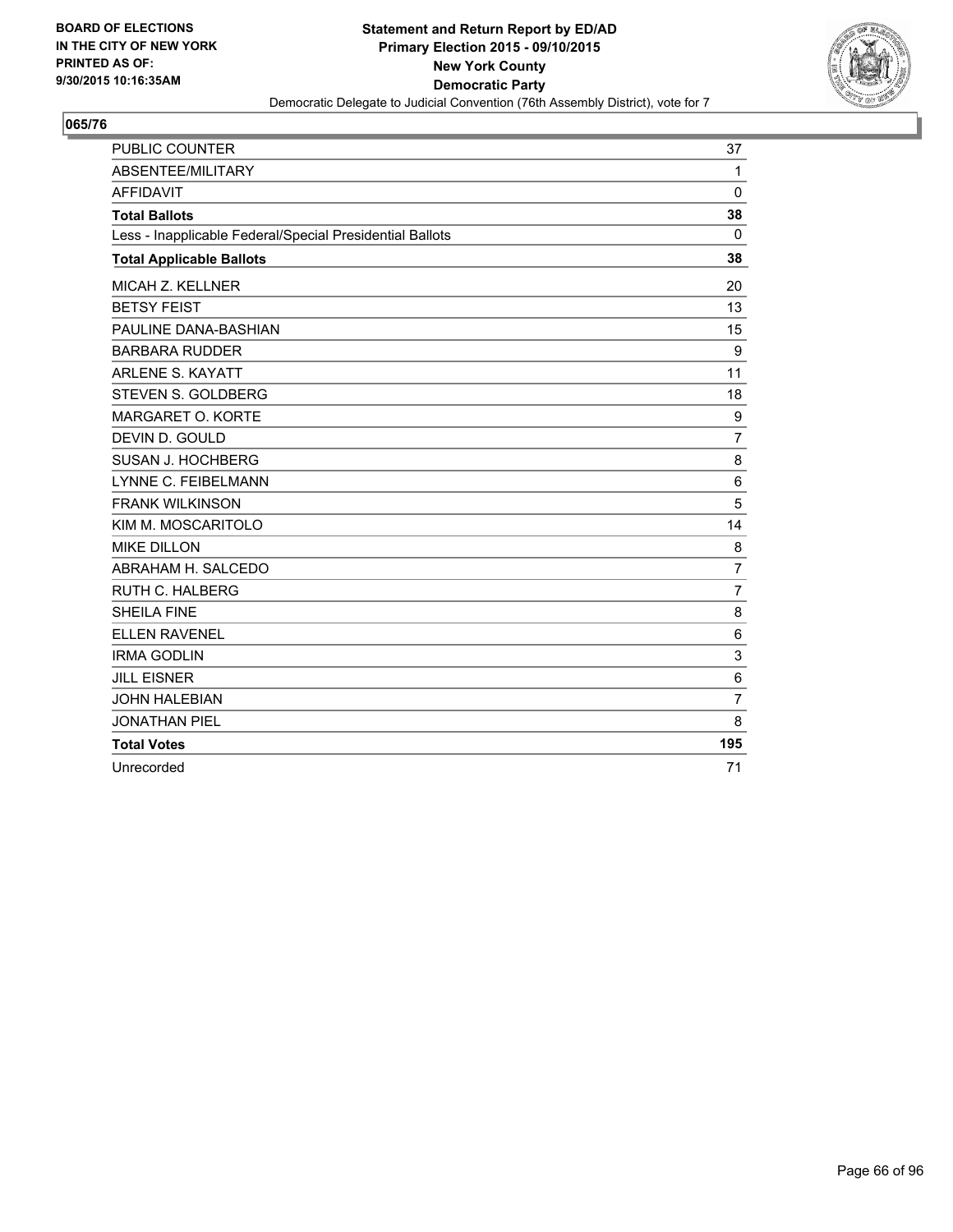

| <b>PUBLIC COUNTER</b>                                    | 9              |
|----------------------------------------------------------|----------------|
| <b>ABSENTEE/MILITARY</b>                                 | 5              |
| <b>AFFIDAVIT</b>                                         | 0              |
| <b>Total Ballots</b>                                     | 14             |
| Less - Inapplicable Federal/Special Presidential Ballots | $\mathbf{0}$   |
| <b>Total Applicable Ballots</b>                          | 14             |
| MICAH Z. KELLNER                                         | 3              |
| <b>BETSY FEIST</b>                                       | $\overline{2}$ |
| PAULINE DANA-BASHIAN                                     | $\overline{2}$ |
| <b>BARBARA RUDDER</b>                                    | $\overline{2}$ |
| <b>ARLENE S. KAYATT</b>                                  | $\overline{2}$ |
| STEVEN S. GOLDBERG                                       | 3              |
| MARGARET O. KORTE                                        | 3              |
| DEVIN D. GOULD                                           | 6              |
| SUSAN J. HOCHBERG                                        | 8              |
| LYNNE C. FEIBELMANN                                      | $\overline{7}$ |
| <b>FRANK WILKINSON</b>                                   | $\overline{7}$ |
| KIM M. MOSCARITOLO                                       | 10             |
| <b>MIKE DILLON</b>                                       | $\overline{7}$ |
| ABRAHAM H. SALCEDO                                       | $\overline{7}$ |
| <b>RUTH C. HALBERG</b>                                   | 3              |
| <b>SHEILA FINE</b>                                       | 3              |
| <b>ELLEN RAVENEL</b>                                     | 1              |
| <b>IRMA GODLIN</b>                                       | $\overline{2}$ |
| <b>JILL EISNER</b>                                       | 5              |
| <b>JOHN HALEBIAN</b>                                     | $\overline{2}$ |
| <b>JONATHAN PIEL</b>                                     | 4              |
| <b>Total Votes</b>                                       | 89             |
| Unrecorded                                               | 9              |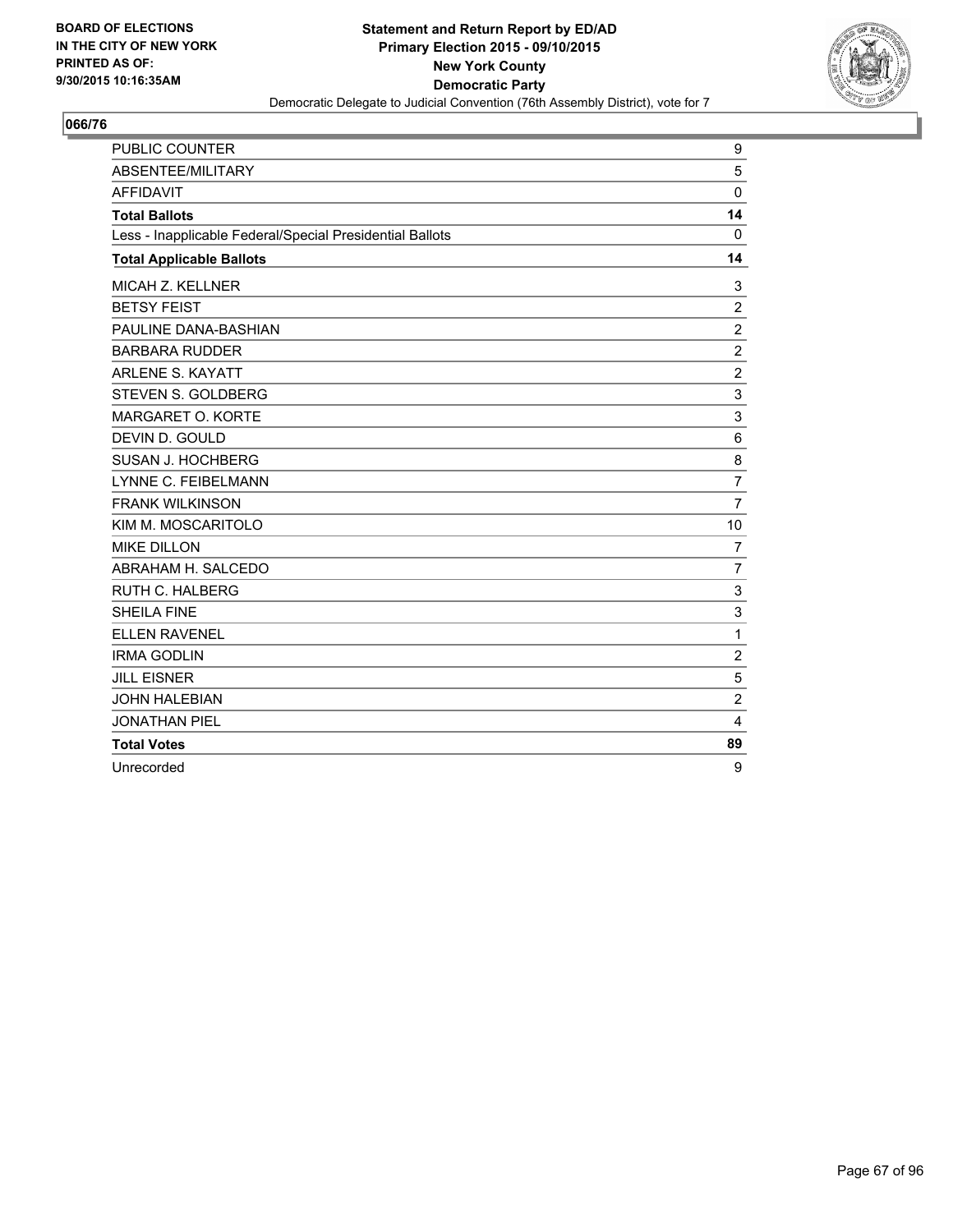

| <b>PUBLIC COUNTER</b>                                    | 12                      |
|----------------------------------------------------------|-------------------------|
| <b>ABSENTEE/MILITARY</b>                                 | $\Omega$                |
| <b>AFFIDAVIT</b>                                         | 0                       |
| <b>Total Ballots</b>                                     | 12                      |
| Less - Inapplicable Federal/Special Presidential Ballots | $\mathbf{0}$            |
| <b>Total Applicable Ballots</b>                          | 12                      |
| MICAH Z. KELLNER                                         | 6                       |
| <b>BETSY FEIST</b>                                       | 5                       |
| PAULINE DANA-BASHIAN                                     | 5                       |
| <b>BARBARA RUDDER</b>                                    | 4                       |
| <b>ARLENE S. KAYATT</b>                                  | $\overline{4}$          |
| STEVEN S. GOLDBERG                                       | 5                       |
| <b>MARGARET O. KORTE</b>                                 | $\overline{\mathbf{4}}$ |
| DEVIN D. GOULD                                           | 3                       |
| SUSAN J. HOCHBERG                                        | $\overline{4}$          |
| LYNNE C. FEIBELMANN                                      | 3                       |
| <b>FRANK WILKINSON</b>                                   | $\overline{4}$          |
| KIM M. MOSCARITOLO                                       | 5                       |
| <b>MIKE DILLON</b>                                       | 4                       |
| ABRAHAM H. SALCEDO                                       | 3                       |
| <b>RUTH C. HALBERG</b>                                   | 3                       |
| <b>SHEILA FINE</b>                                       | $\overline{2}$          |
| <b>ELLEN RAVENEL</b>                                     | 3                       |
| <b>IRMA GODLIN</b>                                       | $\overline{2}$          |
| <b>JILL EISNER</b>                                       | 3                       |
| <b>JOHN HALEBIAN</b>                                     | 3                       |
| <b>JONATHAN PIEL</b>                                     | 3                       |
| <b>Total Votes</b>                                       | 78                      |
| Unrecorded                                               | 6                       |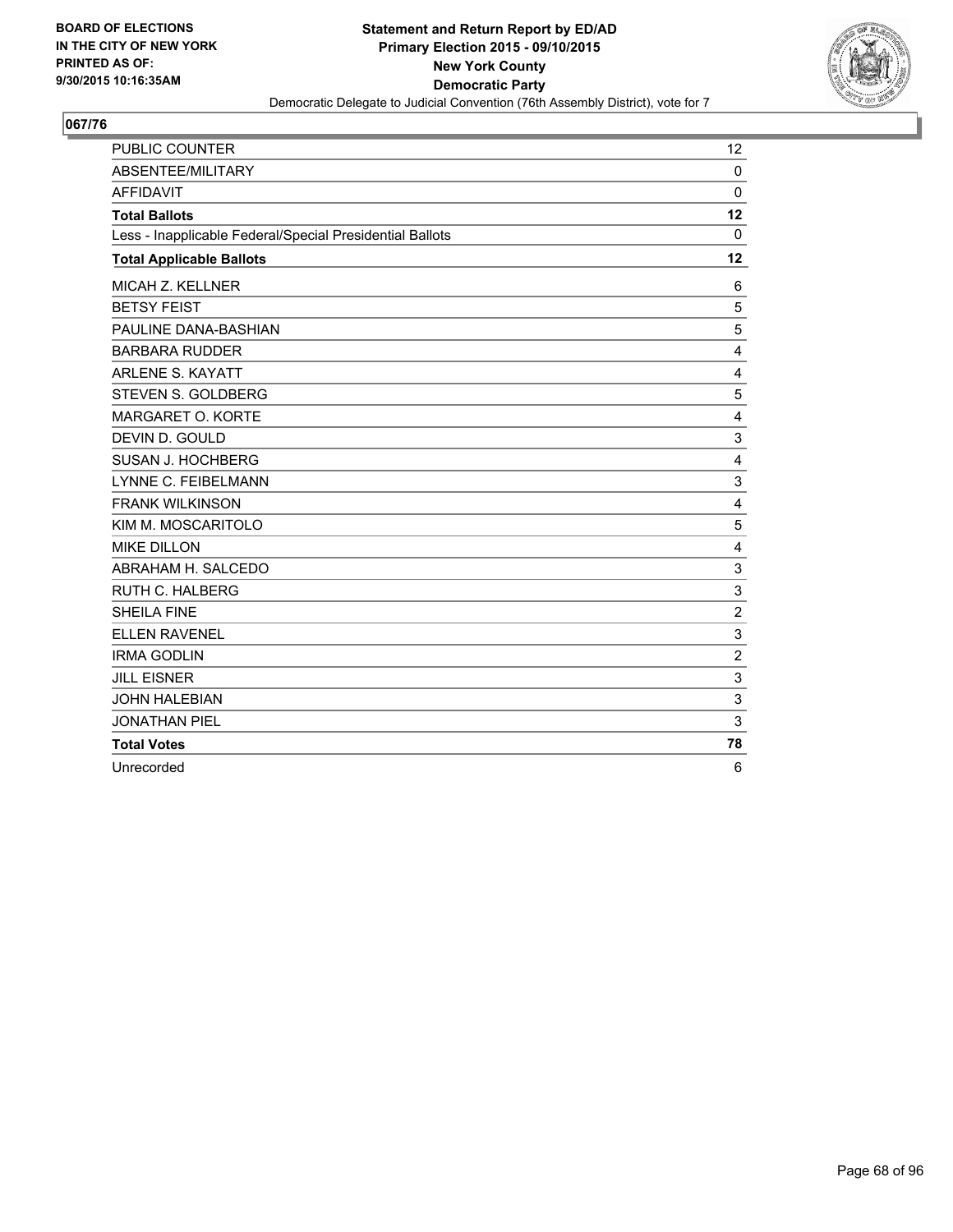

| <b>PUBLIC COUNTER</b>                                    | 21                      |
|----------------------------------------------------------|-------------------------|
| ABSENTEE/MILITARY                                        | 3                       |
| <b>AFFIDAVIT</b>                                         | $\mathbf 0$             |
| <b>Total Ballots</b>                                     | 24                      |
| Less - Inapplicable Federal/Special Presidential Ballots | 0                       |
| <b>Total Applicable Ballots</b>                          | 24                      |
| MICAH Z. KELLNER                                         | 11                      |
| <b>BETSY FEIST</b>                                       | 6                       |
| PAULINE DANA-BASHIAN                                     | $\overline{7}$          |
| <b>BARBARA RUDDER</b>                                    | $\overline{7}$          |
| <b>ARLENE S. KAYATT</b>                                  | $6\phantom{1}6$         |
| STEVEN S. GOLDBERG                                       | 8                       |
| MARGARET O. KORTE                                        | 6                       |
| DEVIN D. GOULD                                           | 6                       |
| SUSAN J. HOCHBERG                                        | 9                       |
| LYNNE C. FEIBELMANN                                      | 8                       |
| <b>FRANK WILKINSON</b>                                   | $\overline{7}$          |
| KIM M. MOSCARITOLO                                       | 14                      |
| <b>MIKE DILLON</b>                                       | 8                       |
| ABRAHAM H. SALCEDO                                       | 5                       |
| <b>RUTH C. HALBERG</b>                                   | 4                       |
| <b>SHEILA FINE</b>                                       | 8                       |
| <b>ELLEN RAVENEL</b>                                     | $\overline{\mathbf{4}}$ |
| <b>IRMA GODLIN</b>                                       | 3                       |
| <b>JILL EISNER</b>                                       | 4                       |
| <b>JOHN HALEBIAN</b>                                     | 5                       |
| <b>JONATHAN PIEL</b>                                     | 4                       |
| <b>Total Votes</b>                                       | 140                     |
| Unrecorded                                               | 28                      |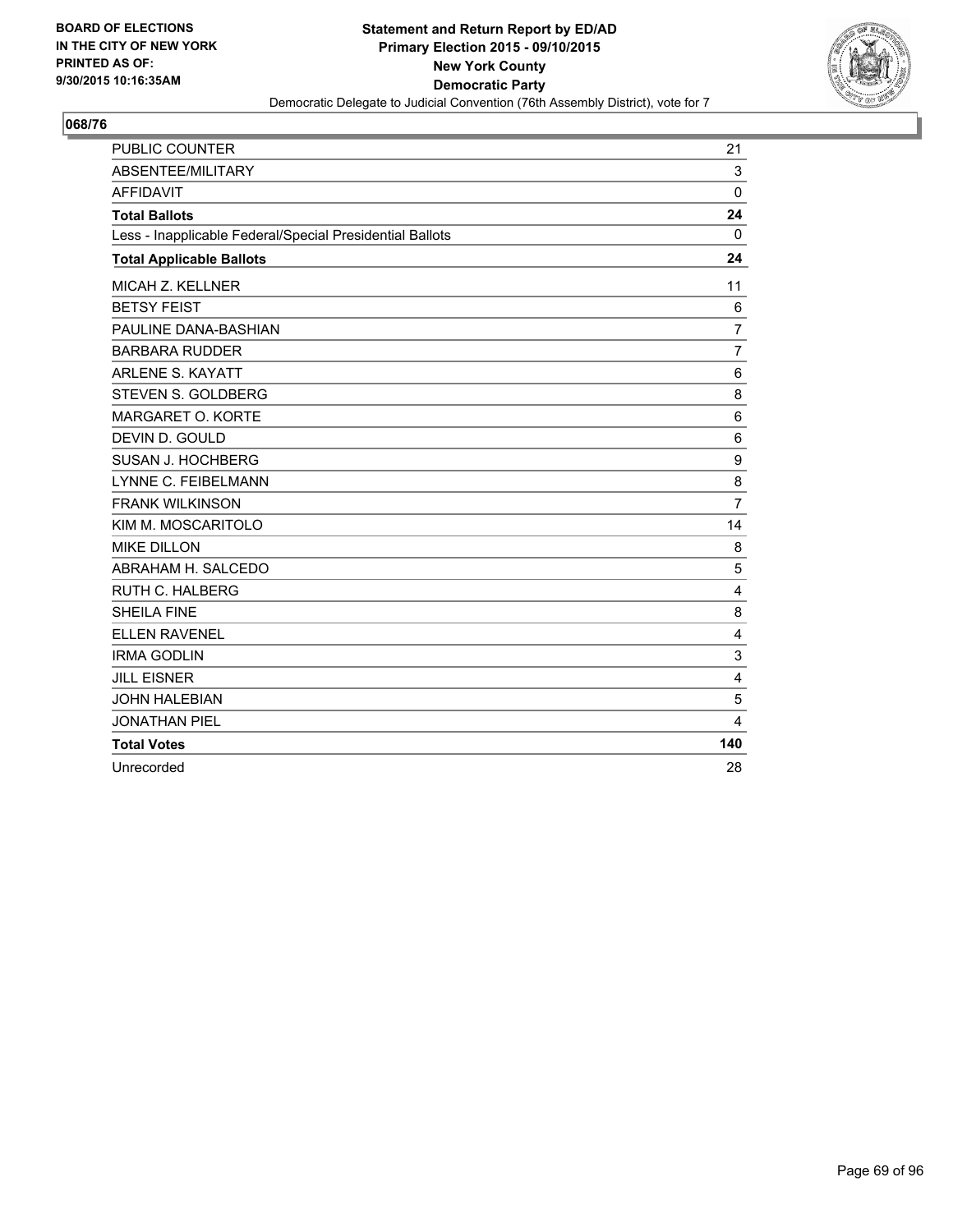

| <b>PUBLIC COUNTER</b>                                    | 29             |
|----------------------------------------------------------|----------------|
| ABSENTEE/MILITARY                                        | 3              |
| <b>AFFIDAVIT</b>                                         | $\Omega$       |
| <b>Total Ballots</b>                                     | 32             |
| Less - Inapplicable Federal/Special Presidential Ballots | 0              |
| <b>Total Applicable Ballots</b>                          | 32             |
| MICAH Z. KELLNER                                         | 13             |
| <b>BETSY FEIST</b>                                       | 11             |
| PAULINE DANA-BASHIAN                                     | 12             |
| <b>BARBARA RUDDER</b>                                    | 8              |
| <b>ARLENE S. KAYATT</b>                                  | 10             |
| STEVEN S. GOLDBERG                                       | 9              |
| MARGARET O. KORTE                                        | 9              |
| DEVIN D. GOULD                                           | 3              |
| SUSAN J. HOCHBERG                                        | 4              |
| <b>LYNNE C. FEIBELMANN</b>                               | 4              |
| <b>FRANK WILKINSON</b>                                   | 3              |
| KIM M. MOSCARITOLO                                       | 9              |
| <b>MIKE DILLON</b>                                       | 3              |
| ABRAHAM H. SALCEDO                                       | 4              |
| RUTH C. HALBERG                                          | 9              |
| <b>SHEILA FINE</b>                                       | 8              |
| <b>ELLEN RAVENEL</b>                                     | 9              |
| <b>IRMA GODLIN</b>                                       | 8              |
| <b>JILL EISNER</b>                                       | 12             |
| <b>JOHN HALEBIAN</b>                                     | $\overline{7}$ |
| <b>JONATHAN PIEL</b>                                     | $\overline{7}$ |
| <b>Total Votes</b>                                       | 162            |
| Unrecorded                                               | 62             |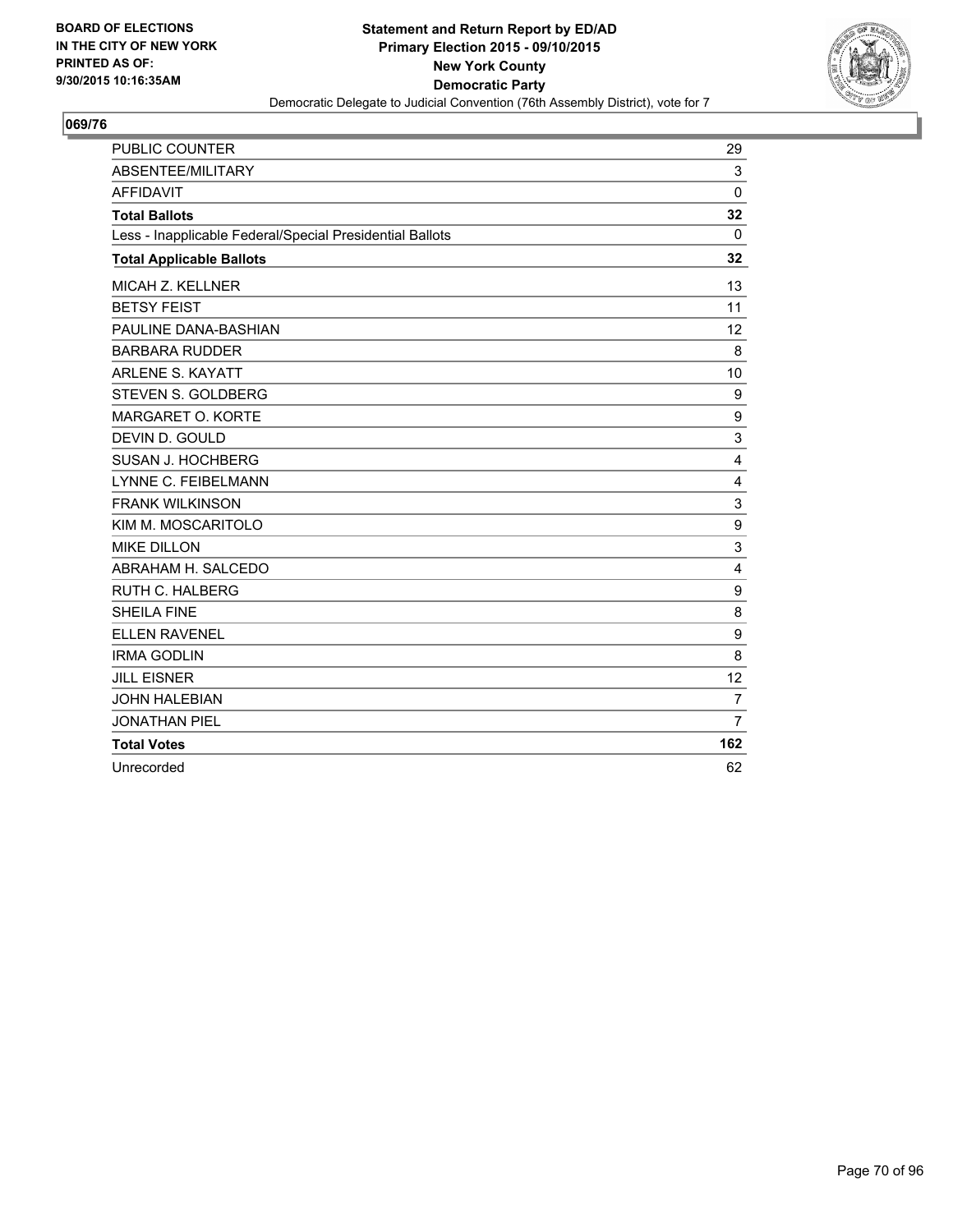

| <b>PUBLIC COUNTER</b>                                    | 16             |
|----------------------------------------------------------|----------------|
| <b>ABSENTEE/MILITARY</b>                                 | $\Omega$       |
| <b>AFFIDAVIT</b>                                         | 0              |
| <b>Total Ballots</b>                                     | 16             |
| Less - Inapplicable Federal/Special Presidential Ballots | 0              |
| <b>Total Applicable Ballots</b>                          | 16             |
| <b>MICAH Z. KELLNER</b>                                  | 9              |
| <b>BETSY FEIST</b>                                       | $\overline{7}$ |
| PAULINE DANA-BASHIAN                                     | $\overline{7}$ |
| <b>BARBARA RUDDER</b>                                    | 6              |
| <b>ARLENE S. KAYATT</b>                                  | $\overline{7}$ |
| STEVEN S. GOLDBERG                                       | 8              |
| MARGARET O. KORTE                                        | 5              |
| DEVIN D. GOULD                                           | $\mathbf 0$    |
| SUSAN J. HOCHBERG                                        | $\overline{2}$ |
| <b>LYNNE C. FEIBELMANN</b>                               | $\overline{2}$ |
| <b>FRANK WILKINSON</b>                                   | 1              |
| KIM M. MOSCARITOLO                                       | 1              |
| <b>MIKE DILLON</b>                                       | 1              |
| ABRAHAM H. SALCEDO                                       | 1              |
| <b>RUTH C. HALBERG</b>                                   | 5              |
| <b>SHEILA FINE</b>                                       | 5              |
| <b>ELLEN RAVENEL</b>                                     | 4              |
| <b>IRMA GODLIN</b>                                       | 6              |
| <b>JILL EISNER</b>                                       | 6              |
| <b>JOHN HALEBIAN</b>                                     | 6              |
| <b>JONATHAN PIEL</b>                                     | $\overline{7}$ |
| <b>Total Votes</b>                                       | 96             |
| Unrecorded                                               | 16             |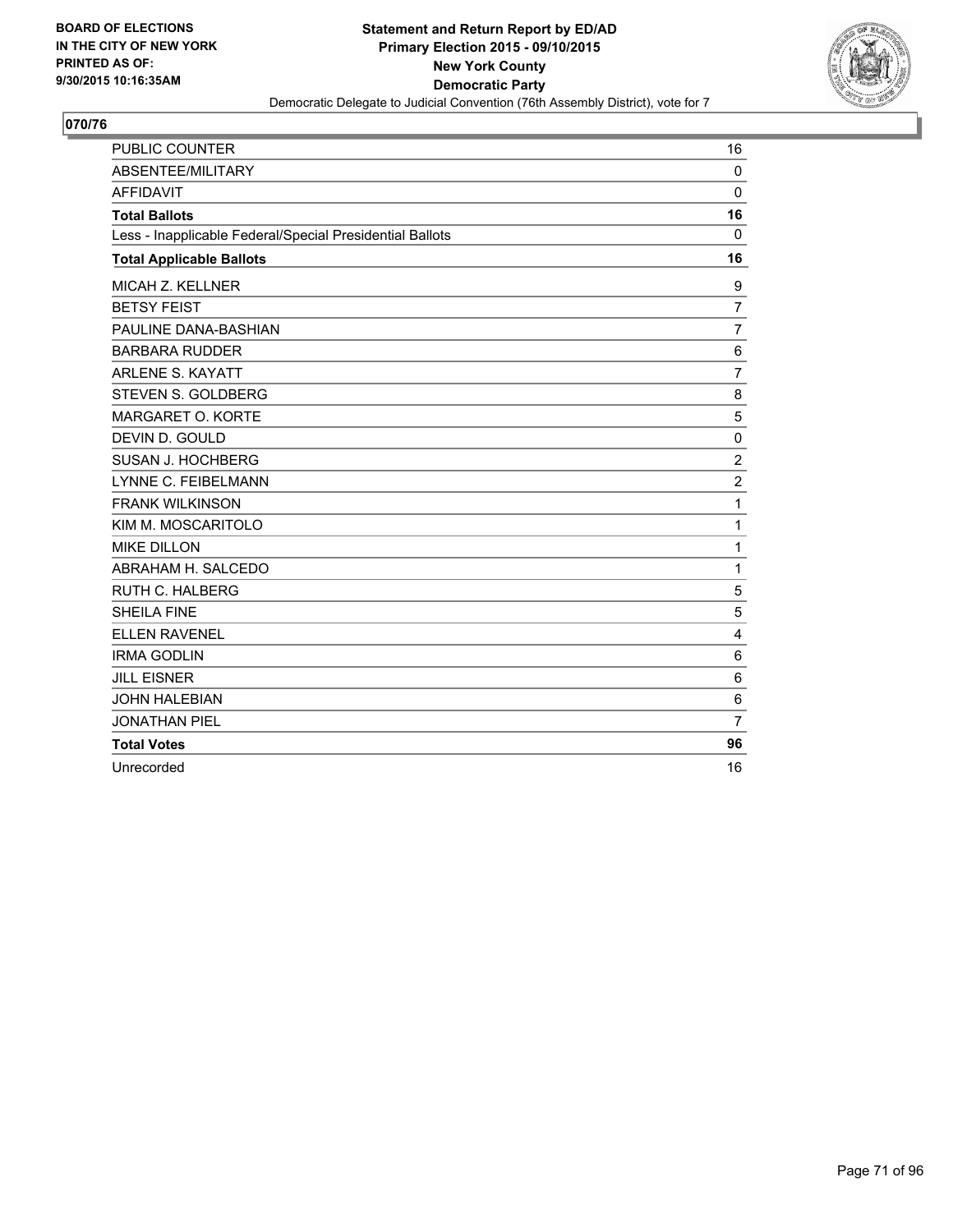

| <b>PUBLIC COUNTER</b>                                    | 16             |
|----------------------------------------------------------|----------------|
| ABSENTEE/MILITARY                                        | $\overline{2}$ |
| <b>AFFIDAVIT</b>                                         | $\Omega$       |
| <b>Total Ballots</b>                                     | 18             |
| Less - Inapplicable Federal/Special Presidential Ballots | $\Omega$       |
| <b>Total Applicable Ballots</b>                          | 18             |
| <b>MICAH Z. KELLNER</b>                                  | 9              |
| <b>BETSY FEIST</b>                                       | 10             |
| PAULINE DANA-BASHIAN                                     | 8              |
| <b>BARBARA RUDDER</b>                                    | 9              |
| <b>ARLENE S. KAYATT</b>                                  | $\overline{7}$ |
| STEVEN S. GOLDBERG                                       | 8              |
| MARGARET O. KORTE                                        | 8              |
| DEVIN D. GOULD                                           | 5              |
| SUSAN J. HOCHBERG                                        | 6              |
| LYNNE C. FEIBELMANN                                      | 5              |
| <b>FRANK WILKINSON</b>                                   | 5              |
| KIM M. MOSCARITOLO                                       | 8              |
| <b>MIKE DILLON</b>                                       | 6              |
| ABRAHAM H. SALCEDO                                       | $\overline{4}$ |
| <b>RUTH C. HALBERG</b>                                   | $\overline{2}$ |
| <b>SHEILA FINE</b>                                       | $\mathbf{1}$   |
| <b>ELLEN RAVENEL</b>                                     | 3              |
| <b>IRMA GODLIN</b>                                       | 1              |
| <b>JILL EISNER</b>                                       | 5              |
| <b>JOHN HALEBIAN</b>                                     | 3              |
| <b>JONATHAN PIEL</b>                                     | 1              |
| <b>Total Votes</b>                                       | 114            |
| Unrecorded                                               | 12             |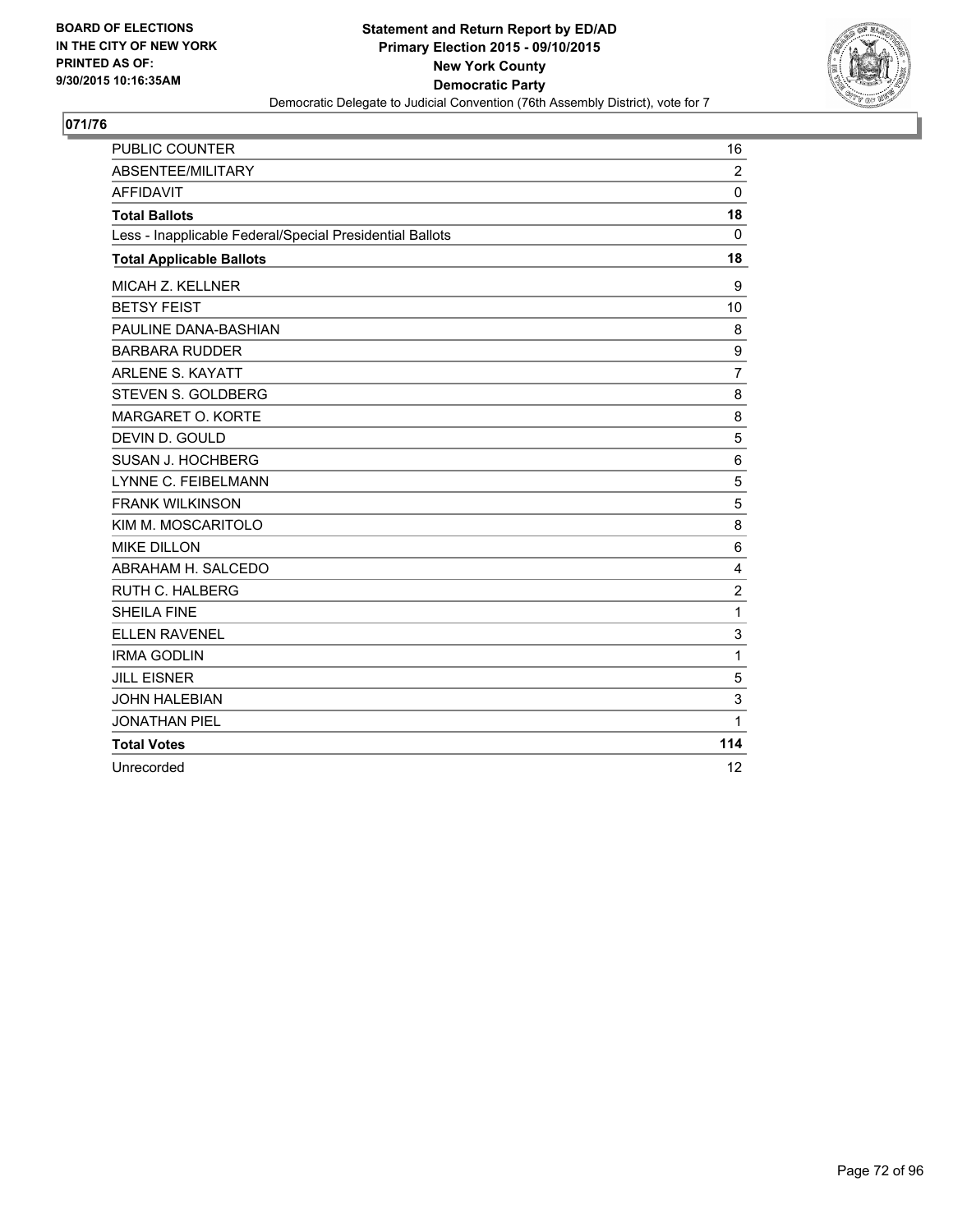

| <b>PUBLIC COUNTER</b>                                    | 30             |
|----------------------------------------------------------|----------------|
| ABSENTEE/MILITARY                                        | 4              |
| <b>AFFIDAVIT</b>                                         | $\Omega$       |
| <b>Total Ballots</b>                                     | 34             |
| Less - Inapplicable Federal/Special Presidential Ballots | 0              |
| <b>Total Applicable Ballots</b>                          | 34             |
| MICAH Z. KELLNER                                         | 20             |
| <b>BETSY FEIST</b>                                       | 18             |
| PAULINE DANA-BASHIAN                                     | 19             |
| <b>BARBARA RUDDER</b>                                    | 18             |
| <b>ARLENE S. KAYATT</b>                                  | 17             |
| STEVEN S. GOLDBERG                                       | 18             |
| MARGARET O. KORTE                                        | 17             |
| DEVIN D. GOULD                                           | 5              |
| SUSAN J. HOCHBERG                                        | 4              |
| LYNNE C. FEIBELMANN                                      | 5              |
| <b>FRANK WILKINSON</b>                                   | $\overline{7}$ |
| KIM M. MOSCARITOLO                                       | 9              |
| <b>MIKE DILLON</b>                                       | 10             |
| ABRAHAM H. SALCEDO                                       | $\overline{7}$ |
| <b>RUTH C. HALBERG</b>                                   | 5              |
| <b>SHEILA FINE</b>                                       | 6              |
| <b>ELLEN RAVENEL</b>                                     | 6              |
| <b>IRMA GODLIN</b>                                       | 5              |
| <b>JILL EISNER</b>                                       | $\overline{7}$ |
| <b>JOHN HALEBIAN</b>                                     | 6              |
| <b>JONATHAN PIEL</b>                                     | 10             |
| <b>Total Votes</b>                                       | 219            |
| Unrecorded                                               | 19             |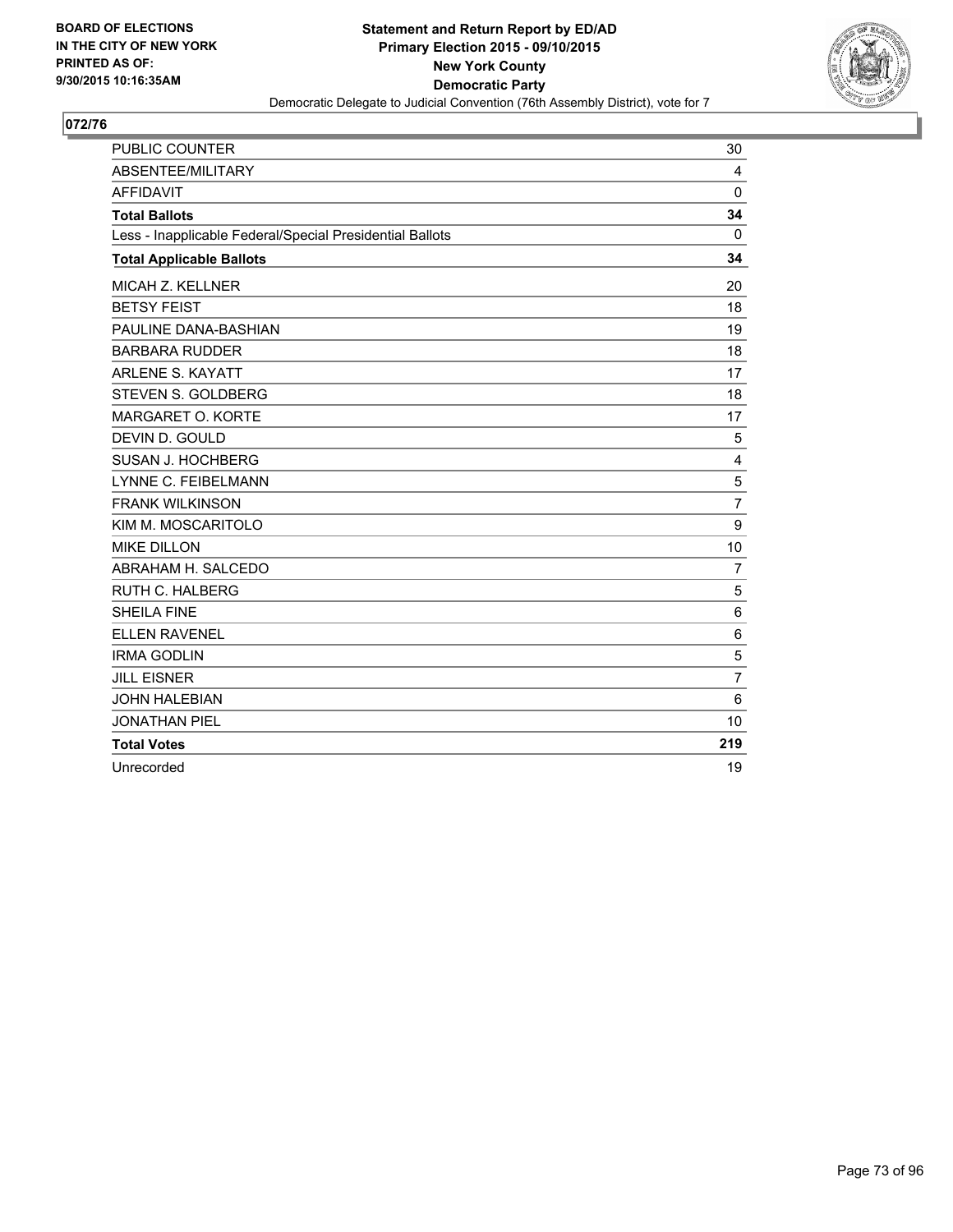

| PUBLIC COUNTER                                           | 24  |
|----------------------------------------------------------|-----|
| <b>ABSENTEE/MILITARY</b>                                 | 4   |
| <b>AFFIDAVIT</b>                                         | 0   |
| <b>Total Ballots</b>                                     | 28  |
| Less - Inapplicable Federal/Special Presidential Ballots | 0   |
| <b>Total Applicable Ballots</b>                          | 28  |
| MICAH Z. KELLNER                                         | 15  |
| <b>BETSY FEIST</b>                                       | 10  |
| PAULINE DANA-BASHIAN                                     | 16  |
| <b>BARBARA RUDDER</b>                                    | 9   |
| <b>ARLENE S. KAYATT</b>                                  | 11  |
| STEVEN S. GOLDBERG                                       | 12  |
| MARGARET O. KORTE                                        | 10  |
| DEVIN D. GOULD                                           | 4   |
| SUSAN J. HOCHBERG                                        | 8   |
| LYNNE C. FEIBELMANN                                      | 4   |
| <b>FRANK WILKINSON</b>                                   | 7   |
| KIM M. MOSCARITOLO                                       | 8   |
| <b>MIKE DILLON</b>                                       | 3   |
| ABRAHAM H. SALCEDO                                       | 3   |
| <b>RUTH C. HALBERG</b>                                   | 5   |
| <b>SHEILA FINE</b>                                       | 3   |
| <b>ELLEN RAVENEL</b>                                     | 2   |
| <b>IRMA GODLIN</b>                                       | 1   |
| <b>JILL EISNER</b>                                       | 5   |
| <b>JOHN HALEBIAN</b>                                     | 5   |
| JONATHAN PIEL                                            | 5   |
| <b>BARACK OBAMA (WRITE-IN)</b>                           | 1   |
| EVA BROWN (WRITE-IN)                                     | 1   |
| RALPH NADER (WRITE-IN)                                   | 1   |
| RICHARD NITON (WRITE-IN)                                 | 1   |
| ROBERT OLIVER (WRITE-IN)                                 | 1   |
| RONALD MCDONALD (WRITE-IN)                               | 1   |
| TOM CRUISE (WRITE-IN)                                    | 1   |
| UNATTRIBUTABLE WRITE-IN (WRITE-IN)                       | 2   |
| <b>Total Votes</b>                                       | 155 |
| Unrecorded                                               | 41  |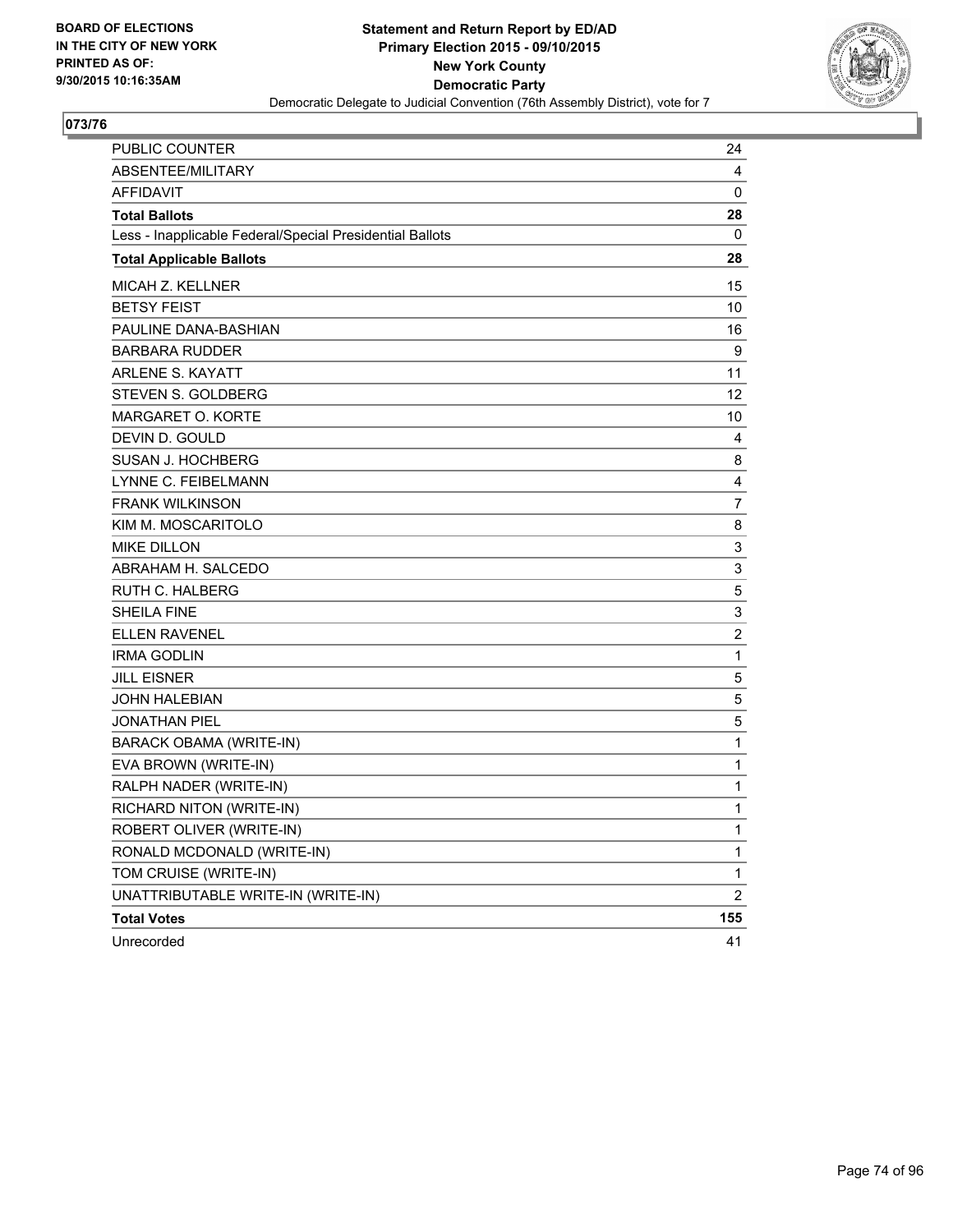

| <b>PUBLIC COUNTER</b>                                    | 12             |
|----------------------------------------------------------|----------------|
| <b>ABSENTEE/MILITARY</b>                                 | $\Omega$       |
| <b>AFFIDAVIT</b>                                         | 0              |
| <b>Total Ballots</b>                                     | 12             |
| Less - Inapplicable Federal/Special Presidential Ballots | $\mathbf{0}$   |
| <b>Total Applicable Ballots</b>                          | 12             |
| <b>MICAH Z. KELLNER</b>                                  | 4              |
| <b>BETSY FEIST</b>                                       | 6              |
| PAULINE DANA-BASHIAN                                     | 6              |
| <b>BARBARA RUDDER</b>                                    | 4              |
| <b>ARLENE S. KAYATT</b>                                  | $\overline{2}$ |
| STEVEN S. GOLDBERG                                       | 4              |
| MARGARET O. KORTE                                        | 3              |
| DEVIN D. GOULD                                           | $\overline{2}$ |
| SUSAN J. HOCHBERG                                        | $\overline{2}$ |
| <b>LYNNE C. FEIBELMANN</b>                               | $\overline{2}$ |
| <b>FRANK WILKINSON</b>                                   | 5              |
| KIM M. MOSCARITOLO                                       | 6              |
| <b>MIKE DILLON</b>                                       | 3              |
| ABRAHAM H. SALCEDO                                       | $\overline{4}$ |
| <b>RUTH C. HALBERG</b>                                   | 3              |
| <b>SHEILA FINE</b>                                       | 1              |
| <b>ELLEN RAVENEL</b>                                     | 1              |
| <b>IRMA GODLIN</b>                                       | $\overline{2}$ |
| <b>JILL EISNER</b>                                       | 3              |
| <b>JOHN HALEBIAN</b>                                     | 1              |
| <b>JONATHAN PIEL</b>                                     | $\overline{2}$ |
| <b>Total Votes</b>                                       | 66             |
| Unrecorded                                               | 18             |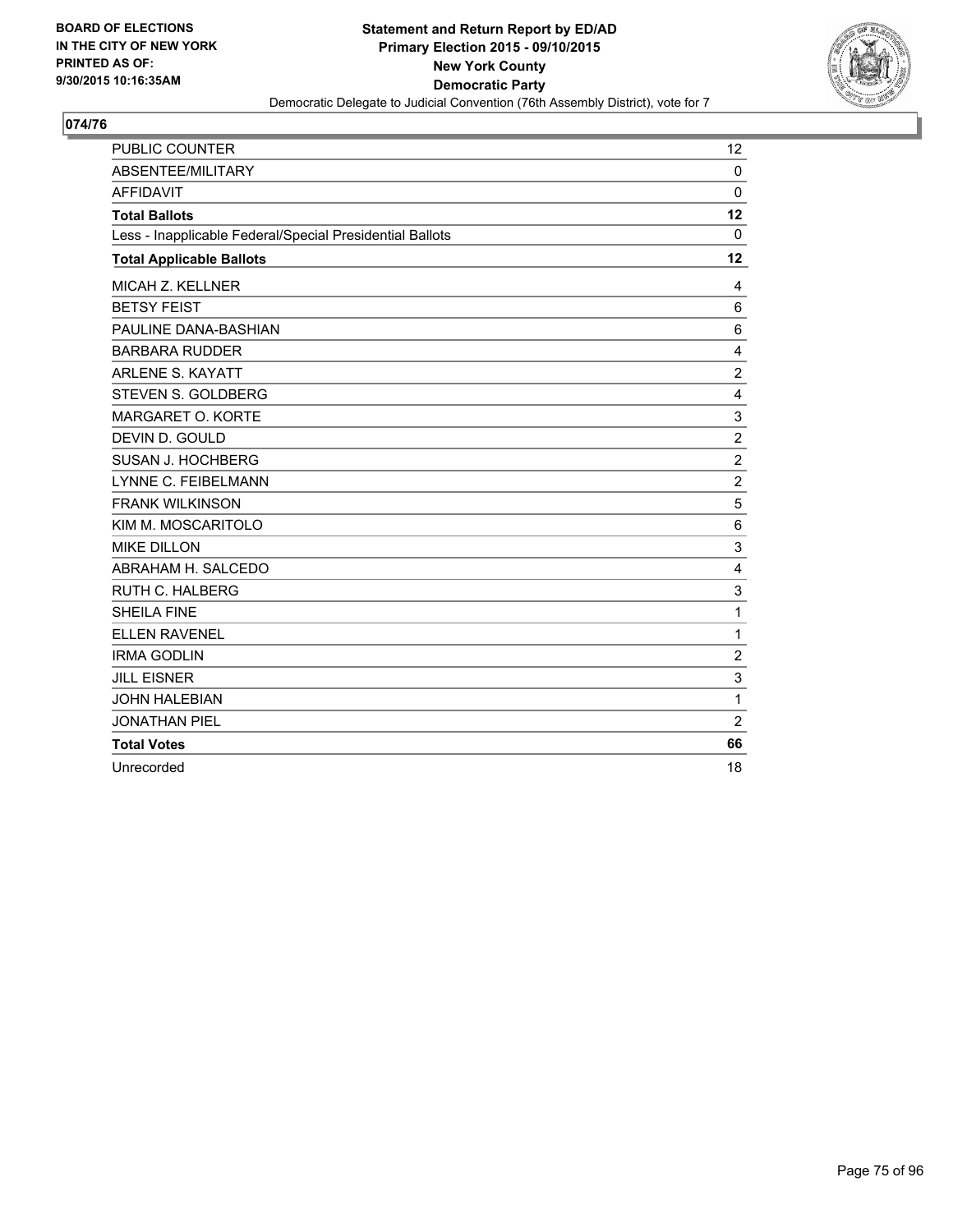

| <b>PUBLIC COUNTER</b>                                    | 27             |
|----------------------------------------------------------|----------------|
| ABSENTEE/MILITARY                                        | $\Omega$       |
| <b>AFFIDAVIT</b>                                         | 0              |
| <b>Total Ballots</b>                                     | 27             |
| Less - Inapplicable Federal/Special Presidential Ballots | 0              |
| <b>Total Applicable Ballots</b>                          | 27             |
| MICAH Z. KELLNER                                         | 10             |
| <b>BETSY FEIST</b>                                       | 5              |
| PAULINE DANA-BASHIAN                                     | 5              |
| <b>BARBARA RUDDER</b>                                    | 5              |
| <b>ARLENE S. KAYATT</b>                                  | $\overline{4}$ |
| STEVEN S. GOLDBERG                                       | 8              |
| <b>MARGARET O. KORTE</b>                                 | 4              |
| DEVIN D. GOULD                                           | $\overline{7}$ |
| SUSAN J. HOCHBERG                                        | 14             |
| <b>LYNNE C. FEIBELMANN</b>                               | 11             |
| <b>FRANK WILKINSON</b>                                   | 9              |
| KIM M. MOSCARITOLO                                       | 10             |
| <b>MIKE DILLON</b>                                       | 13             |
| ABRAHAM H. SALCEDO                                       | 6              |
| RUTH C. HALBERG                                          | $\overline{7}$ |
| <b>SHEILA FINE</b>                                       | 9              |
| <b>ELLEN RAVENEL</b>                                     | 6              |
| <b>IRMA GODLIN</b>                                       | 4              |
| <b>JILL EISNER</b>                                       | 11             |
| <b>JOHN HALEBIAN</b>                                     | 8              |
| <b>JONATHAN PIEL</b>                                     | 8              |
| <b>Total Votes</b>                                       | 164            |
| Unrecorded                                               | 25             |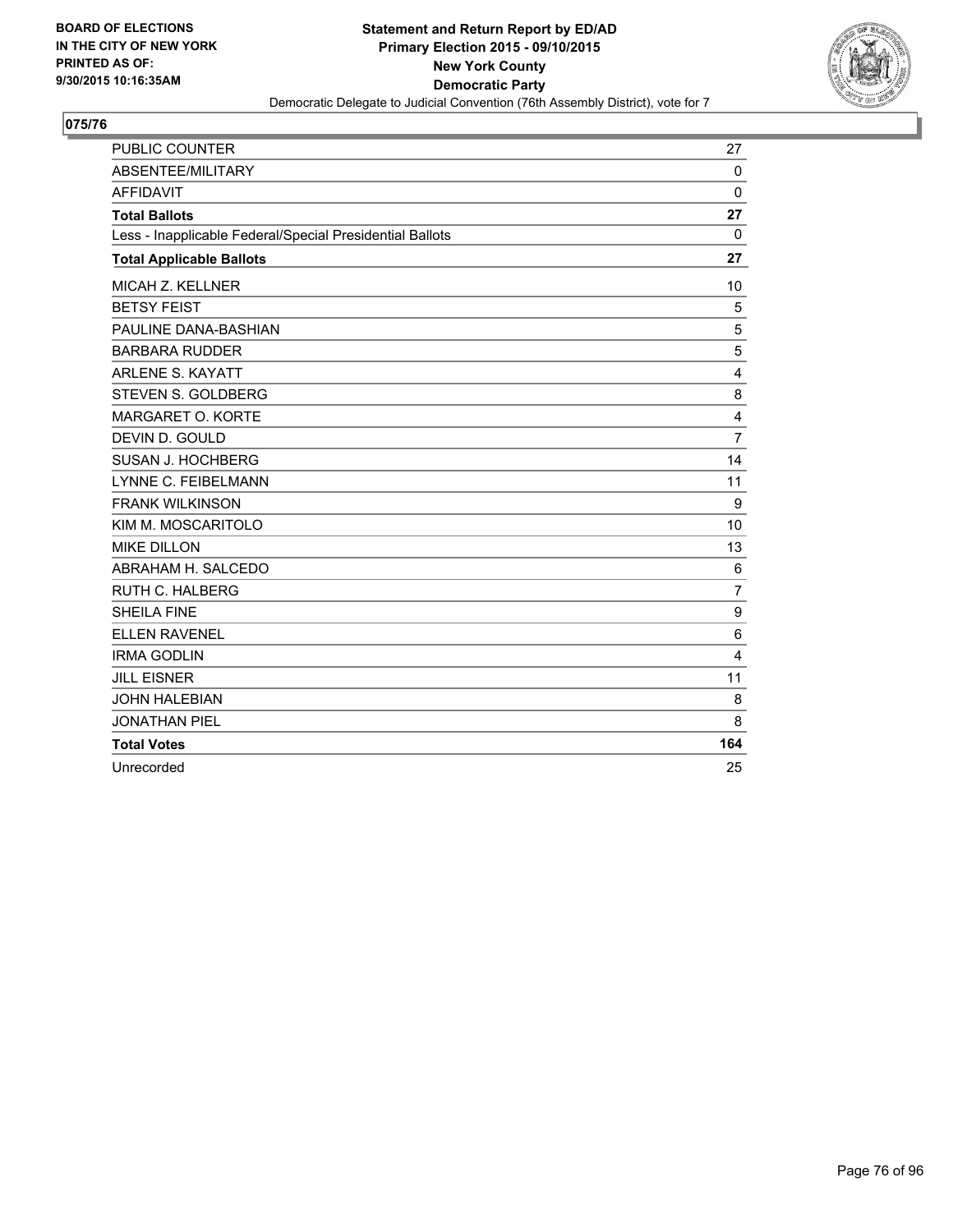

| <b>PUBLIC COUNTER</b>                                    | 16             |
|----------------------------------------------------------|----------------|
| <b>ABSENTEE/MILITARY</b>                                 | $\Omega$       |
| <b>AFFIDAVIT</b>                                         | 0              |
| <b>Total Ballots</b>                                     | 16             |
| Less - Inapplicable Federal/Special Presidential Ballots | $\mathbf{0}$   |
| <b>Total Applicable Ballots</b>                          | 16             |
| MICAH Z. KELLNER                                         | 8              |
| <b>BETSY FEIST</b>                                       | 5              |
| PAULINE DANA-BASHIAN                                     | $\overline{7}$ |
| <b>BARBARA RUDDER</b>                                    | 4              |
| <b>ARLENE S. KAYATT</b>                                  | $\overline{4}$ |
| STEVEN S. GOLDBERG                                       | 5              |
| MARGARET O. KORTE                                        | 4              |
| DEVIN D. GOULD                                           | 4              |
| SUSAN J. HOCHBERG                                        | 5              |
| <b>LYNNE C. FEIBELMANN</b>                               | $\overline{4}$ |
| <b>FRANK WILKINSON</b>                                   | 6              |
| KIM M. MOSCARITOLO                                       | $\overline{7}$ |
| <b>MIKE DILLON</b>                                       | $\overline{7}$ |
| ABRAHAM H. SALCEDO                                       | $\overline{4}$ |
| RUTH C. HALBERG                                          | 3              |
| <b>SHEILA FINE</b>                                       | 3              |
| <b>ELLEN RAVENEL</b>                                     | $\overline{2}$ |
| <b>IRMA GODLIN</b>                                       | 3              |
| <b>JILL EISNER</b>                                       | 2              |
| <b>JOHN HALEBIAN</b>                                     | 3              |
| <b>JONATHAN PIEL</b>                                     | 5              |
| <b>Total Votes</b>                                       | 95             |
| Unrecorded                                               | 17             |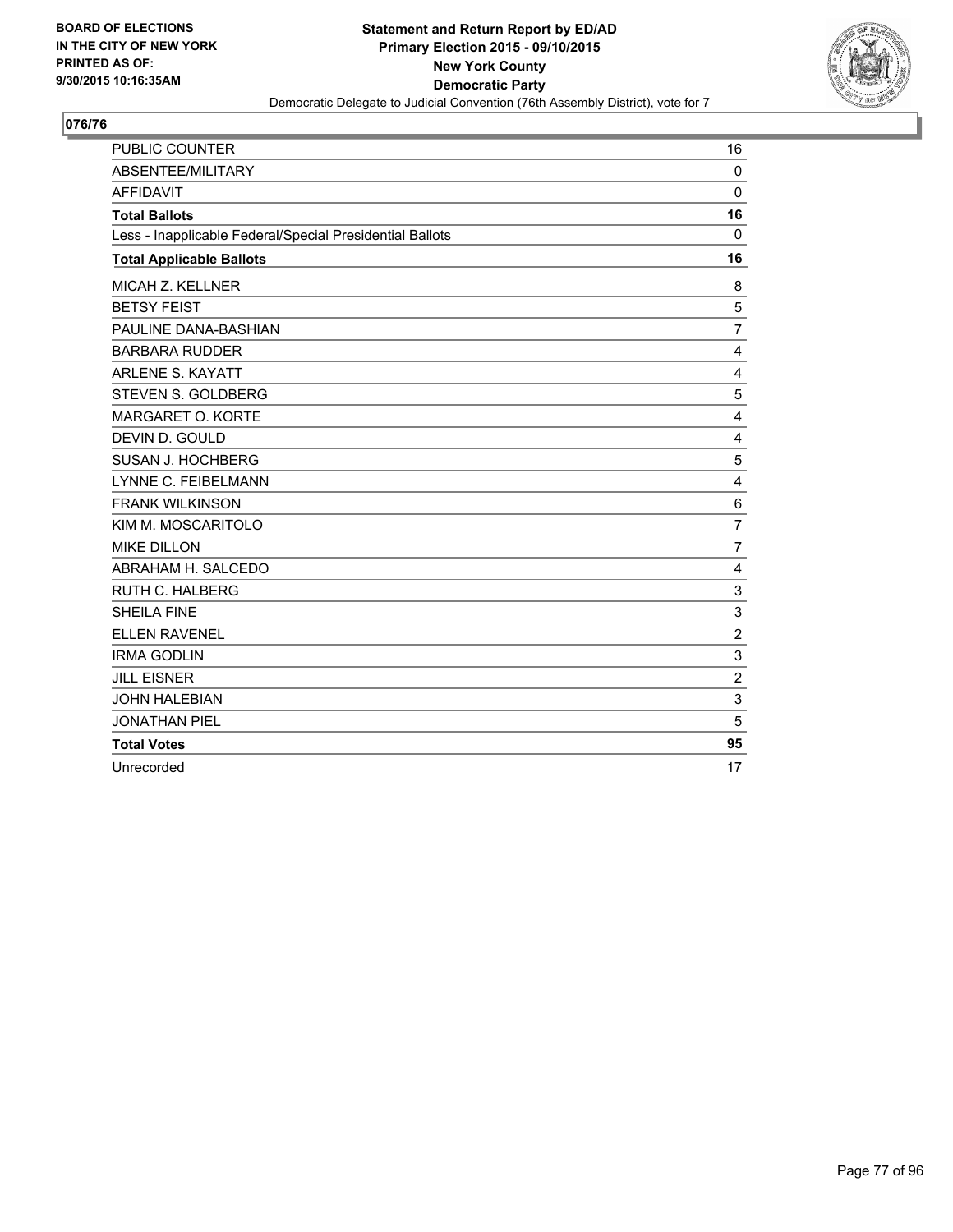

| <b>PUBLIC COUNTER</b>                                    | 29             |
|----------------------------------------------------------|----------------|
| <b>ABSENTEE/MILITARY</b>                                 | $\Omega$       |
| <b>AFFIDAVIT</b>                                         | $\mathbf{0}$   |
| <b>Total Ballots</b>                                     | 29             |
| Less - Inapplicable Federal/Special Presidential Ballots | 0              |
| <b>Total Applicable Ballots</b>                          | 29             |
| <b>MICAH Z. KELLNER</b>                                  | 21             |
| <b>BETSY FEIST</b>                                       | 18             |
| PAULINE DANA-BASHIAN                                     | 21             |
| <b>BARBARA RUDDER</b>                                    | 14             |
| <b>ARLENE S. KAYATT</b>                                  | 14             |
| STEVEN S. GOLDBERG                                       | 15             |
| MARGARET O. KORTE                                        | 14             |
| DEVIN D. GOULD                                           | 1              |
| SUSAN J. HOCHBERG                                        | 4              |
| <b>LYNNE C. FEIBELMANN</b>                               | $\overline{2}$ |
| <b>FRANK WILKINSON</b>                                   | 3              |
| KIM M. MOSCARITOLO                                       | 5              |
| <b>MIKE DILLON</b>                                       | $\overline{c}$ |
| ABRAHAM H. SALCEDO                                       | $\overline{2}$ |
| RUTH C. HALBERG                                          | 5              |
| <b>SHEILA FINE</b>                                       | $\overline{7}$ |
| <b>ELLEN RAVENEL</b>                                     | 5              |
| <b>IRMA GODLIN</b>                                       | 4              |
| <b>JILL EISNER</b>                                       | $\overline{7}$ |
| <b>JOHN HALEBIAN</b>                                     | 4              |
| <b>JONATHAN PIEL</b>                                     | 3              |
| <b>Total Votes</b>                                       | 171            |
| Unrecorded                                               | 32             |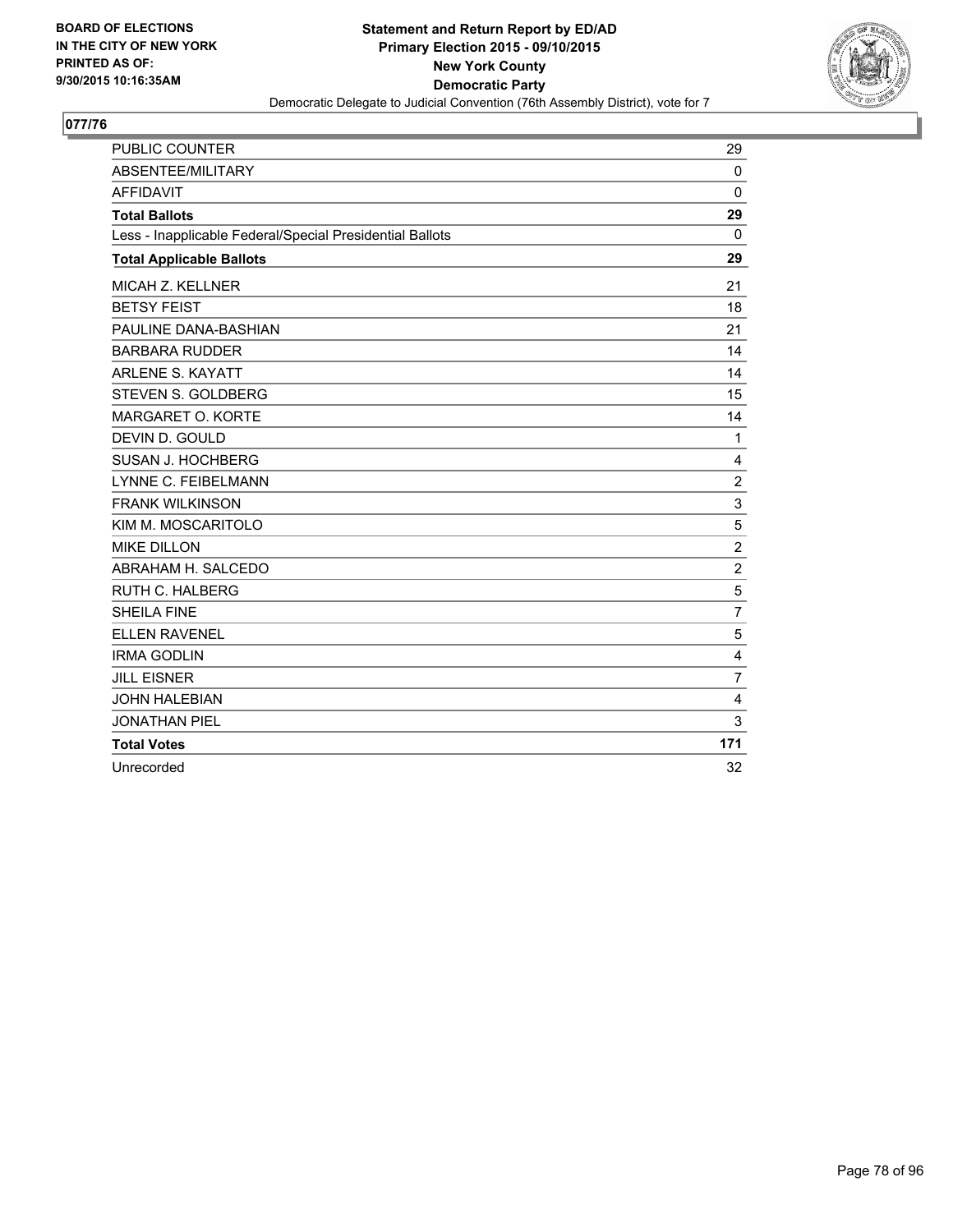

| <b>PUBLIC COUNTER</b>                                    | 28             |
|----------------------------------------------------------|----------------|
| ABSENTEE/MILITARY                                        | 3              |
| <b>AFFIDAVIT</b>                                         | $\mathbf{0}$   |
| <b>Total Ballots</b>                                     | 31             |
| Less - Inapplicable Federal/Special Presidential Ballots | 0              |
| <b>Total Applicable Ballots</b>                          | 31             |
| MICAH Z. KELLNER                                         | 19             |
| <b>BETSY FEIST</b>                                       | 8              |
| PAULINE DANA-BASHIAN                                     | 10             |
| <b>BARBARA RUDDER</b>                                    | 8              |
| <b>ARLENE S. KAYATT</b>                                  | 8              |
| STEVEN S. GOLDBERG                                       | 10             |
| MARGARET O. KORTE                                        | $\overline{7}$ |
| DEVIN D. GOULD                                           | 5              |
| SUSAN J. HOCHBERG                                        | 9              |
| <b>LYNNE C. FEIBELMANN</b>                               | 8              |
| <b>FRANK WILKINSON</b>                                   | 5              |
| KIM M. MOSCARITOLO                                       | 15             |
| <b>MIKE DILLON</b>                                       | 9              |
| ABRAHAM H. SALCEDO                                       | 6              |
| <b>RUTH C. HALBERG</b>                                   | 8              |
| <b>SHEILA FINE</b>                                       | 8              |
| <b>ELLEN RAVENEL</b>                                     | 4              |
| <b>IRMA GODLIN</b>                                       | 3              |
| <b>JILL EISNER</b>                                       | 15             |
| <b>JOHN HALEBIAN</b>                                     | 5              |
| <b>JONATHAN PIEL</b>                                     | 6              |
| <b>Total Votes</b>                                       | 176            |
| Unrecorded                                               | 41             |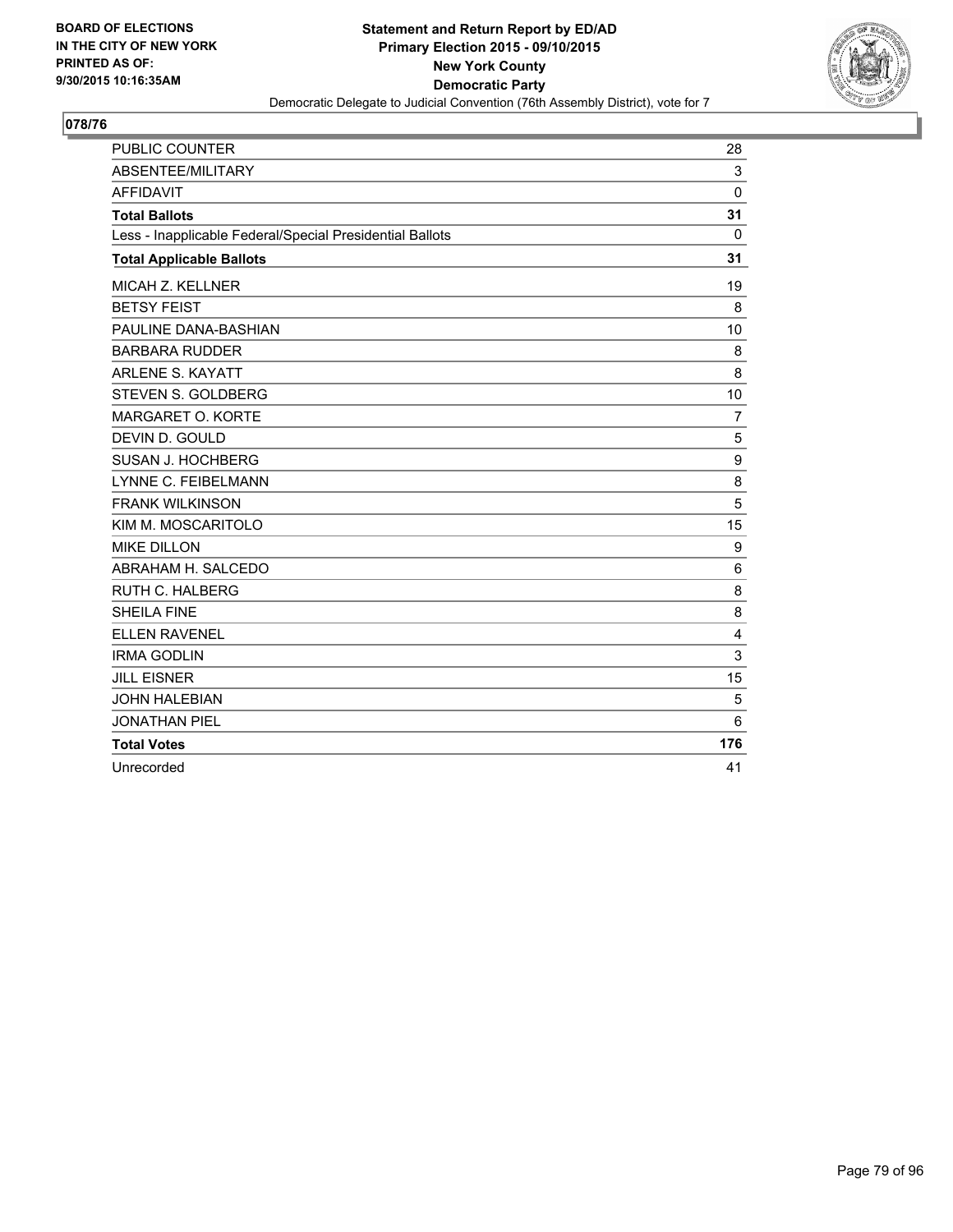

| <b>PUBLIC COUNTER</b>                                    | 17              |
|----------------------------------------------------------|-----------------|
| ABSENTEE/MILITARY                                        | $\mathbf{1}$    |
| <b>AFFIDAVIT</b>                                         | $\Omega$        |
| <b>Total Ballots</b>                                     | 18              |
| Less - Inapplicable Federal/Special Presidential Ballots | $\mathbf{0}$    |
| <b>Total Applicable Ballots</b>                          | 18              |
| <b>MICAH Z. KELLNER</b>                                  | 9               |
| <b>BETSY FEIST</b>                                       | 6               |
| PAULINE DANA-BASHIAN                                     | 6               |
| <b>BARBARA RUDDER</b>                                    | 6               |
| <b>ARLENE S. KAYATT</b>                                  | 6               |
| STEVEN S. GOLDBERG                                       | 9               |
| MARGARET O. KORTE                                        | $6\phantom{1}6$ |
| DEVIN D. GOULD                                           | 6               |
| SUSAN J. HOCHBERG                                        | 9               |
| <b>LYNNE C. FEIBELMANN</b>                               | 8               |
| <b>FRANK WILKINSON</b>                                   | 4               |
| KIM M. MOSCARITOLO                                       | 6               |
| <b>MIKE DILLON</b>                                       | 4               |
| ABRAHAM H. SALCEDO                                       | 5               |
| <b>RUTH C. HALBERG</b>                                   | 5               |
| <b>SHEILA FINE</b>                                       | 3               |
| <b>ELLEN RAVENEL</b>                                     | 3               |
| <b>IRMA GODLIN</b>                                       | $\overline{2}$  |
| <b>JILL EISNER</b>                                       | 4               |
| <b>JOHN HALEBIAN</b>                                     | 1               |
| <b>JONATHAN PIEL</b>                                     | $\mathbf{1}$    |
| <b>Total Votes</b>                                       | 109             |
| Unrecorded                                               | 17              |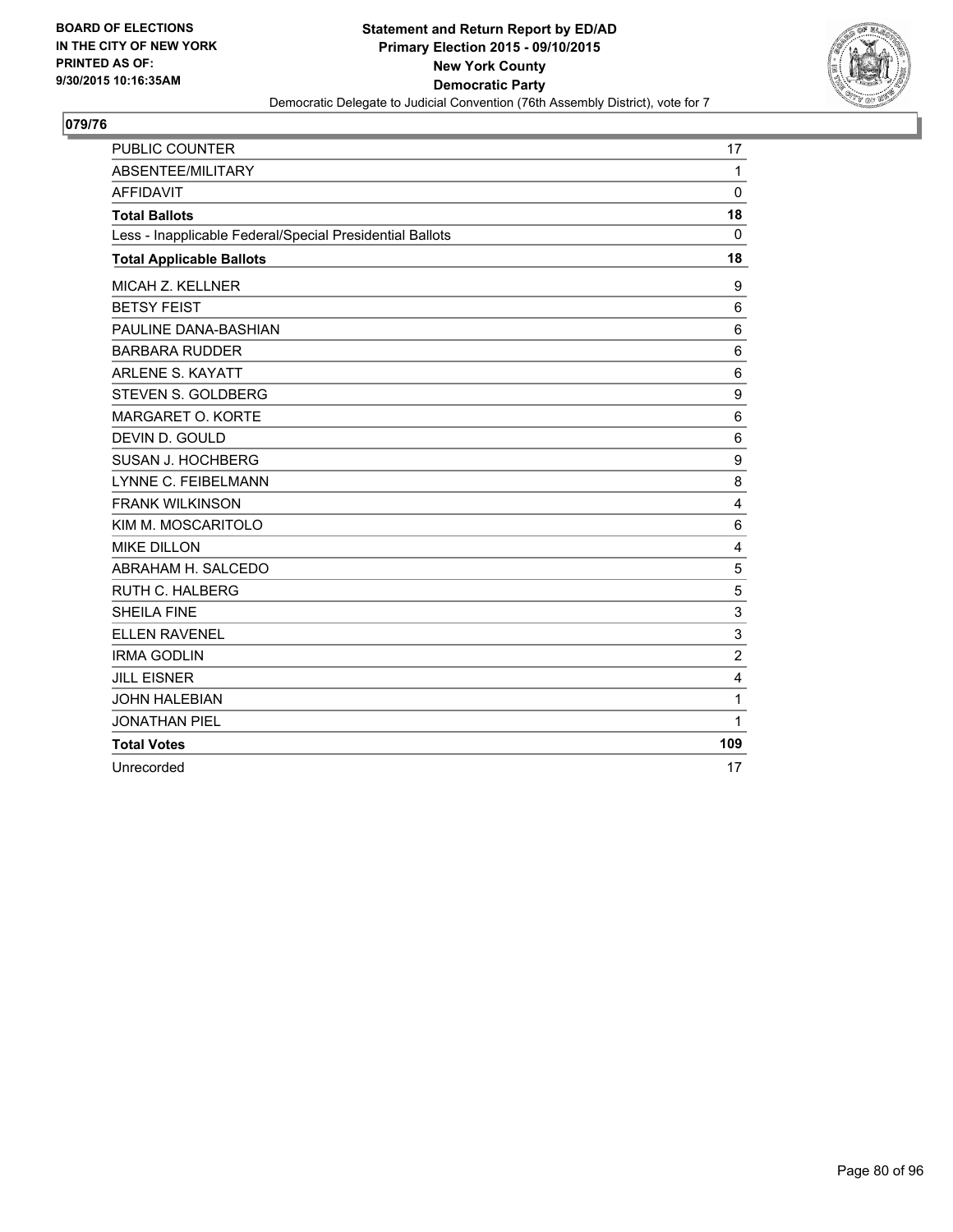

| <b>PUBLIC COUNTER</b>                                    | 14             |
|----------------------------------------------------------|----------------|
| <b>ABSENTEE/MILITARY</b>                                 | $\mathbf{1}$   |
| <b>AFFIDAVIT</b>                                         | 0              |
| <b>Total Ballots</b>                                     | 15             |
| Less - Inapplicable Federal/Special Presidential Ballots | 0              |
| <b>Total Applicable Ballots</b>                          | 15             |
| <b>MICAH Z. KELLNER</b>                                  | $\overline{2}$ |
| <b>BETSY FEIST</b>                                       | $\overline{2}$ |
| PAULINE DANA-BASHIAN                                     | 0              |
| <b>BARBARA RUDDER</b>                                    | 1              |
| <b>ARLENE S. KAYATT</b>                                  | 1              |
| STEVEN S. GOLDBERG                                       | 1              |
| MARGARET O. KORTE                                        | 1              |
| DEVIN D. GOULD                                           | 9              |
| SUSAN J. HOCHBERG                                        | 12             |
| <b>LYNNE C. FEIBELMANN</b>                               | 10             |
| <b>FRANK WILKINSON</b>                                   | 11             |
| KIM M. MOSCARITOLO                                       | 11             |
| <b>MIKE DILLON</b>                                       | 10             |
| ABRAHAM H. SALCEDO                                       | 9              |
| <b>RUTH C. HALBERG</b>                                   | 1              |
| <b>SHEILA FINE</b>                                       | $\overline{2}$ |
| <b>ELLEN RAVENEL</b>                                     | 3              |
| <b>IRMA GODLIN</b>                                       | 3              |
| <b>JILL EISNER</b>                                       | 3              |
| <b>JOHN HALEBIAN</b>                                     | $\overline{2}$ |
| <b>JONATHAN PIEL</b>                                     | 3              |
| <b>Total Votes</b>                                       | 97             |
| Unrecorded                                               | 8              |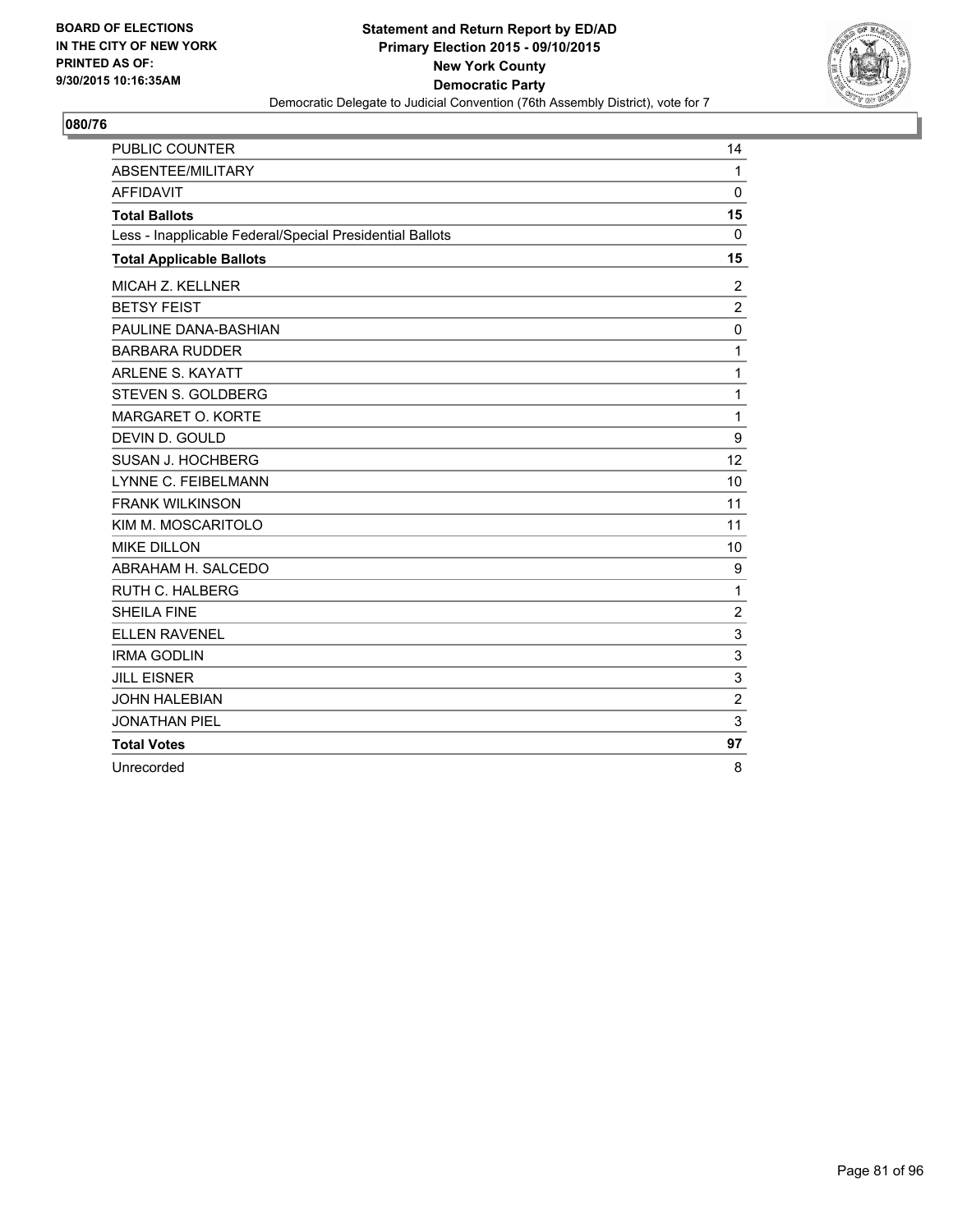

| <b>PUBLIC COUNTER</b>                                    | 15             |
|----------------------------------------------------------|----------------|
| ABSENTEE/MILITARY                                        | $\mathbf 0$    |
| <b>AFFIDAVIT</b>                                         | $\mathbf{0}$   |
| <b>Total Ballots</b>                                     | 15             |
| Less - Inapplicable Federal/Special Presidential Ballots | 0              |
| <b>Total Applicable Ballots</b>                          | 15             |
| MICAH Z. KELLNER                                         | 5              |
| <b>BETSY FEIST</b>                                       | 4              |
| PAULINE DANA-BASHIAN                                     | $\overline{4}$ |
| <b>BARBARA RUDDER</b>                                    | 5              |
| <b>ARLENE S. KAYATT</b>                                  | 5              |
| STEVEN S. GOLDBERG                                       | 5              |
| MARGARET O. KORTE                                        | 5              |
| DEVIN D. GOULD                                           | 4              |
| SUSAN J. HOCHBERG                                        | 5              |
| LYNNE C. FEIBELMANN                                      | 6              |
| <b>FRANK WILKINSON</b>                                   | 6              |
| KIM M. MOSCARITOLO                                       | 6              |
| <b>MIKE DILLON</b>                                       | $\overline{7}$ |
| ABRAHAM H. SALCEDO                                       | 6              |
| RUTH C. HALBERG                                          | 3              |
| <b>SHEILA FINE</b>                                       | 3              |
| <b>ELLEN RAVENEL</b>                                     | 3              |
| <b>IRMA GODLIN</b>                                       | $\overline{2}$ |
| <b>JILL EISNER</b>                                       | 4              |
| <b>JOHN HALEBIAN</b>                                     | $\overline{2}$ |
| <b>JONATHAN PIEL</b>                                     | 3              |
| <b>Total Votes</b>                                       | 93             |
| Unrecorded                                               | 12             |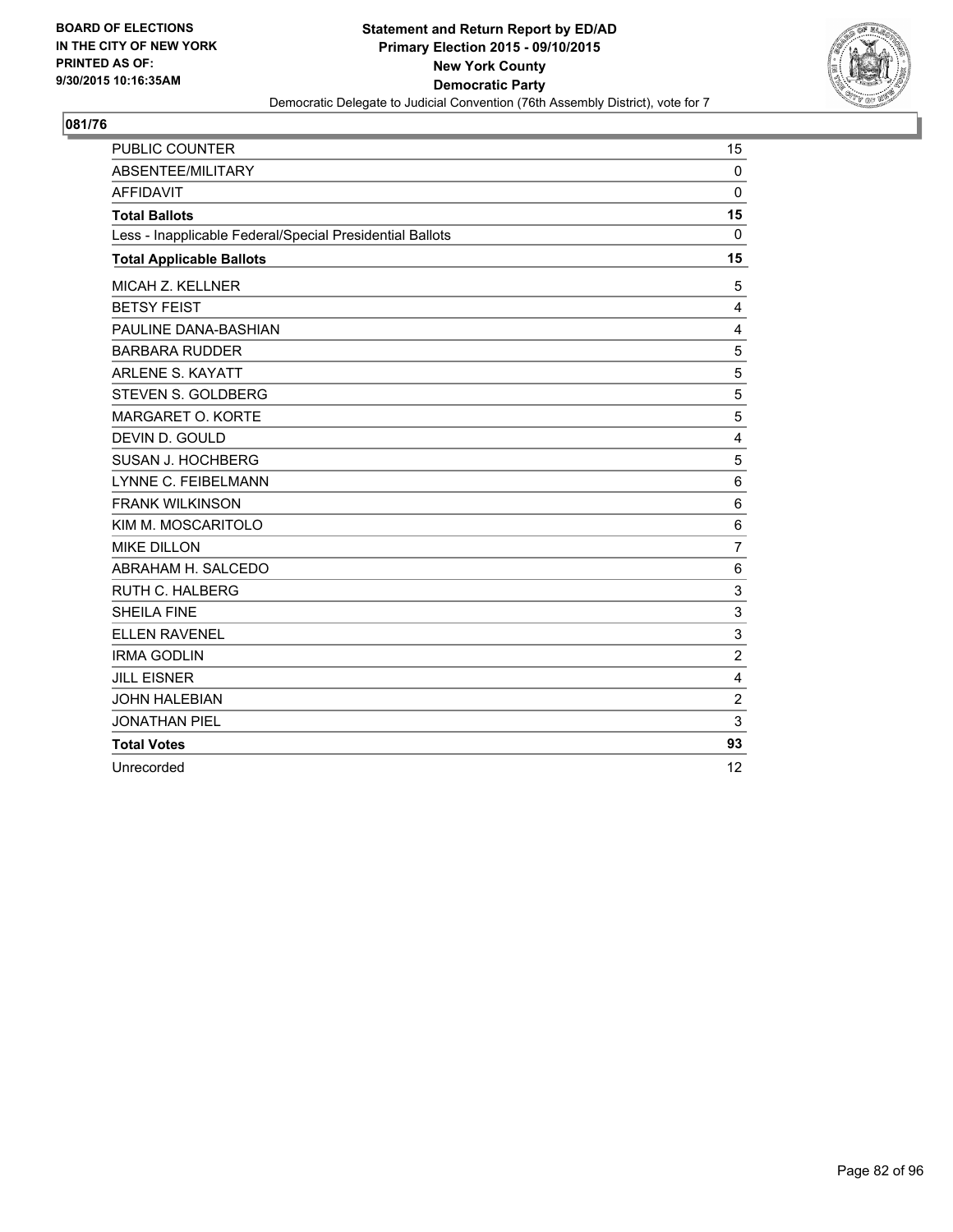

| <b>PUBLIC COUNTER</b>                                    | 4              |
|----------------------------------------------------------|----------------|
| ABSENTEE/MILITARY                                        | 0              |
| <b>AFFIDAVIT</b>                                         | 0              |
| <b>Total Ballots</b>                                     | 4              |
| Less - Inapplicable Federal/Special Presidential Ballots | $\Omega$       |
| <b>Total Applicable Ballots</b>                          | 4              |
| MICAH Z. KELLNER                                         | 3              |
| <b>BETSY FEIST</b>                                       | $\overline{2}$ |
| PAULINE DANA-BASHIAN                                     | $\overline{2}$ |
| <b>BARBARA RUDDER</b>                                    | 3              |
| <b>ARLENE S. KAYATT</b>                                  | $\overline{2}$ |
| <b>STEVEN S. GOLDBERG</b>                                | 3              |
| MARGARET O. KORTE                                        | $\overline{c}$ |
| DEVIN D. GOULD                                           | 1              |
| SUSAN J. HOCHBERG                                        | $\overline{c}$ |
| LYNNE C. FEIBELMANN                                      | 1              |
| <b>FRANK WILKINSON</b>                                   | 1              |
| KIM M. MOSCARITOLO                                       | 1              |
| <b>MIKE DILLON</b>                                       | $\overline{2}$ |
| ABRAHAM H. SALCEDO                                       | 1              |
| <b>RUTH C. HALBERG</b>                                   | 1              |
| <b>SHEILA FINE</b>                                       | $\mathbf 0$    |
| <b>ELLEN RAVENEL</b>                                     | 0              |
| <b>IRMA GODLIN</b>                                       | $\Omega$       |
| <b>JILL EISNER</b>                                       | 1              |
| <b>JOHN HALEBIAN</b>                                     | 0              |
| <b>JONATHAN PIEL</b>                                     | $\Omega$       |
| <b>Total Votes</b>                                       | 28             |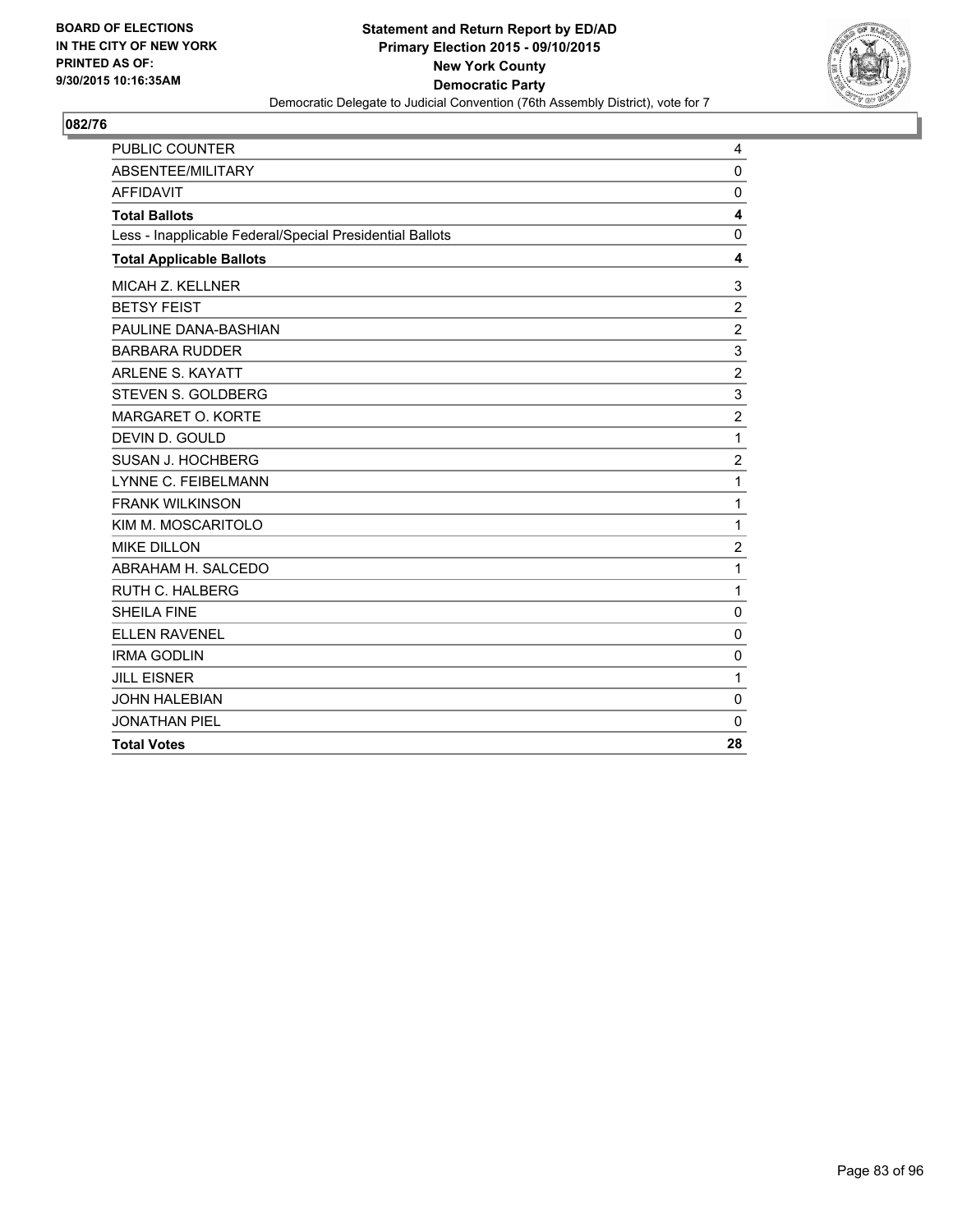

| <b>PUBLIC COUNTER</b>                                    | 72             |
|----------------------------------------------------------|----------------|
| ABSENTEE/MILITARY                                        | $\mathbf{1}$   |
| <b>AFFIDAVIT</b>                                         | 0              |
| <b>Total Ballots</b>                                     | 73             |
| Less - Inapplicable Federal/Special Presidential Ballots | 0              |
| <b>Total Applicable Ballots</b>                          | 73             |
| <b>MICAH Z. KELLNER</b>                                  | 39             |
| <b>BETSY FEIST</b>                                       | 21             |
| PAULINE DANA-BASHIAN                                     | 16             |
| <b>BARBARA RUDDER</b>                                    | 37             |
| <b>ARLENE S. KAYATT</b>                                  | 18             |
| STEVEN S. GOLDBERG                                       | 22             |
| MARGARET O. KORTE                                        | 19             |
| DEVIN D. GOULD                                           | 9              |
| <b>SUSAN J. HOCHBERG</b>                                 | 20             |
| <b>LYNNE C. FEIBELMANN</b>                               | $\overline{7}$ |
| <b>FRANK WILKINSON</b>                                   | 9              |
| KIM M. MOSCARITOLO                                       | 13             |
| <b>MIKE DILLON</b>                                       | 21             |
| ABRAHAM H. SALCEDO                                       | $\overline{7}$ |
| RUTH C. HALBERG                                          | 13             |
| <b>SHEILA FINE</b>                                       | 12             |
| <b>ELLEN RAVENEL</b>                                     | 10             |
| <b>IRMA GODLIN</b>                                       | 10             |
| <b>JILL EISNER</b>                                       | 17             |
| <b>JOHN HALEBIAN</b>                                     | 27             |
| <b>JONATHAN PIEL</b>                                     | 12             |
| <b>Total Votes</b>                                       | 359            |
| Unrecorded                                               | 152            |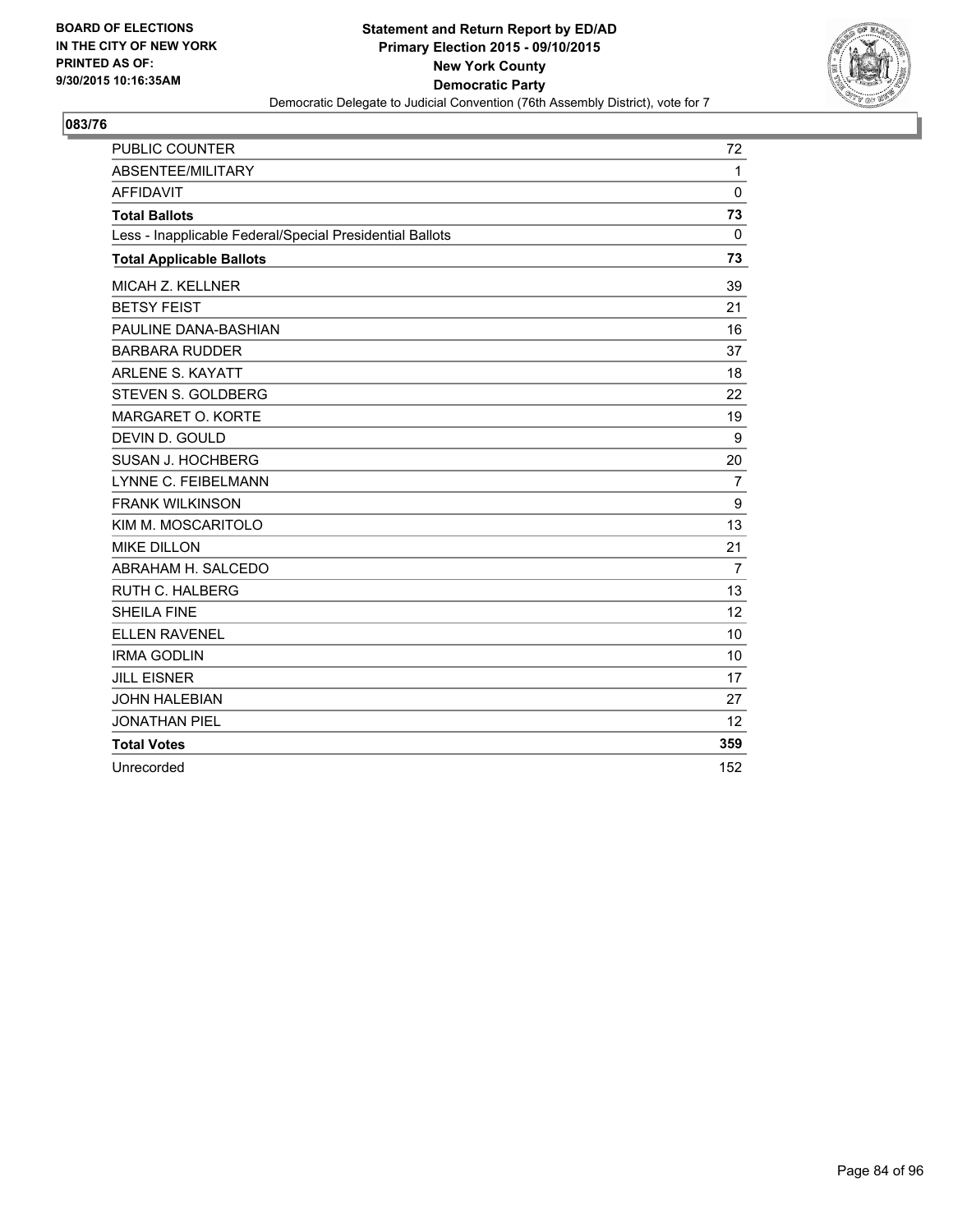

| <b>PUBLIC COUNTER</b>                                    | 25             |
|----------------------------------------------------------|----------------|
| <b>ABSENTEE/MILITARY</b>                                 | $\Omega$       |
| <b>AFFIDAVIT</b>                                         | 0              |
| <b>Total Ballots</b>                                     | 25             |
| Less - Inapplicable Federal/Special Presidential Ballots | 0              |
| <b>Total Applicable Ballots</b>                          | 25             |
| <b>MICAH Z. KELLNER</b>                                  | 13             |
| <b>BETSY FEIST</b>                                       | $\mathbf{0}$   |
| PAULINE DANA-BASHIAN                                     | 3              |
| <b>BARBARA RUDDER</b>                                    | 11             |
| <b>ARLENE S. KAYATT</b>                                  | 1              |
| STEVEN S. GOLDBERG                                       | 5              |
| MARGARET O. KORTE                                        | 0              |
| DEVIN D. GOULD                                           | 3              |
| SUSAN J. HOCHBERG                                        | 1              |
| <b>LYNNE C. FEIBELMANN</b>                               | $\overline{c}$ |
| <b>FRANK WILKINSON</b>                                   | $\overline{4}$ |
| KIM M. MOSCARITOLO                                       | $\overline{2}$ |
| <b>MIKE DILLON</b>                                       | 6              |
| ABRAHAM H. SALCEDO                                       | 5              |
| <b>RUTH C. HALBERG</b>                                   | 5              |
| <b>SHEILA FINE</b>                                       | $\overline{2}$ |
| <b>ELLEN RAVENEL</b>                                     | 4              |
| <b>IRMA GODLIN</b>                                       | $\overline{2}$ |
| <b>JILL EISNER</b>                                       | $\overline{7}$ |
| <b>JOHN HALEBIAN</b>                                     | 6              |
| <b>JONATHAN PIEL</b>                                     | 1              |
| <b>Total Votes</b>                                       | 83             |
| Unrecorded                                               | 92             |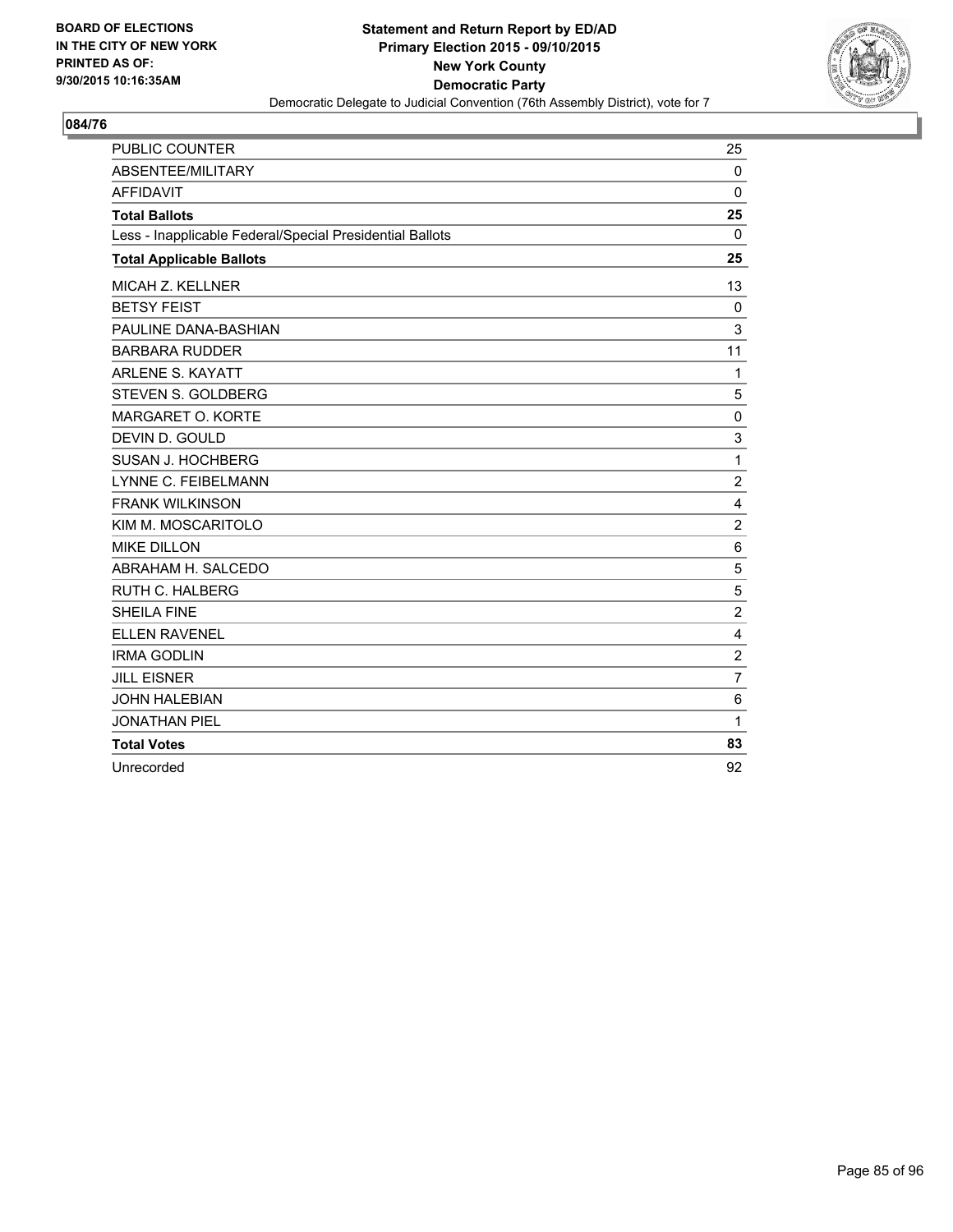

| <b>PUBLIC COUNTER</b>                                    | 26             |
|----------------------------------------------------------|----------------|
| ABSENTEE/MILITARY                                        | 1              |
| <b>AFFIDAVIT</b>                                         | $\mathbf 0$    |
| <b>Total Ballots</b>                                     | 27             |
| Less - Inapplicable Federal/Special Presidential Ballots | 0              |
| <b>Total Applicable Ballots</b>                          | 27             |
| MICAH Z. KELLNER                                         | 16             |
| <b>BETSY FEIST</b>                                       | 8              |
| PAULINE DANA-BASHIAN                                     | 8              |
| <b>BARBARA RUDDER</b>                                    | 14             |
| <b>ARLENE S. KAYATT</b>                                  | 6              |
| <b>STEVEN S. GOLDBERG</b>                                | 10             |
| MARGARET O. KORTE                                        | 8              |
| DEVIN D. GOULD                                           | $\sqrt{2}$     |
| SUSAN J. HOCHBERG                                        | 5              |
| <b>LYNNE C. FEIBELMANN</b>                               | 4              |
| <b>FRANK WILKINSON</b>                                   | 5              |
| KIM M. MOSCARITOLO                                       | $\mathbf 2$    |
| <b>MIKE DILLON</b>                                       | $\,6$          |
| ABRAHAM H. SALCEDO                                       | 1              |
| RUTH C. HALBERG                                          | 4              |
| <b>SHEILA FINE</b>                                       | 6              |
| <b>ELLEN RAVENEL</b>                                     | 3              |
| <b>IRMA GODLIN</b>                                       | 3              |
| <b>JILL EISNER</b>                                       | $\overline{7}$ |
| <b>JOHN HALEBIAN</b>                                     | $\,6$          |
| <b>JONATHAN PIEL</b>                                     | 3              |
| UNATTRIBUTABLE WRITE-IN (WRITE-IN)                       | 1              |
| <b>Total Votes</b>                                       | 128            |
| Unrecorded                                               | 61             |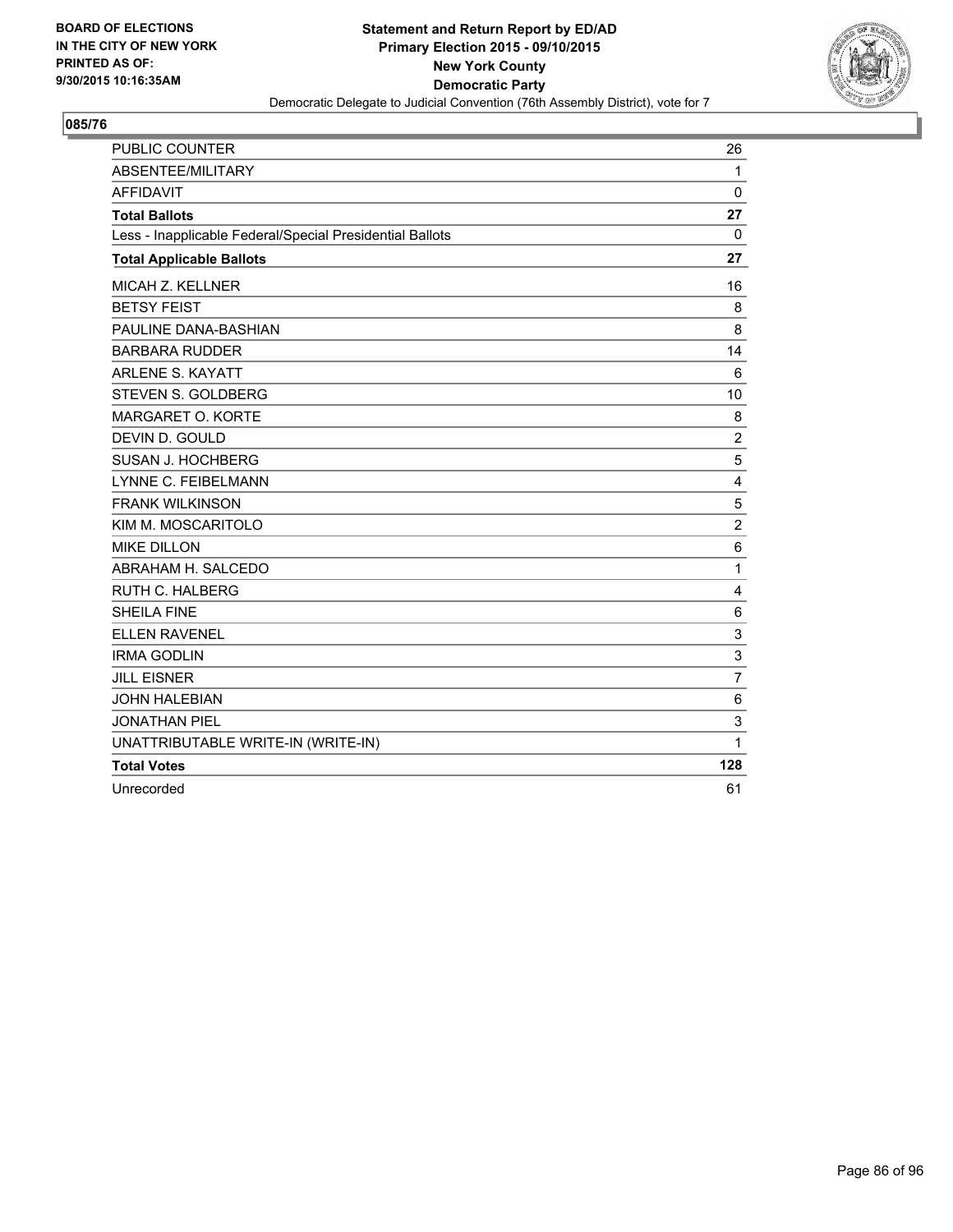

| <b>PUBLIC COUNTER</b>                                    | 17               |
|----------------------------------------------------------|------------------|
| ABSENTEE/MILITARY                                        | $\mathbf{1}$     |
| <b>AFFIDAVIT</b>                                         | 0                |
| <b>Total Ballots</b>                                     | 18               |
| Less - Inapplicable Federal/Special Presidential Ballots | 0                |
| <b>Total Applicable Ballots</b>                          | 18               |
| <b>MICAH Z. KELLNER</b>                                  | 6                |
| <b>BETSY FEIST</b>                                       | 1                |
| PAULINE DANA-BASHIAN                                     | 1                |
| <b>BARBARA RUDDER</b>                                    | 5                |
| <b>ARLENE S. KAYATT</b>                                  | $\overline{2}$   |
| STEVEN S. GOLDBERG                                       | 1                |
| MARGARET O. KORTE                                        | $\overline{c}$   |
| DEVIN D. GOULD                                           | $\overline{2}$   |
| SUSAN J. HOCHBERG                                        | 4                |
| LYNNE C. FEIBELMANN                                      | 2                |
| <b>FRANK WILKINSON</b>                                   | 3                |
| KIM M. MOSCARITOLO                                       | $\overline{4}$   |
| <b>MIKE DILLON</b>                                       | 4                |
| ABRAHAM H. SALCEDO                                       | 3                |
| <b>RUTH C. HALBERG</b>                                   | 9                |
| <b>SHEILA FINE</b>                                       | 5                |
| <b>ELLEN RAVENEL</b>                                     | 5                |
| <b>IRMA GODLIN</b>                                       | 5                |
| <b>JILL EISNER</b>                                       | $\boldsymbol{9}$ |
| <b>JOHN HALEBIAN</b>                                     | $\overline{7}$   |
| <b>JONATHAN PIEL</b>                                     | 8                |
| <b>Total Votes</b>                                       | 88               |
| Unrecorded                                               | 38               |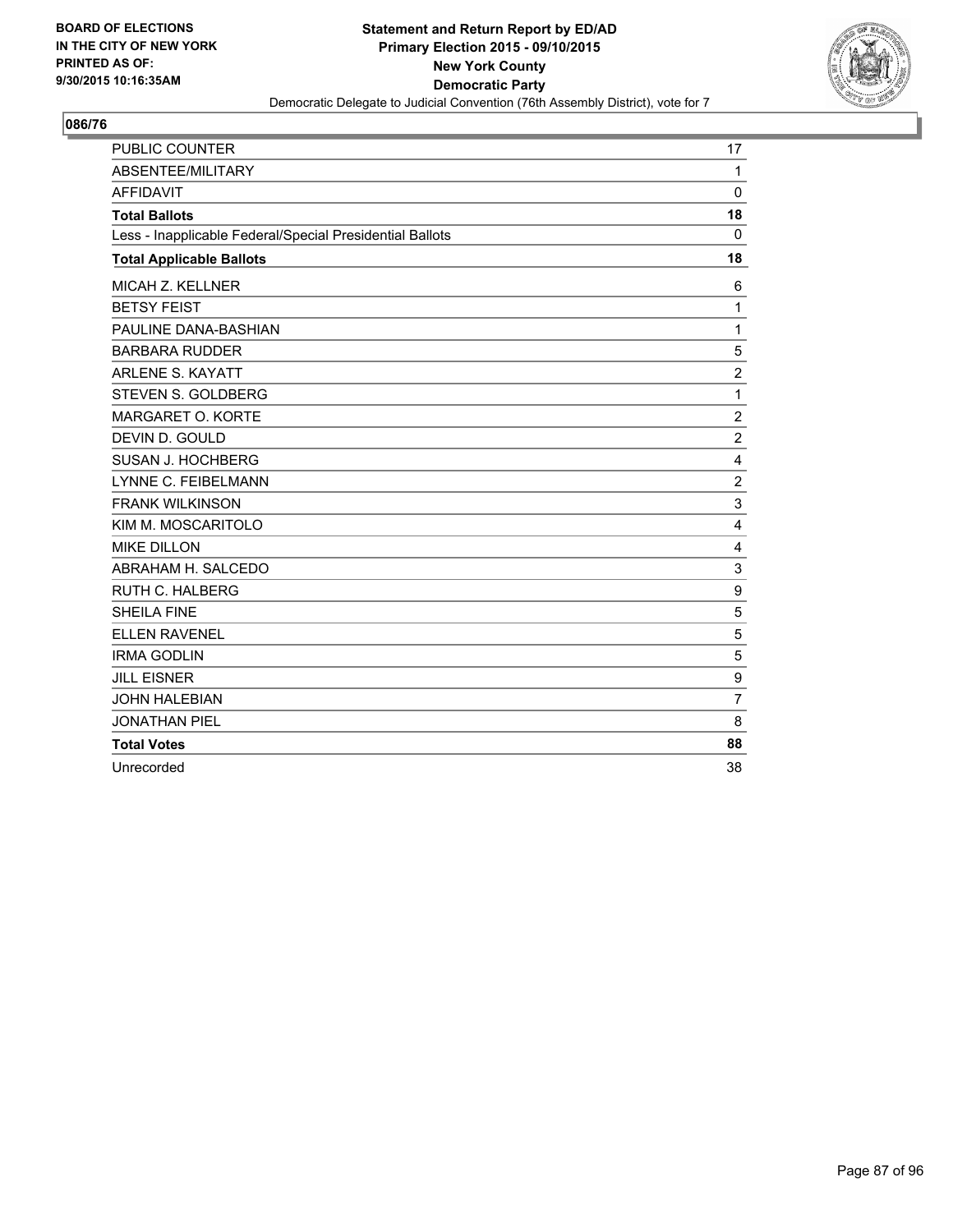

| <b>PUBLIC COUNTER</b>                                    | 11             |
|----------------------------------------------------------|----------------|
| <b>ABSENTEE/MILITARY</b>                                 | $\Omega$       |
| <b>AFFIDAVIT</b>                                         | 0              |
| <b>Total Ballots</b>                                     | 11             |
| Less - Inapplicable Federal/Special Presidential Ballots | $\mathbf{0}$   |
| <b>Total Applicable Ballots</b>                          | 11             |
| <b>MICAH Z. KELLNER</b>                                  | 4              |
| <b>BETSY FEIST</b>                                       | $\overline{2}$ |
| PAULINE DANA-BASHIAN                                     | 3              |
| <b>BARBARA RUDDER</b>                                    | 4              |
| <b>ARLENE S. KAYATT</b>                                  | 2              |
| STEVEN S. GOLDBERG                                       | 3              |
| MARGARET O. KORTE                                        | 1              |
| DEVIN D. GOULD                                           | 3              |
| SUSAN J. HOCHBERG                                        | $\overline{2}$ |
| <b>LYNNE C. FEIBELMANN</b>                               | 3              |
| <b>FRANK WILKINSON</b>                                   | 1              |
| KIM M. MOSCARITOLO                                       | $\mathbf 0$    |
| <b>MIKE DILLON</b>                                       | $\overline{2}$ |
| ABRAHAM H. SALCEDO                                       | $\mathbf 0$    |
| <b>RUTH C. HALBERG</b>                                   | 5              |
| <b>SHEILA FINE</b>                                       | 3              |
| <b>ELLEN RAVENEL</b>                                     | 3              |
| <b>IRMA GODLIN</b>                                       | 3              |
| <b>JILL EISNER</b>                                       | 2              |
| <b>JOHN HALEBIAN</b>                                     | $\overline{4}$ |
| <b>JONATHAN PIEL</b>                                     | 3              |
| <b>Total Votes</b>                                       | 53             |
| Unrecorded                                               | 24             |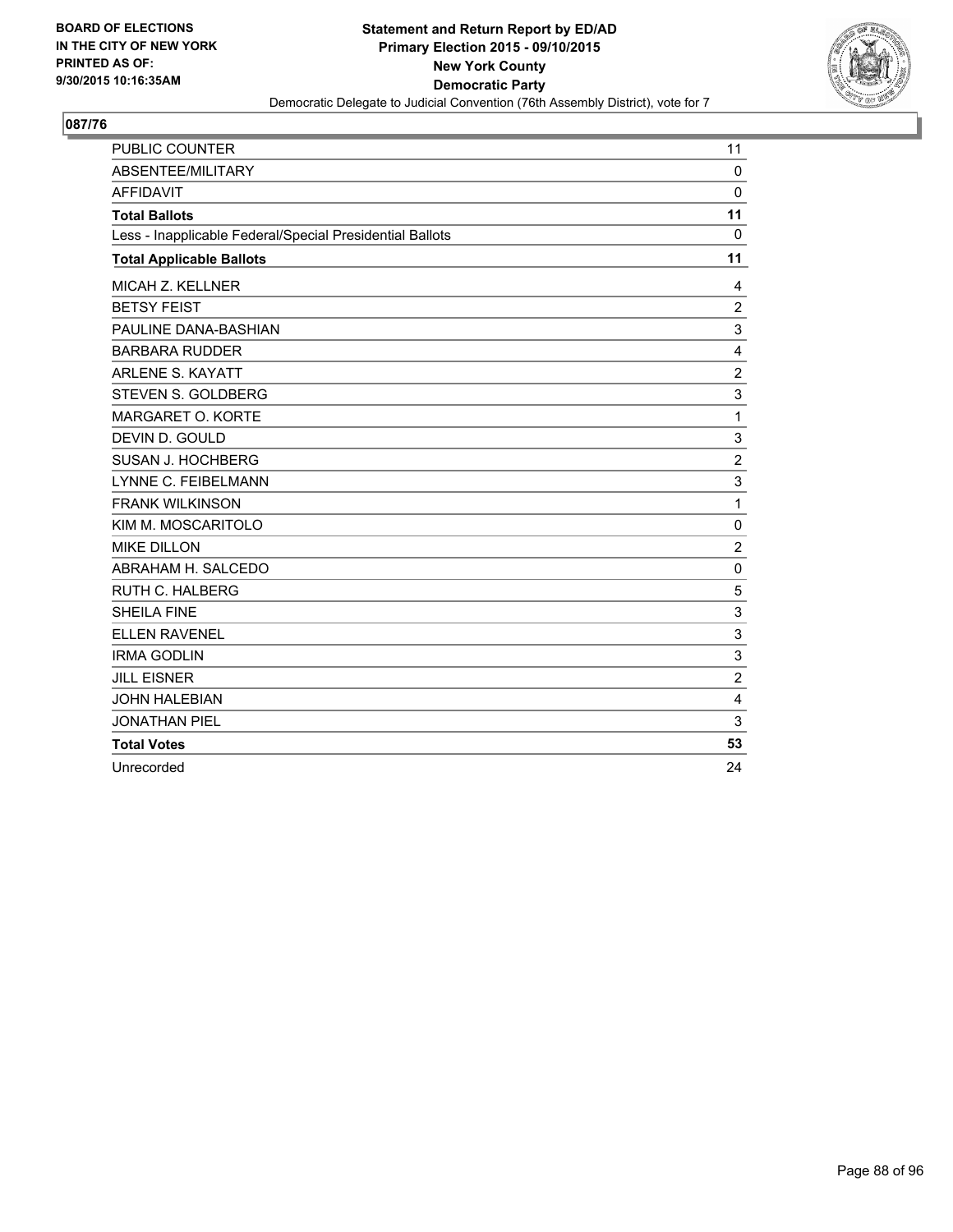

| <b>PUBLIC COUNTER</b>                                    | 16             |
|----------------------------------------------------------|----------------|
| <b>ABSENTEE/MILITARY</b>                                 | $\overline{2}$ |
| <b>AFFIDAVIT</b>                                         | 0              |
| <b>Total Ballots</b>                                     | 18             |
| Less - Inapplicable Federal/Special Presidential Ballots | 0              |
| <b>Total Applicable Ballots</b>                          | 18             |
| <b>MICAH Z. KELLNER</b>                                  | 7              |
| <b>BETSY FEIST</b>                                       | 5              |
| PAULINE DANA-BASHIAN                                     | 5              |
| <b>BARBARA RUDDER</b>                                    | 3              |
| <b>ARLENE S. KAYATT</b>                                  | $\overline{4}$ |
| STEVEN S. GOLDBERG                                       | $\overline{7}$ |
| MARGARET O. KORTE                                        | $\overline{2}$ |
| DEVIN D. GOULD                                           | 3              |
| SUSAN J. HOCHBERG                                        | $\overline{7}$ |
| <b>LYNNE C. FEIBELMANN</b>                               | $\overline{4}$ |
| <b>FRANK WILKINSON</b>                                   | $\overline{2}$ |
| KIM M. MOSCARITOLO                                       | 6              |
| <b>MIKE DILLON</b>                                       | 6              |
| ABRAHAM H. SALCEDO                                       | 1              |
| <b>RUTH C. HALBERG</b>                                   | $\overline{2}$ |
| <b>SHEILA FINE</b>                                       | $\mathbf 0$    |
| <b>ELLEN RAVENEL</b>                                     | 1              |
| <b>IRMA GODLIN</b>                                       | $\overline{2}$ |
| <b>JILL EISNER</b>                                       | 5              |
| <b>JOHN HALEBIAN</b>                                     | $\overline{4}$ |
| <b>JONATHAN PIEL</b>                                     | 1              |
| <b>Total Votes</b>                                       | 77             |
| Unrecorded                                               | 49             |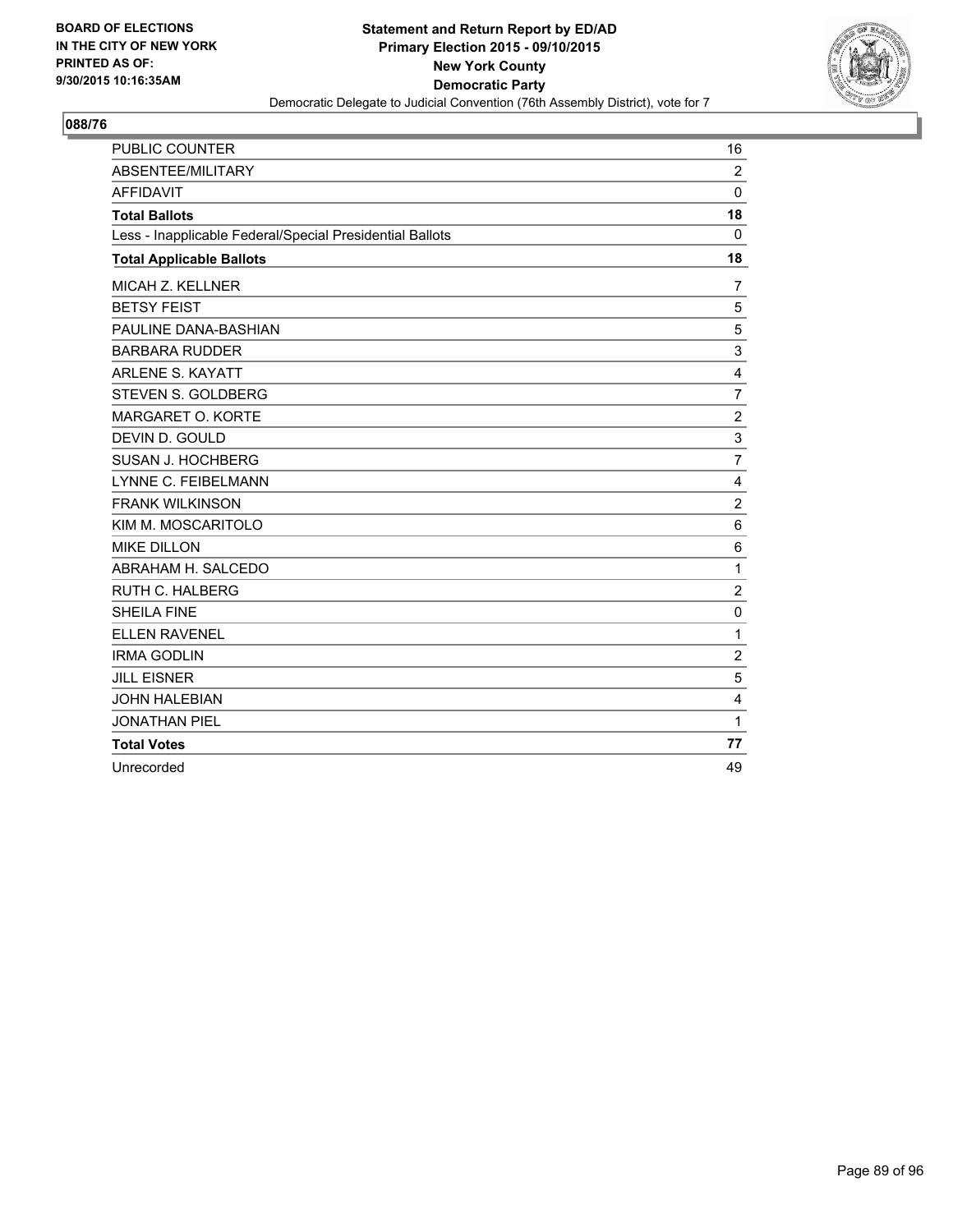

| <b>PUBLIC COUNTER</b>                                    | 15               |
|----------------------------------------------------------|------------------|
| ABSENTEE/MILITARY                                        | 0                |
| <b>AFFIDAVIT</b>                                         | $\mathbf{0}$     |
| <b>Total Ballots</b>                                     | 15               |
| Less - Inapplicable Federal/Special Presidential Ballots | $\Omega$         |
| <b>Total Applicable Ballots</b>                          | 15               |
| MICAH Z. KELLNER                                         | 11               |
| <b>BETSY FEIST</b>                                       | 7                |
| PAULINE DANA-BASHIAN                                     | $\overline{7}$   |
| <b>BARBARA RUDDER</b>                                    | $\overline{7}$   |
| <b>ARLENE S. KAYATT</b>                                  | 5                |
| STEVEN S. GOLDBERG                                       | 6                |
| MARGARET O. KORTE                                        | 5                |
| DEVIN D. GOULD                                           | 4                |
| <b>SUSAN J. HOCHBERG</b>                                 | 4                |
| LYNNE C. FEIBELMANN                                      | 3                |
| <b>FRANK WILKINSON</b>                                   | 3                |
| KIM M. MOSCARITOLO                                       | 5                |
| <b>MIKE DILLON</b>                                       | 5                |
| ABRAHAM H. SALCEDO                                       | 3                |
| <b>RUTH C. HALBERG</b>                                   | $\mathbf{1}$     |
| <b>SHEILA FINE</b>                                       | $\boldsymbol{2}$ |
| <b>ELLEN RAVENEL</b>                                     | $\mathbf 0$      |
| <b>IRMA GODLIN</b>                                       | $\overline{2}$   |
| <b>JILL EISNER</b>                                       | $\overline{2}$   |
| <b>JOHN HALEBIAN</b>                                     | 1                |
| <b>JONATHAN PIEL</b>                                     | 1                |
| ALAN DAVID FREEDMAN (WRITE-IN)                           | $\mathbf{1}$     |
| <b>Total Votes</b>                                       | 85               |
| Unrecorded                                               | 20               |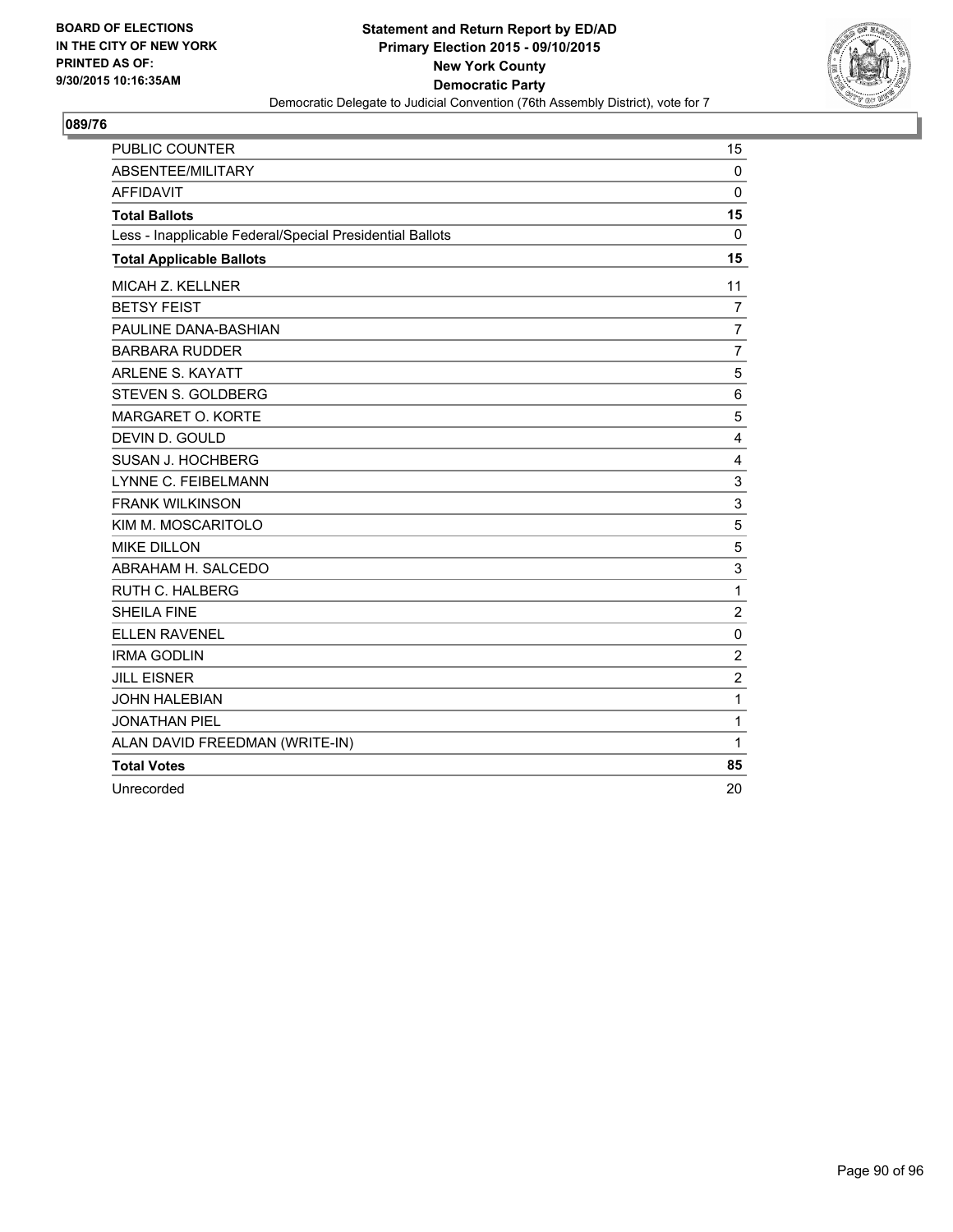

| <b>PUBLIC COUNTER</b>                                    | 16             |
|----------------------------------------------------------|----------------|
| <b>ABSENTEE/MILITARY</b>                                 | $\Omega$       |
| <b>AFFIDAVIT</b>                                         | 0              |
| <b>Total Ballots</b>                                     | 16             |
| Less - Inapplicable Federal/Special Presidential Ballots | 0              |
| <b>Total Applicable Ballots</b>                          | 16             |
| <b>MICAH Z. KELLNER</b>                                  | 4              |
| <b>BETSY FEIST</b>                                       | 4              |
| PAULINE DANA-BASHIAN                                     | 3              |
| <b>BARBARA RUDDER</b>                                    | 6              |
| <b>ARLENE S. KAYATT</b>                                  | 3              |
| STEVEN S. GOLDBERG                                       | 3              |
| MARGARET O. KORTE                                        | 3              |
| DEVIN D. GOULD                                           | 6              |
| SUSAN J. HOCHBERG                                        | 9              |
| <b>LYNNE C. FEIBELMANN</b>                               | $\overline{7}$ |
| <b>FRANK WILKINSON</b>                                   | 6              |
| KIM M. MOSCARITOLO                                       | 6              |
| <b>MIKE DILLON</b>                                       | $\overline{7}$ |
| ABRAHAM H. SALCEDO                                       | 5              |
| <b>RUTH C. HALBERG</b>                                   | 4              |
| <b>SHEILA FINE</b>                                       | 3              |
| <b>ELLEN RAVENEL</b>                                     | $\overline{c}$ |
| <b>IRMA GODLIN</b>                                       | $\overline{2}$ |
| <b>JILL EISNER</b>                                       | 4              |
| <b>JOHN HALEBIAN</b>                                     | 1              |
| <b>JONATHAN PIEL</b>                                     | 4              |
| <b>Total Votes</b>                                       | 92             |
| Unrecorded                                               | 20             |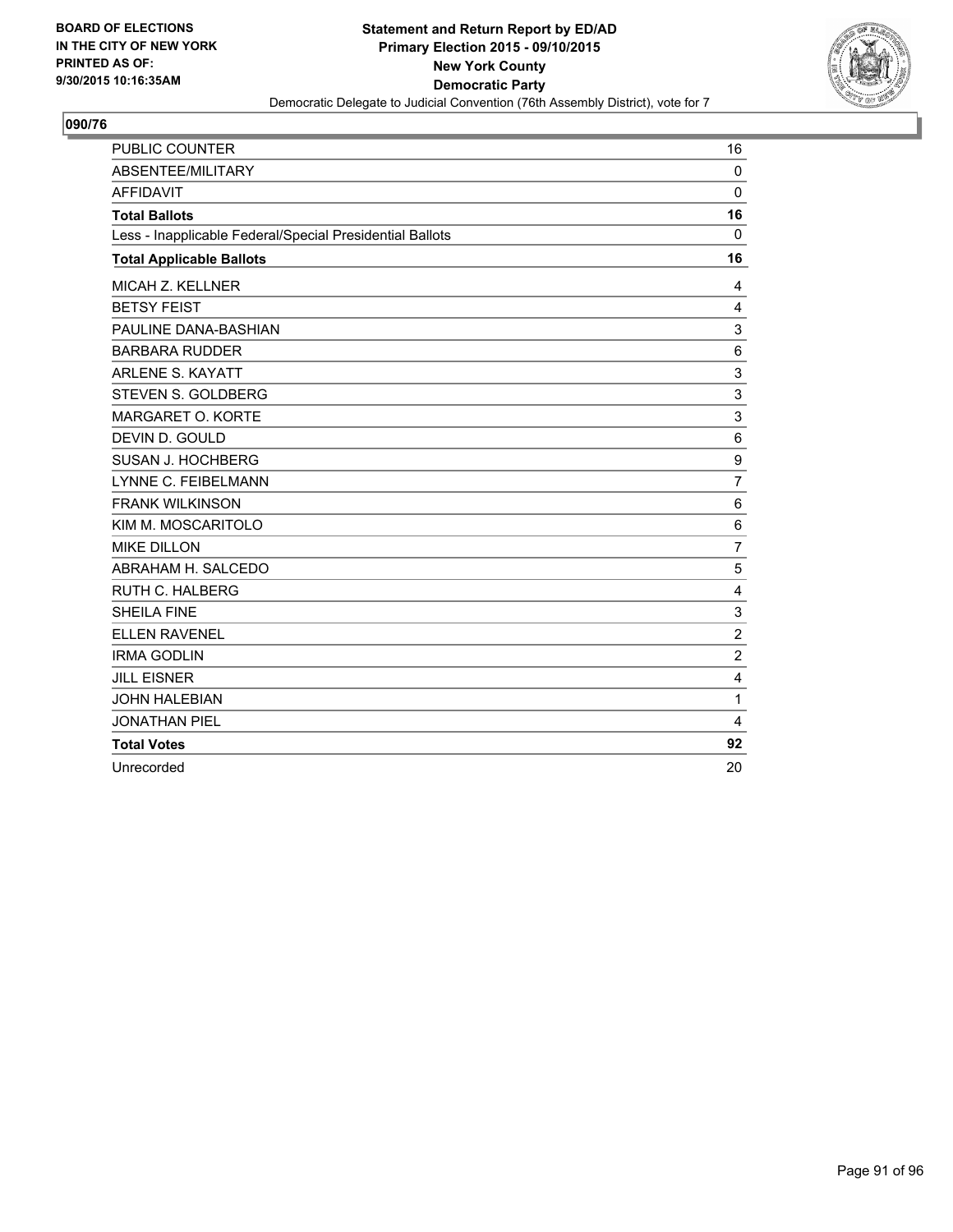

| PUBLIC COUNTER                                           | 0 |
|----------------------------------------------------------|---|
| ABSENTEE/MILITARY                                        | 0 |
| <b>AFFIDAVIT</b>                                         | 0 |
| <b>Total Ballots</b>                                     | 0 |
| Less - Inapplicable Federal/Special Presidential Ballots | 0 |
| <b>Total Applicable Ballots</b>                          | 0 |
| MICAH Z. KELLNER                                         | 0 |
| <b>BETSY FEIST</b>                                       | 0 |
| PAULINE DANA-BASHIAN                                     | 0 |
| <b>BARBARA RUDDER</b>                                    | 0 |
| <b>ARLENE S. KAYATT</b>                                  | 0 |
| <b>STEVEN S. GOLDBERG</b>                                | 0 |
| MARGARET O. KORTE                                        | 0 |
| DEVIN D. GOULD                                           | 0 |
| <b>SUSAN J. HOCHBERG</b>                                 | 0 |
| LYNNE C. FEIBELMANN                                      | 0 |
| <b>FRANK WILKINSON</b>                                   | 0 |
| KIM M. MOSCARITOLO                                       | 0 |
| <b>MIKE DILLON</b>                                       | 0 |
| ABRAHAM H. SALCEDO                                       | 0 |
| <b>RUTH C. HALBERG</b>                                   | 0 |
| <b>SHEILA FINE</b>                                       | 0 |
| <b>ELLEN RAVENEL</b>                                     | 0 |
| <b>IRMA GODLIN</b>                                       | 0 |
| <b>JILL EISNER</b>                                       | 0 |
| <b>JOHN HALEBIAN</b>                                     | 0 |
| <b>JONATHAN PIEL</b>                                     | 0 |
| <b>Total Votes</b>                                       | 0 |
| 092/76 COMBINED into: 091/76                             |   |
| 093/76 COMBINED into: 091/76                             |   |
| 094/76 COMBINED into: 091/76                             |   |
| 095/76 COMBINED into: 091/76                             |   |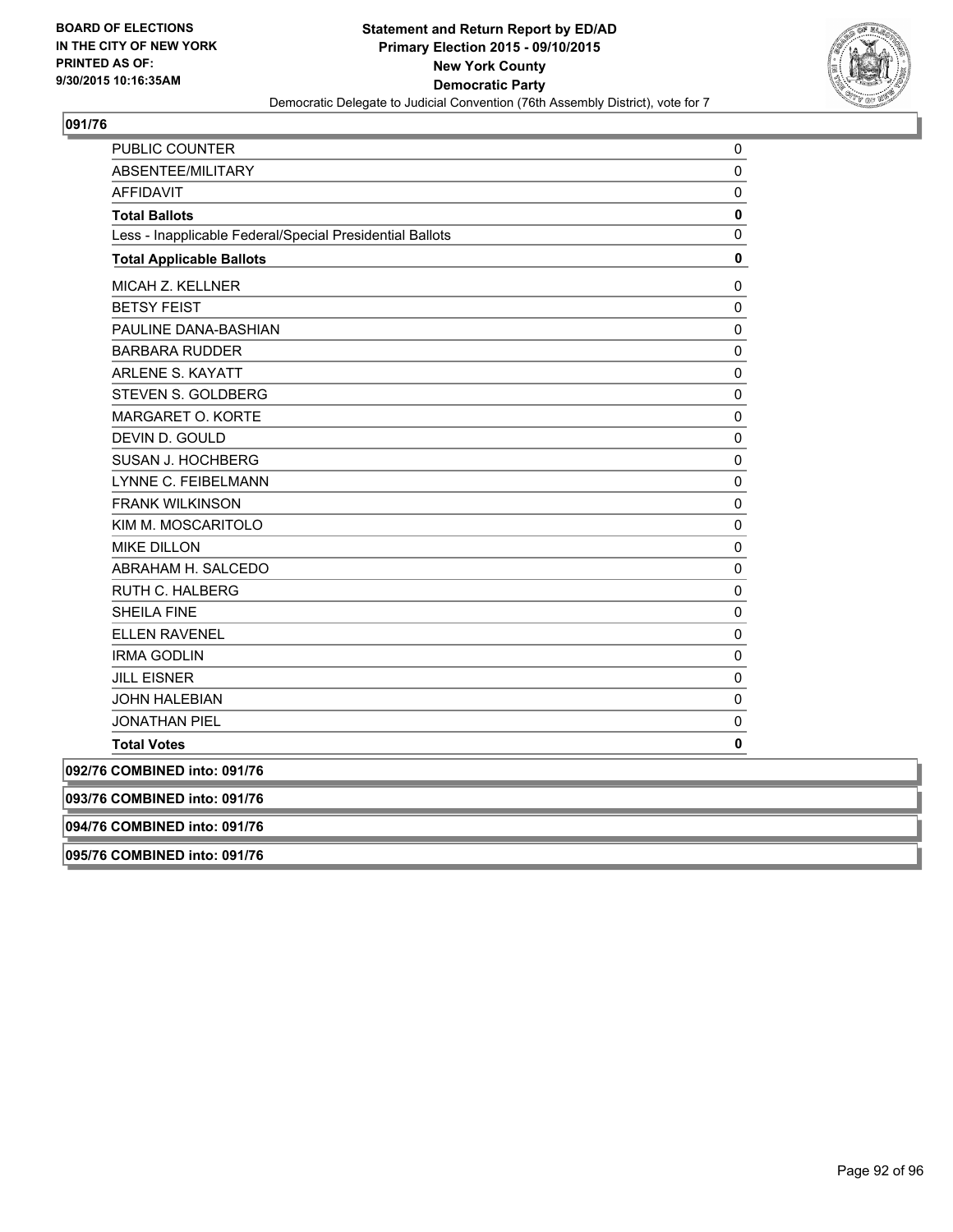

| PUBLIC COUNTER                                           | 0            |
|----------------------------------------------------------|--------------|
| ABSENTEE/MILITARY                                        | $\mathbf 0$  |
| <b>AFFIDAVIT</b>                                         | $\mathbf 0$  |
| <b>Total Ballots</b>                                     | 0            |
| Less - Inapplicable Federal/Special Presidential Ballots | $\mathbf 0$  |
| <b>Total Applicable Ballots</b>                          | $\mathbf{0}$ |
| MICAH Z. KELLNER                                         | $\mathbf 0$  |
| <b>BETSY FEIST</b>                                       | $\mathbf 0$  |
| PAULINE DANA-BASHIAN                                     | $\mathbf 0$  |
| <b>BARBARA RUDDER</b>                                    | $\mathbf 0$  |
| <b>ARLENE S. KAYATT</b>                                  | $\mathbf 0$  |
| STEVEN S. GOLDBERG                                       | $\mathbf 0$  |
| MARGARET O. KORTE                                        | $\mathbf 0$  |
| DEVIN D. GOULD                                           | $\mathbf 0$  |
| <b>SUSAN J. HOCHBERG</b>                                 | $\pmb{0}$    |
| LYNNE C. FEIBELMANN                                      | $\pmb{0}$    |
| <b>FRANK WILKINSON</b>                                   | $\mathbf 0$  |
| KIM M. MOSCARITOLO                                       | $\pmb{0}$    |
| <b>MIKE DILLON</b>                                       | $\mathbf{0}$ |
| ABRAHAM H. SALCEDO                                       | $\mathbf 0$  |
| <b>RUTH C. HALBERG</b>                                   | $\mathbf 0$  |
| <b>SHEILA FINE</b>                                       | $\mathbf 0$  |
| <b>ELLEN RAVENEL</b>                                     | $\mathbf 0$  |
| <b>IRMA GODLIN</b>                                       | $\pmb{0}$    |
| <b>JILL EISNER</b>                                       | $\mathbf 0$  |
| <b>JOHN HALEBIAN</b>                                     | $\mathbf 0$  |
| <b>JONATHAN PIEL</b>                                     | $\pmb{0}$    |
| <b>Total Votes</b>                                       | 0            |
| 097/76 COMBINED into: 091/76                             |              |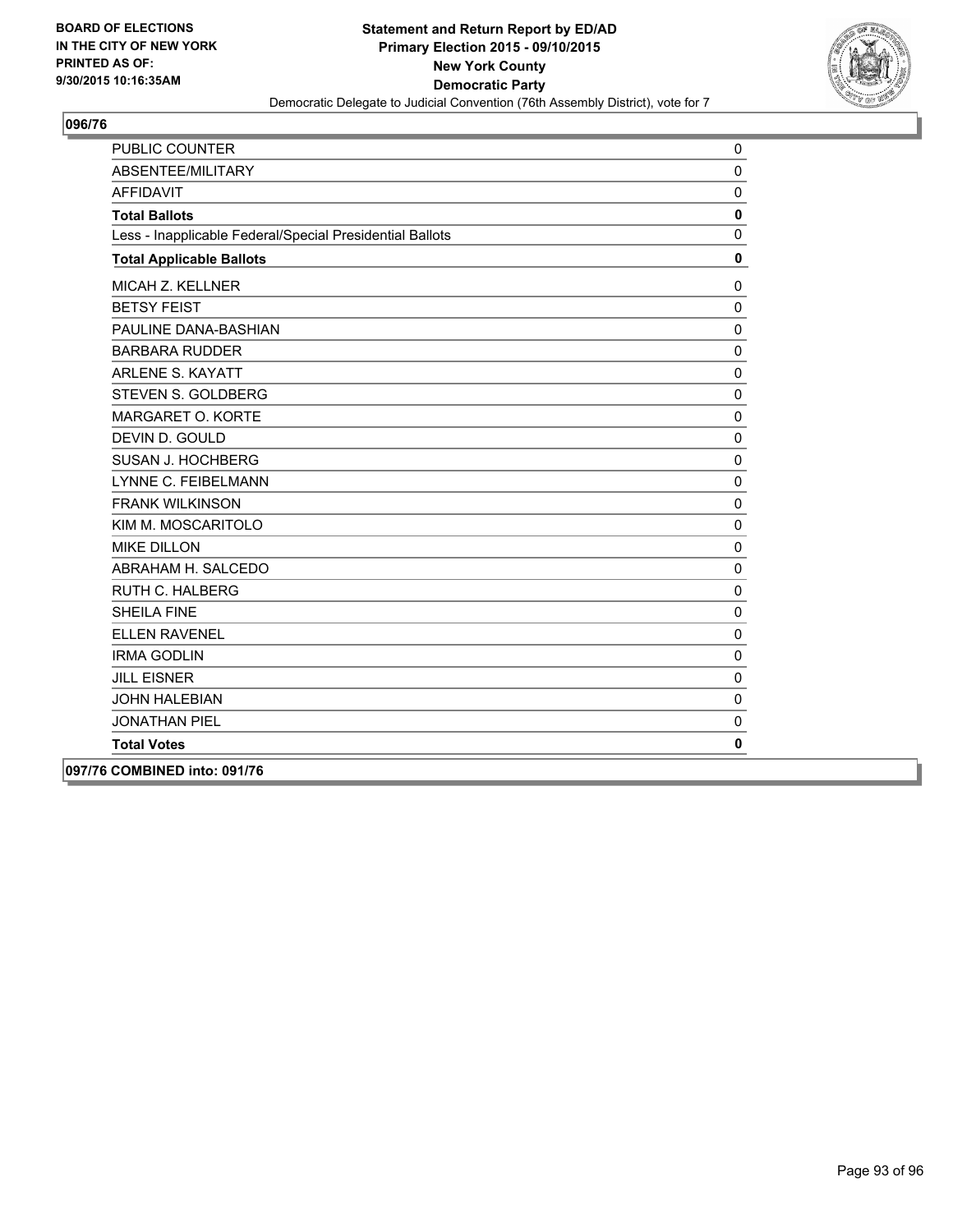

| PUBLIC COUNTER                                           | 0            |
|----------------------------------------------------------|--------------|
| ABSENTEE/MILITARY                                        | $\mathbf 0$  |
| <b>AFFIDAVIT</b>                                         | $\Omega$     |
| <b>Total Ballots</b>                                     | 0            |
| Less - Inapplicable Federal/Special Presidential Ballots | $\mathbf{0}$ |
| <b>Total Applicable Ballots</b>                          | 0            |
| MICAH Z. KELLNER                                         | $\Omega$     |
| <b>BETSY FEIST</b>                                       | $\Omega$     |
| PAULINE DANA-BASHIAN                                     | $\Omega$     |
| <b>BARBARA RUDDER</b>                                    | $\mathbf 0$  |
| <b>ARLENE S. KAYATT</b>                                  | $\mathbf 0$  |
| <b>STEVEN S. GOLDBERG</b>                                | $\mathbf 0$  |
| MARGARET O. KORTE                                        | 0            |
| DEVIN D. GOULD                                           | $\mathbf 0$  |
| SUSAN J. HOCHBERG                                        | $\mathbf 0$  |
| LYNNE C. FEIBELMANN                                      | $\mathbf{0}$ |
| <b>FRANK WILKINSON</b>                                   | $\Omega$     |
| KIM M. MOSCARITOLO                                       | $\mathbf 0$  |
| <b>MIKE DILLON</b>                                       | 0            |
| ABRAHAM H. SALCEDO                                       | $\mathbf 0$  |
| <b>RUTH C. HALBERG</b>                                   | $\mathbf 0$  |
| <b>SHEILA FINE</b>                                       | $\mathbf 0$  |
| <b>ELLEN RAVENEL</b>                                     | $\mathbf 0$  |
| <b>IRMA GODLIN</b>                                       | $\Omega$     |
| <b>JILL EISNER</b>                                       | $\Omega$     |
| <b>JOHN HALEBIAN</b>                                     | $\mathbf 0$  |
| <b>JONATHAN PIEL</b>                                     | $\mathbf 0$  |
| <b>Total Votes</b>                                       | 0            |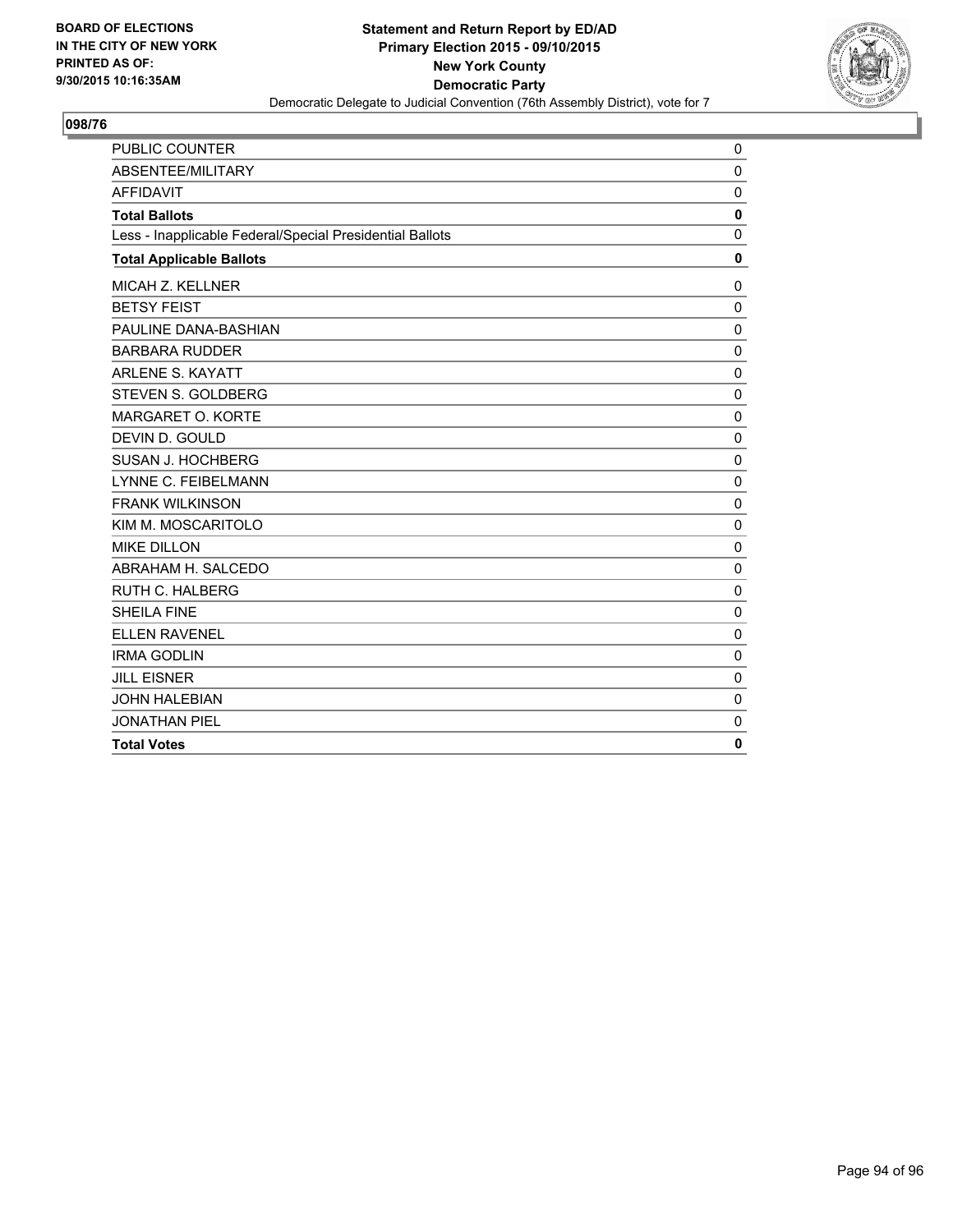

| <b>PUBLIC COUNTER</b>                                    | 0            |
|----------------------------------------------------------|--------------|
| ABSENTEE/MILITARY                                        | $\mathbf 0$  |
| <b>AFFIDAVIT</b>                                         | $\mathbf 0$  |
| <b>Total Ballots</b>                                     | $\mathbf{0}$ |
| Less - Inapplicable Federal/Special Presidential Ballots | $\mathbf 0$  |
| <b>Total Applicable Ballots</b>                          | 0            |
| MICAH Z. KELLNER                                         | 0            |
| <b>BETSY FEIST</b>                                       | $\Omega$     |
| PAULINE DANA-BASHIAN                                     | 0            |
| <b>BARBARA RUDDER</b>                                    | $\mathbf 0$  |
| <b>ARLENE S. KAYATT</b>                                  | $\mathbf 0$  |
| STEVEN S. GOLDBERG                                       | $\mathbf 0$  |
| MARGARET O. KORTE                                        | $\Omega$     |
| DEVIN D. GOULD                                           | $\Omega$     |
| SUSAN J. HOCHBERG                                        | 0            |
| LYNNE C. FEIBELMANN                                      | $\mathbf 0$  |
| <b>FRANK WILKINSON</b>                                   | $\mathbf 0$  |
| KIM M. MOSCARITOLO                                       | $\mathbf 0$  |
| <b>MIKE DILLON</b>                                       | $\Omega$     |
| ABRAHAM H. SALCEDO                                       | $\mathbf 0$  |
| <b>RUTH C. HALBERG</b>                                   | 0            |
| <b>SHEILA FINE</b>                                       | $\mathbf 0$  |
| <b>ELLEN RAVENEL</b>                                     | $\mathbf 0$  |
| <b>IRMA GODLIN</b>                                       | $\mathbf 0$  |
| <b>JILL EISNER</b>                                       | $\Omega$     |
| <b>JOHN HALEBIAN</b>                                     | 0            |
| <b>JONATHAN PIEL</b>                                     | 0            |
| <b>Total Votes</b>                                       | 0            |